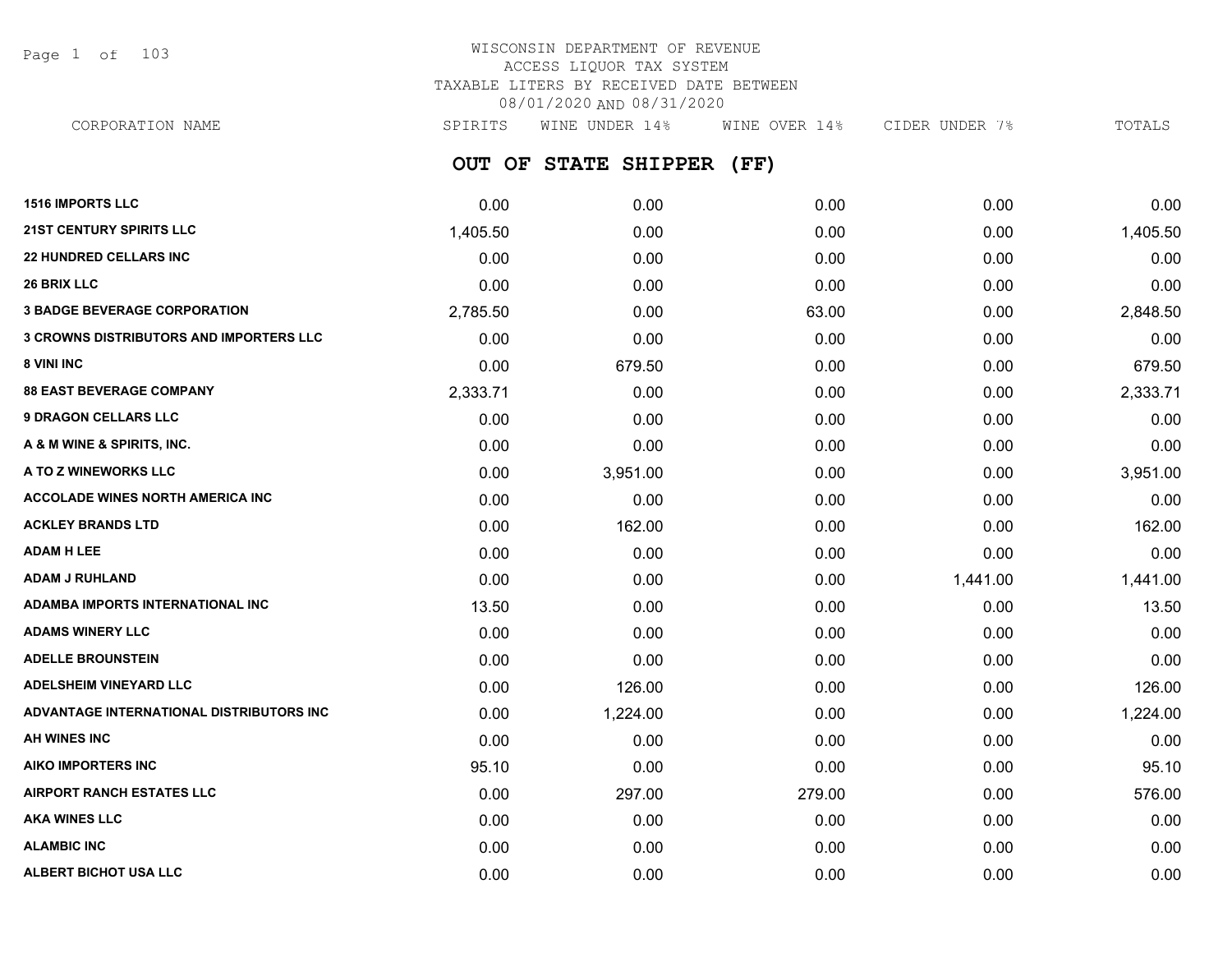Page 2 of 103

| CORPORATION NAME                       | SPIRITS  | WINE UNDER 14% | WINE OVER 14% | CIDER UNDER 7% | TOTALS    |
|----------------------------------------|----------|----------------|---------------|----------------|-----------|
| <b>ALBERT P BEHLER</b>                 | 0.00     | 450.00         | 0.00          | 0.00           | 450.00    |
| ALEJANDRO BULGHERONI ESTATE LLC        | 0.00     | 0.00           | 0.00          | 0.00           | 0.00      |
| ALEXANDRIA NICOLE CELLARS LLC          | 0.00     | 981.00         | 531.00        | 0.00           | 1,512.00  |
| ALL BRAZILIAN IMPORT & EXPORT INC      | 0.00     | 0.00           | 0.00          | 0.00           | 0.00      |
| <b>ALLIED IMPORTERS USA LTD</b>        | 0.00     | 0.00           | 0.00          | 0.00           | 0.00      |
| <b>ALLORO VINEYARD INC</b>             | 0.00     | 0.00           | 0.00          | 0.00           | 0.00      |
| <b>ALLTECH'S BEVERAGE DIVISION LLC</b> | 225.00   | 0.00           | 0.00          | 0.00           | 225.00    |
| <b>ALPHA &amp; OMEGA WINERY LLC</b>    | 0.00     | 0.00           | 13.50         | 0.00           | 13.50     |
| ALPHA MARKETING NETWORK INC            | 0.00     | 18.00          | 849.00        | 0.00           | 867.00    |
| <b>ALTAMAR BRANDS LLC</b>              | 0.00     | 0.00           | 0.00          | 0.00           | 0.00      |
| <b>ALTAMURA WINERY INC</b>             | 0.00     | 0.00           | 0.00          | 0.00           | 0.00      |
| <b>AMAVI CELLARS LLC</b>               | 0.00     | 0.00           | 0.00          | 0.00           | 0.00      |
| <b>AMBRABEV LLC</b>                    | 0.00     | 0.00           | 0.00          | 0.00           | 0.00      |
| <b>AMERICAN BEVERAGE CORP</b>          | 0.00     | 69,840.83      | 0.00          | 0.00           | 69,840.83 |
| <b>AMERICAN ESTATES WINES INC</b>      | 0.00     | 0.00           | 0.00          | 0.00           | 0.00      |
| AMERICAN NORTHWEST DISTRIBUTORS INC    | 0.00     | 56.00          | 0.00          | 0.00           | 56.00     |
| AMERICAN OUTLAW SPIRITS INC            | 1,326.00 | 0.00           | 0.00          | 0.00           | 1,326.00  |
| AMERICAN VINTAGE BEVERAGE INC.         | 6,615.00 | 0.00           | 0.00          | 0.00           | 6,615.00  |
| <b>AMERICAN VINTNERS LLC</b>           | 0.00     | 441.00         | 432.00        | 0.00           | 873.00    |
| <b>AMERICAN WINE TRADE INC</b>         | 0.00     | 126.00         | 0.00          | 0.00           | 126.00    |
| <b>AMIR PEAY</b>                       | 0.00     | 0.00           | 0.00          | 0.00           | 0.00      |
| <b>AMPHORA IMPORTS LLC</b>             | 0.00     | 648.00         | 0.00          | 0.00           | 648.00    |
| AMRUSS, INC.                           | 0.00     | 0.00           | 0.00          | 0.00           | 0.00      |
| <b>AMUSE BOUCHE LLC</b>                | 0.00     | 0.00           | 18.00         | 0.00           | 18.00     |
| <b>ANCIEN WINES INC</b>                | 0.00     | 0.00           | 0.00          | 0.00           | 0.00      |
| <b>ANCIENT PEAK INC</b>                | 0.00     | 0.00           | 0.00          | 0.00           | 0.00      |
| ANDERSONS CONN VALLEY WINERY INC       | 0.00     | 0.00           | 0.00          | 0.00           | 0.00      |
| <b>ANDIS WINES LLC</b>                 | 0.00     | 0.00           | 0.00          | 0.00           | 0.00      |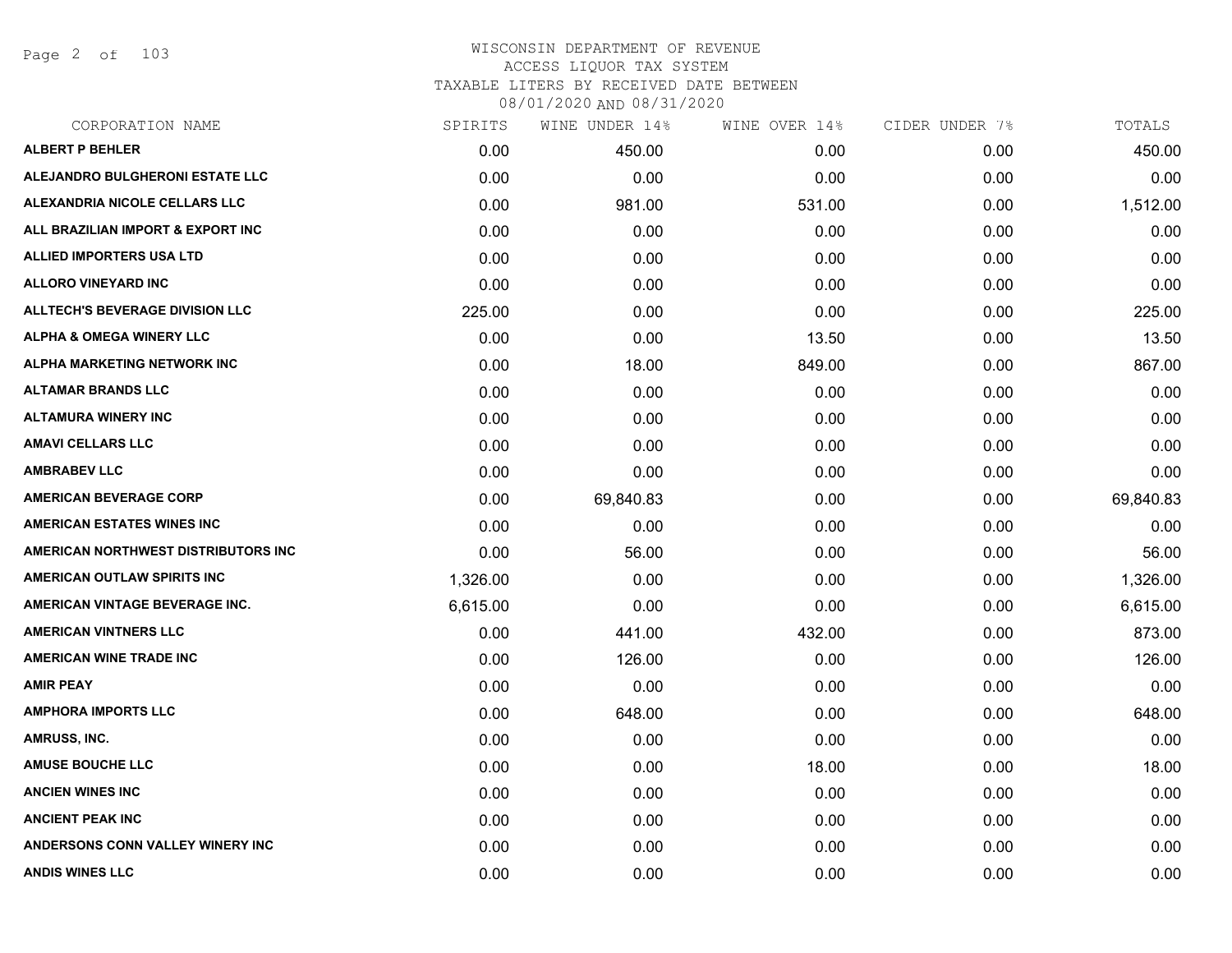Page 3 of 103

| CORPORATION NAME                                | SPIRITS   | WINE UNDER 14% | WINE OVER 14% | CIDER UNDER 7% | TOTALS    |
|-------------------------------------------------|-----------|----------------|---------------|----------------|-----------|
| <b>ANDREW FOX</b>                               | 0.00      | 0.00           | 0.00          | 0.00           | 0.00      |
| <b>ANDREW T BECKSTOFFER</b>                     | 0.00      | 0.00           | 567.00        | 0.00           | 567.00    |
| <b>ANGELA OSBORNE</b>                           | 0.00      | 63.00          | 36.00         | 0.00           | 99.00     |
| <b>ANHEUSER-BUSCH COMPANIES LLC</b>             | 22,360.00 | 0.00           | 0.00          | 19,085.41      | 41,445.41 |
| <b>ANNE HUBATCH</b>                             | 0.00      | 0.00           | 0.00          | 0.00           | 0.00      |
| <b>ANTHONY BOZZANO</b>                          | 0.00      | 0.00           | 0.00          | 0.00           | 0.00      |
| <b>ANTHONY G MOLL</b>                           | 0.00      | 0.00           | 0.00          | 0.00           | 0.00      |
| <b>ANTHONY M TRUCHARD</b>                       | 0.00      | 0.00           | 279.00        | 0.00           | 279.00    |
| <b>ANTIPODEAN WINES LLC</b>                     | 0.00      | 0.00           | 0.00          | 0.00           | 0.00      |
| <b>APOLOGUE LLC</b>                             | 0.00      | 0.00           | 0.00          | 0.00           | 0.00      |
| <b>APOSTROPHE BRANDS LLC</b>                    | 504.00    | 0.00           | 0.00          | 0.00           | 504.00    |
| <b>APPELLATION TRADING COMPANY LLC</b>          | 0.00      | 0.00           | 0.00          | 0.00           | 0.00      |
| <b>APPELLATIONS LP</b>                          | 0.00      | 0.00           | 0.00          | 0.00           | 0.00      |
| <b>ARANO LLC</b>                                | 0.00      | 0.00           | 0.00          | 0.00           | 0.00      |
| <b>ARCHANA A DAVE</b>                           | 0.00      | 0.00           | 0.00          | 0.00           | 0.00      |
| <b>ARCHER ROOSE INC</b>                         | 0.00      | 0.00           | 0.00          | 0.00           | 0.00      |
| <b>AREL GROUP WINE &amp; SPIRITS INC</b>        | 0.00      | 0.00           | 0.00          | 0.00           | 0.00      |
| <b>ARETE WINES LLC</b>                          | 0.00      | 0.00           | 0.00          | 0.00           | 0.00      |
| <b>ARIETTA INC</b>                              | 0.00      | 0.00           | 0.00          | 0.00           | 0.00      |
| <b>ARNOLD ANTON CARLSON</b>                     | 0.00      | 0.00           | 0.00          | 0.00           | 0.00      |
| <b>ARNOT-ROBERTS LLC</b>                        | 0.00      | 0.00           | 0.00          | 0.00           | 0.00      |
| <b>ARPENT LLC</b>                               | 0.00      | 0.00           | 0.00          | 0.00           | 0.00      |
| <b>ARTISANAL DISTILLATES INC.</b>               | 0.00      | 0.00           | 0.00          | 0.00           | 0.00      |
| <b>ARTISANAL IMPORTS INC</b>                    | 0.00      | 0.00           | 0.00          | 0.00           | 0.00      |
| <b>ASCENT WINES INC</b>                         | 0.00      | 0.00           | 0.00          | 0.00           | 0.00      |
| <b>ASSOCIATED BREWING COMPANY</b>               | 2,623.29  | 0.00           | 0.00          | 0.00           | 2,623.29  |
| <b>ASV WINES INC</b>                            | 0.00      | 378.00         | 0.00          | 0.00           | 378.00    |
| <b>ATHENEE IMPORTERS &amp; DISTRIBUTORS LTD</b> | 0.00      | 90.00          | 0.00          | 0.00           | 90.00     |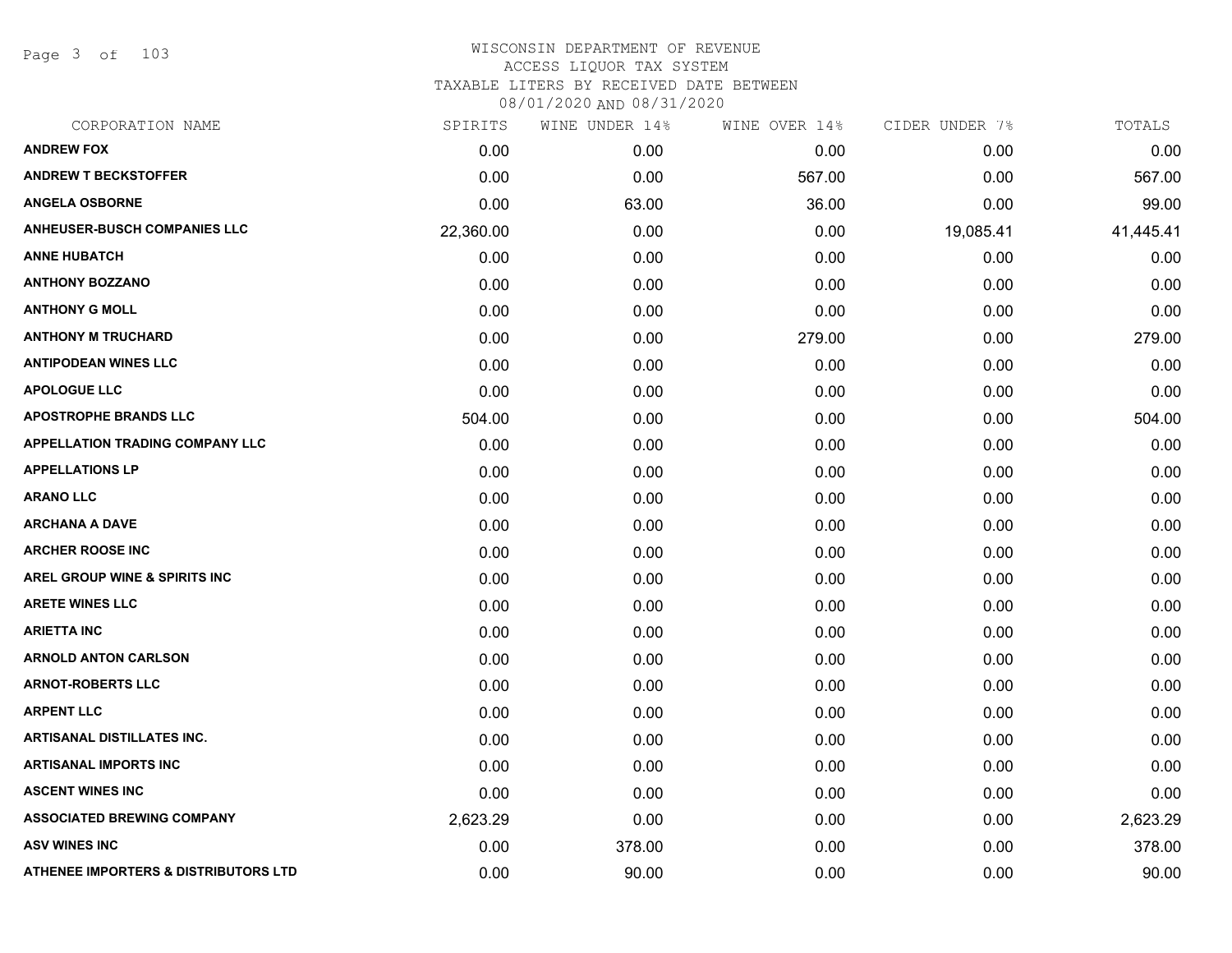Page 4 of 103

| CORPORATION NAME                           | SPIRITS    | WINE UNDER 14% | WINE OVER 14% | CIDER UNDER 7% | TOTALS     |
|--------------------------------------------|------------|----------------|---------------|----------------|------------|
| <b>ATLAS WINE COMPANY LLC</b>              | 0.00       | 0.00           | 0.00          | 0.00           | 0.00       |
| <b>ATOMIC BRANDS INC</b>                   | 33,659.88  | 0.00           | 0.00          | 0.00           | 33,659.88  |
| <b>AUGUST WINE GROUP LLC</b>               | 0.00       | 4,986.00       | 0.00          | 0.00           | 4,986.00   |
| <b>AUSTIN VODKA COMPANY LLC</b>            | 0.00       | 0.00           | 0.00          | 0.00           | 0.00       |
| <b>AUSTIN WHISKEY COMPANY, LLC</b>         | 0.00       | 0.00           | 0.00          | 0.00           | 0.00       |
| <b>AUSTRAL WINES LLC</b>                   | 0.00       | 0.00           | 0.00          | 0.00           | 0.00       |
| <b>AV BRANDS INC</b>                       | 0.00       | 593.85         | 144.00        | 0.00           | 737.85     |
| AVA FOOD LABS, INC                         | 0.00       | 0.00           | 0.00          | 0.00           | 0.00       |
| AVV WINERY CO LLC                          | 0.00       | 0.00           | 0.00          | 0.00           | 0.00       |
| <b>AXIOS INC</b>                           | 0.00       | 0.00           | 0.00          | 0.00           | 0.00       |
| <b>AZAR DISTILLING LLC</b>                 | 0.00       | 0.00           | 0.00          | 0.00           | 0.00       |
| <b>AZZURRE SPIRITS CORPORATION</b>         | 450.00     | 0.00           | 0.00          | 0.00           | 450.00     |
| <b>B &amp; I OVERSEAS TRADING INC</b>      | 0.00       | 0.00           | 0.00          | 0.00           | 0.00       |
| <b>B UNITED INTERNATIONAL INC</b>          | 0.00       | 0.00           | 1,283.73      | 8.52           | 1,292.25   |
| <b>B. NEKTAR LLC</b>                       | 0.00       | 0.00           | 0.00          | 1,300.00       | 1,300.00   |
| <b>BACARDI U.S.A., INC.</b>                | 292,584.73 | 6,350.64       | 2,685.00      | 0.00           | 301,620.37 |
| <b>BACCHUS TECHNOLOGIES LLC</b>            | 0.00       | 1,561.75       | 130.50        | 0.00           | 1,692.25   |
| <b>BACIO DIVINO CELLARS LLC</b>            | 0.00       | 0.00           | 0.00          | 0.00           | 0.00       |
| <b>BACKWARDS DISTILLING COMPANY, LLC</b>   | 0.00       | 0.00           | 0.00          | 0.00           | 0.00       |
| <b>BADGER MOUNTAIN INC</b>                 | 0.00       | 261.00         | 0.00          | 0.00           | 261.00     |
| <b>BALCONES DISTILLING LLC</b>             | 0.00       | 0.00           | 0.00          | 0.00           | 0.00       |
| <b>BALLENTINE VINEYARDS INC</b>            | 0.00       | 0.00           | 0.00          | 0.00           | 0.00       |
| <b>BANFI PRODUCTS CORPORATION</b>          | 0.00       | 3,105.00       | 0.00          | 0.00           | 3,105.00   |
| <b>BANVILLE &amp; JONES WINE MERCHANTS</b> | 0.00       | 562.50         | 4.50          | 0.00           | 567.00     |
| <b>BANZAI BEVERAGE CORPORATION</b>         | 0.00       | 0.00           | 0.00          | 0.00           | 0.00       |
| <b>BARGETTOS SANTA CRUZ WINERY INC</b>     | 0.00       | 0.00           | 0.00          | 0.00           | 0.00       |
| <b>BARLOW VINEYARDS LLC</b>                | 0.00       | 0.00           | 0.00          | 0.00           | 0.00       |
| <b>BARNARD GRIFFIN INC</b>                 | 0.00       | 0.00           | 0.00          | 0.00           | 0.00       |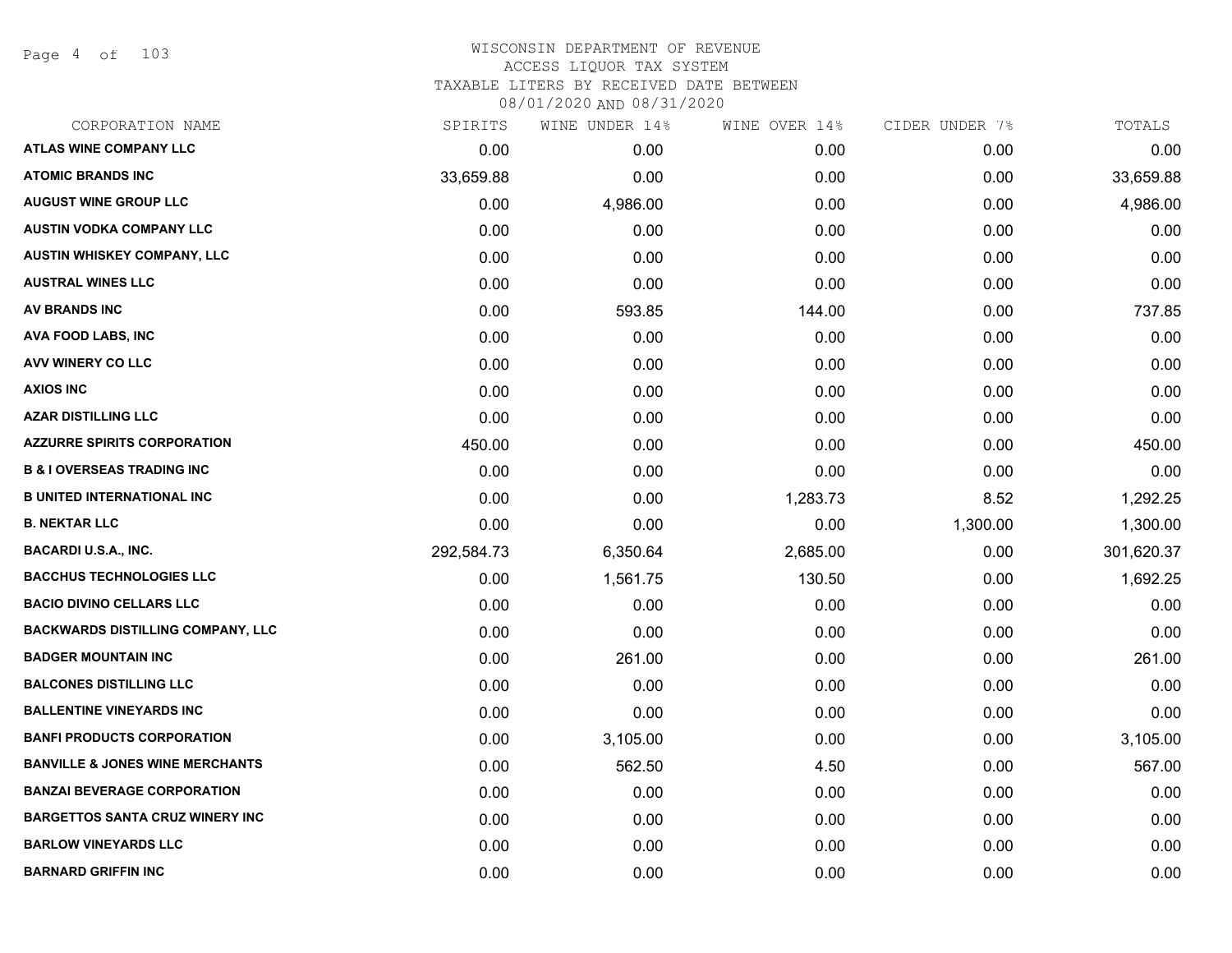Page 5 of 103

| CORPORATION NAME                                 | SPIRITS | WINE UNDER 14% | WINE OVER 14% | CIDER UNDER 7% | TOTALS   |
|--------------------------------------------------|---------|----------------|---------------|----------------|----------|
| <b>BARNETT VINEYARDS LP</b>                      | 0.00    | 0.00           | 0.00          | 0.00           | 0.00     |
| <b>BARON FRANCOIS LTD</b>                        | 0.00    | 0.00           | 0.00          | 0.00           | 0.00     |
| <b>BATTAGLIA DISTRIBUTING CORP INC</b>           | 0.00    | 206.81         | 0.00          | 0.00           | 206.81   |
| <b>BAUM WINE IMPORTS INC</b>                     | 18.00   | 3,186.00       | 171.00        | 0.00           | 3,375.00 |
| <b>BEATBOX BEVERAGES LLC</b>                     | 0.00    | 0.00           | 0.00          | 0.00           | 0.00     |
| <b>BEAUX FRERES LLC</b>                          | 0.00    | 0.00           | 0.00          | 0.00           | 0.00     |
| <b>BEDFORD &amp; GROVE LLC</b>                   | 0.00    | 0.00           | 0.00          | 0.00           | 0.00     |
| <b>BEDROCK WINE COMPANY LP</b>                   | 0.00    | 16.64          | 16.64         | 0.00           | 33.28    |
| <b>BENDISTILLERY INC</b>                         | 0.00    | 0.00           | 0.00          | 0.00           | 0.00     |
| <b>BENNETT LANE WINERY LLC</b>                   | 0.00    | 0.00           | 0.00          | 0.00           | 0.00     |
| <b>BENOVIA WINERY LLC</b>                        | 0.00    | 0.00           | 0.00          | 0.00           | 0.00     |
| <b>BEPPE &amp; THE ARCHITECT LLC</b>             | 0.00    | 0.00           | 0.00          | 0.00           | 0.00     |
| <b>BERGSTROM WINES LLC</b>                       | 0.00    | 0.00           | 0.00          | 0.00           | 0.00     |
| <b>BERNARDUS LLC</b>                             | 0.00    | 0.00           | 0.00          | 0.00           | 0.00     |
| BETHEL HEIGHTS VINEYARD INC                      | 0.00    | 0.00           | 0.00          | 0.00           | 0.00     |
| BETTER BRANDS INTERNATIONAL                      | 0.00    | 126.00         | 297.00        | 0.00           | 423.00   |
| <b>BETZ CELLARS LLC</b>                          | 0.00    | 0.00           | 0.00          | 0.00           | 0.00     |
| <b>BEVAN CELLARS, LLC</b>                        | 0.00    | 0.00           | 18.00         | 0.00           | 18.00    |
| <b>BEVERAGE BROTHERS INC</b>                     | 0.00    | 0.00           | 0.00          | 0.00           | 0.00     |
| <b>BIAGIO CRU &amp; ESTATE WINES LLC</b>         | 0.00    | 0.00           | 0.00          | 0.00           | 0.00     |
| BIEN NACIDO VINEYARDS OF RANCHO TEPUSQUET<br>LP. | 0.00    | 0.00           | 0.00          | 0.00           | 0.00     |
| <b>BILTMORE ESTATE WINE COMPANY</b>              | 0.00    | 0.00           | 0.00          | 0.00           | 0.00     |
| <b>BLACK ROCK SPIRITS LLC</b>                    | 288.00  | 0.00           | 0.00          | 0.00           | 288.00   |
| <b>BLACKBIRD VINEYARDS LLC</b>                   | 0.00    | 0.00           | 0.00          | 0.00           | 0.00     |
| <b>BLAIR VINEYARDS LLC</b>                       | 0.00    | 0.00           | 0.00          | 0.00           | 0.00     |
| <b>BLAKE FARMS HARD APPLE CIDER LLC</b>          | 0.00    | 0.00           | 0.00          | 8,874.27       | 8,874.27 |
| <b>BLAUM BROS DISTILLING CO LLC</b>              | 0.00    | 0.00           | 0.00          | 0.00           | 0.00     |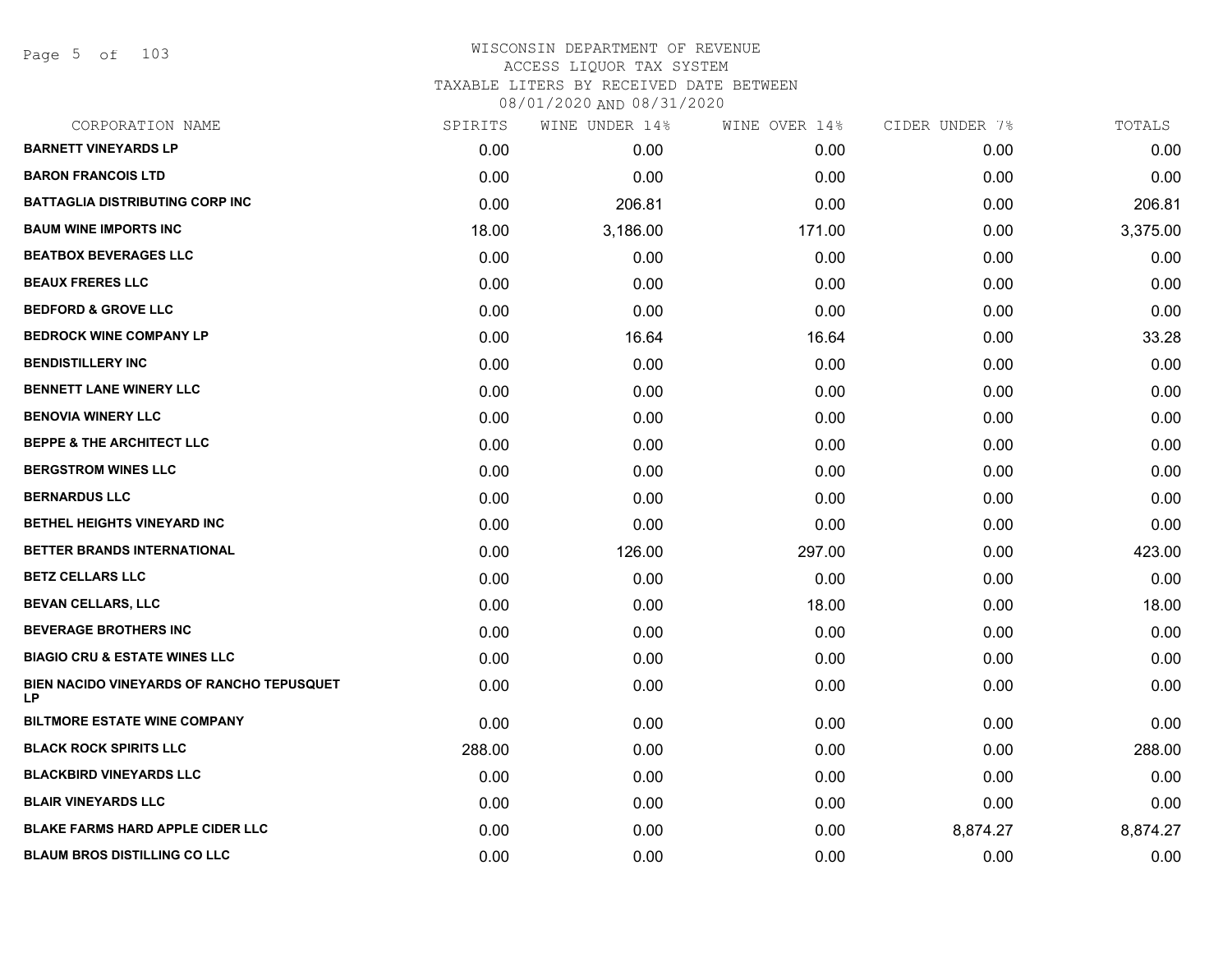Page 6 of 103

| CORPORATION NAME                               | SPIRITS     | WINE UNDER 14% | WINE OVER 14% | CIDER UNDER 7% | TOTALS     |
|------------------------------------------------|-------------|----------------|---------------|----------------|------------|
| BLUE RIDGE DISTILLING CO INC                   | 0.00        | 0.00           | 0.00          | 0.00           | 0.00       |
| BLUE ROCK VINEYARD LLC                         | 0.00        | 0.00           | 0.00          | 0.00           | 0.00       |
| <b>BLUE SPIRITS DISTILLING LLC</b>             | 0.00        | 0.00           | 0.00          | 0.00           | 0.00       |
| <b>BNA WINE GROUP LLC</b>                      | 0.00        | 36.00          | 45.00         | 0.00           | 81.00      |
| <b>BOEGER WINERY INC</b>                       | 0.00        | 0.00           | 0.00          | 0.00           | 0.00       |
| <b>BOGLE VINEYARDS INC</b>                     | 0.00        | 7,560.00       | 65,952.00     | 0.00           | 73,512.00  |
| <b>BONANNO VINTNERS LLC</b>                    | 0.00        | 126.00         | 126.00        | 0.00           | 252.00     |
| <b>BONNY DOON WINERY INC</b>                   | 0.00        | 0.00           | 0.00          | 0.00           | 0.00       |
| <b>BOOKER VINEYARD &amp; WINERY</b>            | 0.00        | 0.00           | 0.00          | 0.00           | 0.00       |
| <b>BOSTON BEER CORPORATION</b>                 | 0.00        | 0.00           | 0.00          | 69,535.18      | 69,535.18  |
| <b>BOUCHAINE VINEYARDS INC</b>                 | 0.00        | 0.00           | 0.00          | 0.00           | 0.00       |
| <b>BOUNDARY BREAKS LLC</b>                     | 0.00        | 0.00           | 0.00          | 0.00           | 0.00       |
| <b>BOURGET IMPORTS LLC</b>                     | 0.00        | 27.00          | 0.00          | 0.00           | 27.00      |
| <b>BOUTINOT USA INC</b>                        | 0.00        | 0.00           | 0.00          | 0.00           | 0.00       |
| <b>BOUTIQUE BEVERAGE CO</b>                    | 0.00        | 0.00           | 0.00          | 0.00           | 0.00       |
| <b>BRASSFIELD ESTATE WINERY LLC</b>            | 0.00        | 0.00           | 378.00        | 0.00           | 378.00     |
| <b>BRAZOS WINE IMPORTS LLC</b>                 | 0.00        | 1,551.00       | 65.50         | 0.00           | 1,616.50   |
| <b>BRIAN CARTER CELLARS LLC</b>                | 0.00        | 0.00           | 0.00          | 0.00           | 0.00       |
| <b>BRICKELL WINES LLC</b>                      | 0.00        | 0.00           | 0.00          | 0.00           | 0.00       |
| <b>BRIDGEVIEW VINEYARDS INC</b>                | 0.00        | 0.00           | 0.00          | 0.00           | 0.00       |
| <b>BRIGHT CELLARS INC</b>                      | 0.00        | 0.00           | 0.00          | 0.00           | 0.00       |
| <b>BROADBENT SELECTIONS INC</b>                | 0.00        | 2,493.00       | 261.00        | 0.00           | 2,754.00   |
| <b>BRONCO WINE COMPANY</b>                     | 0.00        | 43,726.59      | 837.00        | 0.00           | 44,563.59  |
| <b>BROTHERS INTERNATIONAL FOOD CORPORATION</b> | 0.00        | 0.00           | 0.00          | 0.00           | 0.00       |
| <b>BROVO SPIRITS LLC</b>                       | 0.00        | 0.00           | 0.00          | 0.00           | 0.00       |
| <b>BROWNE FAMILY WINES LLC</b>                 | 0.00        | 0.00           | 0.00          | 0.00           | 0.00       |
| <b>BROWN-FORMAN CORPORATION</b>                | 320, 157.42 | 18,834.19      | 180.00        | 0.00           | 339,171.61 |
| <b>BRUTOCAO CELLARS LP</b>                     | 0.00        | 0.00           | 0.00          | 0.00           | 0.00       |
|                                                |             |                |               |                |            |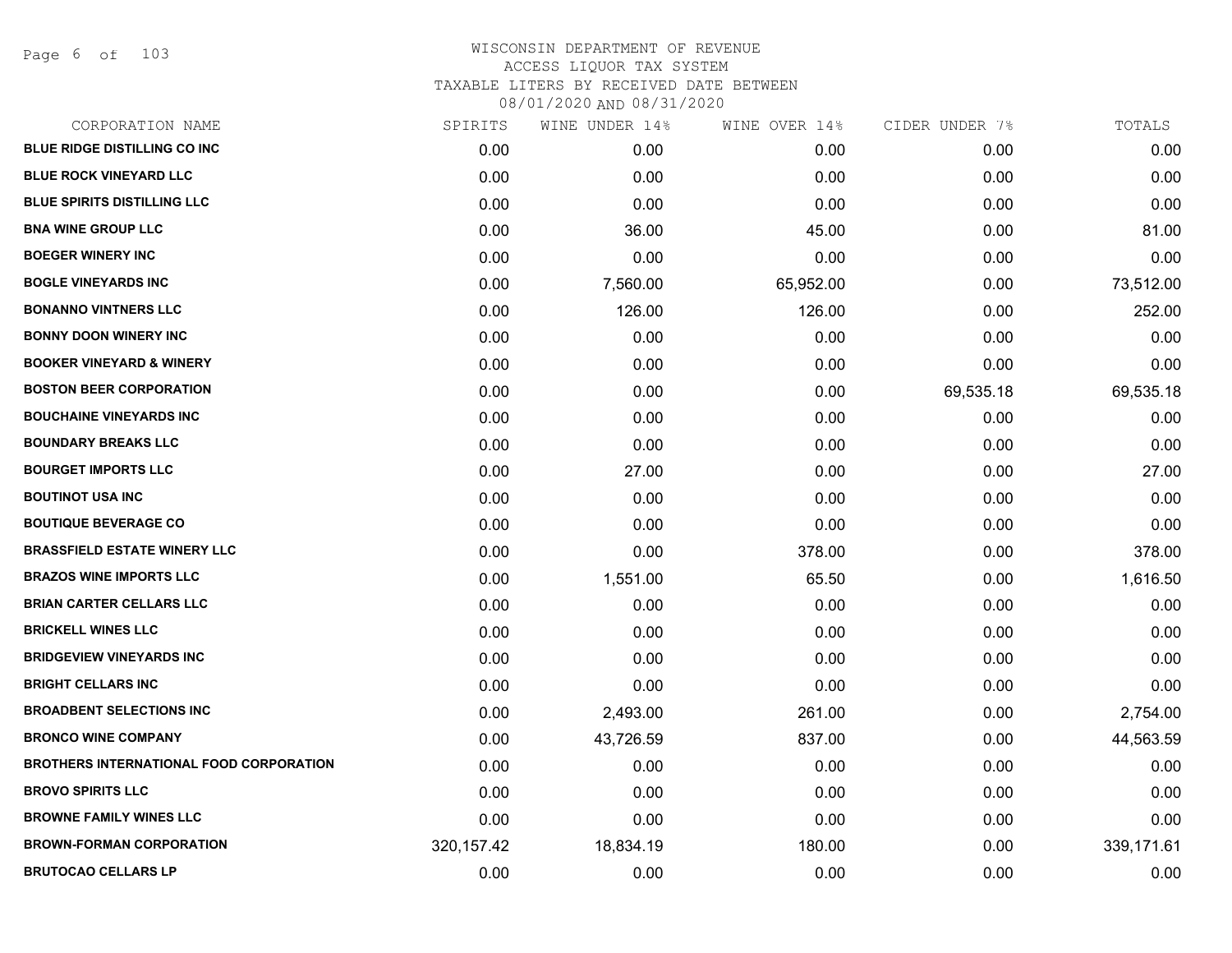Page 7 of 103

| CORPORATION NAME                            | SPIRITS   | WINE UNDER 14% | WINE OVER 14% | CIDER UNDER 7% | TOTALS    |
|---------------------------------------------|-----------|----------------|---------------|----------------|-----------|
| <b>BRYN MAWR VINEYARDS INC</b>              | 0.00      | 0.00           | 0.00          | 0.00           | 0.00      |
| <b>BUCKLER FAMILY VINEYARDS LLC</b>         | 0.00      | 15.00          | 12.00         | 0.00           | 27.00     |
| <b>BUEHLER VINEYARDS INC</b>                | 0.00      | 0.00           | 0.00          | 0.00           | 0.00      |
| <b>BULLY HILL VINEYARDS INC</b>             | 0.00      | 0.00           | 0.00          | 0.00           | 0.00      |
| <b>BURGESS CELLARS INC</b>                  | 0.00      | 0.00           | 0.00          | 0.00           | 0.00      |
| <b>BURKE &amp; MORRIS SPIRITS LLC</b>       | 0.00      | 0.00           | 0.00          | 0.00           | 0.00      |
| <b>BUZZBALLZ LLC</b>                        | 126.00    | 216.00         | 5,170.18      | 0.00           | 5,512.18  |
| <b>BUZZBOX BEVERAGES INC</b>                | 1,920.00  | 0.00           | 0.00          | 0.00           | 1,920.00  |
| <b>BWSC LLC</b>                             | 0.00      | 1,008.00       | 0.00          | 0.00           | 1,008.00  |
| <b>BYMOFO LLC</b>                           | 0.00      | 0.00           | 0.00          | 0.00           | 0.00      |
| <b>C &amp; C WINE SERVICES INC</b>          | 0.00      | 0.00           | 0.00          | 0.00           | 0.00      |
| <b>C MONDAVI &amp; FAMILY</b>               | 0.00      | 10,998.00      | 198.00        | 0.00           | 11,196.00 |
| <b>C SQUARED CIDERS LLC</b>                 | 0.00      | 0.00           | 0.00          | 0.00           | 0.00      |
| <b>CABERNET CORP</b>                        | 0.00      | 544.50         | 0.00          | 0.00           | 544.50    |
| <b>CAL VIN ENTERPRISES CORPORATION</b>      | 0.00      | 0.00           | 0.00          | 0.00           | 0.00      |
| <b>CALIFORNIA CIDER COMPANY</b>             | 0.00      | 0.00           | 0.00          | 12,890.07      | 12,890.07 |
| <b>CALIFORNIA VINEYARDS INC</b>             | 18.00     | 0.00           | 0.00          | 0.00           | 18.00     |
| <b>CALIFORNIA WINE WORKS LLC</b>            | 0.00      | 0.00           | 0.00          | 0.00           | 0.00      |
| <b>CALLUNA VINEYARDS LLC</b>                | 0.00      | 0.00           | 0.00          | 0.00           | 0.00      |
| <b>CAMARDA CORP</b>                         | 0.00      | 0.00           | 0.00          | 0.00           | 0.00      |
| <b>CAMARENA IMPORTS LLC</b>                 | 0.00      | 0.00           | 0.00          | 0.00           | 0.00      |
| <b>CAMPARI AMERICA LLC</b>                  | 26,869.80 | 0.00           | 0.00          | 0.00           | 26,869.80 |
| <b>CAMPBELL &amp; MCGILL SELECTIONS LLC</b> | 0.00      | 0.00           | 0.00          | 0.00           | 0.00      |
| <b>CAMPEON SPIRITS COMPANY INC</b>          | 0.00      | 0.00           | 0.00          | 0.00           | 0.00      |
| <b>CANNON RIVER WINERY LLC</b>              | 0.00      | 0.00           | 0.00          | 0.00           | 0.00      |
| <b>CAPARONE WINERY LLC</b>                  | 0.00      | 0.00           | 0.00          | 0.00           | 0.00      |
| <b>CAPE CLASSICS INC</b>                    | 0.00      | 1,620.00       | 0.00          | 0.00           | 1,620.00  |
| <b>CARDINAL SPIRITS LLC</b>                 | 623.34    | 0.00           | 0.00          | 0.00           | 623.34    |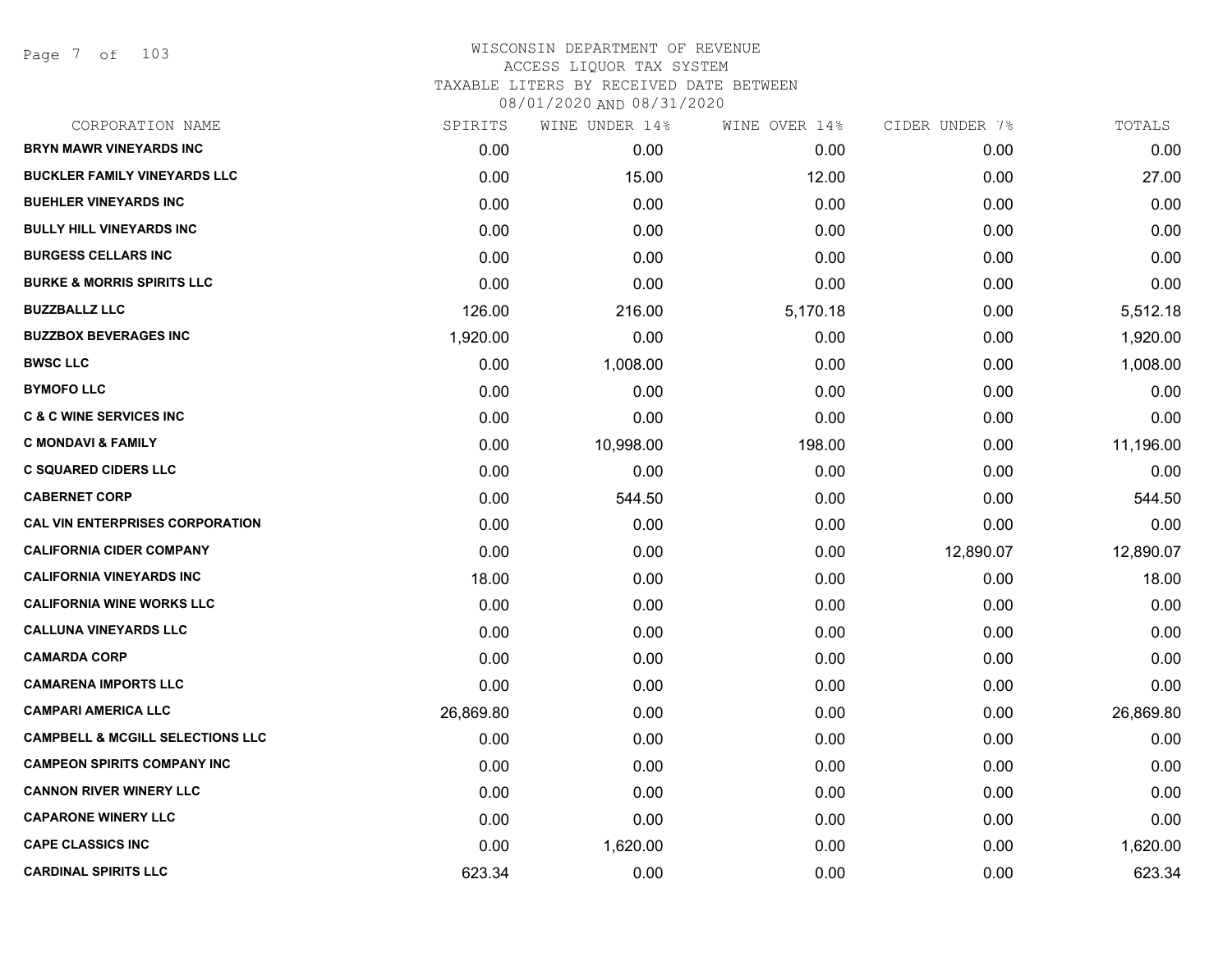Page 8 of 103

| CORPORATION NAME                            | SPIRITS   | WINE UNDER 14% | WINE OVER 14% | CIDER UNDER 7% | TOTALS    |
|---------------------------------------------|-----------|----------------|---------------|----------------|-----------|
| <b>CARDINAL WINE GROUP LLC</b>              | 0.00      | 0.00           | 0.00          | 0.00           | 0.00      |
| <b>CARDWELL HILL CELLARS LLC</b>            | 0.00      | 45.00          | 0.00          | 0.00           | 45.00     |
| <b>CARIBBEAN DISTILLERS LLC</b>             | 636.00    | 22,175.93      | 0.00          | 0.00           | 22,811.93 |
| <b>CARIBBEAN SPIRITS INC</b>                | 0.00      | 0.00           | 0.00          | 0.00           | 0.00      |
| <b>CARL THOMA</b>                           | 0.00      | 0.00           | 0.00          | 0.00           | 0.00      |
| <b>CARLOS HUBNER-ARTETA</b>                 | 0.00      | 1,001.25       | 0.00          | 0.00           | 1,001.25  |
| <b>CARLSON VINEYARDS INC</b>                | 0.00      | 1,512.00       | 0.00          | 0.00           | 1,512.00  |
| <b>CAROLINA DISTRIBUTION LLC</b>            | 0.00      | 0.00           | 0.00          | 0.00           | 0.00      |
| <b>CARRIAGE HOUSE IMPORTS, LTD.</b>         | 319.80    | 0.00           | 0.00          | 0.00           | 319.80    |
| <b>CASTIEL ESTATE LLC</b>                   | 0.00      | 0.00           | 0.00          | 0.00           | 0.00      |
| <b>CASTLE BRANDS USA CORP</b>               | 1,341.00  | 0.00           | 0.00          | 0.00           | 1,341.00  |
| <b>CASTORO CELLARS</b>                      | 0.00      | 693.00         | 0.00          | 0.00           | 693.00    |
| <b>CAYMUS VINEYARDS INC</b>                 | 0.00      | 0.00           | 0.00          | 0.00           | 0.00      |
| <b>CEDAR KNOLL VINEYARDS INC</b>            | 0.00      | 0.00           | 0.00          | 0.00           | 0.00      |
| <b>CELEBRATION DISTILLATION CORPORATION</b> | 0.00      | 0.00           | 0.00          | 0.00           | 0.00      |
| <b>CELLARS INTERNATIONAL INC</b>            | 0.00      | 0.00           | 0.00          | 0.00           | 0.00      |
| <b>CELLIER WINES DISTRIBUTING INC</b>       | 0.00      | 0.00           | 0.00          | 0.00           | 0.00      |
| <b>CHAISE VENTURES INC</b>                  | 0.00      | 0.00           | 0.00          | 0.00           | 0.00      |
| <b>CHANNING DAUGHTERS WINERY LLC</b>        | 0.00      | 0.00           | 0.00          | 0.00           | 0.00      |
| <b>CHAPPELLET WINERY INC</b>                | 0.00      | 0.00           | 252.00        | 0.00           | 252.00    |
| <b>CHARBAUT AMERICA INC</b>                 | 0.00      | 8.00           | 0.00          | 0.00           | 8.00      |
| <b>CHARLES &amp; MARTHA BARRA</b>           | 0.00      | 99.00          | 90.00         | 0.00           | 189.00    |
| <b>CHARLES JACQUIN ET CIE INC</b>           | 36,194.90 | 0.00           | 274.43        | 0.00           | 36,469.33 |
| <b>CHARLES NEAL SELECTIONS INC</b>          | 0.00      | 784.00         | 0.00          | 0.00           | 784.00    |
| <b>CHARLES REININGER LLC</b>                | 0.00      | 0.00           | 0.00          | 0.00           | 0.00      |
| <b>CHATEAU BARNABY LLC</b>                  | 0.00      | 0.00           | 0.00          | 0.00           | 0.00      |
| <b>CHATEAU DIANA LLC</b>                    | 0.00      | 252.00         | 252.00        | 0.00           | 504.00    |
| <b>CHATEAU OPERATIONS, LTD.</b>             | 0.00      | 0.00           | 0.00          | 0.00           | 0.00      |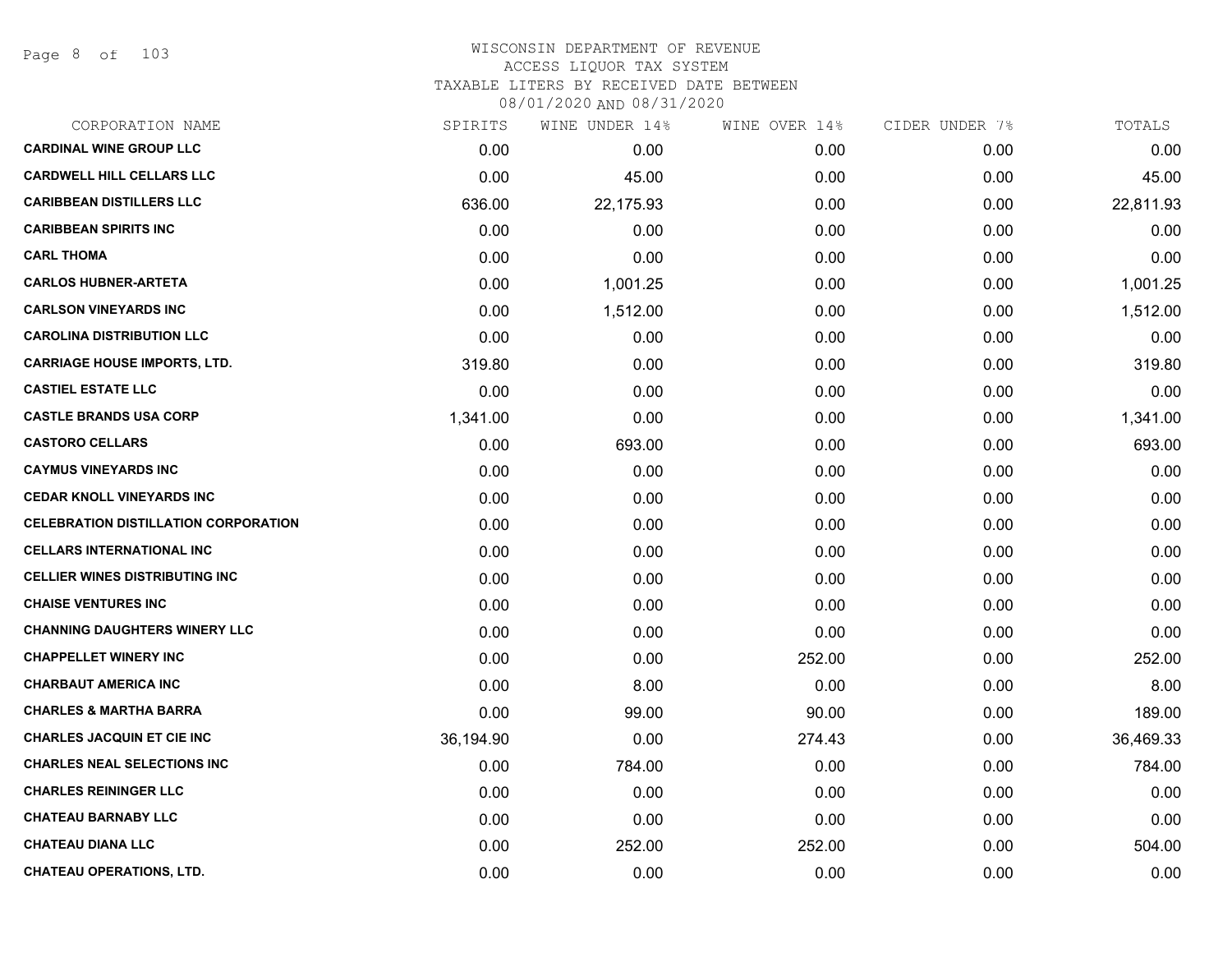#### WISCONSIN DEPARTMENT OF REVENUE ACCESS LIQUOR TAX SYSTEM TAXABLE LITERS BY RECEIVED DATE BETWEEN

| CORPORATION NAME                             | SPIRITS  | WINE UNDER 14% | WINE OVER 14% | CIDER UNDER 7% | TOTALS   |
|----------------------------------------------|----------|----------------|---------------|----------------|----------|
| <b>CHATHAM IMPORTS INC</b>                   | 1,912.50 | 846.00         | 0.00          | 0.00           | 2,758.50 |
| <b>CHEHALEM INC</b>                          | 0.00     | 504.00         | 0.00          | 0.00           | 504.00   |
| <b>CHICAGO DISTILLING COMPANY LLC</b>        | 0.00     | 0.00           | 0.00          | 0.00           | 0.00     |
| <b>CHOYA UMESHU USA INC</b>                  | 0.00     | 9.00           | 75.00         | 0.00           | 84.00    |
| <b>CHRISTIAN P SCHAEFER</b>                  | 0.00     | 3,240.00       | 0.00          | 5,263.61       | 8,503.61 |
| <b>CHRISTOPHER F PITTENGER</b>               | 0.00     | 0.00           | 0.00          | 0.00           | 0.00     |
| <b>CHRISTOPHER FIGGINS</b>                   | 0.00     | 0.00           | 0.00          | 0.00           | 0.00     |
| <b>CHRISTOPHER J BROCKWAY</b>                | 0.00     | 0.00           | 0.00          | 0.00           | 0.00     |
| <b>CHRISTOPHER MICHAEL WINES LLC</b>         | 0.00     | 63.00          | 0.00          | 0.00           | 63.00    |
| CIV (USA) INC                                | 0.00     | 0.00           | 0.00          | 0.00           | 0.00     |
| <b>CLAAR CELLARS LLC</b>                     | 0.00     | 0.00           | 0.00          | 0.00           | 0.00     |
| <b>CLASSIC WINES INC</b>                     | 0.00     | 384.00         | 0.00          | 0.00           | 384.00   |
| <b>CLASSICAL WINES FROM SPAIN LTD</b>        | 0.00     | 63.00          | 135.00        | 0.00           | 198.00   |
| <b>CLENDENENLINDQUIST VINTNERS</b>           | 0.00     | 0.00           | 0.00          | 0.00           | 0.00     |
| <b>CLINE CELLARS INC</b>                     | 0.00     | 2,907.00       | 3,447.00      | 0.00           | 6,354.00 |
| <b>CLINE SISTERS IMPORTS LLC</b>             | 0.00     | 31.50          | 0.00          | 0.00           | 31.50    |
| <b>CLOS LACHANCE WINES LLC</b>               | 0.00     | 189.00         | 0.00          | 0.00           | 189.00   |
| <b>COCKERELL WINE CONSULTING LLC</b>         | 0.00     | 0.00           | 0.00          | 0.00           | 0.00     |
| <b>CODIPRAL, LLC</b>                         | 0.00     | 0.00           | 0.00          | 0.00           | 0.00     |
| <b>CODY T WRIGHT</b>                         | 0.00     | 0.00           | 0.00          | 0.00           | 0.00     |
| <b>COMPASSPOINT IMPORTS</b>                  | 0.00     | 0.00           | 0.00          | 0.00           | 0.00     |
| <b>CONSTELLATION BRANDS, INC.</b>            | 0.00     | 0.00           | 0.00          | 0.00           | 0.00     |
| <b>COOL HAND VINEYARDS LLC</b>               | 0.00     | 0.00           | 0.00          | 0.00           | 0.00     |
| <b>COPA FINA WINE IMPORTS LLC</b>            | 0.00     | 0.00           | 0.00          | 0.00           | 0.00     |
| <b>COPPER &amp; KINGS AMERICAN BRANDY CO</b> | 0.00     | 0.00           | 0.00          | 0.00           | 0.00     |
| <b>COPPER CANE LLC</b>                       | 0.00     | 2,664.00       | 3,213.00      | 0.00           | 5,877.00 |
| <b>CORA IMPORTS LTD</b>                      | 0.00     | 0.00           | 0.00          | 0.00           | 0.00     |
| <b>CORDELINA WINE COMPANY LLC</b>            | 0.00     | 0.00           | 0.00          | 0.00           | 0.00     |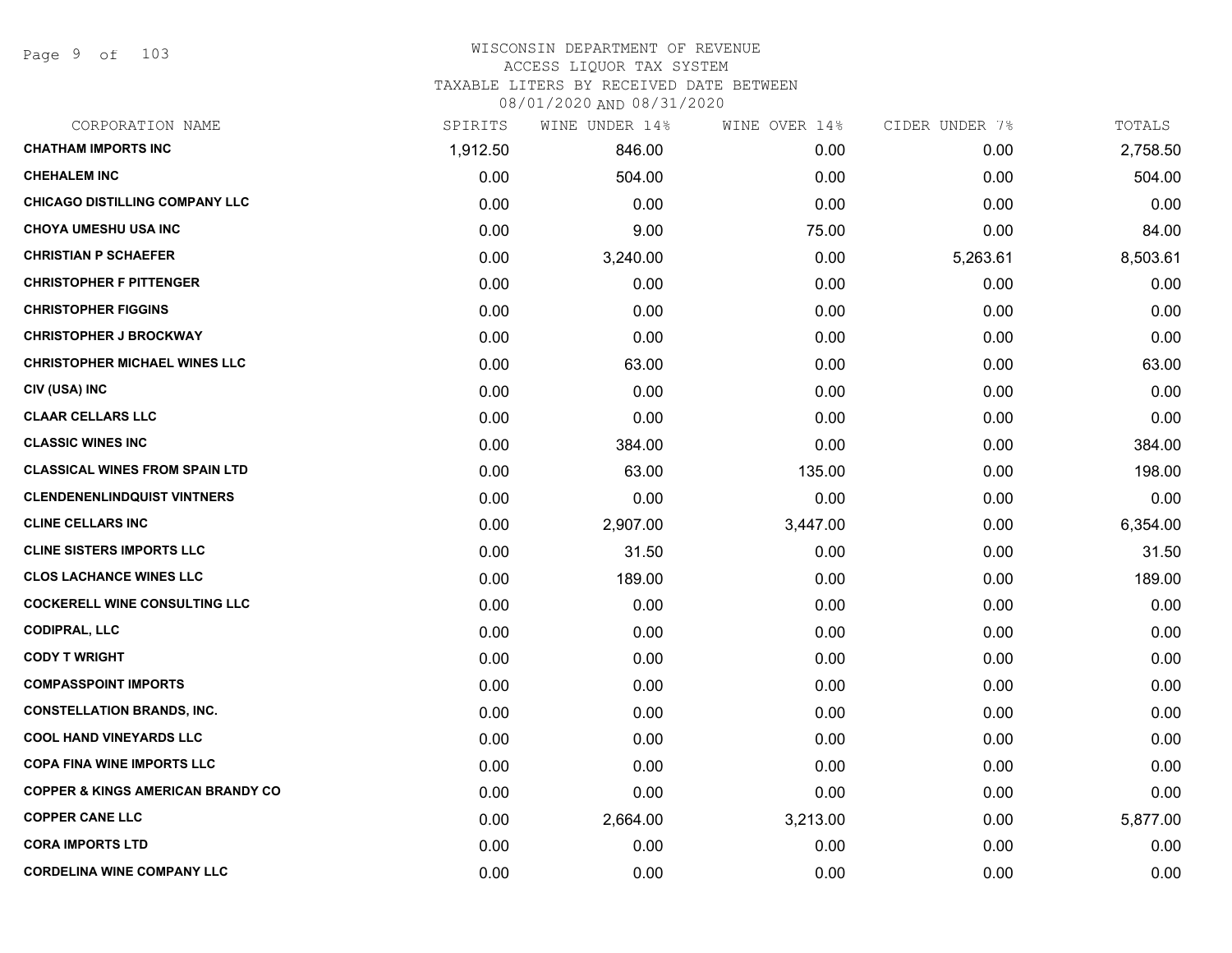Page 10 of 103

#### WISCONSIN DEPARTMENT OF REVENUE ACCESS LIQUOR TAX SYSTEM

# TAXABLE LITERS BY RECEIVED DATE BETWEEN

| CORPORATION NAME                                   | SPIRITS | WINE UNDER 14% | WINE OVER 14% | CIDER UNDER 7% | TOTALS      |
|----------------------------------------------------|---------|----------------|---------------|----------------|-------------|
| <b>CORK ALLIANCE INC</b>                           | 0.00    | $-8,208.00$    | 0.00          | 0.00           | $-8,208.00$ |
| <b>CORNERSTONE CELLARS LLC</b>                     | 0.00    | 0.00           | 0.00          | 0.00           | 0.00        |
| <b>CORNERSTONE U.S. WINE IMPORTS INC</b>           | 0.00    | 0.00           | 0.00          | 0.00           | 0.00        |
| <b>CORY J MICHAL</b>                               | 0.00    | 61.50          | 1.50          | 0.00           | 63.00       |
| <b>COUNTRY HERITAGE WINERY &amp; VINEYARD INC.</b> | 0.00    | 0.00           | 0.00          | 0.00           | 0.00        |
| <b>COUP DE FOUDRE LLC</b>                          | 0.00    | 0.00           | 0.00          | 0.00           | 0.00        |
| <b>COURAGEOUS INC</b>                              | 0.00    | 0.00           | 0.00          | 0.00           | 0.00        |
| <b>CRACOVIA BRANDS INC</b>                         | 153.00  | 18.00          | 90.00         | 0.00           | 261.00      |
| <b>CRAFTED ARTISAN MEADERY LLC</b>                 | 0.00    | 0.00           | 0.00          | 0.00           | 0.00        |
| <b>CRAIG S HANDLY</b>                              | 0.00    | 0.00           | 0.00          | 0.00           | 0.00        |
| <b>CREATIVE WINE CONCEPTS INC</b>                  | 0.00    | 0.00           | 0.00          | 0.00           | 0.00        |
| <b>CREW WINE COMPANY LLC</b>                       | 0.00    | 2,171.00       | 189.00        | 0.00           | 2,360.00    |
| <b>CRIBARI VINEYARDS INC</b>                       | 0.00    | 0.00           | 0.00          | 0.00           | 0.00        |
| <b>CRIMSON WINE GROUP LTD</b>                      | 0.00    | 0.00           | 0.00          | 0.00           | 0.00        |
| <b>CRISTOM VINEYARDS INC</b>                       | 0.00    | 0.00           | 0.00          | 0.00           | 0.00        |
| <b>CROWN POINT WINERY LLC</b>                      | 0.00    | 0.00           | 0.00          | 0.00           | 0.00        |
| <b>CRUSE WINE COMPANY, LLC</b>                     | 0.00    | 0.00           | 0.00          | 0.00           | 0.00        |
| <b>CRYSTAL RAIN DISTILLERY INC</b>                 | 0.00    | 0.00           | 0.00          | 0.00           | 0.00        |
| <b>CULT OF 8</b>                                   | 0.00    | 1,764.00       | 378.00        | 0.00           | 2,142.00    |
| <b>CUNAT PREMIUM VINEYARDS LLC</b>                 | 0.00    | 0.00           | 0.00          | 0.00           | 0.00        |
| <b>CUSHMAN WINERY CORPORATION</b>                  | 0.00    | 0.00           | 0.00          | 0.00           | 0.00        |
| <b>CUTWATER SPIRITS LLC</b>                        | 0.00    | 0.00           | 0.00          | 0.00           | 0.00        |
| <b>D &amp; D VINEYARDS INC</b>                     | 0.00    | 0.00           | 0.00          | 0.00           | 0.00        |
| <b>D MYERS LLC</b>                                 | 0.00    | 0.00           | 0.00          | 0.00           | 0.00        |
| <b>D&amp;V INTERNATIONAL INC</b>                   | 0.00    | 0.00           | 0.00          | 0.00           | 0.00        |
| <b>D.G.L. DISTRIBUTORS, INC</b>                    | 72.00   | 0.00           | 0.00          | 0.00           | 72.00       |
| <b>DAEDALUS CELLARS CO</b>                         | 0.00    | 315.00         | 0.00          | 0.00           | 315.00      |
| <b>DAN CAREY</b>                                   | 0.00    | 0.00           | 0.00          | 0.00           | 0.00        |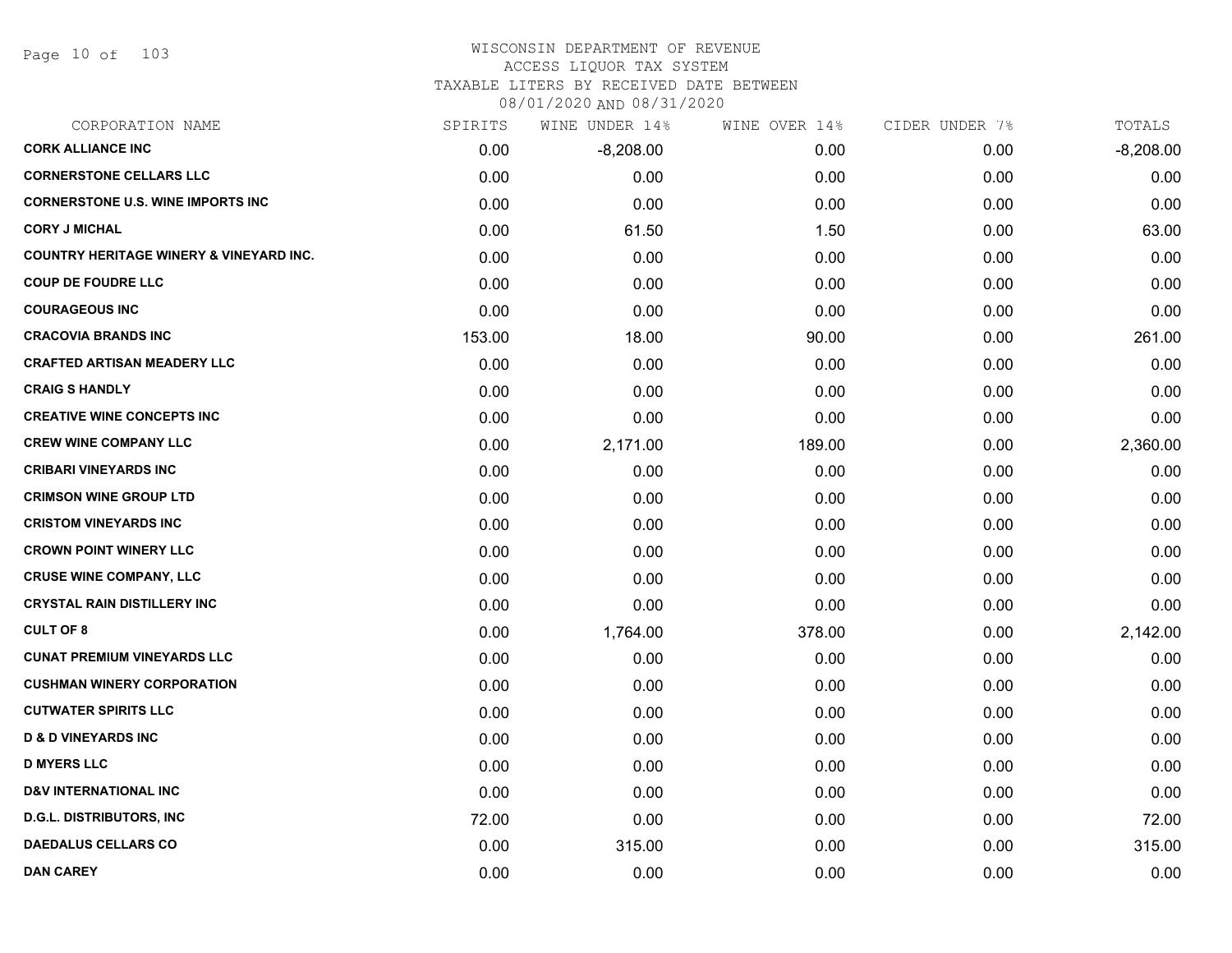Page 11 of 103

| CORPORATION NAME                        | SPIRITS  | WINE UNDER 14% | WINE OVER 14% | CIDER UNDER 7% | TOTALS     |
|-----------------------------------------|----------|----------------|---------------|----------------|------------|
| <b>DANA ESTATES INC</b>                 | 0.00     | 0.00           | 0.00          | 0.00           | 0.00       |
| <b>DANCING COYOTE WINES</b>             | 0.00     | 0.00           | 0.00          | 0.00           | 0.00       |
| <b>DANICA PATRICK</b>                   | 0.00     | 0.00           | 0.00          | 0.00           | 0.00       |
| <b>DANIEL A LASNER</b>                  | 0.00     | 0.00           | 0.00          | 0.00           | 0.00       |
| <b>DANIEL KEEFE IV</b>                  | 0.00     | 0.00           | 0.00          | 0.00           | 0.00       |
| <b>DANIEL SCHOENFELD</b>                | 0.00     | 0.00           | 0.00          | 0.00           | 0.00       |
| <b>DANNY RAKOVIC</b>                    | 0.00     | 0.00           | 0.00          | 0.00           | 0.00       |
| <b>DAOU VINEYARDS LLC</b>               | 0.00     | 0.00           | 2,016.00      | 0.00           | 2,016.00   |
| <b>DAQUINO ITALIAN IMPORTING CO INC</b> | 0.00     | 0.00           | 0.00          | 0.00           | 0.00       |
| <b>DARIOUSH KHALEDI WINERY LLC</b>      | 0.00     | 0.00           | 0.00          | 0.00           | 0.00       |
| <b>DAVID ARTHUR VINEYARDS LLC</b>       | 0.00     | 0.00           | 0.00          | 0.00           | 0.00       |
| <b>DAVID B POTTER</b>                   | 0.00     | 0.00           | 0.00          | 0.00           | 0.00       |
| <b>DAVID BOWLER LLC</b>                 | 0.00     | 0.00           | 0.00          | 0.00           | 0.00       |
| <b>DAVID J ECKERT</b>                   | 0.00     | 19.20          | 0.00          | 0.00           | 19.20      |
| <b>DAVID JAMES LLC</b>                  | 0.00     | 0.00           | 0.00          | 0.00           | 0.00       |
| <b>DAVID L DENNIGMANN</b>               | 0.00     | 180.00         | 225.00        | 0.00           | 405.00     |
| <b>DAVID MEIER</b>                      | 0.00     | 0.00           | 0.00          | 0.00           | 0.00       |
| <b>DAVID N RAYNE</b>                    | 1,679.51 | 26,549.88      | 10,068.46     | 0.00           | 38,297.85  |
| <b>DAVID R BARNES</b>                   | 0.00     | 0.00           | 0.00          | 0.00           | 0.00       |
| <b>DAVOS BRANDS LLC</b>                 | 2,179.50 | 261.00         | 559.26        | 0.00           | 2,999.76   |
| DAYLIGHT WINE COMPANY LLC               | 0.00     | 0.00           | 0.00          | 0.00           | 0.00       |
| DE MAISON SELECTIONS INC                | 0.00     | 927.00         | 202.50        | 36.00          | 1,165.50   |
| <b>DEANNA BASTIANICH</b>                | 0.00     | 0.00           | 0.00          | 0.00           | 0.00       |
| <b>DEL RIO VINEYARDS LLC</b>            | 0.00     | 0.00           | 0.00          | 0.00           | 0.00       |
| <b>DELEGAT USA INC</b>                  | 0.00     | 6,930.00       | 0.00          | 0.00           | 6,930.00   |
| <b>DELICATO VINEYARDS INC</b>           | 0.00     | 170,676.00     | 60,091.50     | 0.00           | 230,767.50 |
| <b>DELILLE CELLARS LLC</b>              | 0.00     | 0.00           | 0.00          | 0.00           | 0.00       |
| <b>DELUXE WINE &amp; SPIRITS CO</b>     | 36.00    | 135.01         | 0.00          | 0.00           | 171.01     |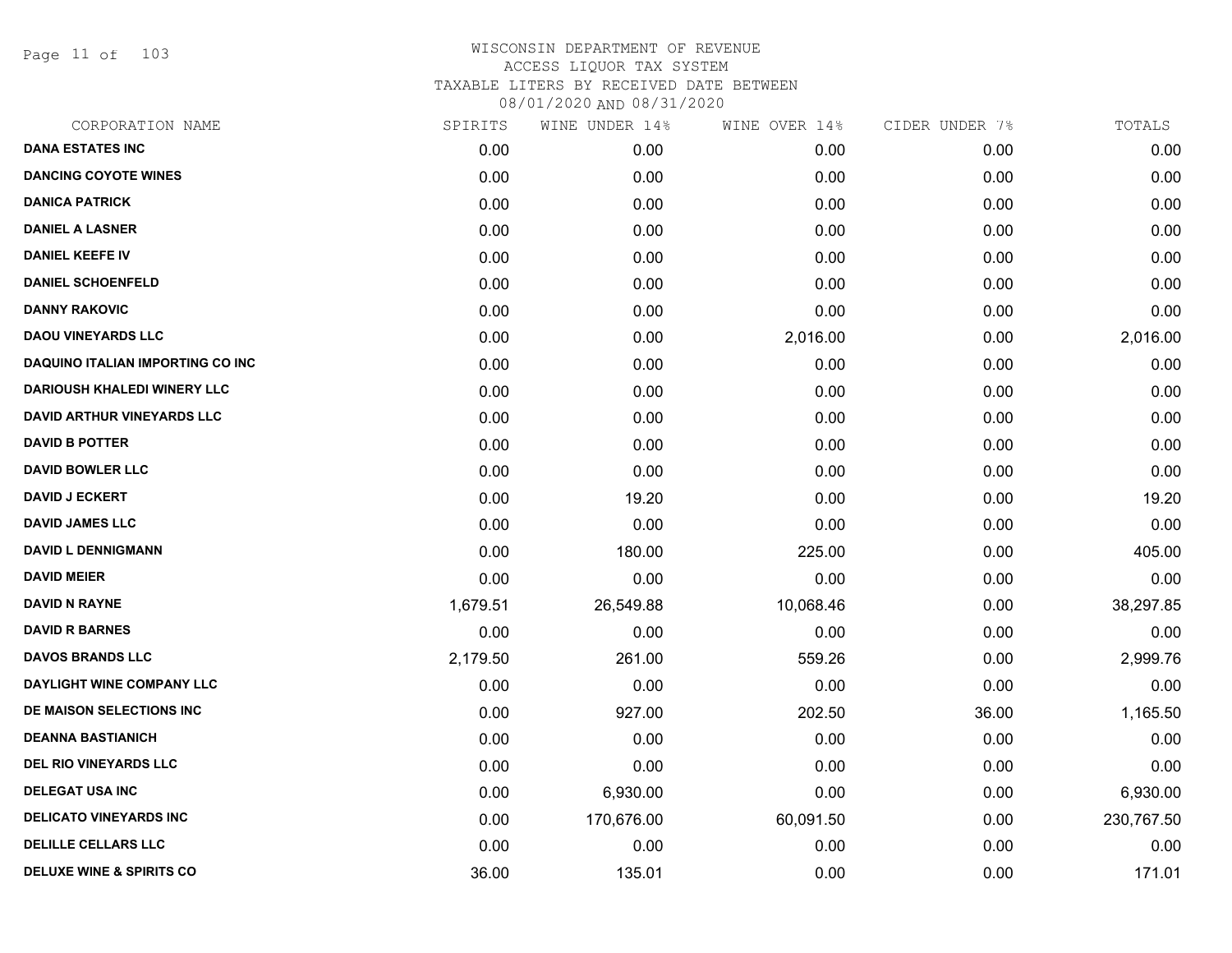Page 12 of 103

| CORPORATION NAME                                                    | SPIRITS    | WINE UNDER 14% | WINE OVER 14% | CIDER UNDER 7% | TOTALS     |
|---------------------------------------------------------------------|------------|----------------|---------------|----------------|------------|
| <b>DEMERARA DISTILLERS (USA) INC</b>                                | 0.00       | 0.00           | 0.00          | 0.00           | 0.00       |
| DEMETRIA VINEYARDS AND WINERY LLC                                   | 0.00       | 0.00           | 0.00          | 0.00           | 0.00       |
| <b>DEMON SPIRITS LLC</b>                                            | 0.00       | 0.00           | 0.00          | 0.00           | 0.00       |
| <b>DENISON CELLARS LLC</b>                                          | 0.00       | 0.00           | 0.00          | 0.00           | 0.00       |
| <b>DENNIS ROBERT PATTON &amp; ANDREA BETH</b><br><b>SILVERSTEIN</b> | 0.00       | 0.00           | 0.00          | 0.00           | 0.00       |
| <b>DERRICK C MANCINI</b>                                            | 0.00       | 0.00           | 0.00          | 0.00           | 0.00       |
| <b>DESTILADOS DE MEXICO LLC</b>                                     | 0.00       | 0.00           | 0.00          | 0.00           | 0.00       |
| <b>DIAGEO AMERICAS, INC.</b>                                        | 592,428.85 | 0.00           | 0.00          | 0.00           | 592,428.85 |
| <b>DIAMOND IMPORTERS INC</b>                                        | 0.00       | 234.00         | 0.00          | 0.00           | 234.00     |
| <b>DISARONNO INTERNATIONAL LLC</b>                                  | 7,803.00   | 3,024.00       | 0.00          | 0.00           | 10,827.00  |
| <b>DISTILLED RESOURCES INCORPORATED</b>                             | 9,031.20   | 0.00           | 0.00          | 0.00           | 9,031.20   |
| <b>DISTILLERS WAY, LLC</b>                                          | 1,008.00   | 0.00           | 0.00          | 0.00           | 1,008.00   |
| <b>DISTILLERY 291 INC</b>                                           | 0.00       | 0.00           | 0.00          | 0.00           | 0.00       |
| <b>DIVOT ENTERPRISES LLC</b>                                        | 0.00       | 0.00           | 0.00          | 0.00           | 0.00       |
| <b>DMK INCORPORATED</b>                                             | 0.00       | 0.00           | 0.00          | 0.00           | 0.00       |
| <b>DOMACE VINO LLC</b>                                              | 0.00       | 0.00           | 0.00          | 0.00           | 0.00       |
| <b>DOMAINE CO.</b>                                                  | 0.00       | 63.00          | 63.00         | 0.00           | 126.00     |
| DOMAINE DE LA TERRE ROUGE LTD                                       | 0.00       | 0.00           | 0.00          | 0.00           | 0.00       |
| <b>DOMAINE DE MARIA SOTER LLC</b>                                   | 0.00       | 0.00           | 0.00          | 0.00           | 0.00       |
| <b>DOMAINE SERENE VINEYARDS &amp; WINERY INC</b>                    | 0.00       | 0.00           | 45.00         | 0.00           | 45.00      |
| <b>DOMAINE ST GEORGE</b>                                            | 0.00       | 0.00           | 0.00          | 0.00           | 0.00       |
| DON SEBASTIANI & SONS INTERNATIONAL WINE<br><b>NEGOCIANTS</b>       | 0.00       | 7,578.00       | 41,958.00     | 0.00           | 49,536.00  |
| <b>DONALD ALDRIDGE</b>                                              | 0.00       | 0.00           | 0.00          | 0.00           | 0.00       |
| DONATI FAMILY VINEYARD, INC                                         | 0.00       | 1,386.00       | 0.00          | 0.00           | 1,386.00   |
| <b>DOUBLE DIAMOND DISTILLERY LLC</b>                                | 0.00       | 0.00           | 0.00          | 0.00           | 0.00       |
| <b>DOUBLE DOWN SPIRITS LLC</b>                                      | 58.50      | 0.00           | 0.00          | 0.00           | 58.50      |
| <b>DOWNEAST CIDER HOUSE, LLC</b>                                    | 0.00       | 0.00           | 0.00          | 0.00           | 0.00       |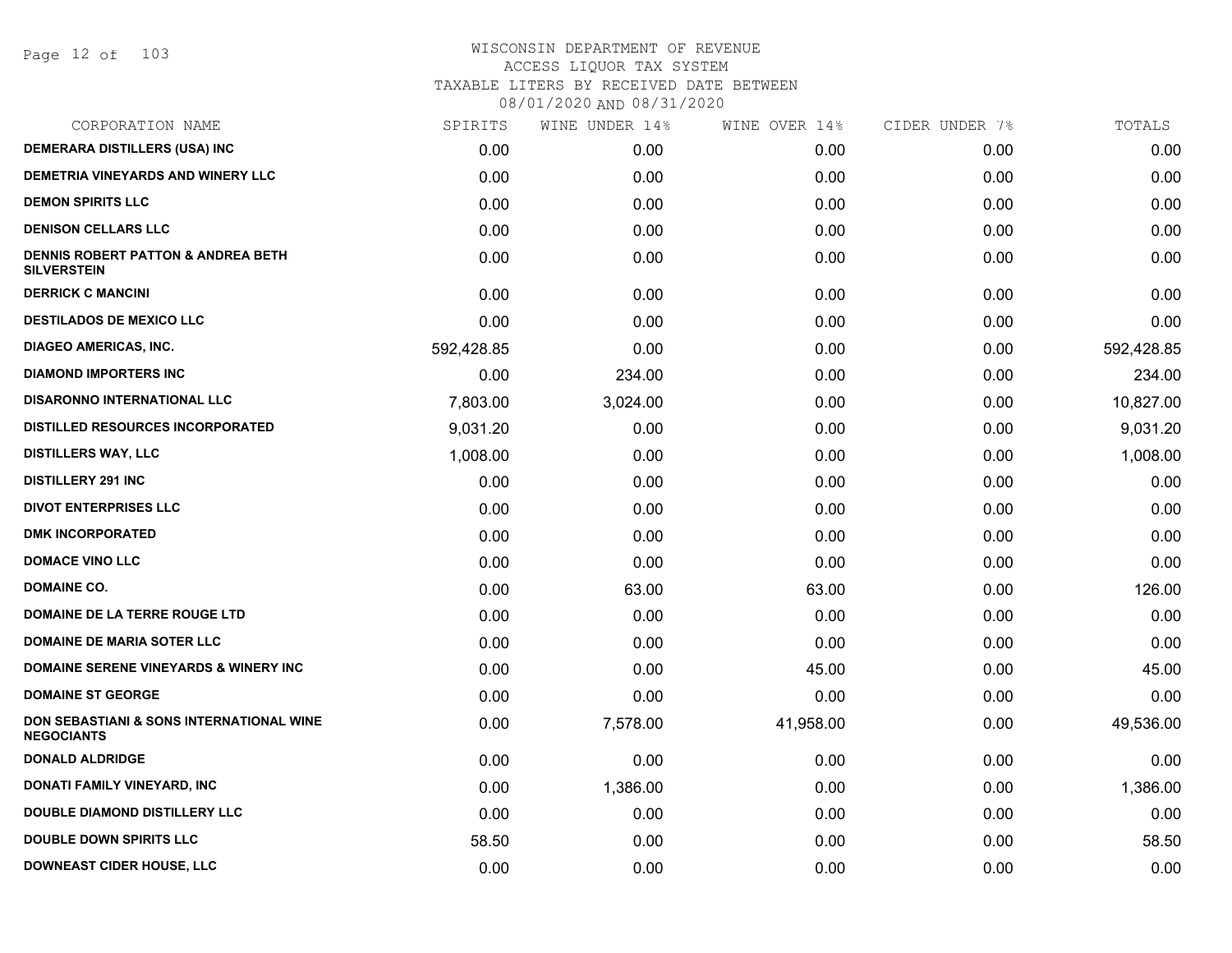Page 13 of 103

# WISCONSIN DEPARTMENT OF REVENUE ACCESS LIQUOR TAX SYSTEM TAXABLE LITERS BY RECEIVED DATE BETWEEN

| CORPORATION NAME                        | SPIRITS    | WINE UNDER 14% | WINE OVER 14% | CIDER UNDER 7% | TOTALS       |
|-----------------------------------------|------------|----------------|---------------|----------------|--------------|
| <b>DOYNA LTD</b>                        | 0.00       | 0.00           | 0.00          | 0.00           | 0.00         |
| DRAKE MAKES WINE, INC.                  | 0.00       | 0.00           | 0.00          | 0.00           | 0.00         |
| <b>DREYER WINE LLC</b>                  | 0.00       | 0.00           | 0.00          | 0.00           | 0.00         |
| <b>DREYFUS ASHBY INC</b>                | 0.00       | 2,988.00       | 580.50        | 0.00           | 3,568.50     |
| <b>DRG IMPORTS LLC</b>                  | 0.00       | 390.60         | 0.00          | 0.00           | 390.60       |
| DRUM CIRCLE DISTILLING LLC              | 0.00       | 0.00           | 0.00          | 0.00           | 0.00         |
| DRY CREEK VINEYARD INC                  | 0.00       | 0.00           | 0.00          | 0.00           | 0.00         |
| DRY FLY DISTILLING INC                  | 0.00       | 0.00           | 0.00          | 0.00           | 0.00         |
| <b>DUCKHORN WINE COMPANY</b>            | 0.00       | 9,000.38       | 3,033.38      | 0.00           | 12,033.76    |
| DUGGANS DISTILLERS PRODUCTS CORPORATION | 0.00       | 0.00           | 0.00          | 0.00           | 0.00         |
| <b>DULUTH CIDER LLC</b>                 | 0.00       | 0.00           | 0.00          | 0.00           | 0.00         |
| <b>DUMOL WINERY LLC</b>                 | 0.00       | 0.00           | 63.00         | 0.00           | 63.00        |
| <b>DUNHAM CELLARS LLC</b>               | 0.00       | 0.00           | 0.00          | 0.00           | 0.00         |
| <b>DUNN VINEYARDS LLC</b>               | 0.00       | 0.00           | 0.00          | 0.00           | 0.00         |
| <b>DURM VINEYARD INC</b>                | 0.00       | 0.00           | 0.00          | 0.00           | 0.00         |
| <b>DUVEL MOORTGAT USA LTD</b>           | 0.00       | 0.00           | 0.00          | 0.00           | 0.00         |
| <b>DV SPIRITS LLC</b>                   | 0.00       | 0.00           | 0.00          | 0.00           | 0.00         |
| <b>E &amp; J GALLO WINERY</b>           | 242,545.21 | 920,877.55     | 29,190.00     | 0.00           | 1,192,612.76 |
| <b>EAGLE EYE IMPORTS LLC</b>            | 0.00       | 0.00           | 0.00          | 0.00           | 0.00         |
| <b>EAGLE ROCK INVESTMENTS INC.</b>      | 0.00       | 0.00           | 0.00          | 0.00           | 0.00         |
| <b>EAGLES LANDING WINERY LLC</b>        | 0.00       | 760.50         | 0.00          | 0.00           | 760.50       |
| <b>EASTERN LIQUORS USA INC</b>          | 0.00       | 0.00           | 0.00          | 0.00           | 0.00         |
| <b>EBERLE WINERY LP</b>                 | 0.00       | 0.00           | 0.00          | 0.00           | 0.00         |
| <b>ECOSUR GROUP LLC</b>                 | 0.00       | 0.00           | 0.00          | 0.00           | 0.00         |
| EHREN JORDAN WINE CELLARS LLC           | 0.00       | 0.00           | 180.00        | 0.00           | 180.00       |
| <b>EIGHT BOTTLES LLC</b>                | 0.00       | 0.00           | 0.00          | 0.00           | 0.00         |
| ELK COVE VINEYARDS INC                  | 0.00       | 0.00           | 0.00          | 0.00           | 0.00         |
| <b>ELLEN FORREST</b>                    | 0.00       | 0.00           | 0.00          | 0.00           | 0.00         |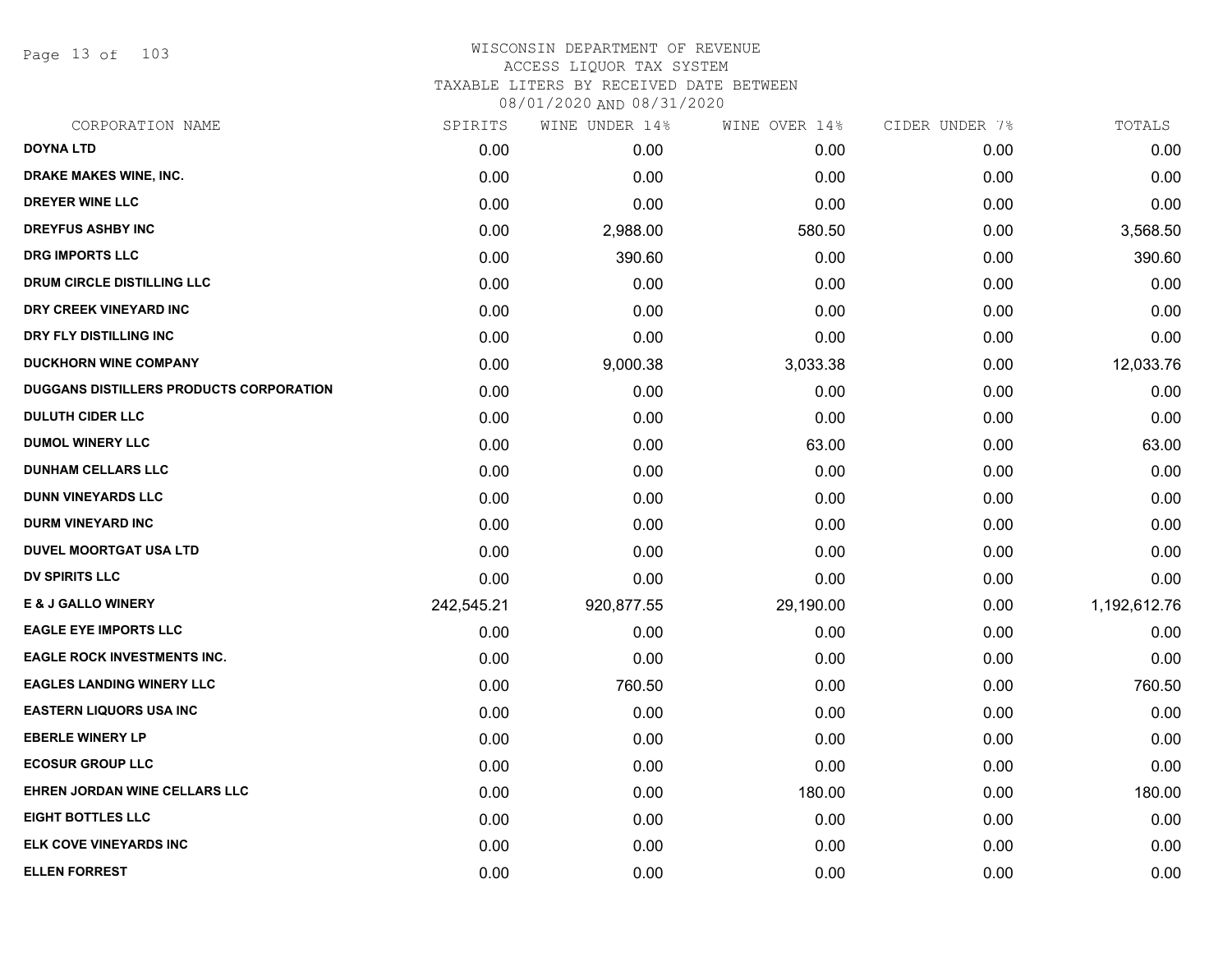Page 14 of 103

| CORPORATION NAME                                 | SPIRITS | WINE UNDER 14% | WINE OVER 14% | CIDER UNDER 7% | TOTALS   |
|--------------------------------------------------|---------|----------------|---------------|----------------|----------|
| <b>ELV-OREGON LLC</b>                            | 0.00    | 0.00           | 0.00          | 0.00           | 0.00     |
| <b>EMCO CHEMICAL DISTRIBUTORS, INC.</b>          | 0.00    | 0.00           | 0.00          | 0.00           | 0.00     |
| <b>EMERINE ESTATES INC</b>                       | 0.00    | 0.00           | 0.00          | 0.00           | 0.00     |
| <b>EMILIO GUGLIELMO WINERY INC</b>               | 0.00    | 33.00          | 0.00          | 0.00           | 33.00    |
| <b>EMPSON USA INC</b>                            | 0.00    | 562.39         | 0.00          | 0.00           | 562.39   |
| <b>ENOS VINEYARDS INC</b>                        | 0.00    | 0.00           | 630.00        | 0.00           | 630.00   |
| <b>ENOTEC IMPORTS INC</b>                        | 0.00    | 360.00         | 63.00         | 0.00           | 423.00   |
| <b>ENOVATION BRANDS INC</b>                      | 0.00    | 312.75         | 0.00          | 0.00           | 312.75   |
| <b>ENTENTE SPIRITS LLC</b>                       | 0.00    | 0.00           | 0.00          | 0.00           | 0.00     |
| EOLA HILLS WINE CELLARS INC                      | 0.00    | 0.00           | 0.00          | 0.00           | 0.00     |
| <b>EPICUREAN WINES LLC</b>                       | 0.00    | 0.00           | 0.00          | 0.00           | 0.00     |
| <b>ERIC FLANAGAN</b>                             | 0.00    | 0.00           | 0.00          | 0.00           | 0.00     |
| ERIC TRUMP WINE MANUFACTURING LLC                | 0.00    | 0.00           | 0.00          | 0.00           | 0.00     |
| <b>EVAKI INC</b>                                 | 0.00    | 0.00           | 0.00          | 0.00           | 0.00     |
| <b>EVATON INC</b>                                | 22.50   | 1,890.00       | 54.00         | 0.00           | 1,966.50 |
| EVESHAM WOOD VINEYARD AND WINERY LLC             | 0.00    | 252.00         | 0.00          | 0.00           | 252.00   |
| <b>EXPERIENCE WINES LLC</b>                      | 0.00    | 63.00          | 0.00          | 0.00           | 63.00    |
| <b>FL NAVARRO LIMITED</b>                        | 0.00    | 0.00           | 36.00         | 0.00           | 36.00    |
| <b>F&amp;F FINE WINES INTERNATIONAL INC</b>      | 0.00    | 1,752.00       | 0.00          | 0.00           | 1,752.00 |
| F.X. MAGNER SELECTIONS, INC.                     | 0.00    | 0.00           | 0.00          | 0.00           | 0.00     |
| <b>FAMILY &amp; FARMERS LLC</b>                  | 0.00    | 0.00           | 0.00          | 0.00           | 0.00     |
| <b>FAMOUS BRANDS LLC</b>                         | 0.00    | 0.00           | 0.00          | 0.00           | 0.00     |
| <b>FANTIS IMPORTS INC</b>                        | 0.00    | 57.07          | 0.00          | 0.00           | 57.07    |
| <b>FAR NORTH SPIRITS INC</b>                     | 0.00    | 0.00           | 0.00          | 0.00           | 0.00     |
| <b>FASEL SHENSTONE LLC</b>                       | 0.00    | 0.00           | 396.00        | 0.00           | 396.00   |
| FELIX SOLIS AVANTIS USA INC                      | 0.00    | 0.00           | 0.00          | 0.00           | 0.00     |
| <b>FERMENTED SCIENCES II INC</b>                 | 0.00    | 8,340.02       | 0.00          | 0.00           | 8,340.02 |
| <b>FERRARI CARANO VINEYARDS &amp; WINERY LLC</b> | 0.00    | 1,260.00       | 1,386.00      | 0.00           | 2,646.00 |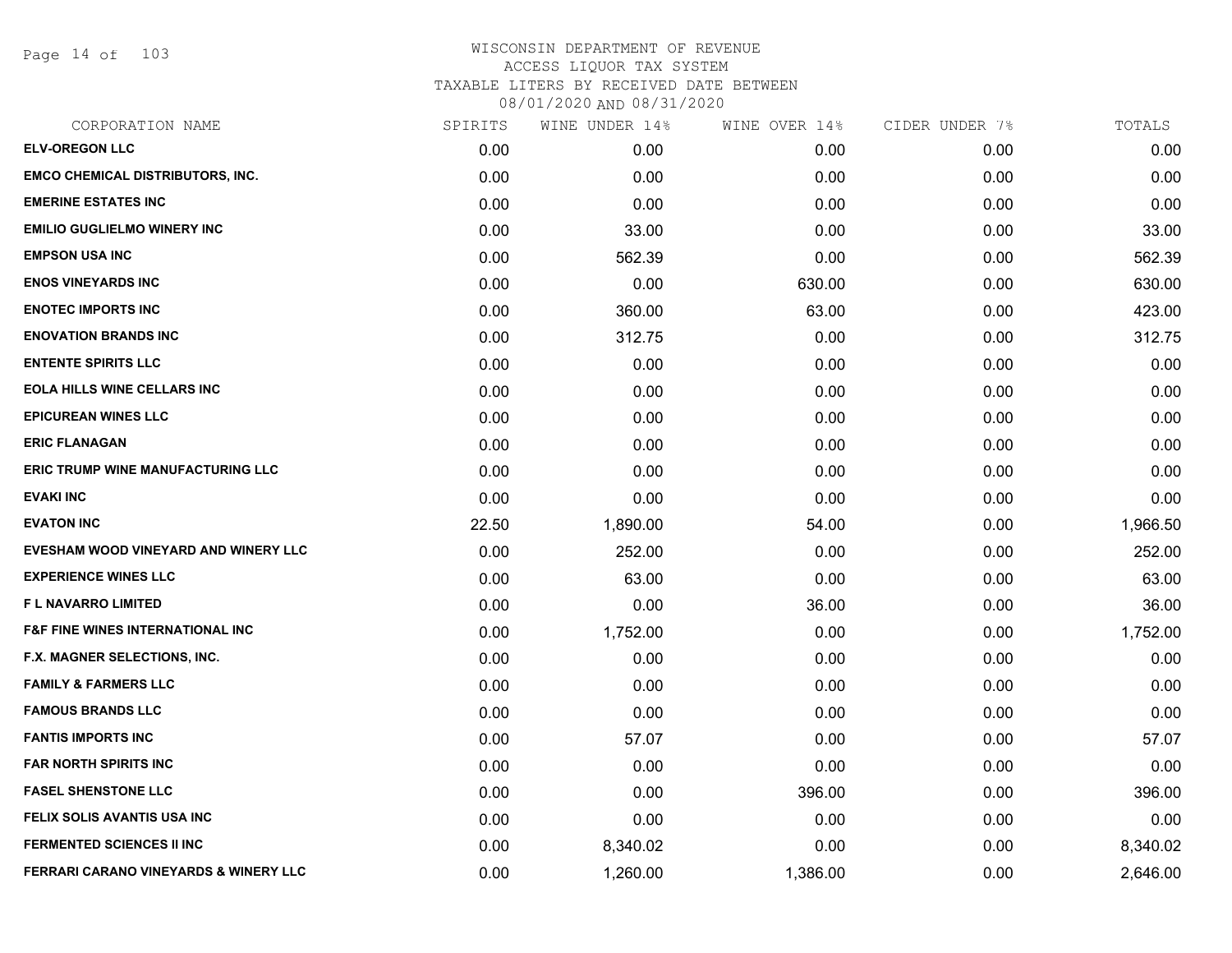Page 15 of 103

# WISCONSIN DEPARTMENT OF REVENUE

### ACCESS LIQUOR TAX SYSTEM

TAXABLE LITERS BY RECEIVED DATE BETWEEN

| CORPORATION NAME                         | SPIRITS    | WINE UNDER 14% | WINE OVER 14% | CIDER UNDER 7% | TOTALS     |
|------------------------------------------|------------|----------------|---------------|----------------|------------|
| <b>FETZER VINEYARDS</b>                  | 0.00       | $-1,753.98$    | 1,296.00      | 0.00           | $-457.98$  |
| <b>FIFTH GENERATION INC</b>              | 247,425.60 | 0.00           | 0.00          | 0.00           | 247,425.60 |
| FIFTY FOURTH STREET ENTERPRISES LLC      | 0.00       | 0.00           | 0.00          | 0.00           | 0.00       |
| <b>FINO TEQUILA LLC</b>                  | 0.00       | 0.00           | 0.00          | 0.00           | 0.00       |
| FIOR DI SOLE, LLC                        | 0.00       | 315.00         | 189.00        | 0.00           | 504.00     |
| <b>FIRESTEED CORPORATION</b>             | 0.00       | 0.00           | 0.00          | 0.00           | 0.00       |
| <b>FISHER VINEYARDS</b>                  | 0.00       | 0.00           | 0.00          | 0.00           | 0.00       |
| <b>FITVINE LLC</b>                       | 0.00       | 0.00           | 0.00          | 0.00           | 0.00       |
| <b>FIVE GRAPES LLC</b>                   | 0.00       | 0.00           | 0.00          | 0.00           | 0.00       |
| <b>FJN FINE WINES LLC</b>                | 0.00       | 0.00           | 0.00          | 0.00           | 0.00       |
| <b>FLORA SPRINGS WINE COMPANY</b>        | 0.00       | 0.00           | 0.00          | 0.00           | 0.00       |
| <b>FLORIDA ORANGE GROVES INC</b>         | 0.00       | 630.00         | 18.00         | 0.00           | 648.00     |
| <b>FN CELLARS LLC</b>                    | 0.00       | 15.00          | 34.50         | 0.00           | 49.50      |
| <b>FOLEY FAMILY WINES INC</b>            | 27.00      | 17,424.00      | 2,340.00      | 0.00           | 19,791.00  |
| FOLIO WINE COMPANY LLC                   | 0.00       | 3,798.00       | 18.00         | 0.00           | 3,816.00   |
| <b>FORIS VINEYARDS WINERY LLC</b>        | 0.00       | 315.00         | 0.00          | 0.00           | 315.00     |
| FORT ROSS VINEYARD & WINERY LLC          | 0.00       | 0.00           | 189.00        | 0.00           | 189.00     |
| <b>FORWARD CIDER LLC</b>                 | 0.00       | 0.00           | 0.00          | 0.00           | 0.00       |
| <b>FOUR BEARS WINERY LLC</b>             | 0.00       | 0.00           | 0.00          | 0.00           | 0.00       |
| FOUR DAUGHTERS VINEYARD AND WINERY LLC   | 0.00       | 0.00           | 0.00          | 19,430.58      | 19,430.58  |
| <b>FOUR ROSES DISTILLERY LLC</b>         | 14,319.00  | 0.00           | 0.00          | 0.00           | 14,319.00  |
| <b>FOWLES WINE USA INC</b>               | 0.00       | 180.00         | 0.00          | 0.00           | 180.00     |
| FOXEN VINEYARD INC                       | 0.00       | 0.00           | 0.00          | 0.00           | 0.00       |
| <b>FRANCIS COPPOLA WINERY LLC</b>        | 0.00       | 3,121.30       | 2,623.50      | 0.00           | 5,744.80   |
| <b>FRANK FAMILY VINEYARDS LLC</b>        | 0.00       | 0.00           | 1,530.00      | 0.00           | 1,530.00   |
| <b>FRANK LIN DISTILLERS PRODUCTS LTD</b> | 219.92     | 0.00           | 0.00          | 0.00           | 219.92     |
| <b>FRED C SCHERRER</b>                   | 0.00       | 0.00           | 0.00          | 0.00           | 0.00       |
| <b>FREDERICK WILDMAN &amp; SONS LTD</b>  | 0.00       | 0.00           | 0.00          | 0.00           | 0.00       |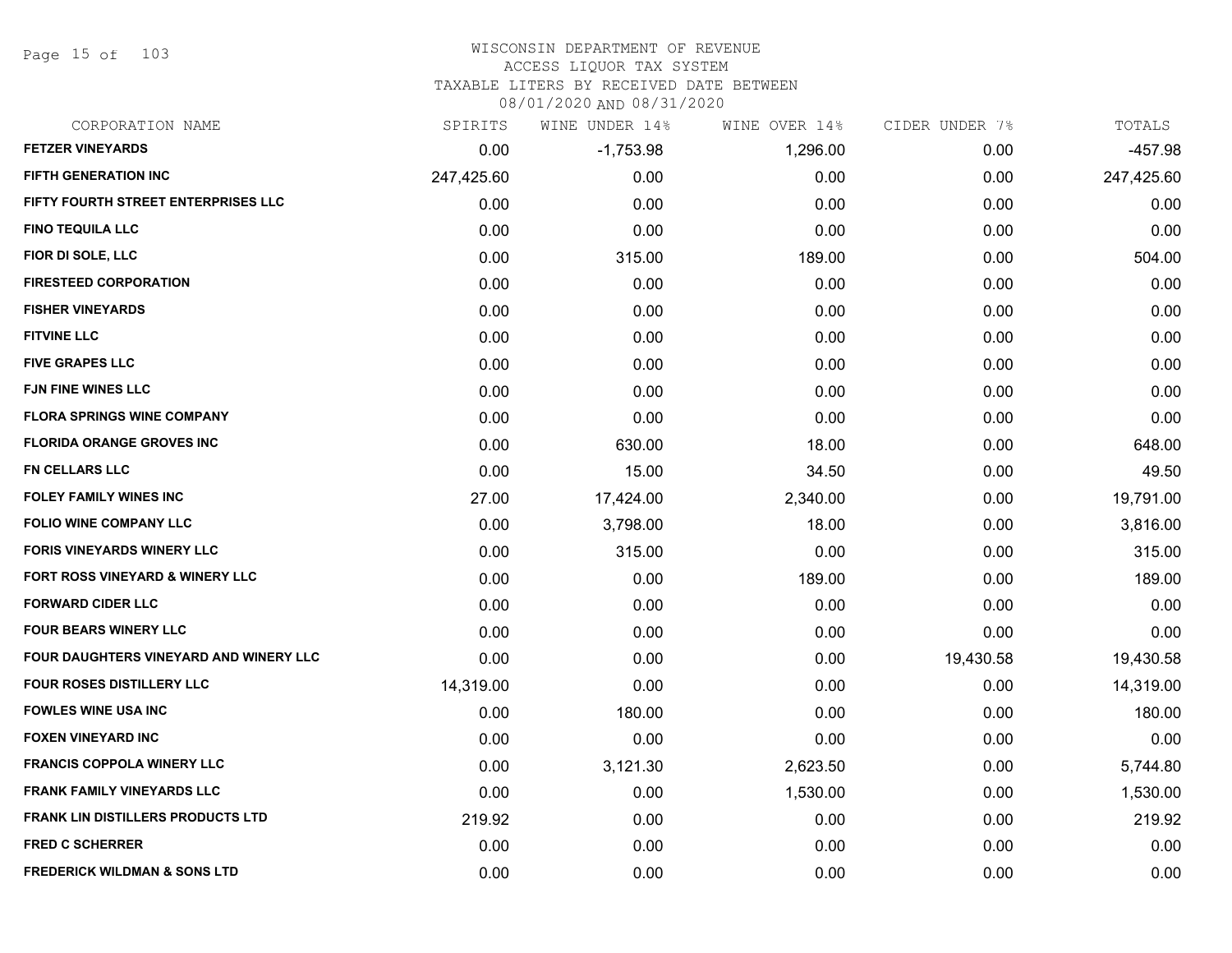Page 16 of 103

# WISCONSIN DEPARTMENT OF REVENUE ACCESS LIQUOR TAX SYSTEM TAXABLE LITERS BY RECEIVED DATE BETWEEN

| CORPORATION NAME                             | SPIRITS  | WINE UNDER 14% | WINE OVER 14% | CIDER UNDER 7% | TOTALS   |
|----------------------------------------------|----------|----------------|---------------|----------------|----------|
| <b>FRESH GRAPES LLC</b>                      | 0.00     | 0.00           | 0.00          | 0.00           | 0.00     |
| <b>FREY VINEYARDS LTD</b>                    | 0.00     | 261.00         | 0.00          | 0.00           | 261.00   |
| <b>FRITZ CELLARS INC</b>                     | 0.00     | 0.00           | 0.00          | 0.00           | 0.00     |
| <b>FROGS LEAP WINERY</b>                     | 0.00     | 441.00         | 63.00         | 0.00           | 504.00   |
| <b>FRUIT OF THE VINES INC</b>                | 0.00     | 1,332.14       | 351.04        | 0.00           | 1,683.18 |
| FULL THROTTLE SLOON SHINE LLC                | 0.00     | 0.00           | 0.00          | 0.00           | 0.00     |
| <b>FULTON STREET BREWERY LLC</b>             | 0.00     | 0.00           | 0.00          | 0.00           | 0.00     |
| <b>G K SKAGGS INC</b>                        | 0.00     | 0.00           | 0.00          | 0.00           | 0.00     |
| G.S.W.C. INC.                                | 0.00     | 0.00           | 0.00          | 0.00           | 0.00     |
| <b>GALENA AVIATION, LLC</b>                  | 0.00     | 0.00           | 0.00          | 0.00           | 0.00     |
| <b>GAMBA VINEYARDS AND WINERY LLC</b>        | 0.00     | 0.00           | 0.00          | 0.00           | 0.00     |
| <b>GAMBLE FAMILY VINEYARDS LLC</b>           | 0.00     | 0.00           | 0.00          | 0.00           | 0.00     |
| <b>GARBER &amp; COMPANY INC</b>              | 0.00     | 0.00           | 0.00          | 0.00           | 0.00     |
| <b>GEORGE BOZIC JR</b>                       | 403.50   | 150.00         | 0.00          | 0.00           | 553.50   |
| <b>GF WINES LLC</b>                          | 0.00     | 0.00           | 0.00          | 0.00           | 0.00     |
| <b>GH HOLDINGS LP</b>                        | 0.00     | 0.00           | 0.00          | 0.00           | 0.00     |
| <b>GIBSON WINE COMPANY</b>                   | 0.00     | 0.00           | 0.00          | 0.00           | 0.00     |
| <b>GILBERT CELLARS LLC</b>                   | 0.00     | 0.00           | 0.00          | 0.00           | 0.00     |
| <b>GILDARDO PARTIDA LLC</b>                  | 432.00   | 0.00           | 0.00          | 0.00           | 432.00   |
| <b>GLOBAL BEVERAGE TEAM, LLC</b>             | 0.00     | 0.00           | 0.00          | 0.00           | 0.00     |
| <b>GLOBAL SPIRITS USA LLC</b>                | 4,251.00 | 0.00           | 0.00          | 0.00           | 4,251.00 |
| <b>GLOBAL VINEYARD IMPORTERS INC</b>         | 0.00     | 216.00         | 27.00         | 0.00           | 243.00   |
| <b>GLUNZ FAMILY WINERY &amp; CELLARS INC</b> | 0.00     | 0.00           | 0.00          | 0.00           | 0.00     |
| <b>GNEKOW FAMILY WINERY LLC</b>              | 0.00     | 0.00           | 0.00          | 0.00           | 0.00     |
| <b>GOAMERICAGO BEVERAGES LLC</b>             | 571.50   | 0.00           | 0.00          | 0.00           | 571.50   |
| <b>GOLDSCHMIDT VINEYARDS LLC</b>             | 0.00     | 711.00         | 778.50        | 0.00           | 1,489.50 |
| <b>GOOSE RIDGE LLC</b>                       | 0.00     | 0.00           | 0.00          | 0.00           | 0.00     |
| <b>GORDON BROTHERS CELLARS INC</b>           | 0.00     | 0.00           | 0.00          | 0.00           | 0.00     |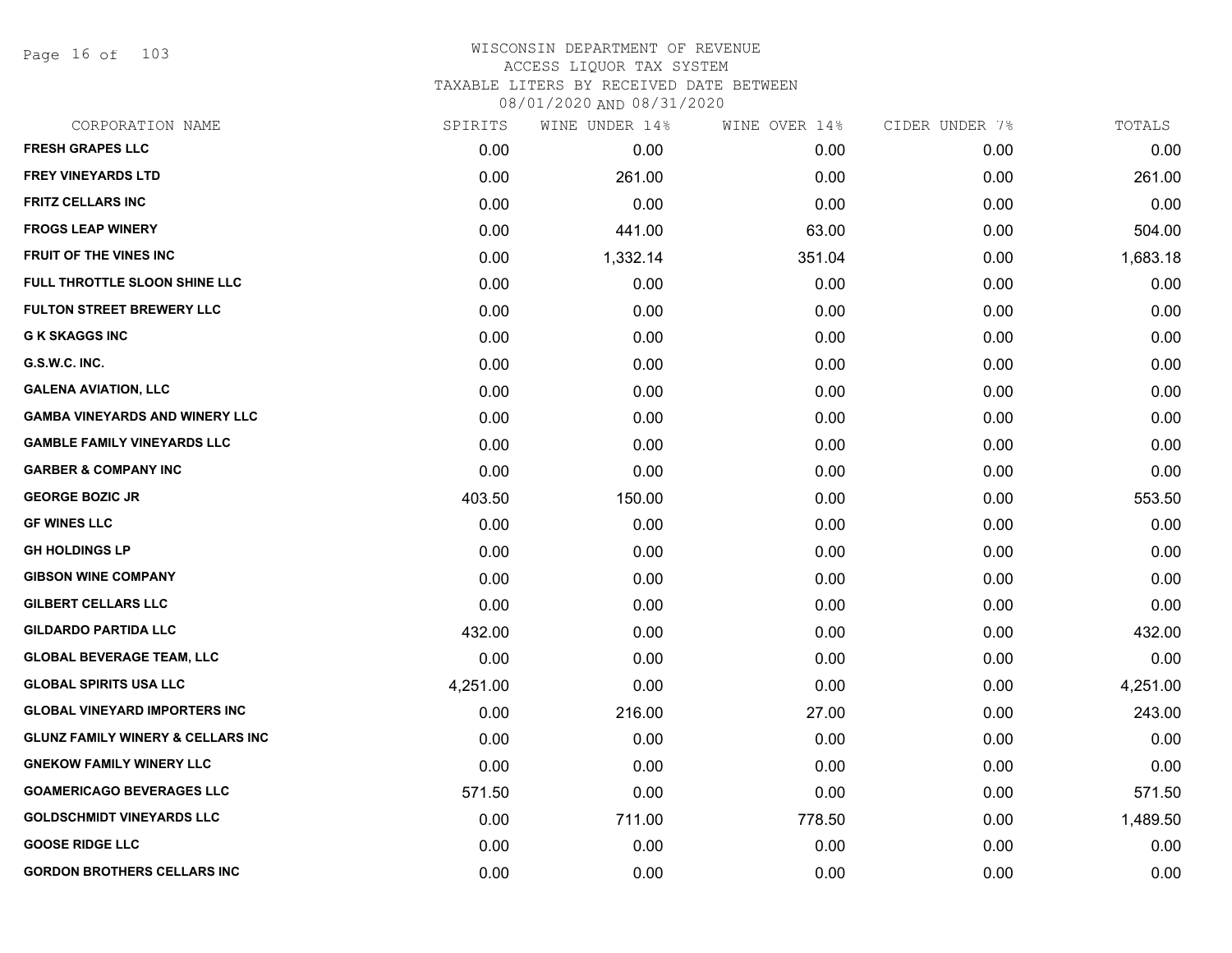Page 17 of 103

| CORPORATION NAME                           | SPIRITS | WINE UNDER 14% | WINE OVER 14% | CIDER UNDER 7% | TOTALS   |
|--------------------------------------------|---------|----------------|---------------|----------------|----------|
| <b>GRAPE EXPECTATIONS, INC</b>             | 0.00    | 0.00           | 0.00          | 0.00           | 0.00     |
| <b>GRAPE VISIONS LLC</b>                   | 0.00    | 0.00           | 0.00          | 0.00           | 0.00     |
| <b>GRAPES &amp; BARLEY LLC</b>             | 0.00    | 0.00           | 0.00          | 0.00           | 0.00     |
| <b>GRAPES OF SPAIN INC</b>                 | 0.00    | 0.00           | 0.00          | 0.00           | 0.00     |
| <b>GRATON SPIRITS COMPANY LLC</b>          | 252.00  | 0.00           | 0.00          | 0.00           | 252.00   |
| <b>GRAY DUCK SPIRITS LLC</b>               | 0.00    | 0.00           | 0.00          | 0.00           | 0.00     |
| <b>GREAT SMOKY MTS DISTILLERY, INC</b>     | 0.00    | 0.00           | 0.00          | 0.00           | 0.00     |
| <b>GREENFIELD GLOBAL USA INC</b>           | 0.00    | 0.00           | 0.00          | 0.00           | 0.00     |
| <b>GREG &amp; GREG INC</b>                 | 0.00    | 252.00         | 0.00          | 0.00           | 252.00   |
| <b>GREG &amp; PAM HARRINGTON WINES LLC</b> | 0.00    | 72.00          | 99.00         | 0.00           | 171.00   |
| <b>GREG SANDERS</b>                        | 0.00    | 0.00           | 0.00          | 0.00           | 0.00     |
| <b>GREGORY EDWARD GRAZIANO</b>             | 0.00    | 0.00           | 0.00          | 0.00           | 0.00     |
| <b>GREGORY F BUONOCORE</b>                 | 0.00    | 0.00           | 0.00          | 0.00           | 0.00     |
| <b>GRGICH HILLS CELLAR</b>                 | 0.00    | 63.00          | 63.00         | 0.00           | 126.00   |
| <b>GRIEB OPTIMAL WINECRAFTING LLC</b>      | 0.00    | 0.00           | 0.00          | 0.00           | 0.00     |
| <b>GROTH VINEYARDS &amp; WINERY LLC</b>    | 0.00    | 0.00           | 1,917.00      | 0.00           | 1,917.00 |
| <b>GUARACHI WINE PARTNERS INC</b>          | 0.00    | 1,188.00       | 243.00        | 0.00           | 1,431.00 |
| <b>H ERIK ZETTERSTROM</b>                  | 0.00    | 0.00           | 0.00          | 0.00           | 0.00     |
| <b>H2 VINO LLC</b>                         | 0.00    | 0.00           | 0.00          | 0.00           | 0.00     |
| <b>HAAS BROTHERS INC</b>                   | 0.00    | 0.00           | 0.00          | 0.00           | 0.00     |
| <b>HAHN ESTATE</b>                         | 0.00    | 0.00           | 0.00          | 0.00           | 0.00     |
| <b>HALBY MARKETING INC</b>                 | 0.00    | 0.00           | 0.00          | 0.00           | 0.00     |
| <b>HALCYON SYNDICATE LTD LLC</b>           | 0.00    | 0.00           | 0.00          | 0.00           | 0.00     |
| <b>HALL WINES LLC</b>                      | 0.00    | 0.00           | 0.00          | 0.00           | 0.00     |
| <b>HAMEL FAMILY WINES LLC</b>              | 0.00    | 0.00           | 27.00         | 0.00           | 27.00    |
| <b>HAND PICKED SELECTIONS INC</b>          | 0.00    | 0.00           | 0.00          | 0.00           | 0.00     |
| <b>HANSJOERG WYSS</b>                      | 0.00    | 0.00           | 0.00          | 0.00           | 0.00     |
| <b>HARLAN ESTATE WINERY INC</b>            | 0.00    | 0.00           | 0.00          | 0.00           | 0.00     |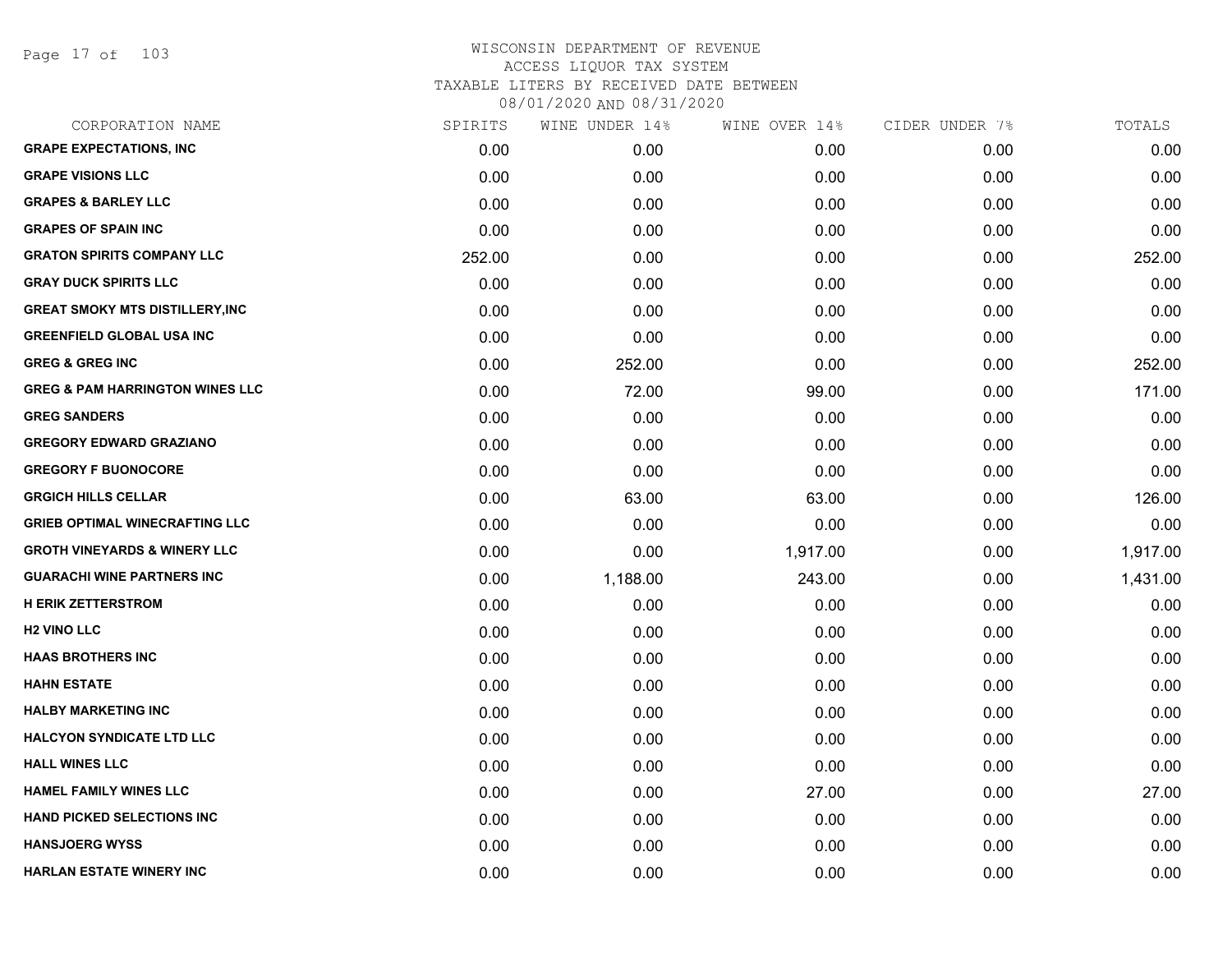Page 18 of 103

| CORPORATION NAME                       | SPIRITS    | WINE UNDER 14% | WINE OVER 14% | CIDER UNDER 7% | TOTALS     |
|----------------------------------------|------------|----------------|---------------|----------------|------------|
| <b>HARRIS &amp; HARRIS</b>             | 0.00       | 0.00           | 0.00          | 0.00           | 0.00       |
| <b>HAWAII SEA SPIRITS LLC</b>          | 0.00       | 0.00           | 0.00          | 0.00           | 0.00       |
| <b>HDD LLC</b>                         | 0.00       | 0.00           | 0.00          | 0.00           | 0.00       |
| <b>HEADFRAME SPIRITS INC</b>           | 0.00       | 0.00           | 0.00          | 0.00           | 0.00       |
| HEARTLAND DISTILLERS LLC               | 0.00       | 0.00           | 0.00          | 0.00           | 0.00       |
| <b>HEAVEN HILL SALES CO.</b>           | 458,238.85 | 0.00           | 1,404.00      | 0.00           | 459,642.85 |
| HEINEKEN USA INCORPORATED              | 0.00       | 0.00           | 0.00          | 8,587.00       | 8,587.00   |
| <b>HEITZ WINE CELLARS</b>              | 0.00       | 0.00           | 0.00          | 0.00           | 0.00       |
| <b>HEMINGWAY RUM COMPANY LLC</b>       | 0.00       | 0.00           | 0.00          | 0.00           | 0.00       |
| <b>HEMISPHERE WINE COMPANY INC</b>     | 0.00       | 0.00           | 0.00          | 0.00           | 0.00       |
| <b>HEMISPHERES LLC</b>                 | 0.00       | 0.00           | 0.00          | 0.00           | 0.00       |
| <b>HENDRY PREMIUM IMPORTS INC</b>      | 0.00       | 0.00           | 0.00          | 0.00           | 0.00       |
| <b>HENRIOT INC</b>                     | 0.00       | 432.00         | 0.00          | 0.00           | 432.00     |
| <b>HENRY BELMONTE</b>                  | 0.00       | 0.00           | 0.00          | 0.00           | 0.00       |
| <b>HENRY CORNELL</b>                   | 0.00       | 0.00           | 0.00          | 0.00           | 0.00       |
| HENRY STEELE IMPORTS LLC               | 0.00       | 0.00           | 0.00          | 0.00           | 0.00       |
| <b>HERITAGE DISTILLING COMPANY INC</b> | 0.00       | 0.00           | 0.00          | 0.00           | 0.00       |
| HERITAGE WINE CELLARS LTD              | 0.00       | 270.00         | 0.00          | 0.00           | 270.00     |
| <b>HERMAN STORY WINES INC</b>          | 0.00       | 0.00           | 0.00          | 0.00           | 0.00       |
| <b>HERON WINES INC</b>                 | 0.00       | 0.00           | 0.00          | 0.00           | 0.00       |
| <b>HIDALGO IMPORTS LLC</b>             | 0.00       | 0.00           | 0.00          | 0.00           | 0.00       |
| <b>HIDDEN RIDGE VINEYARD LLC</b>       | 0.00       | 0.00           | 0.00          | 0.00           | 0.00       |
| <b>HILL ESTATES INC</b>                | 0.00       | 0.00           | 0.00          | 0.00           | 0.00       |
| <b>HIRSCH WINERY LLC</b>               | 0.00       | 0.00           | 0.00          | 0.00           | 0.00       |
| <b>HONEYWOOD INC</b>                   | 0.00       | 0.00           | 0.00          | 0.00           | 0.00       |
| HONIG VINEYARD AND WINERY LLC          | 0.00       | 405.00         | 126.00        | 0.00           | 531.00     |
| <b>HOOD RIVER DISTILLERS INC</b>       | 2,413.00   | 0.00           | 0.00          | 0.00           | 2,413.00   |
| <b>HOPE WINE LLC</b>                   | 0.00       | 459.00         | 0.00          | 0.00           | 459.00     |
|                                        |            |                |               |                |            |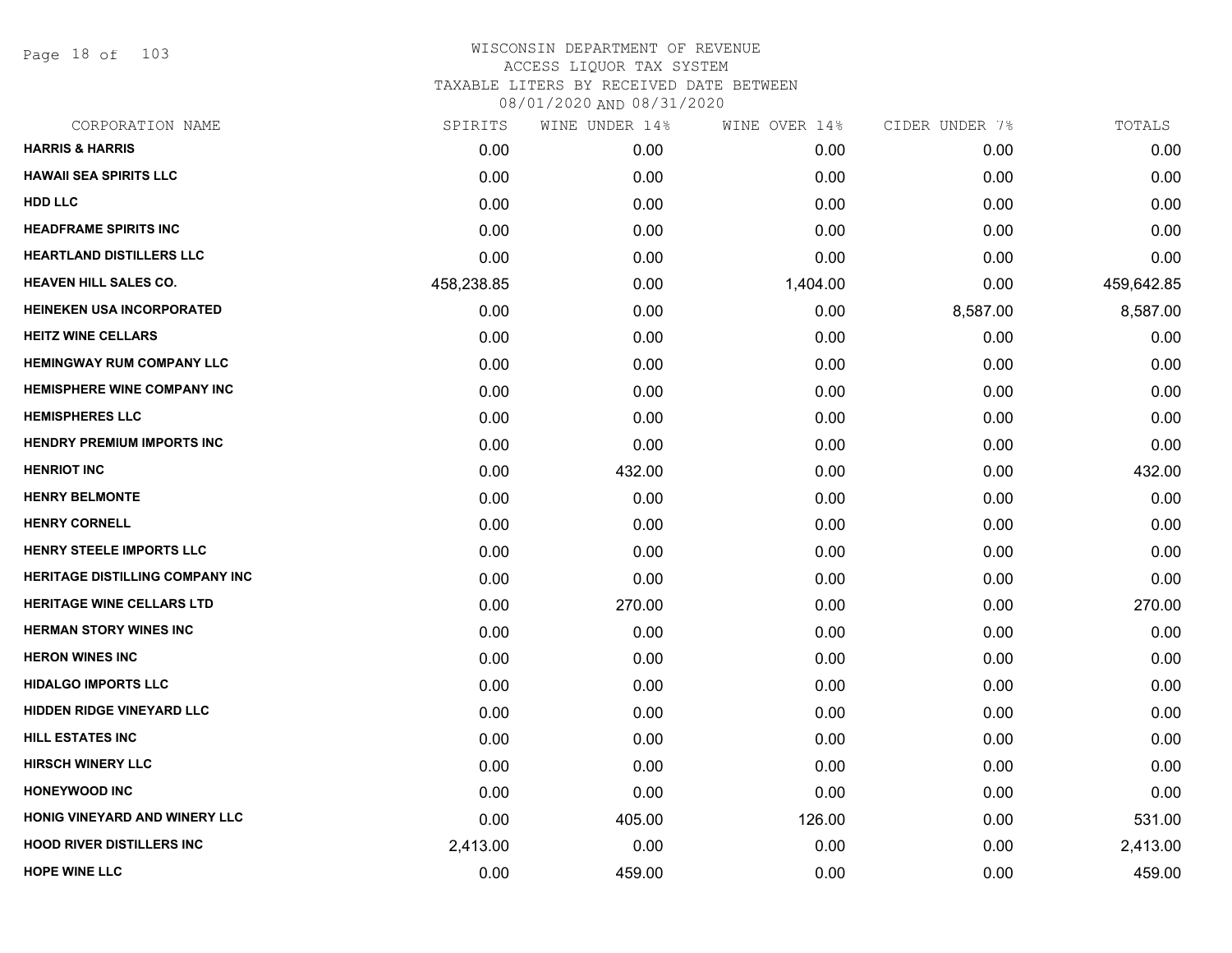Page 19 of 103

| CORPORATION NAME                                  | SPIRITS   | WINE UNDER 14% | WINE OVER 14% | CIDER UNDER 7% | TOTALS    |
|---------------------------------------------------|-----------|----------------|---------------|----------------|-----------|
| <b>HOTALING &amp; CO., LLC</b>                    | 0.00      | 0.00           | 0.00          | 0.00           | 0.00      |
| <b>HOTCOOP LLC</b>                                | 0.00      | 0.00           | 0.00          | 0.00           | 0.00      |
| HOTEL TANGO DISTILLERY                            | 0.00      | 0.00           | 0.00          | 0.00           | 0.00      |
| <b>HOURGLASS WINE COMPANY INC</b>                 | 0.00      | 0.00           | 0.00          | 0.00           | 0.00      |
| <b>HPS EPICUREAN</b>                              | 0.00      | 0.00           | 0.00          | 0.00           | 0.00      |
| <b>HUBER ORCHARDS INC</b>                         | 238.50    | 0.00           | 0.00          | 0.00           | 238.50    |
| <b>HUDSON WINE BROKERS LLC</b>                    | 0.00      | 0.00           | 0.00          | 0.00           | 0.00      |
| <b>HUNEEUS VINTNERS LLC</b>                       | 0.00      | 0.00           | 0.00          | 0.00           | 0.00      |
| HUNEEUS WINES HOLDCO LLC                          | 0.00      | 279.00         | 513.00        | 0.00           | 792.00    |
| <b>HUSCH VINEYARDS INC</b>                        | 0.00      | 126.00         | 0.00          | 0.00           | 126.00    |
| <b>HYATT FARM PARTNERSHIP</b>                     | 0.00      | 0.00           | 0.00          | 0.00           | 0.00      |
| <b>IAN BRAND</b>                                  | 0.00      | 0.00           | 0.00          | 0.00           | 0.00      |
| <b>IDEAL WINE &amp; SPIRITS CO INC</b>            | 0.00      | 0.00           | 0.00          | 0.00           | 0.00      |
| <b>ILLAHE VINEYARDS AND WINERY INC</b>            | 0.00      | 0.00           | 0.00          | 0.00           | 0.00      |
| <b>ILLYRIAN IMPORT INC</b>                        | 0.00      | 0.00           | 0.00          | 0.00           | 0.00      |
| <b>IMPEX BEVERAGES INC</b>                        | 126.00    | 0.00           | 0.00          | 0.00           | 126.00    |
| IN AGAVE WE TRUST LLC                             | 1,306.50  | 0.00           | 0.00          | 0.00           | 1,306.50  |
| <b>INDIGENOUS SELECTIONS LLC</b>                  | 0.00      | 909.75         | 100.50        | 0.00           | 1,010.25  |
| <b>INDIGO WINE GROUP LLC</b>                      | 0.00      | 802.48         | 0.00          | 0.00           | 802.48    |
| <b>INFINIUM SPIRITS INC.</b>                      | 21,705.75 | 0.00           | 0.00          | 0.00           | 21,705.75 |
| <b>INNO VINO INTERNATIONAL INC</b>                | 0.00      | 0.00           | 0.00          | 0.00           | 0.00      |
| <b>INTERNATIONAL DISTILLERS &amp; VINTERS LTD</b> | 0.00      | 0.00           | 0.00          | 0.00           | 0.00      |
| <b>INTERNATIONAL VINES INC</b>                    | 0.00      | 1,161.00       | 0.00          | 0.00           | 1,161.00  |
| <b>INTERTRADE USA COMPANY</b>                     | 0.00      | 0.00           | 0.00          | 0.00           | 0.00      |
| <b>INVESTOR'S OF AMERICA LP</b>                   | 0.00      | 0.00           | 0.00          | 0.00           | 0.00      |
| <b>INVOER EKKE LLC</b>                            | 0.00      | 0.00           | 0.00          | 0.00           | 0.00      |
| <b>IRON HORSE VINEYARDS LP</b>                    | 0.00      | 0.00           | 0.00          | 0.00           | 0.00      |
| <b>ISANTI SPIRITS LLC</b>                         | 0.00      | 0.00           | 0.00          | 0.00           | 0.00      |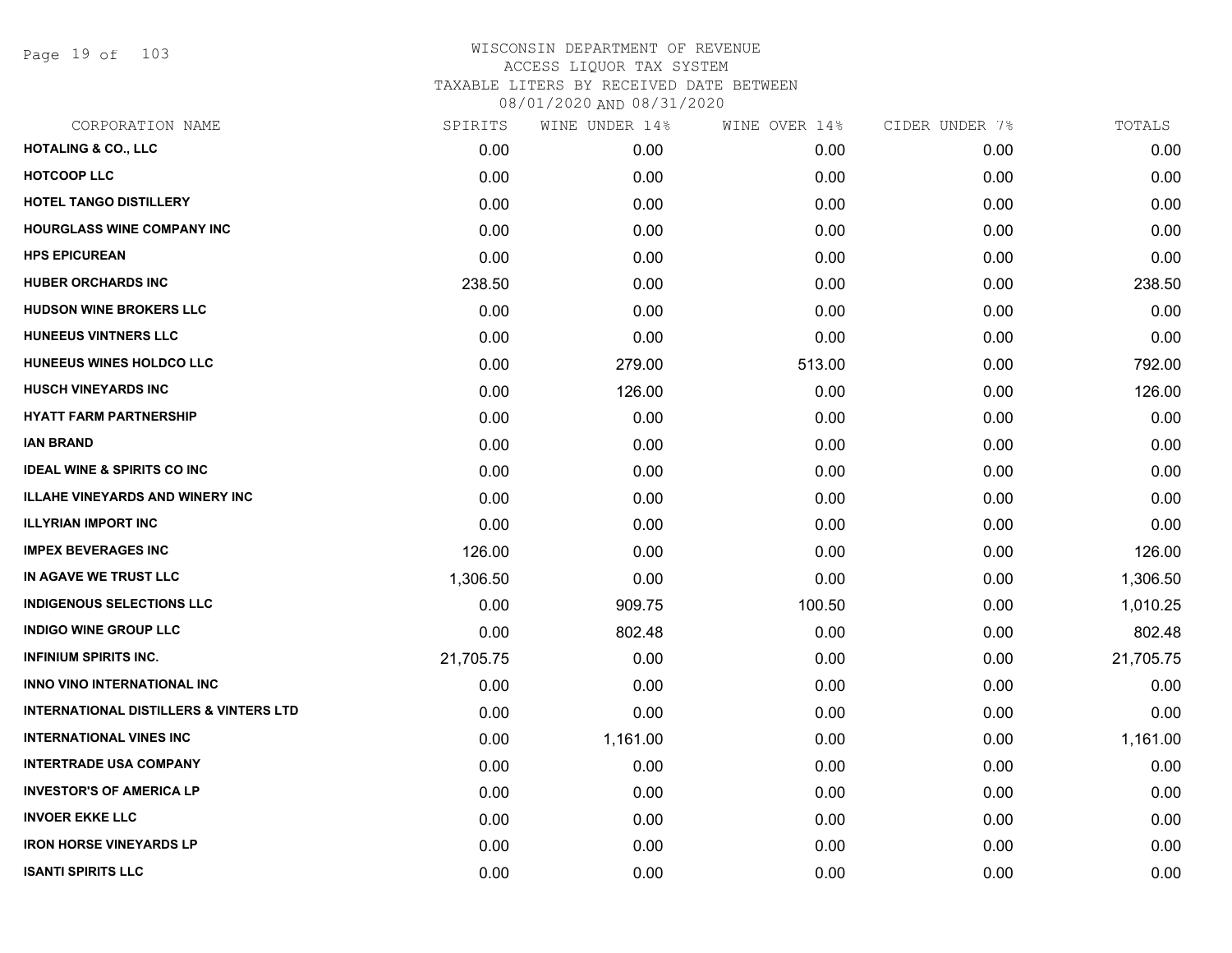Page 20 of 103

#### WISCONSIN DEPARTMENT OF REVENUE ACCESS LIQUOR TAX SYSTEM TAXABLE LITERS BY RECEIVED DATE BETWEEN

| CORPORATION NAME                      | SPIRITS    | WINE UNDER 14% | WINE OVER 14% | CIDER UNDER 7% | TOTALS     |
|---------------------------------------|------------|----------------|---------------|----------------|------------|
| <b>J LOHR WINERY CORP</b>             | 0.00       | 4,797.00       | 171.00        | 0.00           | 4,968.00   |
| <b>J PEDRONCELLI WINERY</b>           | 0.00       | 126.00         | 63.00         | 0.00           | 189.00     |
| <b>J WILLETT COMPANIES</b>            | 0.00       | 0.00           | 0.00          | 0.00           | 0.00       |
| <b>JACK POUST &amp; COMPANY INC</b>   | 0.00       | 990.00         | 9.00          | 0.00           | 999.00     |
| <b>JACKSON FAMILY ENTERPRISES INC</b> | 0.00       | 24,624.00      | 7,458.75      | 0.00           | 32,082.75  |
| JACUZZI FAMILY VINEYARDS LLC          | 0.00       | 0.00           | 0.00          | 0.00           | 0.00       |
| <b>JAM CELLARS INC</b>                | 0.00       | 765.00         | 8,100.00      | 0.00           | 8,865.00   |
| <b>JAMES E COSMA</b>                  | 0.00       | 72.00          | 0.00          | 0.00           | 72.00      |
| <b>JAMES L LAMBERT</b>                | 0.00       | 0.00           | 0.00          | 0.00           | 0.00       |
| <b>JAMES MORONEY INC</b>              | 0.00       | 0.00           | 0.00          | 0.00           | 0.00       |
| JAPAN PRESTIGE SAKE INTERNATIONAL INC | 0.00       | 0.00           | 0.00          | 0.00           | 0.00       |
| <b>JARVIS</b>                         | 0.00       | 0.00           | 9.00          | 0.00           | 9.00       |
| <b>JASON DRISCOLL</b>                 | 0.00       | 0.00           | 0.00          | 0.00           | 0.00       |
| <b>JAX VINEYARDS LLC</b>              | 0.00       | 0.00           | 0.00          | 0.00           | 0.00       |
| <b>JAY MIDWEST INC</b>                | 0.00       | 0.00           | 0.00          | 0.00           | 0.00       |
| <b>JB GEORGE LLC</b>                  | 0.00       | 0.00           | 0.00          | 0.00           | 0.00       |
| <b>JC CELLARS INC</b>                 | 0.00       | 0.00           | 0.00          | 0.00           | 0.00       |
| <b>JDSO, INC.</b>                     | 14,483.52  | 0.00           | 0.00          | 0.00           | 14,483.52  |
| JEAN CLAUDE BOISSET WINES USA INC     | 0.00       | 3,303.00       | 3,568.50      | 0.00           | 6,871.50   |
| <b>JEFF QUINT</b>                     | 1,642.50   | 0.00           | 0.00          | 0.00           | 1,642.50   |
| <b>JEM BEVERAGE COMPANY</b>           | 3,444.22   | 0.00           | 0.00          | 0.00           | 3,444.22   |
| JFC INTERNATIONAL INC                 | 0.00       | 1,195.80       | 1,530.06      | 0.00           | 2,725.86   |
| <b>JIM BEAM BRANDS CO</b>             | 525,371.34 | 135.00         | 0.00          | 0.00           | 525,506.34 |
| <b>J-NH WINE GROUP LLC</b>            | 0.00       | 0.00           | 0.00          | 0.00           | 0.00       |
| JNJ INTERNATIONAL INC                 | 0.00       | 0.00           | 0.00          | 0.00           | 0.00       |
| <b>JOHAN VINEYARDS LLC</b>            | 0.00       | 0.00           | 0.00          | 0.00           | 0.00       |
| JOHN ANTHONY VINEYARDS LLC            | 0.00       | 0.00           | 0.00          | 0.00           | 0.00       |
| <b>JOHN C BAKER</b>                   | 47.75      | 0.00           | 0.00          | 0.00           | 47.75      |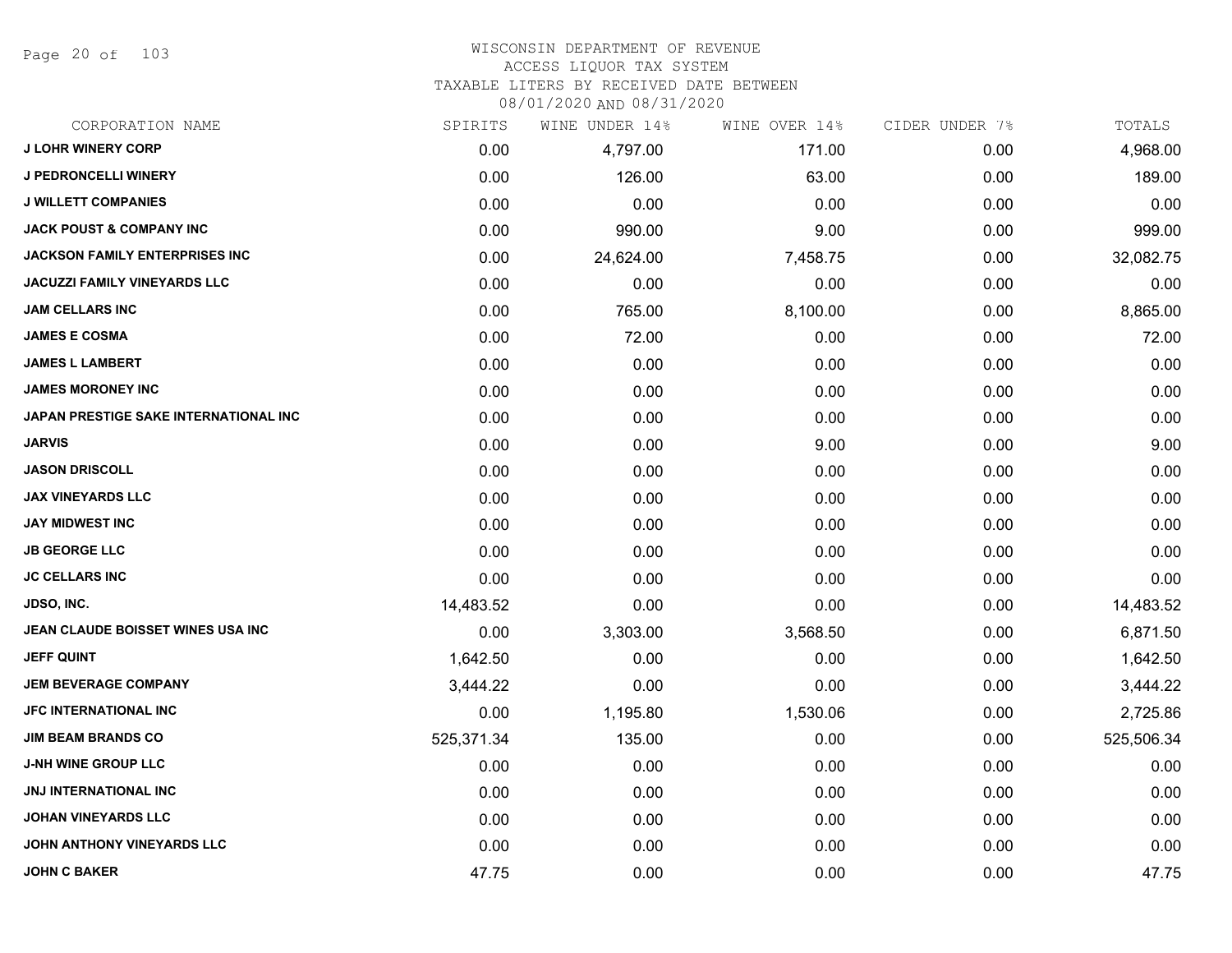Page 21 of 103

| CORPORATION NAME                         | SPIRITS  | WINE UNDER 14% | WINE OVER 14% | CIDER UNDER 7% | TOTALS   |
|------------------------------------------|----------|----------------|---------------|----------------|----------|
| <b>JOHN MONROE LINTVET</b>               | 0.00     | 0.00           | 0.00          | 0.00           | 0.00     |
| <b>JOHN R LUCAS</b>                      | 0.00     | 216.00         | 45.00         | 0.00           | 261.00   |
| <b>JOSE PASTOR</b>                       | 0.00     | 445.50         | 243.00        | 0.00           | 688.50   |
| <b>JOSEPH DEHNER</b>                     | 0.00     | 0.00           | 0.00          | 0.00           | 0.00     |
| <b>JOSEPH PHELPS VINEYARDS LLC</b>       | 0.00     | 0.00           | 0.00          | 0.00           | 0.00     |
| JOSEPH VICTORI WINES, INC.               | 0.00     | 522.00         | 0.00          | 0.00           | 522.00   |
| <b>JOSU GALDOS</b>                       | 0.00     | 126.00         | 504.00        | 0.00           | 630.00   |
| <b>JOURNEYMAN DISTILLERY LLC</b>         | 163.79   | 0.00           | 0.00          | 0.00           | 163.79   |
| <b>JUSTIN VINEYARDS &amp; WINERY LLC</b> | 0.00     | 5,382.00       | 2,263.50      | 0.00           | 7,645.50 |
| JVS WINES IMPORTS IL CORP                | 0.00     | 0.00           | 0.00          | 0.00           | 0.00     |
| <b>JVW CORPORATION</b>                   | 0.00     | 378.00         | 0.00          | 0.00           | 378.00   |
| <b>JZ WINE COMPANY</b>                   | 0.00     | 171.00         | 315.00        | 0.00           | 486.00   |
| <b>K VINTNERS LLC</b>                    | 0.00     | 1,008.00       | 0.00          | 0.00           | 1,008.00 |
| <b>KAITRIN N COOPER</b>                  | 630.00   | 0.00           | 0.00          | 0.00           | 630.00   |
| <b>KALIN CELLARS INC</b>                 | 0.00     | 0.00           | 0.00          | 0.00           | 0.00     |
| <b>KAY OLSEN</b>                         | 0.00     | 0.00           | 0.00          | 0.00           | 0.00     |
| <b>KEEPER'S QUEST INC</b>                | 52.60    | 0.00           | 0.00          | 0.00           | 52.60    |
| <b>KEN WRIGHT CELLARS CO</b>             | 0.00     | 495.00         | 0.00          | 0.00           | 495.00   |
| <b>KENNETH S LIKITPRAKONG</b>            | 0.00     | 63.00          | 0.00          | 0.00           | 63.00    |
| <b>KENT HUMPHREY</b>                     | 0.00     | 0.00           | 0.00          | 0.00           | 0.00     |
| <b>KENT RASMUSSEN WINERY</b>             | 0.00     | 0.00           | 0.00          | 0.00           | 0.00     |
| <b>KENTUCKY BOURBON DISTILLERS LTD</b>   | 1,006.50 | 0.00           | 0.00          | 0.00           | 1,006.50 |
| <b>KERMIT LYNCH WINE MERCHANTS</b>       | 0.00     | 4.50           | 0.00          | 0.00           | 4.50     |
| <b>KERWIN ESTATE LLC</b>                 | 0.00     | 0.00           | 0.00          | 0.00           | 0.00     |
| <b>KIMBERTON WINES LLC</b>               | 0.00     | 0.00           | 0.00          | 0.00           | 0.00     |
| KINDRED SPIRITS NORTH AMERICA INC        | 0.00     | 0.00           | 0.00          | 0.00           | 0.00     |
| KINDRED VINES IMPORT CO LLC              | 0.00     | 486.00         | 330.00        | 0.00           | 816.00   |
| <b>KING ESTATE WINERY LP</b>             | 0.00     | 0.00           | 0.00          | 0.00           | 0.00     |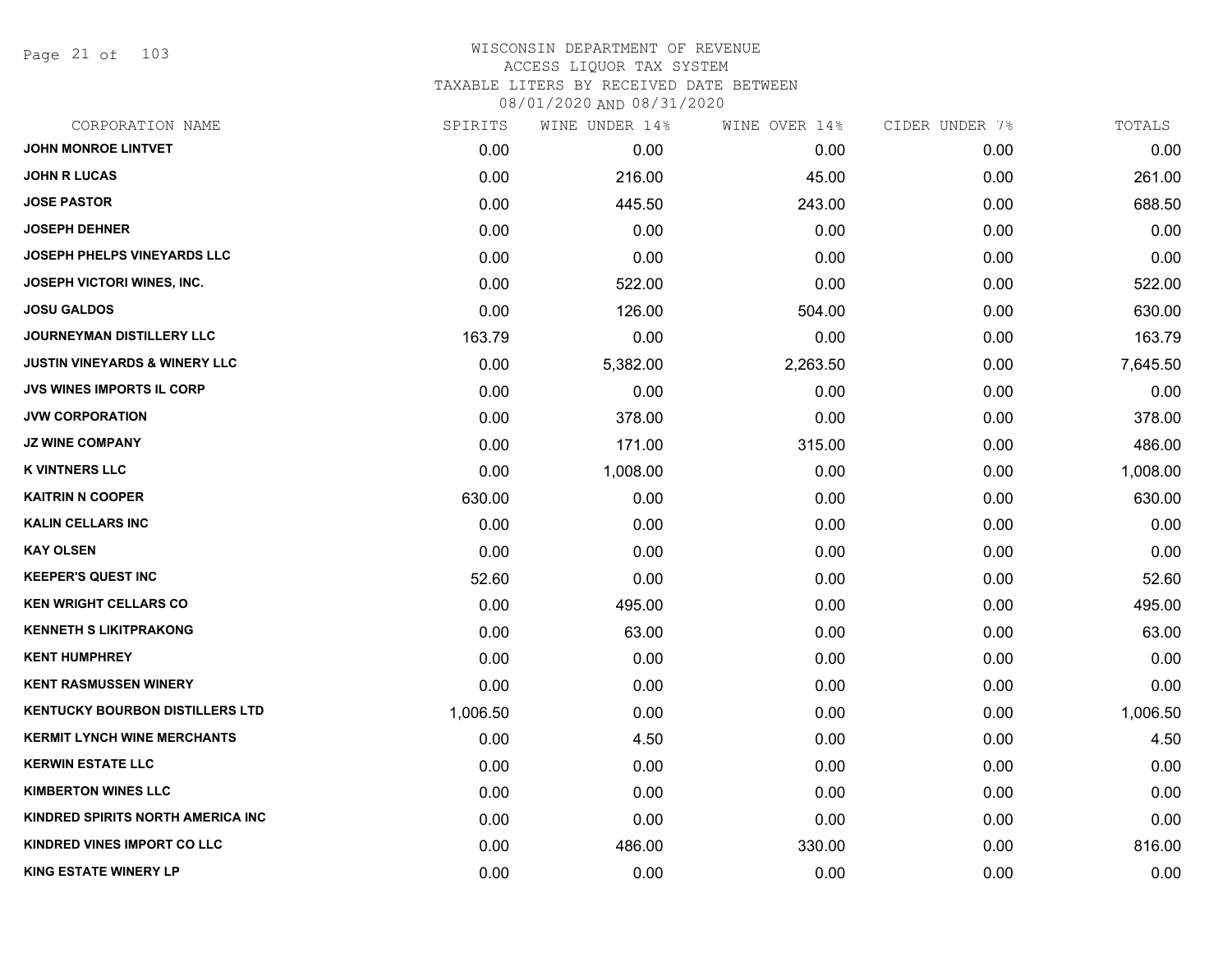Page 22 of 103

# WISCONSIN DEPARTMENT OF REVENUE ACCESS LIQUOR TAX SYSTEM TAXABLE LITERS BY RECEIVED DATE BETWEEN

| CORPORATION NAME                           | SPIRITS | WINE UNDER 14% | WINE OVER 14% | CIDER UNDER 7% | TOTALS    |
|--------------------------------------------|---------|----------------|---------------|----------------|-----------|
| KINGS COUNTY DISTILLERY LLC                | 0.00    | 0.00           | 0.00          | 0.00           | 0.00      |
| <b>KIONA VINEYARDS LLC</b>                 | 0.00    | 126.00         | 0.00          | 0.00           | 126.00    |
| KISMET WINE, INC.                          | 0.00    | 0.00           | 0.00          | 0.00           | 0.00      |
| <b>KISTLER VINEYARDS, LLC</b>              | 0.00    | 0.00           | 0.00          | 0.00           | 0.00      |
| <b>KITFOX VINEYARDS LLC</b>                | 0.00    | 0.00           | 0.00          | 0.00           | 0.00      |
| <b>KLEIN FOODS INC</b>                     | 0.00    | 2,043.00       | 2,790.00      | 0.00           | 4,833.00  |
| <b>KLIN SPIRITS LLC</b>                    | 346.50  | 0.00           | 0.00          | 0.00           | 346.50    |
| <b>KLINKER BRICK WINERY INC</b>            | 0.00    | 0.00           | 612.00        | 0.00           | 612.00    |
| <b>KNIGHTS BRIDGE WINERY LLC</b>           | 0.00    | 0.00           | 0.00          | 0.00           | 0.00      |
| <b>KOBRAND CORPORATION</b>                 | 430.50  | 8,071.50       | 3,319.56      | 0.00           | 11,821.56 |
| KOJIMA & INTERNATIONAL ASSOCIATES INC      | 0.00    | 0.00           | 0.00          | 0.00           | 0.00      |
| <b>KOLOA RUM CORP</b>                      | 0.00    | 0.00           | 0.00          | 0.00           | 0.00      |
| <b>KONGSGAARD WINE LLC</b>                 | 0.00    | 0.00           | 0.00          | 0.00           | 0.00      |
| <b>KONSTANTIN D FRANK &amp; SONS</b>       | 0.00    | 0.00           | 0.00          | 0.00           | 0.00      |
| <b>KOPRI INC</b>                           | 0.00    | 0.00           | 126.00        | 0.00           | 126.00    |
| KORE WINE COMPANY, LLC                     | 0.00    | 0.00           | 0.00          | 0.00           | 0.00      |
| <b>KOVAL INC</b>                           | 782.01  | 0.00           | 0.00          | 0.00           | 782.01    |
| <b>KRUPP BROTHERS LLC</b>                  | 0.00    | 0.00           | 2.38          | 0.00           | 2.38      |
| <b>KYSELA PERE ET FILS LTD</b>             | 0.00    | 252.00         | 252.00        | 0.00           | 504.00    |
| <b>L &amp; F BRANDS INC</b>                | 0.00    | 0.00           | 0.00          | 0.00           | 0.00      |
| <b>LC WINE</b>                             | 0.00    | 0.00           | 0.00          | 0.00           | 0.00      |
| <b>L&amp;C WINE COUNTRY OPERATIONS LLC</b> | 0.00    | 0.00           | 0.00          | 0.00           | 0.00      |
| L. MAWBY, LLC                              | 0.00    | 0.00           | 0.00          | 0.00           | 0.00      |
| L18 HOLDINGS, INC.                         | 0.00    | 0.00           | 0.00          | 0.00           | 0.00      |
| <b>LADERA WINERY LLC</b>                   | 0.00    | 0.00           | 0.00          | 0.00           | 0.00      |
| <b>LADY HILL LLC</b>                       | 0.00    | 0.00           | 0.00          | 0.00           | 0.00      |
| <b>LAIL VINEYARDS LLC</b>                  | 0.00    | 0.00           | 310.50        | 0.00           | 310.50    |
| <b>LAIRD &amp; COMPANY</b>                 | 369.00  | 0.00           | 0.00          | 0.00           | 369.00    |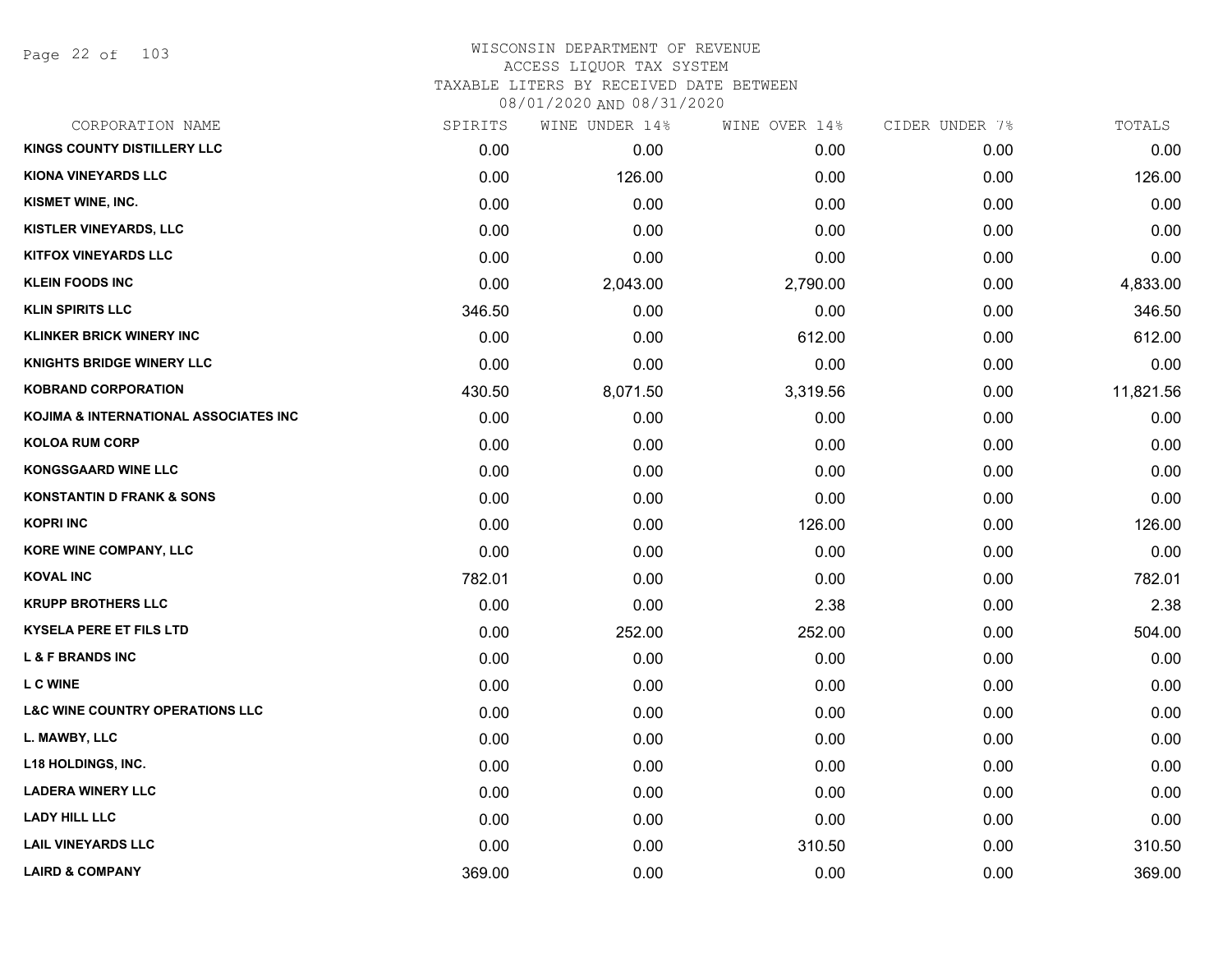Page 23 of 103

| SPIRITS    | WINE UNDER 14% | WINE OVER 14% | CIDER UNDER 7% | TOTALS     |
|------------|----------------|---------------|----------------|------------|
| 0.00       | 0.00           | 0.00          | 0.00           | 0.00       |
| 0.00       | 0.00           | 0.00          | 0.00           | 0.00       |
| 0.00       | 27.00          | 1,503.00      | 0.00           | 1,530.00   |
| 0.00       | 126.00         | 0.00          | 0.00           | 126.00     |
| 0.00       | 360.00         | 0.00          | 0.00           | 360.00     |
| 0.00       | 162.00         | 0.00          | 0.00           | 162.00     |
| 0.00       | 756.78         | 0.00          | 0.00           | 756.78     |
| 0.00       | 0.00           | 0.00          | 0.00           | 0.00       |
| 0.00       | 0.00           | 0.00          | 0.00           | 0.00       |
| 0.00       | 0.00           | 0.00          | 0.00           | 0.00       |
| 0.00       | 778.50         | 252.00        | 0.00           | 1,030.50   |
| 0.00       | 0.00           | 0.00          | 0.00           | 0.00       |
| 0.00       | 0.00           | 0.00          | 0.00           | 0.00       |
| 0.00       | 0.00           | 0.00          | 0.00           | 0.00       |
| 0.00       | 0.00           | 0.00          | 0.00           | 0.00       |
| 0.00       | 0.00           | 0.00          | 0.00           | 0.00       |
| 0.00       | 0.00           | 0.00          | 0.00           | 0.00       |
| 0.00       | 504.00         | 504.00        | 0.00           | 1,008.00   |
| 0.00       | 0.00           | 0.00          | 0.00           | 0.00       |
| 0.00       | 0.00           | 0.00          | 0.00           | 0.00       |
| 181,102.70 | 3,168.00       | 0.00          | 0.00           | 184,270.70 |
| 0.00       | 0.00           | 0.00          | 0.00           | 0.00       |
| 0.00       | 0.00           | 0.00          | 0.00           | 0.00       |
| 0.00       | 738.00         | 0.00          | 0.00           | 738.00     |
| 0.00       | 3.00           | 0.00          | 0.00           | 3.00       |
| 0.00       | 0.00           | 0.00          | 0.00           | 0.00       |
| 0.00       | 2,187.00       | 1,638.00      | 0.00           | 3,825.00   |
| 0.00       | 0.00           | 0.00          | 0.00           | 0.00       |
|            |                |               |                |            |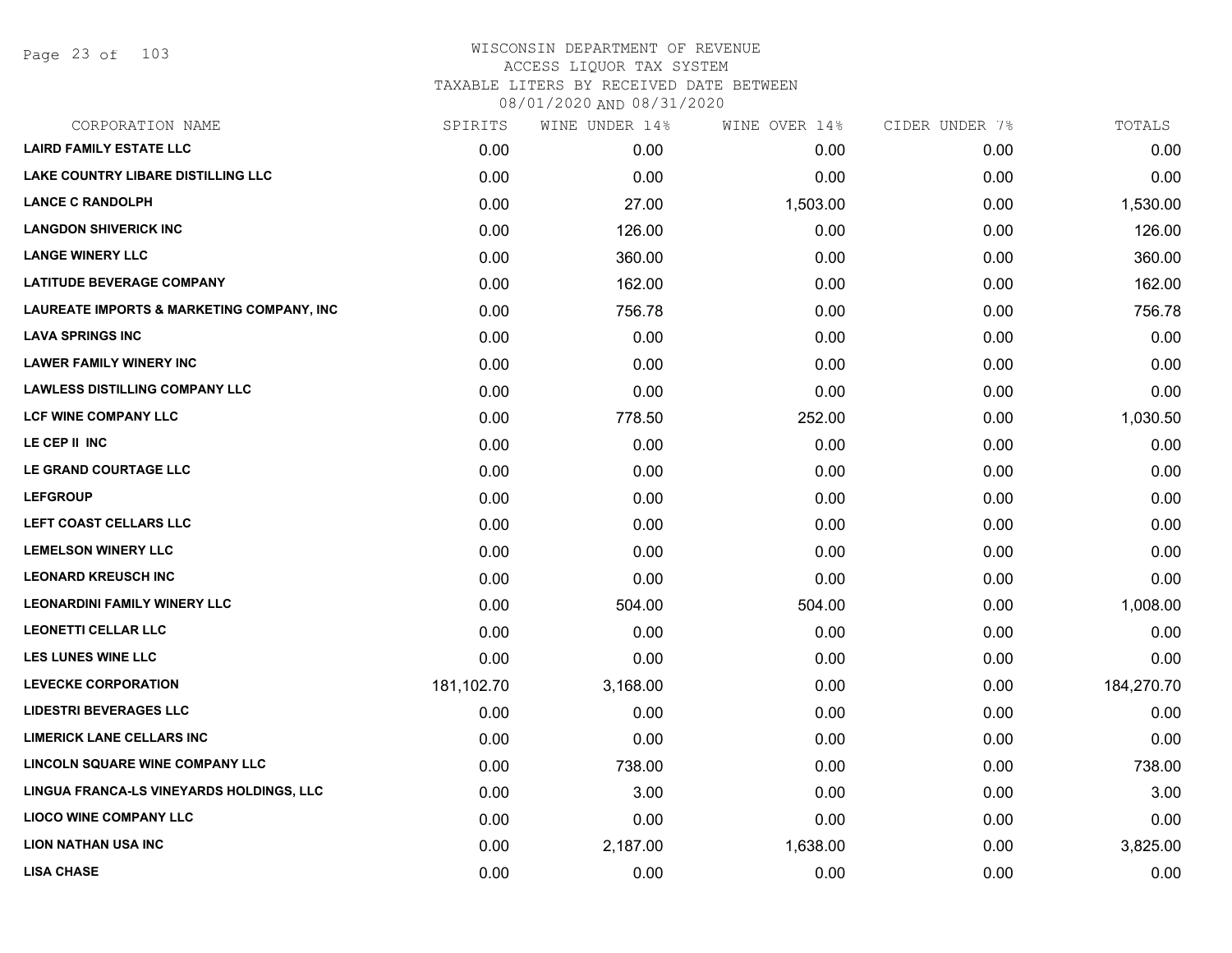Page 24 of 103

| CORPORATION NAME                              | SPIRITS   | WINE UNDER 14% | WINE OVER 14% | CIDER UNDER 7% | TOTALS    |
|-----------------------------------------------|-----------|----------------|---------------|----------------|-----------|
| <b>LISA LISA INCORPORATED</b>                 | 0.00      | 0.00           | 0.00          | 0.00           | 0.00      |
| <b>LISA MARLOW</b>                            | 0.00      | 0.00           | 0.00          | 0.00           | 0.00      |
| <b>LIVING FOODS. LLC</b>                      | 0.00      | 0.00           | 0.00          | 0.00           | 0.00      |
| <b>LLOYD CARUSO LLC</b>                       | 0.00      | 0.00           | 0.00          | 0.00           | 0.00      |
| <b>LLOYD CELLARS INC</b>                      | 0.00      | 0.00           | 0.00          | 0.00           | 0.00      |
| <b>LOCAL DISTILLING INC</b>                   | 2,633.00  | 0.00           | 0.00          | 0.00           | 2,633.00  |
| <b>LOEST &amp; MCNAMEE INC</b>                | 0.00      | 540.00         | 0.00          | 0.00           | 540.00    |
| LONE STAR DISTILLERY LLC                      | 0.00      | 0.00           | 0.00          | 0.00           | 0.00      |
| <b>LONG MEADOW RANCH WINERY INC</b>           | 0.00      | 382.50         | 0.00          | 0.00           | 382.50    |
| <b>LONG SHADOWS VINTNERS LLC</b>              | 0.00      | 0.00           | 0.00          | 0.00           | 0.00      |
| <b>LONZ WINERY INC</b>                        | 0.00      | 0.00           | 0.00          | 0.00           | 0.00      |
| <b>LOOSEN BROS USA LTD</b>                    | 0.00      | 2,520.00       | 0.00          | 0.00           | 2,520.00  |
| <b>LORING WINE COMPANY LLC</b>                | 0.00      | 0.00           | 0.00          | 0.00           | 0.00      |
| <b>LOUIS GLUNZ BEER INC</b>                   | 0.00      | 0.00           | 0.00          | 0.00           | 0.00      |
| <b>LOUIS LATOUR INC</b>                       | 0.00      | 540.00         | 0.00          | 0.00           | 540.00    |
| <b>LOWDEN SCHOOLHOUSE CORPORATION</b>         | 0.00      | 0.00           | 0.00          | 0.00           | 0.00      |
| <b>LUNA VINEYARDS INC</b>                     | 0.00      | 126.00         | 126.00        | 0.00           | 252.00    |
| <b>LUNEAU USA INC</b>                         | 0.00      | 5,661.00       | 0.00          | 0.00           | 5,661.00  |
| <b>LUXCO INC</b>                              | 77,253.30 | 324.00         | 1,248.00      | 0.00           | 78,825.30 |
| <b>LYNFRED WINERY INC</b>                     | 0.00      | 0.00           | 0.00          | 0.00           | 0.00      |
| <b>LYNMAR WINERY LLC</b>                      | 0.00      | 0.00           | 0.00          | 0.00           | 0.00      |
| <b>M.A.C. WINES, LLC</b>                      | 0.00      | 0.00           | 0.00          | 0.00           | 0.00      |
| <b>MACH FLYNT INC</b>                         | 9,475.20  | 30,024.00      | 10,890.00     | 0.00           | 50,389.20 |
| <b>MACK &amp; SCHUHLE INC</b>                 | 0.00      | 12,294.00      | 0.00          | 0.00           | 12,294.00 |
| <b>MAD CAR WINE CO LLC</b>                    | 0.00      | 0.00           | 0.00          | 0.00           | 0.00      |
| <b>MAISONS MARQUES &amp; DOMAINES USA INC</b> | 0.00      | 717.63         | 247.50        | 0.00           | 965.13    |
| <b>MAMMOTH DISTILLING LLC</b>                 | 0.00      | 0.00           | 0.00          | 0.00           | 0.00      |
| <b>MANCAN WINE LLC</b>                        | 0.00      | 0.00           | 0.00          | 0.00           | 0.00      |
|                                               |           |                |               |                |           |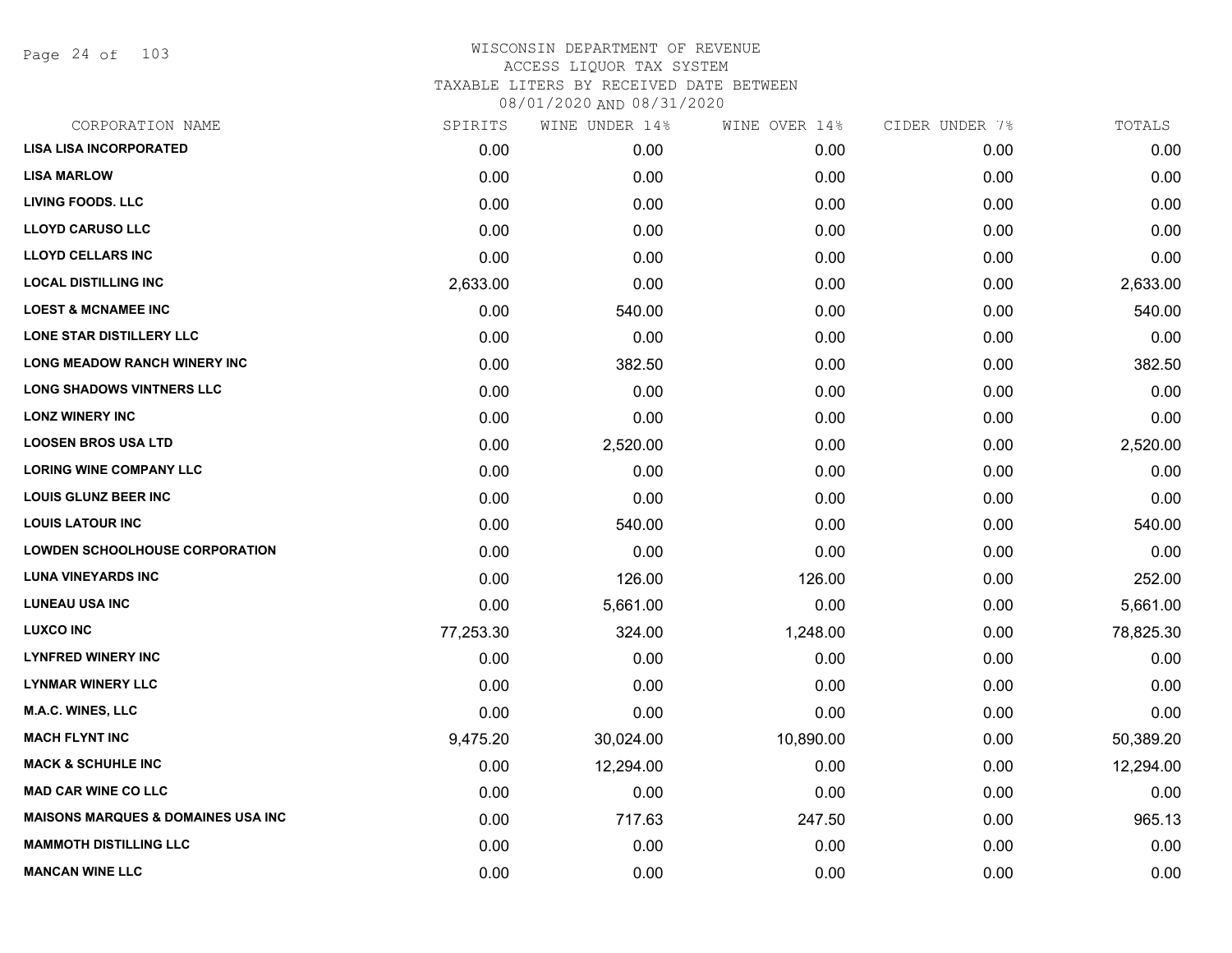Page 25 of 103

| CORPORATION NAME                        | SPIRITS   | WINE UNDER 14% | WINE OVER 14% | CIDER UNDER 7% | TOTALS    |
|-----------------------------------------|-----------|----------------|---------------|----------------|-----------|
| <b>MANO'S INC</b>                       | 0.00      | 0.00           | 0.00          | 0.00           | 0.00      |
| <b>MARCI PALATELLA</b>                  | 0.00      | 0.00           | 0.00          | 0.00           | 0.00      |
| <b>MARGERUM WINE COMPANY INC</b>        | 0.00      | 0.00           | 0.00          | 0.00           | 0.00      |
| <b>MARIETTA CELLARS INC</b>             | 0.00      | 0.00           | 0.00          | 0.00           | 0.00      |
| <b>MARIPOSA WINE COMPANY LLC</b>        | 0.00      | 0.00           | 0.00          | 0.00           | 0.00      |
| <b>MARK ANTHONY BRANDS INC.</b>         | 0.00      | 0.00           | 0.00          | 0.00           | 0.00      |
| <b>MARK MCNEILLY</b>                    | 0.00      | 0.00           | 0.00          | 0.00           | 0.00      |
| <b>MARK SZUMOWSKI</b>                   | 0.00      | 0.00           | 0.00          | 0.00           | 0.00      |
| <b>MARKETING GLOBAL BRANDS CORP</b>     | 0.00      | 0.00           | 0.00          | 0.00           | 0.00      |
| <b>MARKO J KARAKASEVIC</b>              | 0.00      | 0.00           | 0.00          | 0.00           | 0.00      |
| <b>MARTELLOTTO INC.</b>                 | 0.00      | 0.00           | 0.00          | 0.00           | 0.00      |
| <b>MARTIN &amp; COMPANY WINES, INC</b>  | 0.00      | 0.00           | 0.00          | 0.00           | 0.00      |
| <b>MARTIN RAY WINERY INC</b>            | 0.00      | 0.00           | 0.00          | 0.00           | 0.00      |
| <b>MARTINELLI WINERY INC</b>            | 0.00      | 0.00           | 0.00          | 0.00           | 0.00      |
| <b>MARTINEZ DISTRIBUTING CO INC</b>     | 0.00      | 0.00           | 0.00          | 0.00           | 0.00      |
| <b>MASSANOIS LLC</b>                    | 0.00      | 1,381.50       | 171.00        | 0.00           | 1,552.50  |
| <b>MAST-JAEGERMEISTER US INC</b>        | 16,500.00 | 0.00           | 0.00          | 0.00           | 16,500.00 |
| <b>MATCHVINO LLC</b>                    | 0.00      | 280.49         | 0.00          | 0.00           | 280.49    |
| <b>MATHY WINERY LLC</b>                 | 0.00      | 0.00           | 0.00          | 0.00           | 0.00      |
| <b>MATRICK HOLDINGS CORPORATION</b>     | 0.00      | 0.00           | 0.00          | 0.00           | 0.00      |
| <b>MATT PREIS</b>                       | 0.00      | 0.00           | 0.00          | 0.00           | 0.00      |
| <b>MATTHEW C VILLARD</b>                | 0.00      | 0.00           | 504.00        | 0.00           | 504.00    |
| <b>MATTHEW RORICK WINES INC</b>         | 0.00      | 252.00         | 0.00          | 0.00           | 252.00    |
| <b>MATTHIASSON FAMILY VINEYARDS LLC</b> | 0.00      | 0.00           | 0.00          | 0.00           | 0.00      |
| <b>MAURITSON FAMILY WINERY</b>          | 0.00      | 0.00           | 0.00          | 0.00           | 0.00      |
| <b>MAYACAMAS VINEYARDS INC</b>          | 0.00      | 81.00          | 0.00          | 0.00           | 81.00     |
| <b>MAYNARD JAMES KEENAN</b>             | 0.00      | 0.00           | 0.00          | 0.00           | 0.00      |
| <b>MC CORMICK DISTILLING CO INC</b>     | 11,242.20 | 0.00           | 0.00          | 0.00           | 11,242.20 |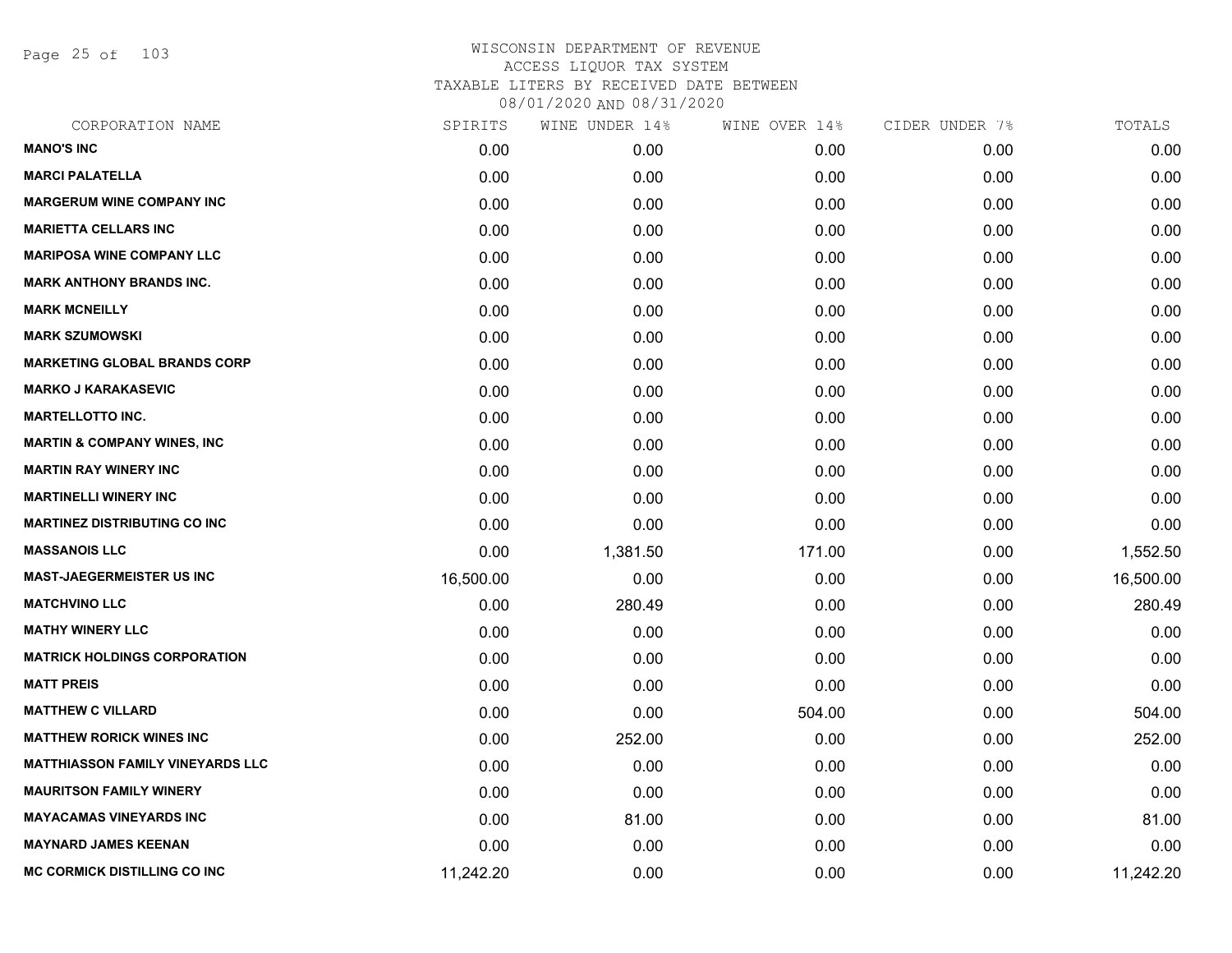Page 26 of 103

| CORPORATION NAME                       | SPIRITS   | WINE UNDER 14% | WINE OVER 14% | CIDER UNDER 7% | TOTALS    |
|----------------------------------------|-----------|----------------|---------------|----------------|-----------|
| <b>MCBRIDE SISTERS COLLECTIONS INC</b> | 0.00      | 882.00         | 0.00          | 0.00           | 882.00    |
| <b>MCKENZIE'S BEVERAGES INC</b>        | 0.00      | 0.00           | 0.00          | 0.00           | 0.00      |
| <b>MCNAB RIDGE WINERY LLC</b>          | 0.00      | 0.00           | 0.00          | 0.00           | 0.00      |
| <b>MEDCO ATLANTIC INC</b>              | 0.00      | 0.00           | 0.00          | 0.00           | 0.00      |
| <b>MEIERS WINE CELLARS INC</b>         | 0.00      | 0.00           | 0.00          | 0.00           | 0.00      |
| <b>MENDOCINO WINE GROUP LLC</b>        | 0.00      | 315.00         | 378.00        | 0.00           | 693.00    |
| <b>MERCER WINE ESTATES LLC</b>         | 0.00      | 126.00         | 378.00        | 0.00           | 504.00    |
| <b>MERCHANT DU VIN CORPORATION</b>     | 0.00      | 0.00           | 0.00          | 1,521.74       | 1,521.74  |
| <b>METEOR VINEYARD LLC</b>             | 0.00      | 0.00           | 0.00          | 0.00           | 0.00      |
| <b>METTLER WINES LLC</b>               | 0.00      | 9.00           | 198.00        | 0.00           | 207.00    |
| <b>MEV CORPORATION</b>                 | 0.00      | 252.00         | 0.00          | 0.00           | 252.00    |
| <b>MEXCOR INC</b>                      | 1,740.00  | 0.00           | 0.00          | 0.00           | 1,740.00  |
| <b>MEYER CELLARS LLC</b>               | 0.00      | 0.00           | 0.00          | 0.00           | 0.00      |
| <b>MHW LTD</b>                         | 11,125.80 | 5,641.50       | 2,449.50      | 0.00           | 19,216.80 |
| <b>MICHAEL BELLO</b>                   | 0.00      | 0.00           | 0.00          | 0.00           | 0.00      |
| <b>MICHAEL HOUGH</b>                   | 0.00      | 4,337.94       | 1,134.00      | 0.00           | 5,471.94  |
| <b>MICHAEL KUSH</b>                    | 0.00      | 0.00           | 0.00          | 0.00           | 0.00      |
| <b>MICHAEL P CAMERON</b>               | 918.00    | 0.00           | 0.00          | 0.00           | 918.00    |
| <b>MICHAEL SKURNIK WINES INC</b>       | 0.00      | 406.50         | 0.00          | 0.00           | 406.50    |
| <b>MICHEAL DASHE</b>                   | 0.00      | 0.00           | 0.00          | 0.00           | 0.00      |
| <b>MIDNIGHT CELLARS INC</b>            | 0.00      | 0.00           | 0.00          | 0.00           | 0.00      |
| <b>MID-OAK DISTILLERY INC</b>          | 0.00      | 0.00           | 0.00          | 0.00           | 0.00      |
| MIGHTY SWELL COCKTAIL COMPANY LLC      | 0.00      | 0.00           | 0.00          | 0.00           | 0.00      |
| <b>MIGNANELLI WINERY LLC</b>           | 0.00      | 0.00           | 0.00          | 0.00           | 0.00      |
| <b>MILBRANDT FAMILY WINES LLC</b>      | 0.00      | 315.00         | 0.00          | 0.00           | 315.00    |
| MILLER FAMILY WINE COMPANY LLC         | 0.00      | 0.00           | 0.00          | 0.00           | 0.00      |
| <b>MILLER SQUARED INC</b>              | 0.00      | 126.00         | 0.00          | 0.00           | 126.00    |
| <b>MILTONS DISTRIBUTING CO INC</b>     | 0.00      | 1,874.98       | 90.00         | 0.00           | 1,964.98  |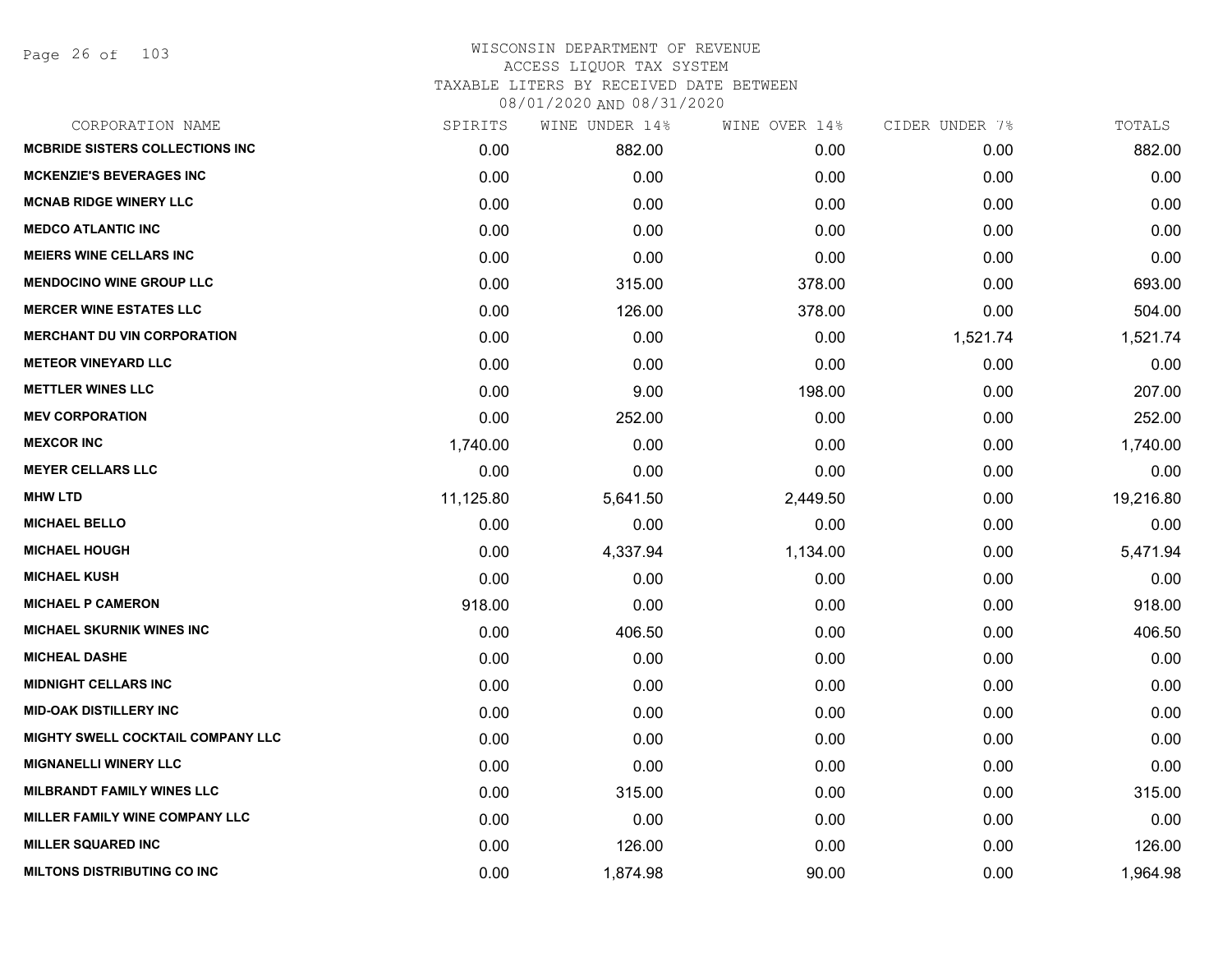Page 27 of 103

## WISCONSIN DEPARTMENT OF REVENUE ACCESS LIQUOR TAX SYSTEM TAXABLE LITERS BY RECEIVED DATE BETWEEN

| CORPORATION NAME                                                 | SPIRITS   | WINE UNDER 14% | WINE OVER 14% | CIDER UNDER 7% | TOTALS    |
|------------------------------------------------------------------|-----------|----------------|---------------|----------------|-----------|
| <b>MINER FAMILY WINERY LLC</b>                                   | 0.00      | 0.00           | 31.50         | 0.00           | 31.50     |
| <b>MINNESOTAS FINEST FERMENTED PRODUCTS</b>                      | 0.00      | 0.00           | 0.00          | 17.04          | 17.04     |
| <b>MIONETTO USA INC</b>                                          | 0.00      | 1,985.48       | 0.00          | 0.00           | 1,985.48  |
| <b>MIRA WINERY LLC</b>                                           | 0.00      | 0.00           | 0.00          | 0.00           | 0.00      |
| <b>MIRACLE IMPORTING AND DISTRIBUTION LLC</b>                    | 0.00      | 753.75         | 0.00          | 0.00           | 753.75    |
| <b>MIRAMONT ESTATE VINEYARDS &amp; WINERY INC</b>                | 0.00      | 427.50         | 0.00          | 0.00           | 427.50    |
| <b>MIRASOL WINE LLC</b>                                          | 0.00      | 0.00           | 0.00          | 0.00           | 0.00      |
| <b>MIRER MANAGEMENT COMPANY LLC</b>                              | 0.00      | 0.00           | 0.00          | 0.00           | 0.00      |
| <b>MIROSLAV IVANOV TCHOLAKOV</b>                                 | 0.00      | 0.00           | 0.00          | 0.00           | 0.00      |
| <b>MISA IMPORTS INC</b>                                          | 29,838.00 | 26,217.00      | 918.00        | 0.00           | 56,973.00 |
| <b>MISSISSIPPI RIVER DISTILLING COMPANY</b>                      | 0.00      | 0.00           | 0.00          | 0.00           | 0.00      |
| <b>MISTARR WINE IMPORTERS</b>                                    | 0.00      | 0.00           | 0.00          | 0.00           | 0.00      |
| <b>MODERN DEVELOPMENT COMPANY</b>                                | 0.00      | 0.00           | 189.00        | 0.00           | 189.00    |
| <b>MODERN SPIRITS LLC</b>                                        | 31.50     | 298.10         | 220.50        | 0.00           | 550.10    |
| <b>MOET HENNESSY USA, INC.</b>                                   | 56,814.90 | 1,836.00       | 459.00        | 11,097.00      | 70,206.90 |
| <b>MOLLYDOOKER INTERNATIONAL LLC</b>                             | 0.00      | 0.00           | 0.00          | 0.00           | 0.00      |
| <b>MOLLY'S WINERY INC</b>                                        | 0.00      | 45.00          | 0.00          | 0.00           | 45.00     |
| <b>MOLSON COORS BEVERAGE COMPANY USA LLC</b>                     | 0.00      | 2,861.02       | 0.00          | 9,078.34       | 11,939.36 |
| <b>MONICA NOGUES</b>                                             | 0.00      | 0.00           | 0.00          | 0.00           | 0.00      |
| <b>MONSIEUR TOUTON SELECTION LTD / ORIGIN USA</b>                | 0.00      | 0.00           | 0.00          | 0.00           | 0.00      |
| <b>MONTCALM WINE IMPORTERS LTD</b>                               | 0.00      | 364.50         | 0.00          | 0.00           | 364.50    |
| <b>MONTE CRISTO BLOCK IV LLC</b>                                 | 0.00      | 0.00           | 0.00          | 0.00           | 0.00      |
| <b>MONTEREY WINE COMPANY LLC</b>                                 | 0.00      | 0.00           | 0.00          | 0.00           | 0.00      |
| <b>MONTICELLO CELLARS INC</b>                                    | 0.00      | 0.00           | 0.00          | 0.00           | 0.00      |
| <b>MOONLIGHT MEADERY LLC D/B/A HIDDEN MOON</b><br><b>BREWING</b> | 0.00      | 0.00           | 0.00          | 0.00           | 0.00      |
| <b>MORE THAN GRAPES, LLC</b>                                     | 0.00      | 652.50         | 0.00          | 0.00           | 652.50    |
| <b>MORGAN WINERY INC</b>                                         | 0.00      | 63.00          | 63.00         | 0.00           | 126.00    |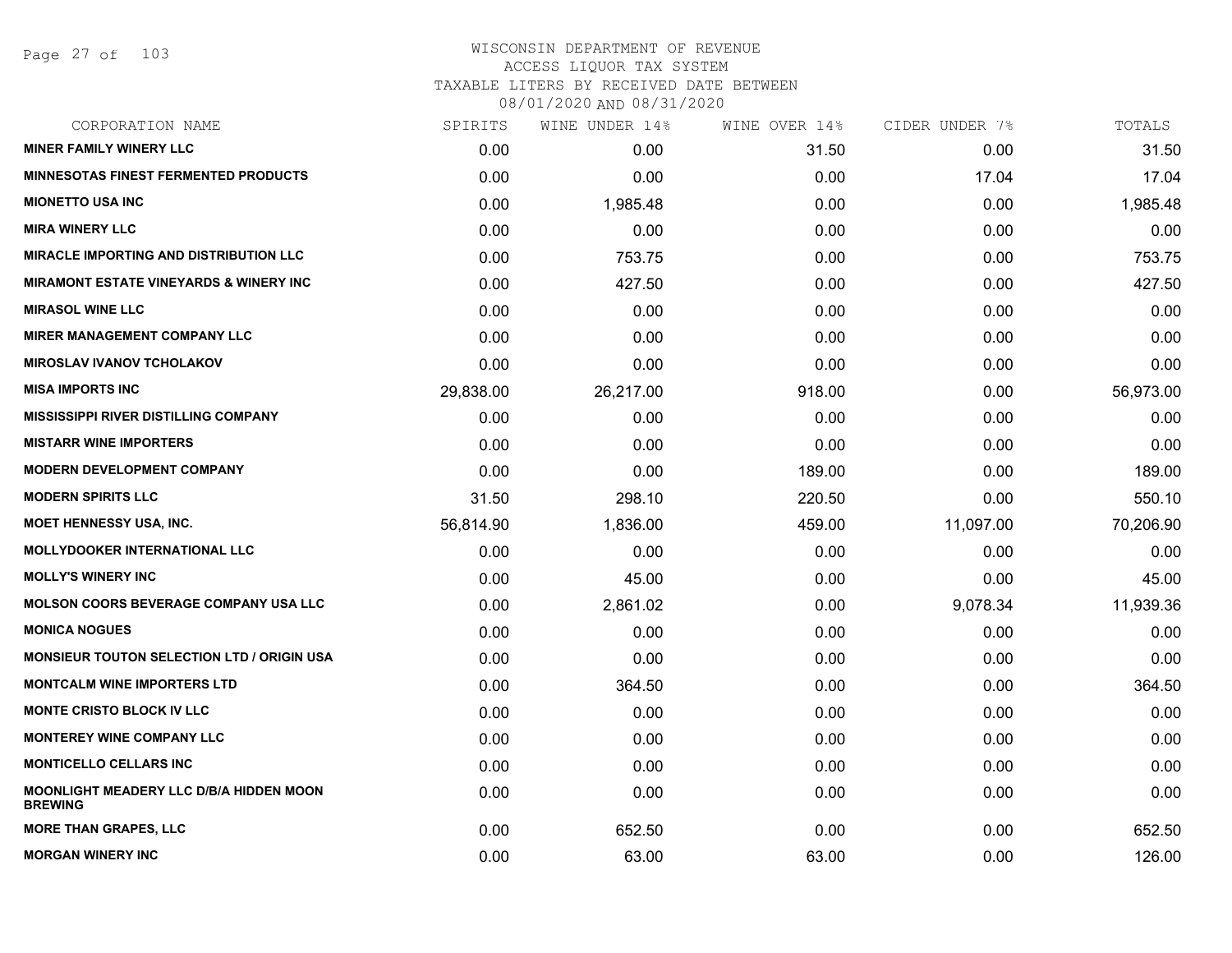Page 28 of 103

| CORPORATION NAME                                                                   | SPIRITS  | WINE UNDER 14% | WINE OVER 14% | CIDER UNDER 7% | TOTALS    |
|------------------------------------------------------------------------------------|----------|----------------|---------------|----------------|-----------|
| <b>MOUNT VEEDER FARMS LLC</b>                                                      | 0.00     | 0.00           | 0.00          | 0.00           | 0.00      |
| <b>MOUNTAIN VIEW VINTNERS LLC</b>                                                  | 0.00     | 0.00           | 0.00          | 0.00           | 0.00      |
| <b>MPL BRANDS NV INC</b>                                                           | 2,640.00 | 25,956.00      | 0.00          | 0.00           | 28,596.00 |
| <b>MS WALKER INC</b>                                                               | 5,205.00 | 0.00           | 0.00          | 0.00           | 5,205.00  |
| <b>MUTUAL WHOLESALE LIQUOR INC</b>                                                 | 0.00     | 189.00         | 0.00          | 0.00           | 189.00    |
| <b>NAPA VALLEY SPECIALTY WINES INC</b>                                             | 0.00     | 0.00           | 0.00          | 0.00           | 0.00      |
| <b>NATIONAL CONSUMER CREDIT GUARANTEE</b><br><b>ASSOCIATION OF CONNECTICUT INC</b> | 186.00   | 0.00           | 0.00          | 0.00           | 186.00    |
| <b>NATURAL MERCHANTS INC</b>                                                       | 0.00     | 1,512.00       | 0.00          | 0.00           | 1,512.00  |
| <b>NATURAL SELECTIONS 357 LLC</b>                                                  | 0.00     | 0.00           | 0.00          | 0.00           | 0.00      |
| <b>NATUREL WEST CORP</b>                                                           | 0.00     | 0.00           | 0.00          | 0.00           | 0.00      |
| <b>NBI ACQUISITION LLC</b>                                                         | 0.00     | 0.00           | 0.00          | 0.00           | 0.00      |
| <b>NDC SYSTEMS LP</b>                                                              | 2,626.50 | 47,967.00      | 4,164.00      | 0.00           | 54,757.50 |
| <b>NEGOCIANTS USA INC</b>                                                          | 0.00     | 0.00           | 0.00          | 0.00           | 0.00      |
| <b>NESTOR IMPORTS INC</b>                                                          | 126.00   | 54.00          | 36.00         | 0.00           | 216.00    |
| <b>NEW HOLLAND BREWING CO LLC</b>                                                  | 0.00     | 0.00           | 0.00          | 0.00           | 0.00      |
| <b>NEW MEXICO WINERIES INC</b>                                                     | 0.00     | 2,988.00       | 0.00          | 0.00           | 2,988.00  |
| <b>NEW PARROTT &amp; CO</b>                                                        | 0.00     | 6,471.00       | 1,008.00      | 0.00           | 7,479.00  |
| <b>NEW VAVIN INC</b>                                                               | 0.00     | 0.00           | 0.00          | 0.00           | 0.00      |
| NEW YORK MUTUAL TRADING CO INC                                                     | 0.00     | 0.00           | 103.66        | 0.00           | 103.66    |
| <b>NEXUS BRANDS LLC</b>                                                            | 0.00     | 81.00          | 0.00          | 0.00           | 81.00     |
| <b>NICHE IMPORT CO</b>                                                             | 762.30   | 0.00           | 0.00          | 0.00           | 762.30    |
| NIEBAUM-COPPOLA ESTATE WINERY LP                                                   | 0.00     | 0.00           | 0.00          | 0.00           | 0.00      |
| <b>NINER WINE ESTATES LLC</b>                                                      | 0.00     | 0.00           | 0.00          | 0.00           | 0.00      |
| <b>NLV TEQUILA BOTTLING LLC</b>                                                    | 495.00   | 0.00           | 0.00          | 0.00           | 495.00    |
| <b>NOLET SPIRITS USA INC</b>                                                       | 0.00     | 0.00           | 0.00          | 0.00           | 0.00      |
| <b>NORTH SHORE DISTILLERY LLC</b>                                                  | 225.00   | 0.00           | 0.00          | 0.00           | 225.00    |
| <b>NORTHERN EMPIRE LLC</b>                                                         | 0.00     | 0.00           | 0.00          | 0.00           | 0.00      |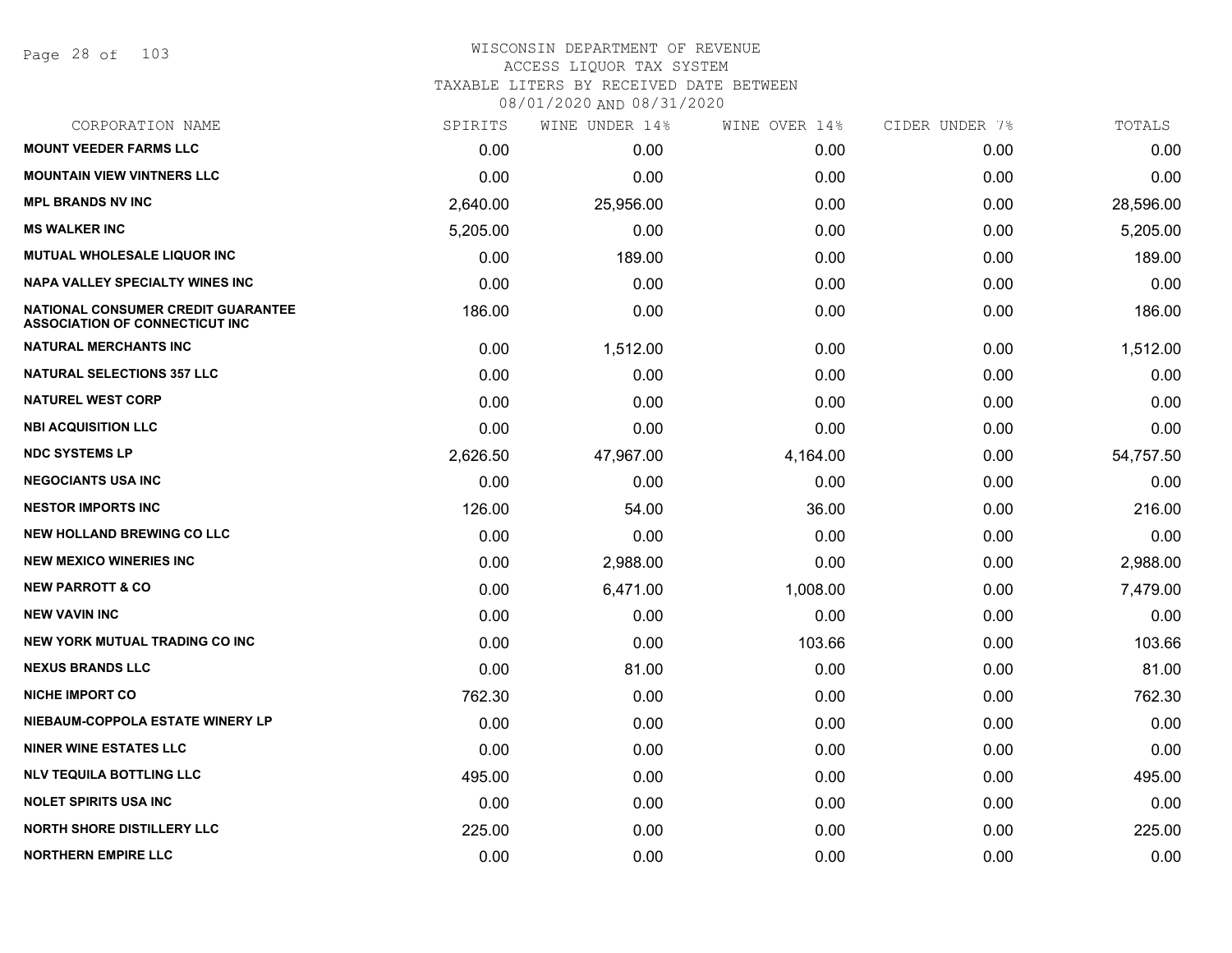Page 29 of 103

| CORPORATION NAME                       | SPIRITS   | WINE UNDER 14% | WINE OVER 14% | CIDER UNDER 7% | TOTALS    |
|----------------------------------------|-----------|----------------|---------------|----------------|-----------|
| <b>NOVA WINES, INC.</b>                | 0.00      | 0.00           | 0.00          | 0.00           | 0.00      |
| <b>NUCCIO &amp; WISE</b>               | 0.00      | 0.00           | 0.00          | 0.00           | 0.00      |
| <b>NV AWG LTD</b>                      | 0.00      | 0.00           | 0.00          | 0.00           | 0.00      |
| <b>NW WINE COMPANY LLC</b>             | 0.00      | 0.00           | 0.00          | 0.00           | 0.00      |
| OAK RIDGE WINERY LLC                   | 0.00      | 0.00           | 0.00          | 0.00           | 0.00      |
| <b>OLD BRIDGE CELLARS</b>              | 0.00      | 3,303.00       | 1,012.50      | 0.00           | 4,315.50  |
| OLD DOMINICK DISTILLERY LLC            | 0.00      | 0.00           | 0.00          | 0.00           | 0.00      |
| <b>OLD ELK HOLDINGS LLC</b>            | 0.00      | 0.00           | 0.00          | 0.00           | 0.00      |
| OLD SALEM SPIRITS INC                  | 0.00      | 0.00           | 0.00          | 0.00           | 0.00      |
| OLE SMOKY DISTILLERY LLC               | 18,035.40 | 0.00           | 0.00          | 0.00           | 18,035.40 |
| <b>OLIVER WINE COMPANY INC</b>         | 0.00      | 15,525.00      | 0.00          | 0.00           | 15,525.00 |
| ONE TRUE VINE LLC                      | 0.00      | 0.00           | 0.00          | 0.00           | 0.00      |
| O'NEILL BEVERAGES CO LLC               | 0.00      | 2,394.00       | 2,862.00      | 0.00           | 5,256.00  |
| <b>OPICI IMPORT COMPANY</b>            | 747.00    | 5,292.00       | 126.00        | 0.00           | 6,165.00  |
| <b>OPOLO WINES LP</b>                  | 0.00      | 0.00           | 0.00          | 0.00           | 0.00      |
| <b>OPUS ONE WINERY LLC</b>             | 0.00      | 0.00           | 9.00          | 0.00           | 9.00      |
| <b>ORCA PROPERTIES LLC</b>             | 0.00      | 0.00           | 0.00          | 0.00           | 0.00      |
| <b>OREGON BREWING COMPANY INC</b>      | 22.50     | 0.00           | 0.00          | 0.00           | 22.50     |
| ORVINO IMPORTS & DISTRIBUTING INC      | 0.00      | 0.00           | 0.00          | 0.00           | 0.00      |
| <b>O'SHAUGHNESSY DEL OSO LLC</b>       | 0.00      | 0.00           | 0.00          | 0.00           | 0.00      |
| <b>OVUM WINES LLC</b>                  | 0.00      | 0.00           | 0.00          | 0.00           | 0.00      |
| PABST HOLDINGS LLC                     | 0.00      | 0.00           | 0.00          | 0.00           | 0.00      |
| PACIFIC EDGE MARKETING GROUP INC       | 627.00    | 0.00           | 0.00          | 0.00           | 627.00    |
| PACIFIC INTERNATIONAL LIQUOR INC       | 0.00      | 0.00           | 0.00          | 0.00           | 0.00      |
| <b>PACIFIC WINE &amp; SPIRITS, LLC</b> | 0.00      | 0.00           | 0.00          | 0.00           | 0.00      |
| <b>PAHLMEYER LLC</b>                   | 0.00      | 0.00           | 0.00          | 0.00           | 0.00      |
| PALI WINE COMPANY LP                   | 0.00      | 0.00           | 0.00          | 0.00           | 0.00      |
| PALM BAY INTERNATIONAL INC             | 301.50    | 11,438.96      | 501.00        | 0.00           | 12,241.46 |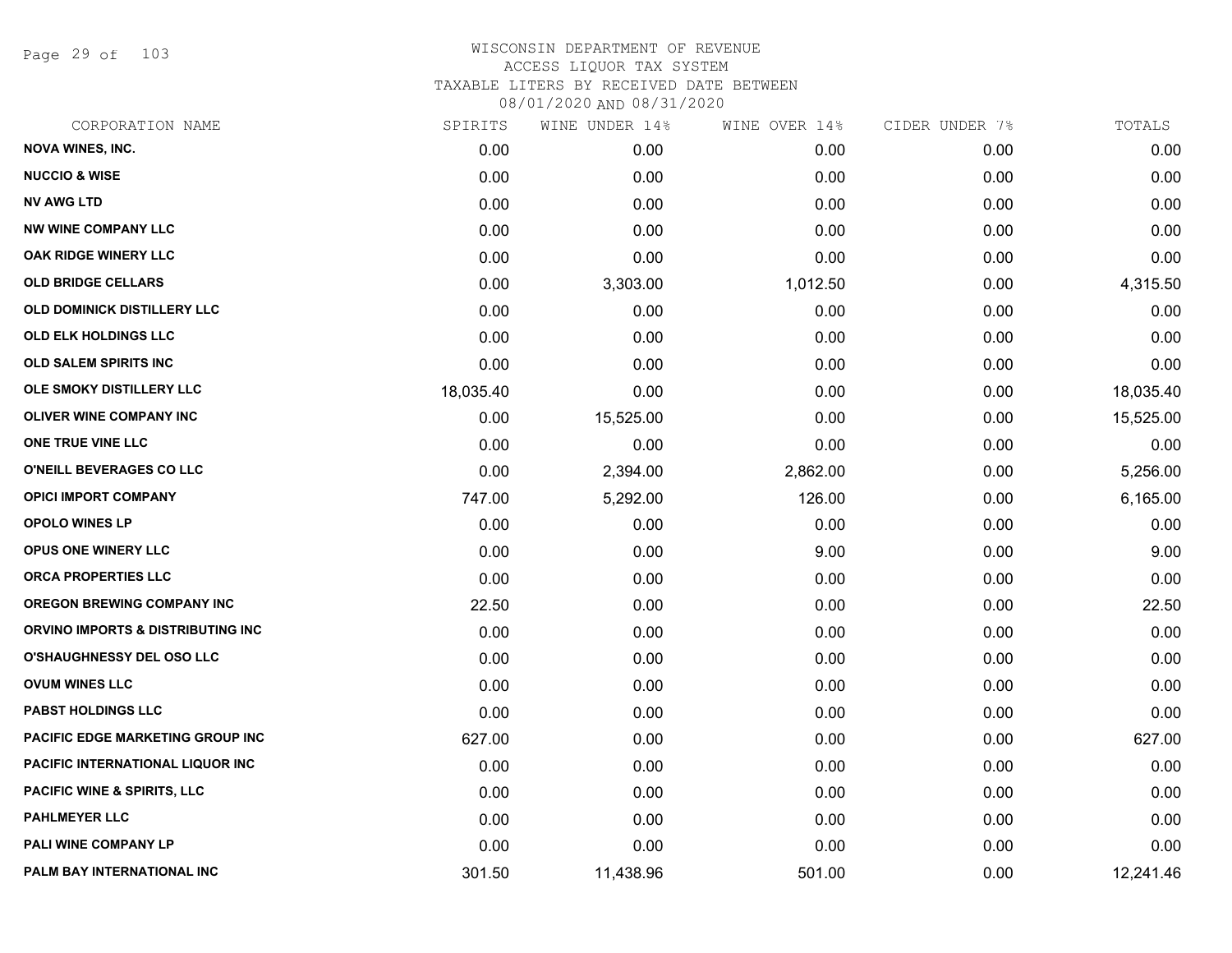Page 30 of 103

### WISCONSIN DEPARTMENT OF REVENUE ACCESS LIQUOR TAX SYSTEM TAXABLE LITERS BY RECEIVED DATE BETWEEN

| CORPORATION NAME                     | SPIRITS    | WINE UNDER 14% | WINE OVER 14% | CIDER UNDER 7% | TOTALS     |
|--------------------------------------|------------|----------------|---------------|----------------|------------|
| PALMATEER CONSULTING LLC             | 0.00       | 0.00           | 0.00          | 0.00           | 0.00       |
| <b>PAMELA FRYE</b>                   | 0.00       | 252.00         | 0.00          | 0.00           | 252.00     |
| <b>PAMPA BEVERAGES LLC</b>           | 0.00       | 2,403.65       | 0.00          | 0.00           | 2,403.65   |
| <b>PAMPELONNE LLC</b>                | 0.00       | 0.00           | 0.00          | 0.00           | 0.00       |
| <b>PANTHER CREEK CELLARS LLC</b>     | 0.00       | 0.00           | 0.00          | 0.00           | 0.00       |
| <b>PAPINEAU LLC</b>                  | 0.00       | 0.00           | 0.00          | 0.00           | 0.00       |
| PARK STREET IMPORTS LLC              | 41,299.30  | 11,654.95      | 877.50        | 167.00         | 53,998.75  |
| PARK WINE COMPANY INC                | 0.00       | 0.00           | 126.00        | 0.00           | 126.00     |
| <b>PARKER STATION INC</b>            | 0.00       | 153.00         | 720.00        | 0.00           | 873.00     |
| <b>PASEK CELLARS WINERY INC</b>      | 0.00       | 0.00           | 0.00          | 0.00           | 0.00       |
| <b>PAT WINES LLC</b>                 | 0.00       | 0.00           | 0.00          | 0.00           | 0.00       |
| <b>PATERNO IMPORTS LTD</b>           | 589.50     | 12,576.00      | 3,059.10      | 0.00           | 16,224.60  |
| <b>PATRICIO C MATA</b>               | 0.00       | 148.99         | 7.13          | 0.00           | 156.12     |
| <b>PATRICK D HOFFMAN</b>             | 0.00       | 0.00           | 0.00          | 0.00           | 0.00       |
| PAUL HOBBS IMPORTS INC               | 0.00       | 0.00           | 0.00          | 0.00           | 0.00       |
| PAUL HOBBS WINERY LP                 | 0.00       | 0.00           | 0.00          | 0.00           | 0.00       |
| <b>PAVI WINES LLC</b>                | 0.00       | 0.00           | 0.00          | 0.00           | 0.00       |
| <b>PAWEL LATO</b>                    | 0.00       | 0.00           | 0.00          | 0.00           | 0.00       |
| PEACHY CANYON WINERY                 | 0.00       | 126.00         | 0.00          | 0.00           | 126.00     |
| PEIRANO ESTATE WINERY INC.           | 0.00       | 27.00          | 1,503.00      | 0.00           | 1,530.00   |
| PEJU FAMILY OPERATING PARTNERSHIP LP | 0.00       | 0.00           | 0.00          | 0.00           | 0.00       |
| PELTER BEVERAGE GROUP, LLC           | 0.00       | 0.00           | 0.00          | 0.00           | 0.00       |
| PENELOPE BOURBON LLC                 | 0.00       | 0.00           | 0.00          | 0.00           | 0.00       |
| <b>PENROSE HILL, LIMITED</b>         | 0.00       | 0.00           | 0.00          | 0.00           | 0.00       |
| PEPPER BRIDGE WINERY LLC             | 0.00       | 0.00           | 0.00          | 0.00           | 0.00       |
| PERCY SELECTIONS LLC                 | 0.00       | 0.00           | 0.00          | 0.00           | 0.00       |
| PERNOD RICARD USA LLC                | 175,225.05 | 16,667.71      | 297.00        | 0.00           | 192,189.76 |
| <b>PETER ROSBACK</b>                 | 0.00       | 0.00           | 0.00          | 0.00           | 0.00       |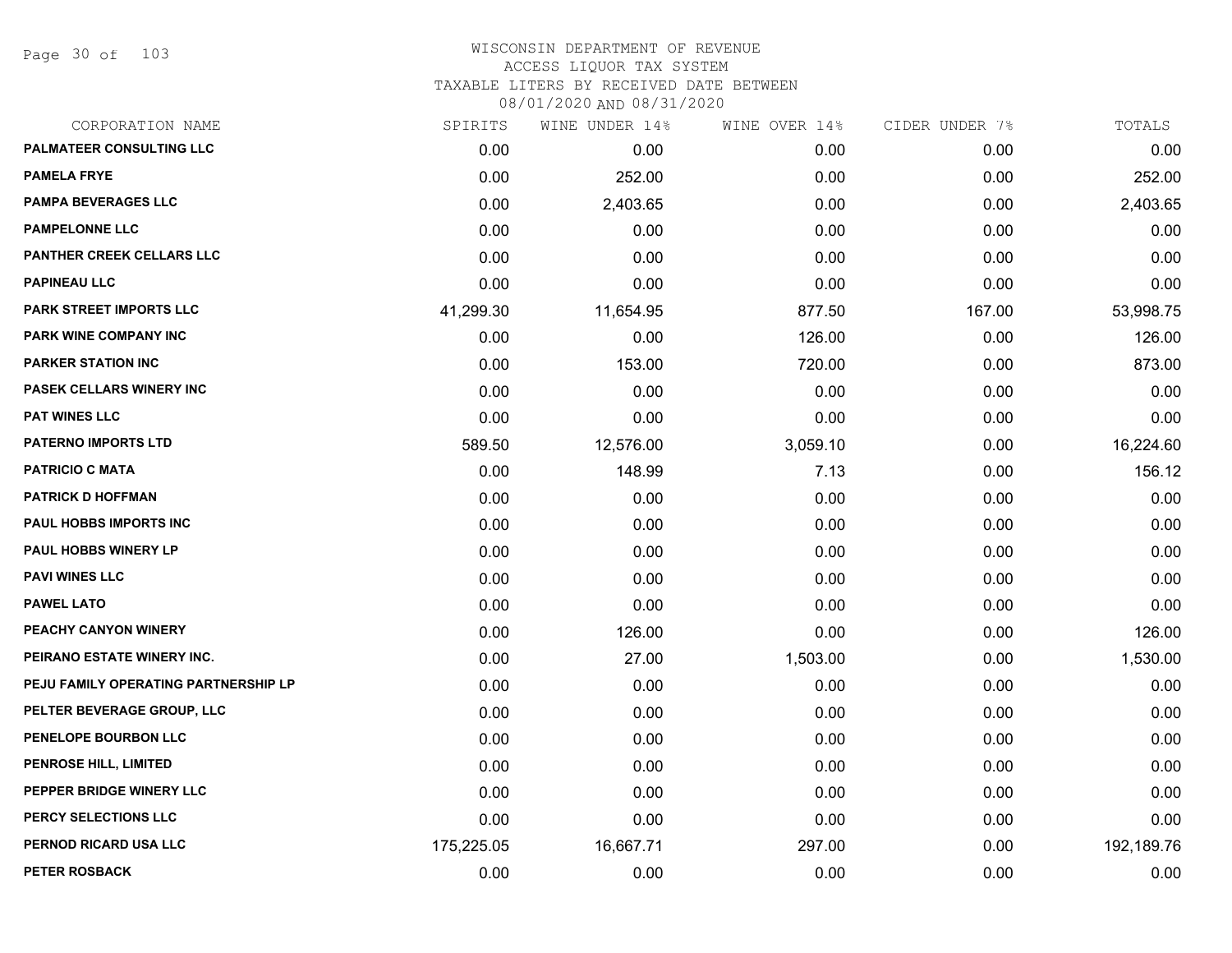Page 31 of 103

| CORPORATION NAME                  | SPIRITS  | WINE UNDER 14% | WINE OVER 14% | CIDER UNDER 7% | TOTALS    |
|-----------------------------------|----------|----------------|---------------|----------------|-----------|
| PETERSON WINERY LLC               | 0.00     | 0.00           | 0.00          | 0.00           | 0.00      |
| PETIT HAMEAU LLC                  | 0.00     | 0.00           | 126.00        | 0.00           | 126.00    |
| PHILIP LAROCCA                    | 0.00     | 0.00           | 0.00          | 0.00           | 0.00      |
| PHILIP TOGNI VINEYARD LP          | 0.00     | 0.00           | 0.00          | 0.00           | 0.00      |
| PHILLIP STEINSCHREIBER            | 0.00     | 0.00           | 0.00          | 0.00           | 0.00      |
| <b>PHILLIPS FARMS LLC</b>         | 0.00     | 45.00          | 4,932.00      | 0.00           | 4,977.00  |
| PHUSION PROJECTS LLC              | 0.00     | 0.00           | 0.00          | 0.00           | 0.00      |
| PIEDMONT DISTILLERS INC           | 1,035.00 | 0.00           | 0.00          | 0.00           | 1,035.00  |
| <b>PINA CELLARS LP</b>            | 0.00     | 0.00           | 0.00          | 0.00           | 0.00      |
| PINE RIDGE WINERY LLC             | 0.00     | 5,292.00       | 1,062.00      | 0.00           | 6,354.00  |
| <b>PLANET WINE, INC</b>           | 0.00     | 1,008.00       | 0.00          | 0.00           | 1,008.00  |
| PLATA WINE PARTNERS LLC           | 0.00     | 0.00           | 0.00          | 0.00           | 0.00      |
| PLUME RIDGE IRREVOCABLE TRUST     | 0.00     | 63.00          | 0.00          | 0.00           | 63.00     |
| POPCORN DESIGN LLC                | 0.00     | 0.00           | 0.00          | 0.00           | 0.00      |
| PORT WASHINGTON IMPORTS LLC       | 0.00     | 180.00         | 0.00          | 0.00           | 180.00    |
| PORTOVINO LLC                     | 0.00     | 594.00         | 18.00         | 0.00           | 612.00    |
| <b>POST WINERY INC</b>            | 0.00     | 0.00           | 0.00          | 0.00           | 0.00      |
| POUR MANAGEMENT LLC               | 0.00     | 0.00           | 0.00          | 0.00           | 0.00      |
| PRAGER WINERY & PORT WORKS, INC.  | 0.00     | 0.00           | 0.00          | 0.00           | 0.00      |
| PRECEPT BRANDS LLC                | 0.00     | 32,622.54      | 6,732.00      | 0.00           | 39,354.54 |
| PREMIER WINE GROUP, LLC           | 0.00     | 0.00           | 0.00          | 0.00           | 0.00      |
| PREMIERE DISTILLERY LLC           | 0.00     | 0.00           | 0.00          | 0.00           | 0.00      |
| PREMIUM PORT WINES INC            | 0.00     | 0.00           | 1,044.00      | 0.00           | 1,044.00  |
| <b>PRESQU'ILE WINERY</b>          | 0.00     | 0.00           | 0.00          | 0.00           | 0.00      |
| <b>PRESTIGE IMPORTS LLC</b>       | 0.00     | 0.00           | 0.00          | 0.00           | 0.00      |
| <b>PRESTIGE WINE IMPORTS CORP</b> | 0.00     | 24,921.00      | 36.00         | 0.00           | 24,957.00 |
| PRICHARDS DISTILLERY INC          | 0.00     | 0.00           | 0.00          | 0.00           | 0.00      |
| PRIDE MOUNTAIN VINEYARDS LLC      | 0.00     | 0.00           | 0.00          | 0.00           | 0.00      |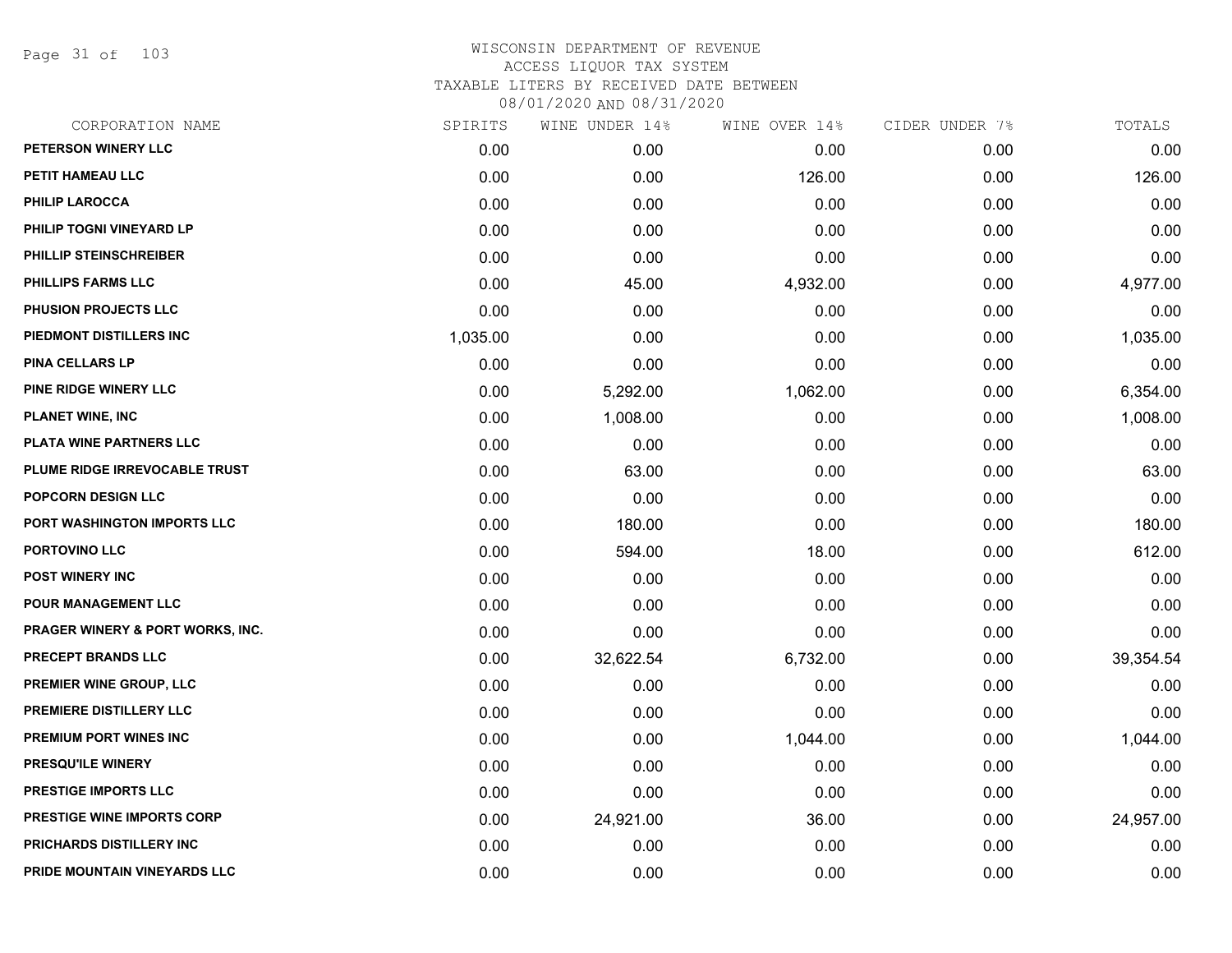Page 32 of 103

| CORPORATION NAME                   | SPIRITS    | WINE UNDER 14% | WINE OVER 14% | CIDER UNDER 7% | TOTALS     |
|------------------------------------|------------|----------------|---------------|----------------|------------|
| PROLETARIAT WINE COMPANY, LLC      | 0.00       | 0.00           | 0.00          | 0.00           | 0.00       |
| <b>PRO-LIQUITECH LLC</b>           | 0.00       | 0.00           | 0.00          | 0.00           | 0.00       |
| PROOF ARTISAN DISTILLERS, LLC      | 0.00       | 0.00           | 0.00          | 0.00           | 0.00       |
| PROST BEVERAGE COMPANY LLC         | 0.00       | 0.00           | 0.00          | 0.00           | 0.00       |
| <b>PROXIMO SPIRITS INC</b>         | 229,900.65 | 0.00           | 0.00          | 0.00           | 229,900.65 |
| PUENTE-INTERNACIONAL INC           | 0.00       | 0.00           | 0.00          | 0.00           | 0.00       |
| <b>PURE HOLDINGS, LLC</b>          | 0.00       | 0.00           | 0.00          | 0.00           | 0.00       |
| PURPLE WINE COMPANY LLC            | 0.00       | 4,239.00       | 0.00          | 0.00           | 4,239.00   |
| <b>QUADY SOUTH WINERY LLC</b>      | 0.00       | 2,088.00       | 0.00          | 0.00           | 2,088.00   |
| <b>QUILCEDA CREEK VINTNERS INC</b> | 0.00       | 0.00           | 0.00          | 0.00           | 0.00       |
| <b>QUINTESSENTIAL LLC</b>          | 0.00       | 10,710.00      | 1,425.00      | 0.00           | 12,135.00  |
| <b>R &amp; G SCHATZ FARMS INC</b>  | 0.00       | 0.00           | 189.00        | 0.00           | 189.00     |
| <b>R &amp; M BRANDS INC</b>        | 1,479.00   | 274.50         | 297.00        | 0.00           | 2,050.50   |
| <b>RH KEENAN CO</b>                | 0.00       | 0.00           | 0.00          | 0.00           | 0.00       |
| <b>R.F. BEVERAGE, LLC</b>          | 0.00       | 0.00           | 0.00          | 0.00           | 0.00       |
| <b>RABBIT HOLE SPIRITS LLC</b>     | 0.00       | 0.00           | 0.00          | 0.00           | 0.00       |
| <b>RACINE WINE CO LLC</b>          | 0.00       | 189.00         | 0.00          | 0.00           | 189.00     |
| RADIO-COTEAU WINE CELLARS LLC      | 0.00       | 0.00           | 0.00          | 0.00           | 0.00       |
| <b>RAMEY WINE CELLARS INC</b>      | 0.00       | 0.00           | 126.00        | 0.00           | 126.00     |
| <b>RANSOM SPIRITS LLC</b>          | 0.00       | 0.00           | 4.50          | 0.00           | 4.50       |
| <b>RAYMOND SIGNORELLO</b>          | 0.00       | 0.00           | 0.00          | 0.00           | 0.00       |
| <b>RB WINE ASSOCIATES LLC</b>      | 0.00       | 0.00           | 26.16         | 0.00           | 26.16      |
| <b>RBZ VINEYARDS LLC</b>           | 0.00       | 0.00           | 0.00          | 0.00           | 0.00       |
| <b>RED CAR WINE COMPANY LLC</b>    | 0.00       | 0.00           | 0.00          | 0.00           | 0.00       |
| <b>RED NEWT CELLARS INC</b>        | 0.00       | 90.00          | 0.00          | 0.00           | 90.00      |
| <b>RED TAIL RIDGE INC</b>          | 0.00       | 0.00           | 0.00          | 0.00           | 0.00       |
| <b>REDEMPTION SPIRITS LLC</b>      | 0.00       | 84.00          | 0.00          | 0.00           | 84.00      |
| <b>REDWOOD SPIRITS INC</b>         | 0.00       | 0.00           | 0.00          | 0.00           | 0.00       |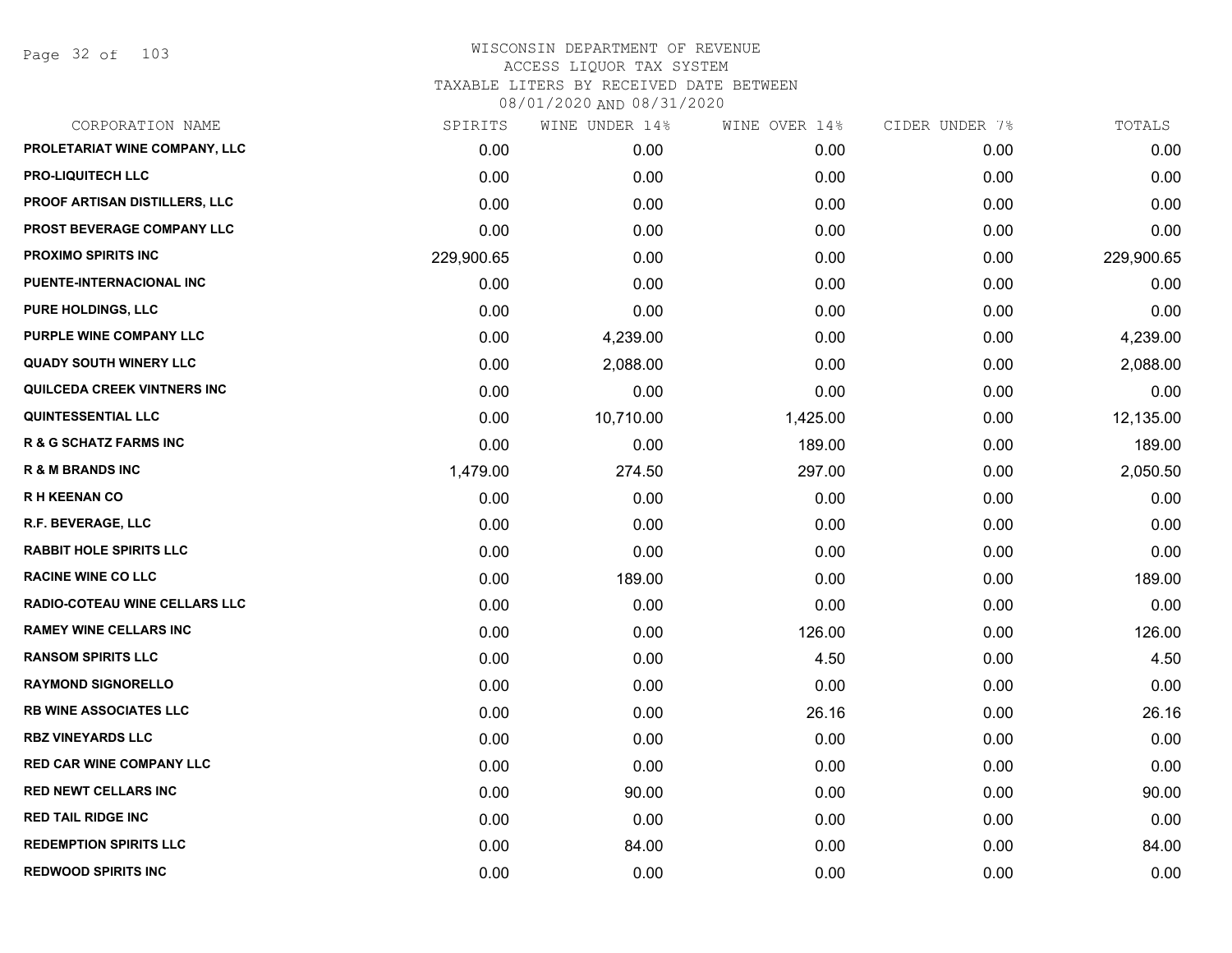| CORPORATION NAME                                | SPIRITS   | WINE UNDER 14% | WINE OVER 14% | CIDER UNDER 7% | TOTALS    |
|-------------------------------------------------|-----------|----------------|---------------|----------------|-----------|
| <b>REGAL WINE IMPORTS INC</b>                   | 0.00      | 0.00           | 0.00          | 0.00           | 0.00      |
| <b>REMY COINTREAU AMERIQUE USA</b>              | 18,977.10 | 0.00           | 0.00          | 0.00           | 18,977.10 |
| <b>REN ACQUISITION INC</b>                      | 0.00      | 0.00           | 0.00          | 0.00           | 0.00      |
| <b>RENT A BBQ</b>                               | 0.00      | 0.00           | 0.00          | 0.00           | 0.00      |
| <b>RESERVA WINES LLC</b>                        | 0.00      | 0.00           | 0.00          | 0.00           | 0.00      |
| <b>RESTLESS SPIRITS DISTILLING COMPANY LLC</b>  | 0.00      | 0.00           | 0.00          | 0.00           | 0.00      |
| <b>REVANA FAMILY PARTNERS LP</b>                | 0.00      | 0.00           | 0.00          | 0.00           | 0.00      |
| <b>REVELRY VINTNERS LLC</b>                     | 0.00      | 0.00           | 0.00          | 0.00           | 0.00      |
| <b>REYNOLDS CREATIVE PRODUCTS INC</b>           | 0.00      | 0.00           | 0.00          | 0.00           | 0.00      |
| <b>RGI BRANDS LLC</b>                           | 157.50    | 0.00           | 0.00          | 0.00           | 157.50    |
| <b>RHINEGEIST, LLC</b>                          | 0.00      | 0.00           | 0.00          | 425.86         | 425.86    |
| <b>RHYS VINEYARDS LLC</b>                       | 0.00      | 0.00           | 0.00          | 0.00           | 0.00      |
| <b>RICOU SPIRITS LP</b>                         | 0.00      | 0.00           | 0.00          | 0.00           | 0.00      |
| <b>RIDGE VINEYARDS INC</b>                      | 0.00      | 0.00           | 135.00        | 0.00           | 135.00    |
| RO SALES & DISTRIBUTION SERVICES INC            | 0.00      | 0.00           | 0.00          | 0.00           | 0.00      |
| <b>RO SALES &amp; DISTRIBUTION SERVICES INC</b> | 0.00      | 7,335.00       | 216.00        | 0.00           | 7,551.00  |
| <b>ROBERT A CUTTER</b>                          | 0.00      | 0.00           | 45.00         | 0.00           | 45.00     |
| <b>ROBERT FOLEY LLC</b>                         | 0.00      | 0.00           | 0.00          | 0.00           | 0.00      |
| <b>ROBERT J GROSS</b>                           | 0.00      | 0.00           | 0.00          | 0.00           | 0.00      |
| <b>ROBERT L HUDSON</b>                          | 0.00      | 0.00           | 0.00          | 0.00           | 0.00      |
| ROBERT YOUNG ESTATE WINERY LLC                  | 0.00      | 0.00           | 0.00          | 0.00           | 0.00      |
| <b>ROBERTS &amp; ROGERS LLC</b>                 | 0.00      | 0.00           | 0.00          | 0.00           | 0.00      |
| <b>ROCK SAKE LLC</b>                            | 0.00      | 0.00           | 0.00          | 0.00           | 0.00      |
| <b>ROGER PENG</b>                               | 0.00      | 0.00           | 0.00          | 0.00           | 0.00      |
| <b>ROMBAUER VINEYARDS INC</b>                   | 0.00      | 0.00           | 2,268.00      | 0.00           | 2,268.00  |
| <b>RONALD J WICKER</b>                          | 0.00      | 0.00           | 0.00          | 0.00           | 0.00      |
| <b>RONALD T RUBIN</b>                           | 0.00      | 0.00           | 0.00          | 0.00           | 0.00      |
| <b>ROOTS RUN DEEP LLC</b>                       | 0.00      | 0.00           | 846.00        | 0.00           | 846.00    |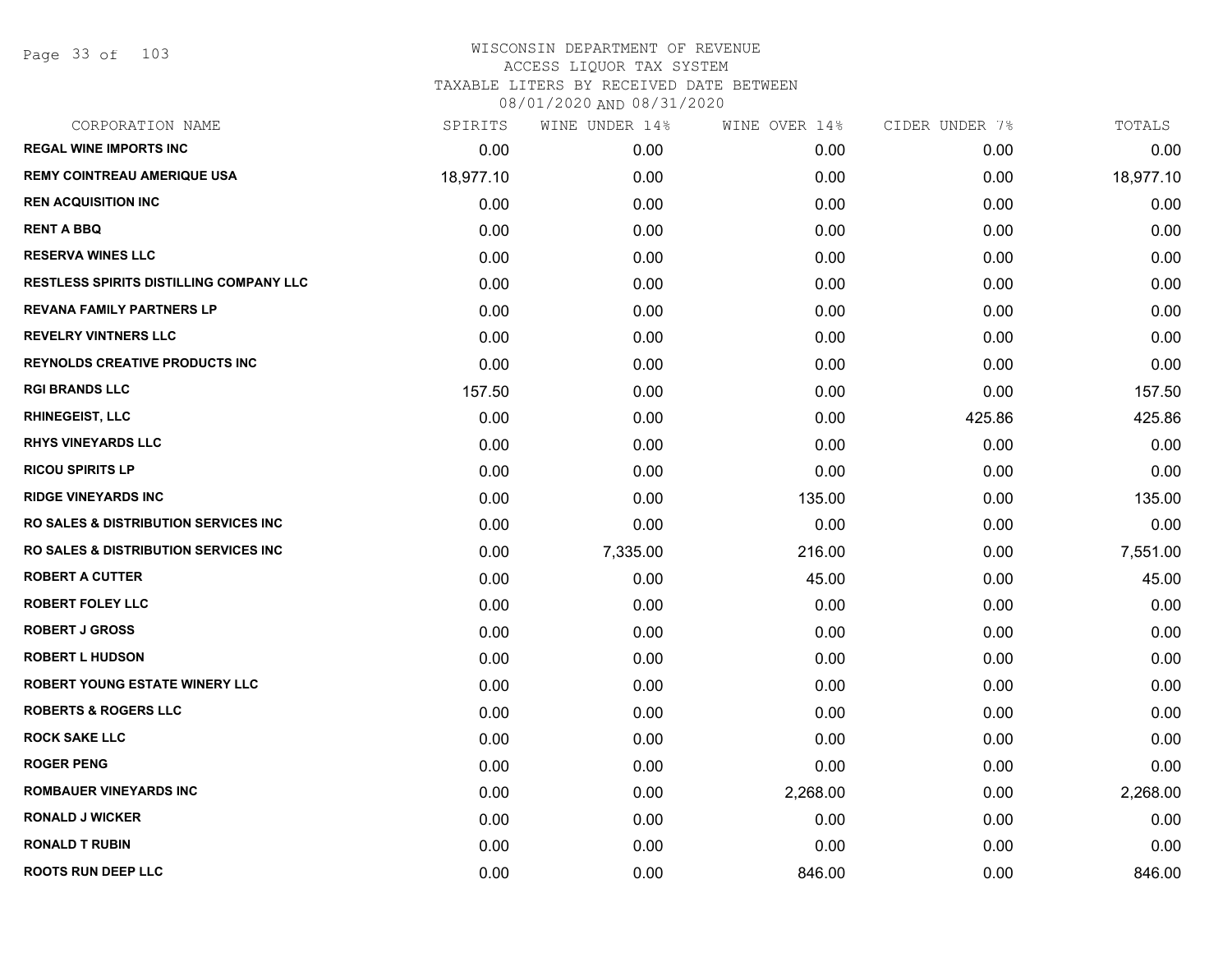Page 34 of 103

| CORPORATION NAME                                      | SPIRITS  | WINE UNDER 14% | WINE OVER 14% | CIDER UNDER 7% | TOTALS    |
|-------------------------------------------------------|----------|----------------|---------------|----------------|-----------|
| <b>ROSE COCKTAILS LLC</b>                             | 0.00     | 0.00           | 0.00          | 0.00           | 0.00      |
| <b>ROSE IMPORTING &amp; DISTRIBUTING LLC</b>          | 0.00     | 414.00         | 0.00          | 0.00           | 414.00    |
| ROSENTHAL WINE MERCHANT NY LTD                        | 0.00     | 1,351.50       | 0.00          | 0.00           | 1,351.50  |
| <b>ROSS PANGERE</b>                                   | 0.00     | 0.00           | 0.00          | 0.00           | 0.00      |
| <b>ROTTA WINERY LLC</b>                               | 0.00     | 7.50           | 0.00          | 0.00           | 7.50      |
| <b>ROUND HILL CELLARS</b>                             | 0.00     | 1,251.00       | 819.00        | 0.00           | 2,070.00  |
| <b>ROUND POND ESTATE LLC</b>                          | 0.00     | 0.00           | 0.00          | 0.00           | 0.00      |
| <b>ROYAL WINE CORPORATION</b>                         | 0.00     | 0.00           | 0.00          | 0.00           | 0.00      |
| RUSH CREEK DISTILLING, LLC                            | 0.00     | 0.00           | 0.00          | 0.00           | 0.00      |
| <b>RUSSIAN RIVER VINEYARDS, LLC</b>                   | 0.00     | 0.00           | 0.00          | 0.00           | 0.00      |
| RUSSIAN STANDARD VODKA (USA) INC                      | 0.00     | 0.00           | 0.00          | 0.00           | 0.00      |
| <b>RWG USA LLC</b>                                    | 0.00     | 0.00           | 0.00          | 0.00           | 0.00      |
| <b>S &amp; R WINES LLC</b>                            | 0.00     | 0.00           | 0.00          | 0.00           | 0.00      |
| <b>SLJ GROUP INC</b>                                  | 0.00     | 10,015.00      | 5,569.00      | 0.00           | 15,584.00 |
| <b>SAGAMORE WHISKEY LLC</b>                           | 0.00     | 0.00           | 0.00          | 0.00           | 0.00      |
| <b>SAKEONE CORPORATION</b>                            | 9.00     | 208.80         | 609.12        | 0.00           | 826.92    |
| <b>SALOON SPIRITS LLC</b>                             | 0.00     | 0.00           | 0.00          | 0.00           | 0.00      |
| SALT LAKE CITY DISTILLERY LLC                         | 0.00     | 0.00           | 0.00          | 0.00           | 0.00      |
| <b>SALVESTRIN WINE CO LLC</b>                         | 0.00     | 0.00           | 0.00          | 0.00           | 0.00      |
| <b>SAMANTHA SHEEHAN IMPORTS</b>                       | 0.00     | 0.00           | 0.00          | 0.00           | 0.00      |
| <b>SAMUEL P BAXTER</b>                                | 0.00     | 0.00           | 0.00          | 0.00           | 0.00      |
| <b>SAN ANTONIO WINERY INC</b>                         | 0.00     | 40,785.60      | 2,394.00      | 0.00           | 43,179.60 |
| <b>SAN FRANCISCO WINE EXCHANGE INC</b>                | 0.00     | 0.00           | 0.00          | 0.00           | 0.00      |
| <b>SAN GABRIEL VALLEY WAREHOUSE &amp; STORAGE INC</b> | 0.00     | 0.00           | 480.00        | 0.00           | 480.00    |
| <b>SAN JOAQUIN WINE COMPANY INC</b>                   | 0.00     | 1,344.58       | 0.00          | 0.00           | 1,344.58  |
| SAN LUIS SPIRITS DISTILLING CO LLC                    | 1,228.50 | 0.00           | 0.00          | 0.00           | 1,228.50  |
| <b>SANGLIER SELECTIONS LLC</b>                        | 4.50     | 522.00         | 0.00          | 0.00           | 526.50    |
| <b>SANS LIEGE INC</b>                                 | 0.00     | 0.00           | 0.00          | 0.00           | 0.00      |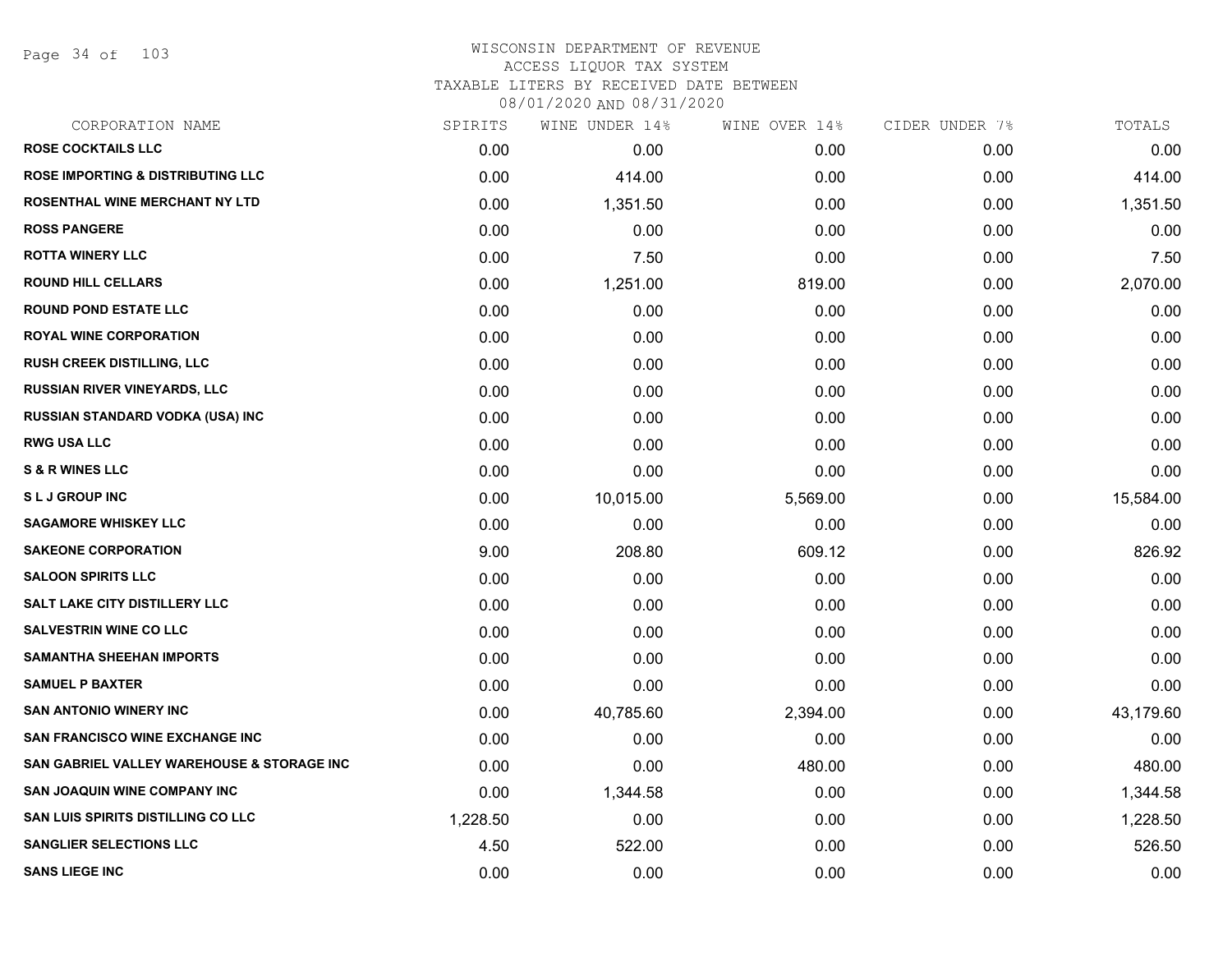Page 35 of 103

# WISCONSIN DEPARTMENT OF REVENUE ACCESS LIQUOR TAX SYSTEM TAXABLE LITERS BY RECEIVED DATE BETWEEN

| CORPORATION NAME                            | SPIRITS    | WINE UNDER 14% | WINE OVER 14% | CIDER UNDER 7% | TOTALS     |
|---------------------------------------------|------------|----------------|---------------|----------------|------------|
| <b>SANS WINE &amp; SPIRITS CO</b>           | 1,068.00   | 0.00           | 0.00          | 0.00           | 1,068.00   |
| <b>SANTA CROCE LLC</b>                      | 405.00     | 0.00           | 0.00          | 0.00           | 405.00     |
| SANTA MARGHERITA USA INC                    | 0.00       | 229.50         | 0.00          | 0.00           | 229.50     |
| <b>SANTA RITA USA CORPORATION</b>           | 0.00       | 126.00         | 0.00          | 0.00           | 126.00     |
| <b>SAPSUCKER FARMS LLC</b>                  | 0.00       | 0.00           | 0.00          | 0.00           | 0.00       |
| <b>SARMENTO'S IMPORTS &amp; EXPORTS INC</b> | 0.00       | 0.00           | 0.00          | 0.00           | 0.00       |
| <b>SAVIAH ROSE WINERY LLC</b>               | 0.00       | 0.00           | 0.00          | 0.00           | 0.00       |
| <b>SAZERAC COMPANY INC</b>                  | 611,559.64 | 170.98         | 116.99        | 0.00           | 611,847.61 |
| <b>SAZERAC NORTH AMERICA INC</b>            | 526,475.85 | 33,866.00      | 0.00          | 0.00           | 560,341.85 |
| <b>SBRAGIA FAMILY VINEYARDS LLC</b>         | 0.00       | 0.00           | 0.00          | 0.00           | 0.00       |
| <b>SCENIC ROOT WINEGROWERS LLC</b>          | 0.00       | 63.00          | 0.00          | 0.00           | 63.00      |
| <b>SCHAFER-REICHART SELECTIONS, INC.</b>    | 0.00       | 0.00           | 0.00          | 0.00           | 0.00       |
| <b>SCHEID VINEYARDS CALIFORNIA INC</b>      | 0.00       | 16,614.00      | 1,521.00      | 0.00           | 18,135.00  |
| <b>SCHILLING CIDER LLC</b>                  | 0.00       | 0.00           | 0.00          | 0.00           | 0.00       |
| <b>SCHUG WINERY LLC</b>                     | 0.00       | 0.00           | 0.00          | 0.00           | 0.00       |
| <b>SCHWEIGER VINEYARDS INC</b>              | 0.00       | 0.00           | 0.00          | 0.00           | 0.00       |
| <b>SCOPERTA IMPORTING CO INC</b>            | 0.00       | 1,449.00       | 36.00         | 0.00           | 1,485.00   |
| <b>SEA SMOKE INC</b>                        | 0.00       | 0.00           | 0.00          | 0.00           | 0.00       |
| SEATTLE CIDER COMPANY LLC                   | 0.00       | 3,633.98       | 0.00          | 8,176.46       | 11,810.44  |
| <b>SEAVEY VINEYARD LP</b>                   | 0.00       | 0.00           | 0.00          | 0.00           | 0.00       |
| SELECTIVE WINE ESTATES INC                  | 0.00       | 0.00           | 0.00          | 0.00           | 0.00       |
| <b>SERENDIPITY WINES LLC</b>                | 0.00       | 0.00           | 0.00          | 0.00           | 0.00       |
| <b>SERGEY CHISTOV</b>                       | 0.00       | 0.00           | 0.00          | 0.00           | 0.00       |
| <b>SERRALLES USA LLC</b>                    | 2,221.50   | 0.00           | 0.00          | 0.00           | 2,221.50   |
| <b>SHAFER VINEYARDS INC</b>                 | 0.00       | 0.00           | 0.00          | 0.00           | 0.00       |
| <b>SHANNON RIDGE INC</b>                    | 0.00       | 252.00         | 2,925.00      | 0.00           | 3,177.00   |
| <b>SHAW-ROSS HOLDING CO LLC</b>             | 1,443.00   | 3,407.51       | 3,112.56      | 0.00           | 7,963.07   |
| SHEA WINE CELLARS LLC                       | 0.00       | 0.00           | 0.00          | 0.00           | 0.00       |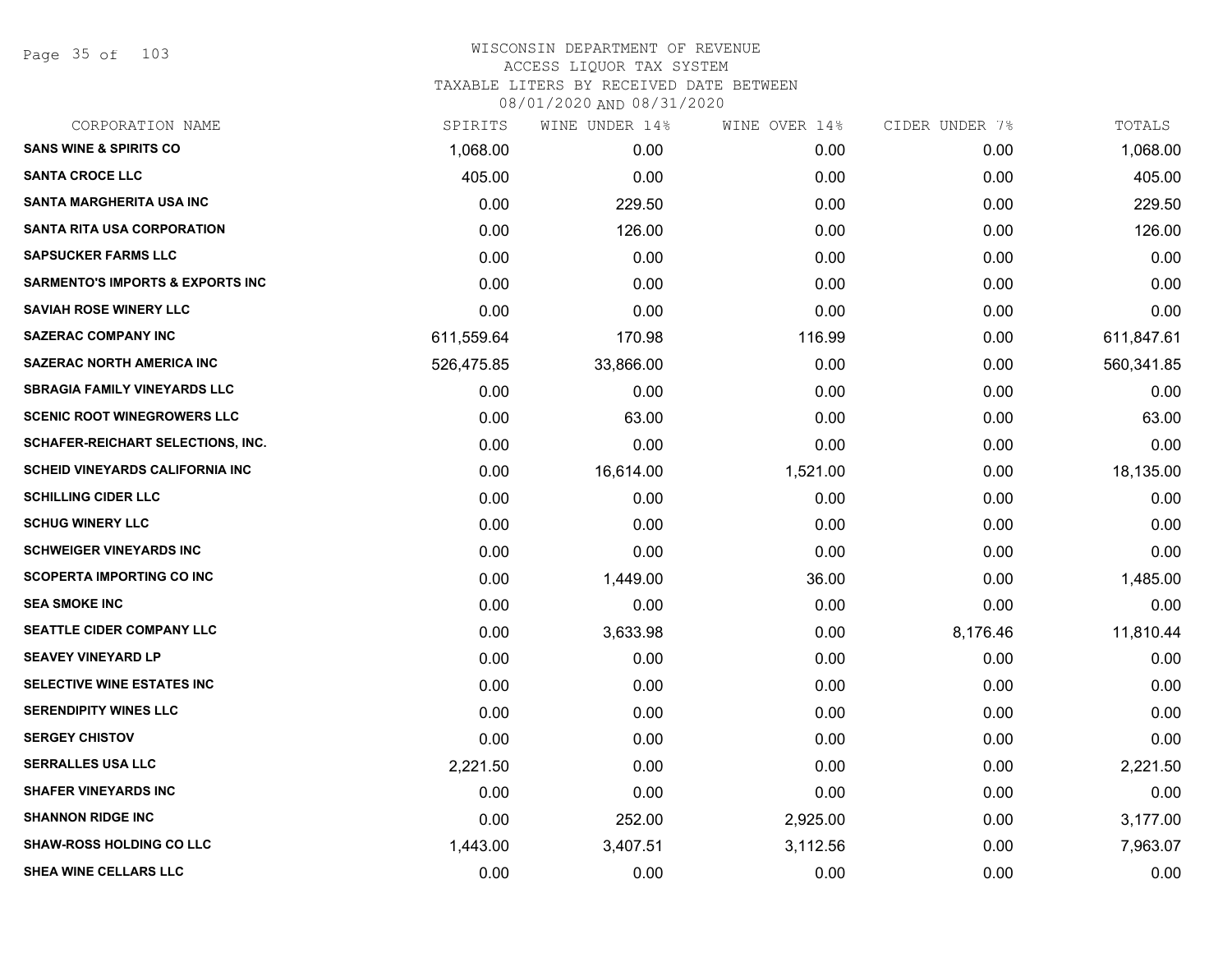Page 36 of 103

|          | WINE UNDER 14% |          |               | TOTALS         |
|----------|----------------|----------|---------------|----------------|
| 0.00     | 0.00           | 0.00     | 0.00          | 0.00           |
| 0.00     | 0.00           | 0.00     | 0.00          | 0.00           |
| 0.00     | 0.00           | 0.00     | 0.00          | 0.00           |
| 0.00     | 252.00         | 126.00   | 0.00          | 378.00         |
| 0.00     | 0.00           | 0.00     | 0.00          | 0.00           |
| 0.00     | 0.00           | 0.00     | 0.00          | 0.00           |
| 0.00     | 0.00           | 0.00     | 0.00          | 0.00           |
| 0.00     | 0.00           | 0.00     | 0.00          | 0.00           |
| 0.00     | 0.00           | 0.00     | 0.00          | 0.00           |
| 0.00     | 0.00           | 0.00     | 0.00          | 0.00           |
| 0.00     | 0.00           | 0.00     | 0.00          | 0.00           |
| 0.00     | 2.25           | 0.00     | 0.00          | 2.25           |
| 1,746.00 | 0.00           | 0.00     | 0.00          | 1,746.00       |
| 0.00     | 1,330.00       | $-1.00$  | 0.00          | 1,329.00       |
| 0.00     | 26,941.57      | 0.00     | 0.00          | 26,941.57      |
| 0.00     | 0.00           | 0.00     | 0.00          | 0.00           |
| 0.00     | 378.00         | 0.00     | 0.00          | 378.00         |
| 0.00     | 0.00           | 0.00     | 0.00          | 0.00           |
| 0.00     | 252.00         | 0.00     | 0.00          | 252.00         |
| 0.00     | 0.00           | 228.00   | 0.00          | 228.00         |
| 0.00     | 0.00           | 0.00     | 0.00          | 0.00           |
| 0.00     | 4,788.00       | 1,251.00 | 0.00          | 6,039.00       |
| 0.00     | 567.00         | 126.00   | 0.00          | 693.00         |
| 0.00     | 126.00         | 0.00     | 0.00          | 126.00         |
| 0.00     | 0.00           | 0.00     | 0.00          | 0.00           |
| 0.00     | 8,453.91       | 0.00     | 0.00          | 8,453.91       |
| 0.00     | 9.00           | 0.00     | 0.00          | 9.00           |
| 0.00     | 0.00           | 0.00     | 0.00          | 0.00           |
|          | SPIRITS        |          | WINE OVER 14% | CIDER UNDER 7% |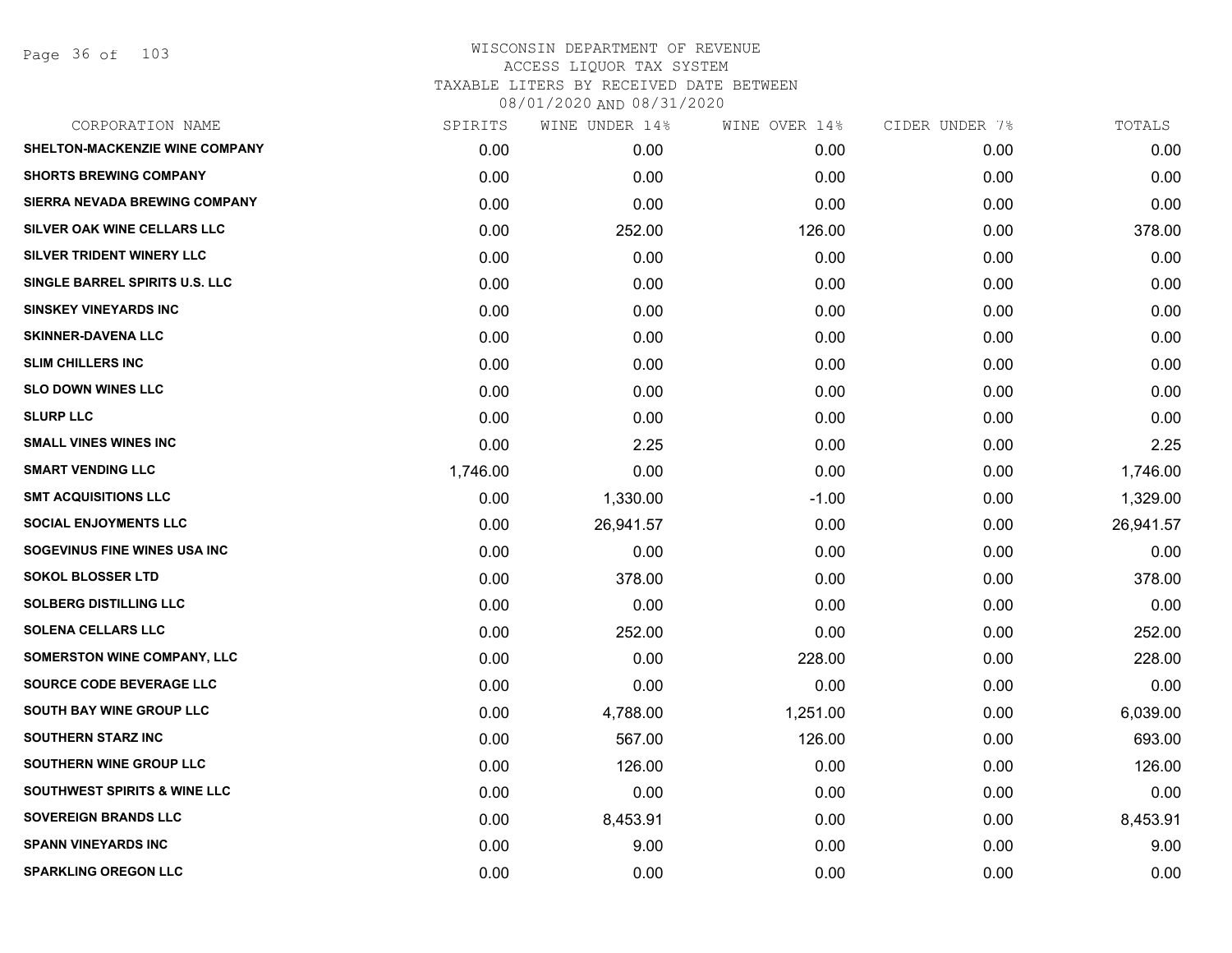Page 37 of 103

| CORPORATION NAME                     | SPIRITS   | WINE UNDER 14% | WINE OVER 14% | CIDER UNDER 7% | TOTALS     |
|--------------------------------------|-----------|----------------|---------------|----------------|------------|
| <b>SPEAKEASY SPIRITS LLC</b>         | 35.66     | 0.00           | 0.00          | 0.00           | 35.66      |
| <b>SPENCER HOOPES</b>                | 0.00      | 45.00          | 0.00          | 0.00           | 45.00      |
| SPIRITS OF TENNESSEE, LLC            | 3,577.50  | 0.00           | 0.00          | 0.00           | 3,577.50   |
| <b>SPLINTER GROUP NAPA LLC</b>       | 139.50    | 0.00           | 0.00          | 0.00           | 139.50     |
| <b>SPOTTSWOODE WINERY INC</b>        | 0.00      | 0.00           | 234.00        | 0.00           | 234.00     |
| <b>SPRING MOUNTAIN VINEYARD INC</b>  | 0.00      | 0.00           | 0.00          | 0.00           | 0.00       |
| <b>SQZ BEVS LLC</b>                  | 0.00      | 607.00         | 0.00          | 0.00           | 607.00     |
| <b>ST GEORGE SPIRITS INC</b>         | 690.00    | 0.00           | 0.00          | 0.00           | 690.00     |
| <b>ST HELENA ESTATE LLC</b>          | 0.00      | 0.00           | 0.00          | 0.00           | 0.00       |
| <b>ST INNOCENT LTD</b>               | 0.00      | 0.00           | 0.00          | 0.00           | 0.00       |
| <b>ST JAMES WINERY INC</b>           | 0.00      | 0.00           | 0.00          | 0.00           | 0.00       |
| ST JULIAN WINE COMPANY INC           | 0.00      | 2,475.00       | 0.00          | 0.00           | 2,475.00   |
| ST KILLIAN IMPORTING CO INC          | 445.50    | 0.00           | 0.00          | 0.00           | 445.50     |
| <b>ST SUPERY INC</b>                 | 0.00      | 1,512.00       | 315.00        | 0.00           | 1,827.00   |
| <b>STAGLIN FAMILY VINEYARD LLC</b>   | 0.00      | 0.00           | 0.00          | 0.00           | 0.00       |
| <b>STANLEY STAWSKI DIST CO INC</b>   | 0.00      | 0.00           | 0.00          | 0.00           | 0.00       |
| STE. MICHELLE WINE ESTATES LTD.      | 0.00      | 95,607.00      | 13,239.00     | 0.00           | 108,846.00 |
| <b>STEELE WINES INC</b>              | 0.00      | 90.00          | 0.00          | 0.00           | 90.00      |
| <b>STEFFENS FAMILY WINES LLC</b>     | 0.00      | 0.00           | 0.00          | 0.00           | 0.00       |
| <b>STELLAR IMPORTING COMPANY LLC</b> | 0.00      | 99.00          | 0.00          | 0.00           | 99.00      |
| <b>STEM CIDERS LLC</b>               | 0.00      | 0.00           | 0.00          | 4,088.24       | 4,088.24   |
| <b>STEPHAN VINEYARD INC</b>          | 0.00      | 0.00           | 0.00          | 0.00           | 0.00       |
| STEVEN EDMUNDS & CORNELIA ST JOHN    | 0.00      | 63.00          | 0.00          | 0.00           | 63.00      |
| <b>STEWART CELLARS, LLC</b>          | 0.00      | 0.00           | 0.00          | 0.00           | 0.00       |
| <b>STEZ &amp; BOWER</b>              | 0.00      | 0.00           | 0.00          | 0.00           | 0.00       |
| STOLI GROUP (USA) LLC                | 19,905.75 | 0.00           | 0.00          | 0.00           | 19,905.75  |
| <b>STOLLER IMPORTS INC</b>           | 0.00      | 0.00           | 0.00          | 0.00           | 0.00       |
| <b>STOLLER VINEYARDS INC</b>         | 0.00      | 252.00         | 0.00          | 0.00           | 252.00     |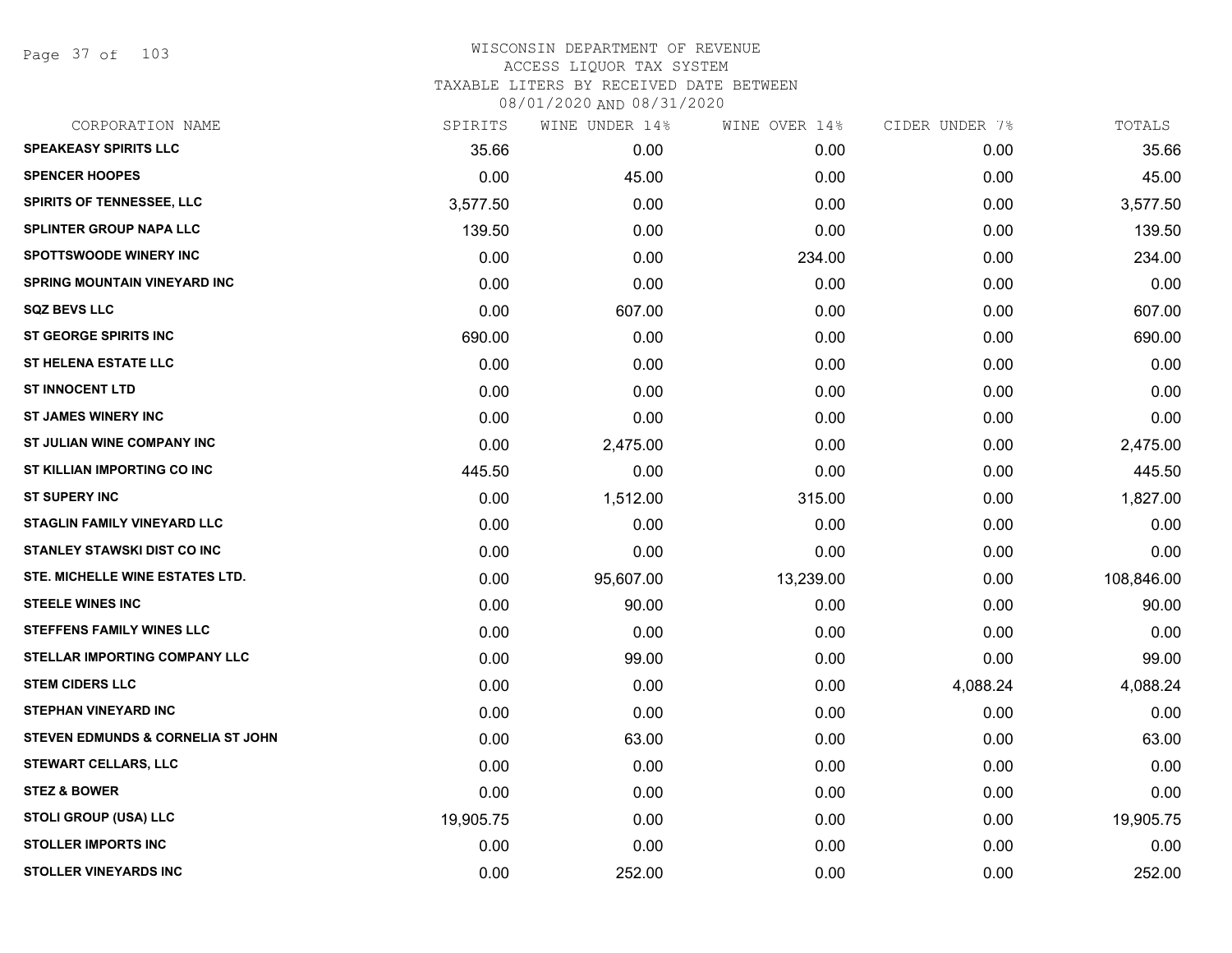Page 38 of 103

| CORPORATION NAME                  | SPIRITS  | WINE UNDER 14% | WINE OVER 14% | CIDER UNDER 7% | TOTALS     |
|-----------------------------------|----------|----------------|---------------|----------------|------------|
| <b>STOLPMAN VINEYARDS LLC</b>     | 0.00     | 27.00          | 0.00          | 0.00           | 27.00      |
| <b>STONEBRAKER-SOLES INC</b>      | 0.00     | 0.00           | 0.00          | 0.00           | 0.00       |
| <b>STONECUSHION INC</b>           | 0.00     | 0.00           | 0.00          | 0.00           | 0.00       |
| <b>STRALA VINEYARDS, LLC</b>      | 0.00     | 0.00           | 0.00          | 0.00           | 0.00       |
| <b>STUART BOSSOM</b>              | 0.00     | 82.21          | 52.31         | 0.00           | 134.52     |
| SUGARLANDS DISTILLING COMPANY LLC | 4,072.50 | 0.00           | 0.00          | 0.00           | 4,072.50   |
| <b>SUNDANCE SPIRITS COMPANY</b>   | 0.00     | 0.00           | 0.00          | 0.00           | 0.00       |
| <b>SUPERSTITION MEADERY</b>       | 0.00     | 0.00           | 0.00          | 0.00           | 0.00       |
| SURVILLE ENTERPRISES CORP         | 0.00     | 328.50         | 0.00          | 0.00           | 328.50     |
| <b>SUTTER HOME WINERY INC</b>     | 1,368.00 | 320,812.05     | 2,223.00      | 0.00           | 324,403.05 |
| <b>SVP WINERY LLC</b>             | 0.00     | 126.00         | 0.00          | 0.00           | 126.00     |
| <b>SWISH BEVERAGES LLC</b>        | 0.00     | 0.00           | 0.00          | 0.00           | 0.00       |
| <b>T ELENTENY HOLDINGS LLC</b>    | 0.00     | 3,826.50       | 63.00         | 0.00           | 3,889.50   |
| <b>T. EDWARD WINES, LTD</b>       | 0.00     | 0.00           | 0.00          | 0.00           | 0.00       |
| <b>TAFT STREET INC</b>            | 0.00     | 0.00           | 0.00          | 0.00           | 0.00       |
| <b>TAKARA SAKE USA INC</b>        | 0.00     | 1,119.54       | 462.60        | 61.20          | 1,643.34   |
| <b>TALLEY VINEYARDS INC</b>       | 0.00     | 0.00           | 0.00          | 0.00           | 0.00       |
| <b>TAMBER BEY VINEYARDS LLC</b>   | 0.00     | 0.00           | 0.00          | 0.00           | 0.00       |
| <b>TATTERSALL COMPANIES LLC</b>   | 36.00    | 0.00           | 0.00          | 0.00           | 36.00      |
| TEMPERANCE DISTILLING COMPANY     | 171.20   | 0.00           | 0.00          | 0.00           | 171.20     |
| <b>TEQUILAS PREMIUM, INC</b>      | 0.00     | 0.00           | 0.00          | 0.00           | 0.00       |
| TERRA SANCTA TRADING COMPANY LLC  | 0.00     | 0.00           | 0.00          | 0.00           | 0.00       |
| <b>TERRANEO MERCHANTS INC</b>     | 283.50   | 75.00          | 0.00          | 0.00           | 358.50     |
| <b>TERRAVANT WINE COMPANY LLC</b> | 0.00     | 495.00         | 0.00          | 0.00           | 495.00     |
| <b>TERRESSENTIA CORPORATION</b>   | 0.00     | 0.00           | 0.00          | 0.00           | 0.00       |
| <b>TERRIZZI VINO INC</b>          | 0.00     | 0.00           | 0.00          | 0.00           | 0.00       |
| <b>TERROIR CSS, LLC</b>           | 0.00     | 0.00           | 0.00          | 0.00           | 0.00       |
| <b>TEXACELLO, LLC</b>             | 0.00     | 0.00           | 0.00          | 0.00           | 0.00       |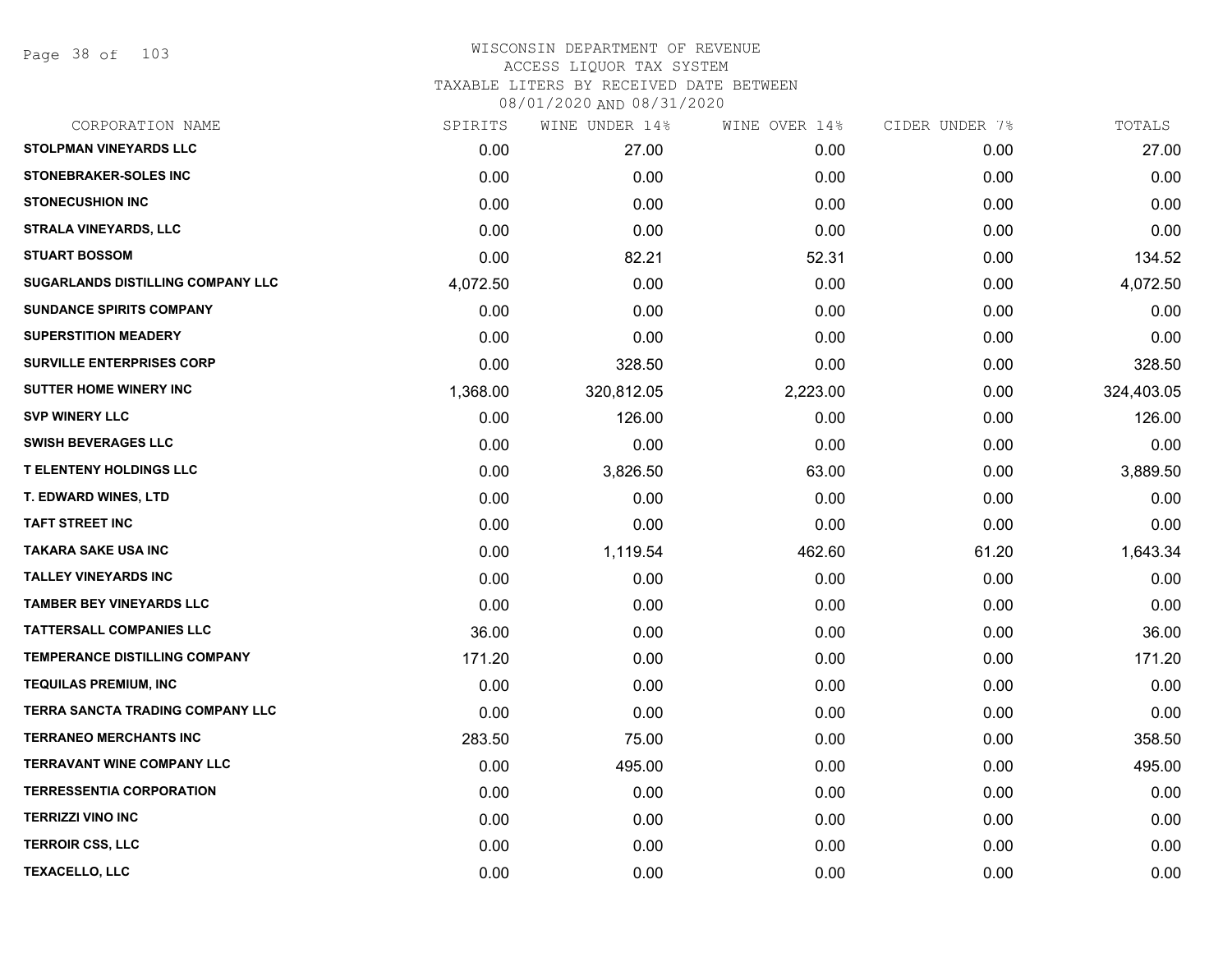| CORPORATION NAME                     | SPIRITS  | WINE UNDER 14% | WINE OVER 14% | CIDER UNDER 7% | TOTALS     |
|--------------------------------------|----------|----------------|---------------|----------------|------------|
| <b>TEXAS BEVERAGE INTERNATIONAL</b>  | 0.00     | 0.00           | 0.00          | 0.00           | 0.00       |
| <b>TGE LLC</b>                       | 0.00     | 747.00         | 0.00          | 0.00           | 747.00     |
| THE 11 WELLS SPIRITS COMPANY LLC     | 0.00     | 0.00           | 0.00          | 0.00           | 0.00       |
| THE AUSTRALIAN WINE CONNECTION INC   | 0.00     | 0.00           | 0.00          | 0.00           | 0.00       |
| THE BIALE ESTATE                     | 0.00     | 0.00           | 126.00        | 0.00           | 126.00     |
| THE BLUE DAISY USA, INC              | 0.00     | 0.00           | 0.00          | 0.00           | 0.00       |
| THE EDRINGTON GROUP USA LLC          | 5,337.75 | 0.00           | 0.00          | 0.00           | 5,337.75   |
| THE G V LIQUID GROUP INC             | 0.00     | 0.00           | 0.00          | 0.00           | 0.00       |
| THE HESS COLLECTION WINERY           | 0.00     | 706.50         | 931.50        | 0.00           | 1,638.00   |
| THE MEEKER VINEYARD                  | 0.00     | 0.00           | 0.00          | 0.00           | 0.00       |
| THE MORLET SELECTION INC             | 0.00     | 0.00           | 0.00          | 0.00           | 0.00       |
| THE MORNE WINE COMPANY               | 0.00     | 0.00           | 0.00          | 0.00           | 0.00       |
| THE OJAI VINEYARD INC                | 0.00     | 0.00           | 0.00          | 0.00           | 0.00       |
| THE R.S. LIPMAN COMPANY              | 0.00     | 0.00           | 0.00          | 0.00           | 0.00       |
| THE RIVER WINE INC                   | 0.00     | 0.00           | 0.00          | 0.00           | 0.00       |
| THE SECOND GENERATION TRUST          | 0.00     | 12,373.50      | 202.50        | 0.00           | 12,576.00  |
| THE SILVERADO VINEYARDS              | 0.00     | 0.00           | 0.00          | 0.00           | 0.00       |
| THE SORTING TABLE LLC                | 0.00     | 630.00         | 0.00          | 0.00           | 630.00     |
| THE TRITON COLLECTION INC            | 0.00     | 783.00         | 0.00          | 0.00           | 783.00     |
| THE WINE GROUP INC                   | 0.00     | 852,218.29     | 20,823.00     | 0.00           | 873,041.29 |
| THE WINE SOURCE INC                  | 0.00     | 0.00           | 0.00          | 0.00           | 0.00       |
| THE WOODMAR GROUP LLC                | 0.00     | 1,008.00       | 0.00          | 0.00           | 1,008.00   |
| THIRD LEAF WINES LLC                 | 0.00     | 0.00           | 0.00          | 0.00           | 0.00       |
| THOMAS ALLEN VINEYARDS & WINERY, LLC | 0.00     | 0.00           | 199.75        | 0.00           | 199.75     |
| <b>THOMAS D BRACAMONTES</b>          | 0.00     | 0.00           | 0.00          | 0.00           | 0.00       |
| THREE FAT GUYS WINE LLC              | 0.00     | 0.00           | 0.00          | 0.00           | 0.00       |
| THREE RING PRODUCTIONS LLC           | 0.00     | 0.00           | 0.00          | 0.00           | 0.00       |
| <b>THURMAN J RODGERS</b>             | 0.00     | 0.00           | 0.00          | 0.00           | 0.00       |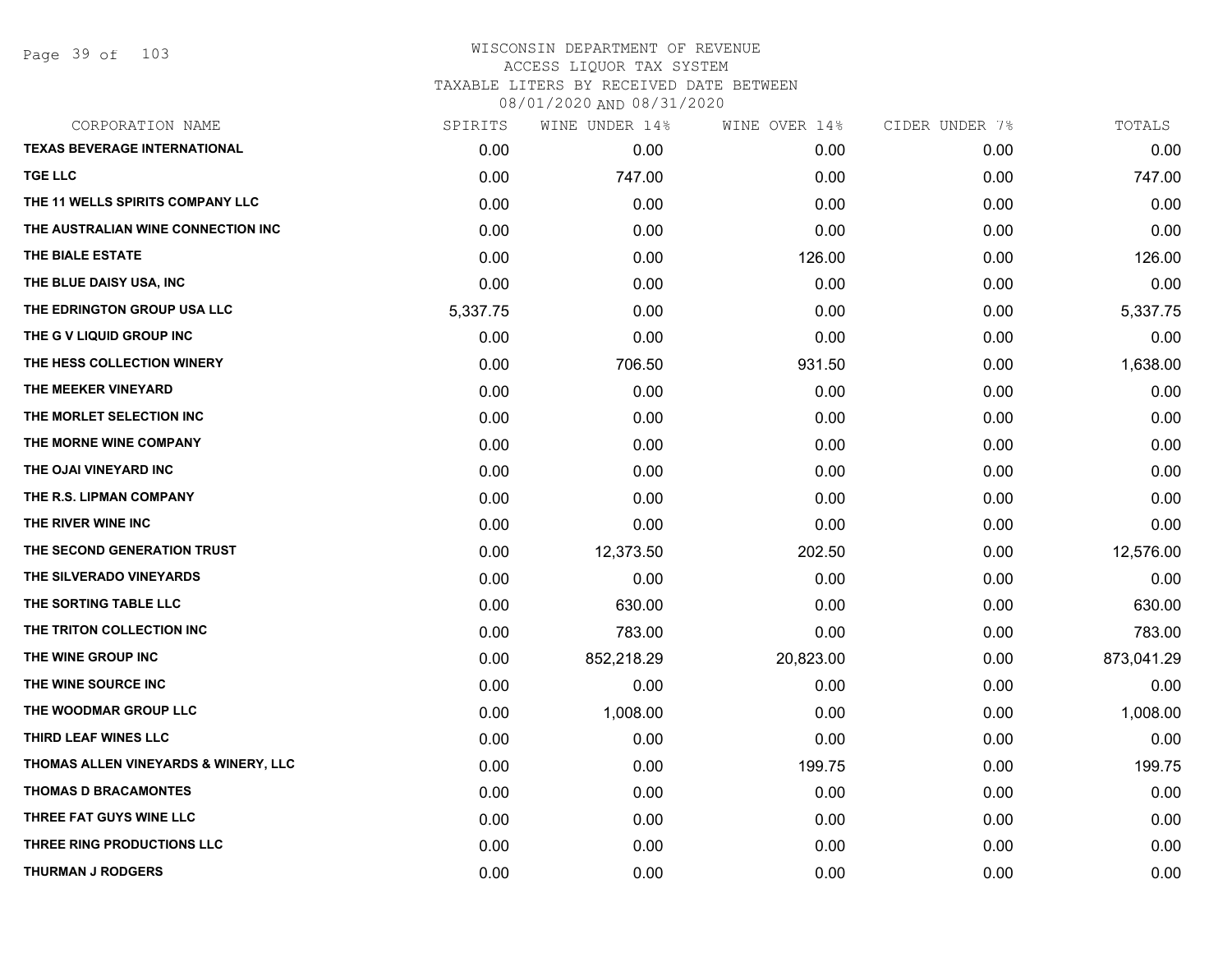Page 40 of 103

| CORPORATION NAME                       | SPIRITS  | WINE UNDER 14% | WINE OVER 14% | CIDER UNDER 7% | TOTALS    |
|----------------------------------------|----------|----------------|---------------|----------------|-----------|
| TIGERS USA GLOBAL LOGISTICS INC        | 0.00     | 0.00           | 0.00          | 0.00           | 0.00      |
| <b>TITUS &amp; TITUS</b>               | 0.00     | 0.00           | 0.00          | 0.00           | 0.00      |
| TMR WINE COMPANY LLC                   | 0.00     | 0.00           | 0.00          | 0.00           | 0.00      |
| <b>TOAD HOLLOW VINEYARDS INC</b>       | 0.00     | 2,790.00       | 135.00        | 0.00           | 2,925.00  |
| <b>TOBIN J HEMINWAY</b>                | 0.00     | 0.00           | 0.00          | 0.00           | 0.00      |
| <b>TOBIN JAMES CELLARS</b>             | 0.00     | 0.00           | 0.00          | 0.00           | 0.00      |
| <b>TOBY BEALL</b>                      | 0.00     | 0.00           | 0.00          | 0.00           | 0.00      |
| TOLLIVER RANCH BRANDS LLC              | 0.00     | 27.00          | 135.00        | 0.00           | 162.00    |
| <b>TOM MEADOWCROFT</b>                 | 0.00     | 0.00           | 0.00          | 0.00           | 0.00      |
| <b>TRAVIS R VERNON</b>                 | 0.00     | 54.00          | 126.00        | 0.00           | 180.00    |
| <b>TREANA WINERY LLC</b>               | 0.00     | 0.00           | 0.00          | 0.00           | 0.00      |
| TREASURY WINE ESTATES AMERICAS COMPANY | 0.00     | 49,464.75      | 22,522.50     | 0.00           | 71,987.25 |
| TREFETHEN VINEYARDS WINERY INC         | 0.00     | 0.00           | 63.00         | 0.00           | 63.00     |
| <b>TREMAINE ATKINSON</b>               | 882.00   | 0.00           | 0.00          | 0.00           | 882.00    |
| <b>TRENTADUE WINERY LLC</b>            | 0.00     | 0.00           | 0.00          | 0.00           | 0.00      |
| <b>TREVOR J SHEEHAN</b>                | 0.00     | 0.00           | 1,008.00      | 0.00           | 1,008.00  |
| TRI VIN IMPORTS INC                    | 0.00     | 33,115.42      | 0.00          | 0.00           | 33,115.42 |
| <b>TRIM WINES LLC</b>                  | 0.00     | 189.00         | 0.00          | 0.00           | 189.00    |
| <b>TRINITAS CELLARS LLC</b>            | 0.00     | 0.00           | 0.00          | 0.00           | 0.00      |
| <b>TRIONE VINEYARDS LLC</b>            | 0.00     | 0.00           | 0.00          | 0.00           | 0.00      |
| TRI-STAR MARKETING INC                 | 0.00     | 1,214.92       | 0.00          | 0.00           | 1,214.92  |
| <b>TRUJILLO WINES, LLC</b>             | 0.00     | 0.00           | 0.00          | 0.00           | 0.00      |
| <b>TRUVINO INC</b>                     | 0.00     | 18.00          | 0.00          | 0.00           | 18.00     |
| TURLEY WINE CELLARS INC                | 0.00     | 0.00           | 0.00          | 0.00           | 0.00      |
| <b>TURNBULL WINE CELLARS</b>           | 0.00     | 0.00           | 0.00          | 0.00           | 0.00      |
| <b>TWIN PEAKS WINERY INC</b>           | 0.00     | 0.00           | 189.00        | 0.00           | 189.00    |
| TWO BROTHERS ARTISAN SPIRITS COMPANY   | 2,130.00 | 0.00           | 0.00          | 0.00           | 2,130.00  |
| <b>TWO SONS IMPORTS LLC</b>            | 0.00     | 0.00           | 0.00          | 0.00           | 0.00      |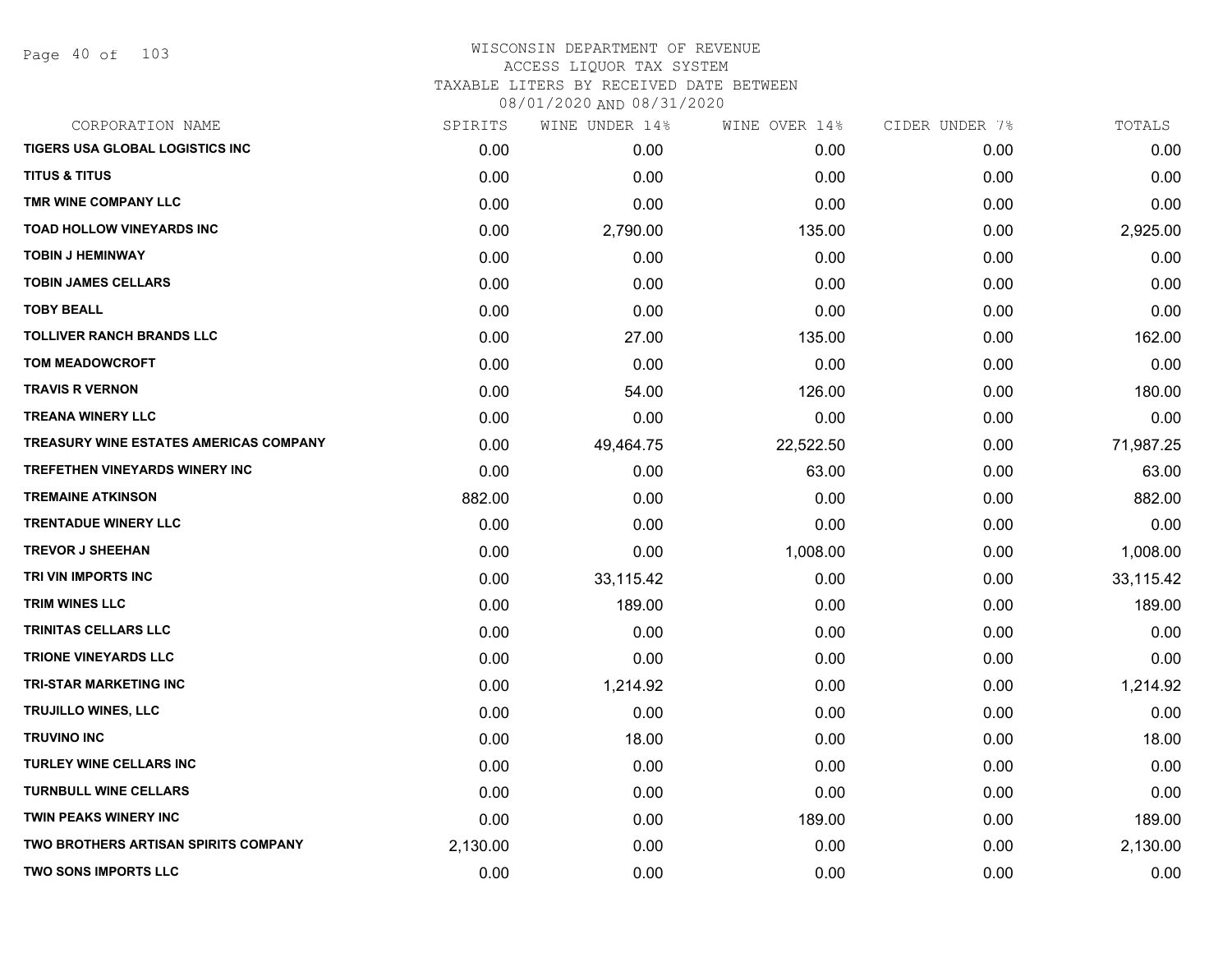| CORPORATION NAME                          | SPIRITS | WINE UNDER 14% | WINE OVER 14% | CIDER UNDER 7% | TOTALS    |
|-------------------------------------------|---------|----------------|---------------|----------------|-----------|
| TWO WORLDS WINE COMPANY, LLC              | 0.00    | 0.00           | 0.00          | 0.00           | 0.00      |
| UGLY DOG DISTILLERY, LLC                  | 0.00    | 0.00           | 0.00          | 0.00           | 0.00      |
| <b>UMBERTO ERPILLO</b>                    | 0.00    | 0.00           | 0.00          | 0.00           | 0.00      |
| <b>UMPQUA WINE WORKS LLC</b>              | 0.00    | 0.00           | 0.00          | 0.00           | 0.00      |
| UNCLE JOHN'S FRUIT HOUSE WINERY LLC       | 0.00    | 0.00           | 0.00          | 0.00           | 0.00      |
| UNDERGROUND WINE PROJECT LLC              | 0.00    | 0.00           | 0.00          | 0.00           | 0.00      |
| <b>UNION WINE COMPANY</b>                 | 0.00    | 7,301.20       | 0.00          | 0.00           | 7,301.20  |
| UNITED SPIRITS INC                        | 0.00    | 0.00           | 0.00          | 0.00           | 0.00      |
| UNITED STATES DISTILLED PRODUCTS CO.      | 0.00    | 0.00           | 0.00          | 0.00           | 0.00      |
| UNTI WINE CO LLC                          | 0.00    | 0.00           | 0.00          | 0.00           | 0.00      |
| <b>UPCHURCH VINEYARD LLC</b>              | 0.00    | 0.00           | 0.00          | 0.00           | 0.00      |
| <b>USA WINE IMPORTS INC</b>               | 0.00    | 1,459.50       | 0.00          | 0.00           | 1,459.50  |
| <b>USA WINE WEST LLC</b>                  | 63.00   | 5,437.50       | 3,073.50      | 0.00           | 8,574.00  |
| <b>UVE ENTERPRISES INC</b>                | 0.00    | 0.00           | 0.00          | 0.00           | 0.00      |
| V&CLLC                                    | 0.00    | 0.00           | 0.00          | 0.00           | 0.00      |
| <b>VALCKENBERG INTERNATIONAL INC</b>      | 0.00    | 0.00           | 0.00          | 0.00           | 0.00      |
| <b>VALKYRIE SELECTIONS LLC</b>            | 0.00    | 969.00         | 126.00        | 0.00           | 1,095.00  |
| <b>VALOR WINE CO LLC</b>                  | 0.00    | 0.00           | 810.00        | 0.00           | 810.00    |
| VAN RUITEN FAMILY WINERY LLC              | 0.00    | 0.00           | 0.00          | 0.00           | 0.00      |
| <b>VANDER MILL LLC</b>                    | 0.00    | 0.00           | 0.00          | 2,002.48       | 2,002.48  |
| <b>VELOCITY DISTRIBUTION COMPANY, LLC</b> | 0.00    | 0.00           | 0.00          | 0.00           | 0.00      |
| <b>VEN CAL RANCHES LLC</b>                | 0.00    | 0.00           | 0.00          | 0.00           | 0.00      |
| <b>VENGE VINEYARDS INC</b>                | 0.00    | 0.00           | 265.50        | 0.00           | 265.50    |
| <b>VERITY WINES LLC</b>                   | 0.00    | 0.00           | 0.00          | 0.00           | 0.00      |
| <b>VERMEIL WINE GROUP LLC</b>             | 0.00    | 0.00           | 0.00          | 0.00           | 0.00      |
| <b>VERMONT HARD CIDER COMPANY LLC</b>     | 0.00    | 0.00           | 0.00          | 12,996.00      | 12,996.00 |
| VI. SCO. INC                              | 0.00    | 2,254.50       | 0.00          | 0.00           | 2,254.50  |
| <b>VIAS IMPORTS LTD</b>                   | 0.00    | 1,392.00       | 0.00          | 0.00           | 1,392.00  |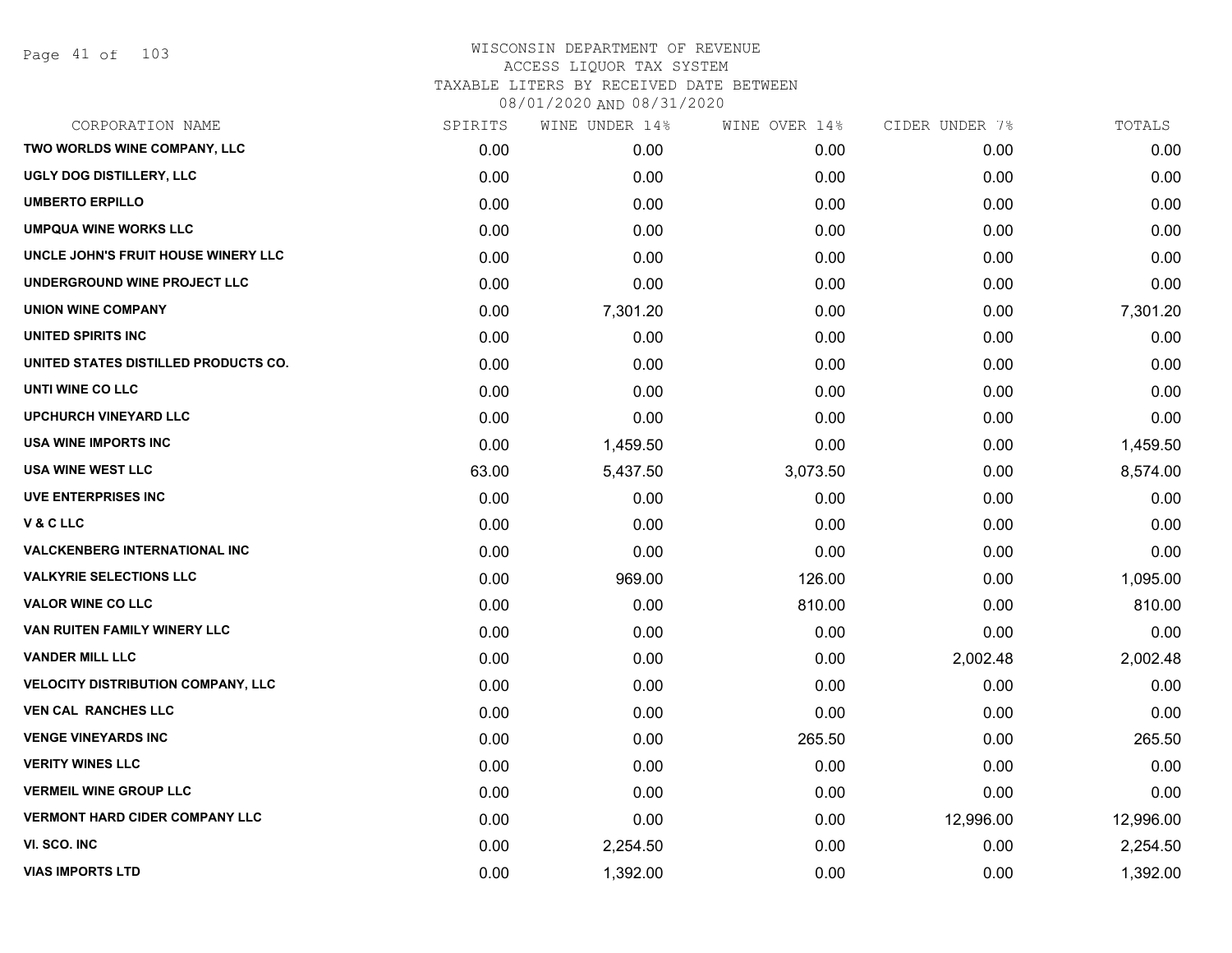Page 42 of 103

| CORPORATION NAME                  | SPIRITS | WINE UNDER 14% | WINE OVER 14% | CIDER UNDER 7% | TOTALS    |
|-----------------------------------|---------|----------------|---------------|----------------|-----------|
| <b>VICENTE GANDIA USA INC</b>     | 0.00    | 0.00           | 0.00          | 0.00           | 0.00      |
| <b>VIEUX VINS INC</b>             | 0.00    | 738.75         | 315.00        | 0.00           | 1,053.75  |
| <b>VIGNETTE WINERY LLC</b>        | 0.00    | 0.00           | 0.00          | 0.00           | 0.00      |
| <b>VIKRE DISTILLERY LLC</b>       | 961.88  | 0.00           | 0.00          | 0.00           | 961.88    |
| <b>VILLA CREEK INC</b>            | 0.00    | 0.00           | 0.00          | 0.00           | 0.00      |
| <b>VILLA ENCINAL PARTNERS LP</b>  | 0.00    | 0.00           | 9.00          | 0.00           | 9.00      |
| <b>VILLA SAN JULIETTE INC</b>     | 0.00    | 0.00           | 0.00          | 0.00           | 0.00      |
| VIN DE ZO LLC                     | 0.00    | 0.00           | 0.00          | 0.00           | 0.00      |
| <b>VIN DIVINO LTD</b>             | 528.00  | 90.00          | 126.00        | 0.00           | 744.00    |
| <b>VINA ROBLES INC</b>            | 0.00    | 9.00           | 180.00        | 0.00           | 189.00    |
| <b>VINAMERICAS INC</b>            | 0.00    | 99.88          | 0.00          | 0.00           | 99.88     |
| <b>VINCENZO PADULA</b>            | 0.00    | 0.00           | 0.00          | 0.00           | 0.00      |
| <b>VINE CLIFF WINERY INC</b>      | 0.00    | 0.00           | 0.00          | 0.00           | 0.00      |
| <b>VINE CONNECTIONS LLC</b>       | 0.00    | 743.68         | 539.82        | 4.50           | 1,288.00  |
| <b>VINEBURG LLC</b>               | 0.00    | 0.00           | 0.00          | 0.00           | 0.00      |
| <b>VINEYARD 29 LLC</b>            | 0.00    | 0.00           | 252.00        | 0.00           | 252.00    |
| <b>VINEYARD BRANDS LLC</b>        | 0.00    | 4,278.50       | 598.50        | 0.00           | 4,877.00  |
| <b>VINO DEL SOL INC</b>           | 0.00    | 1,253.25       | 9.00          | 0.00           | 1,262.25  |
| <b>VINO LOGICS CORPORATION</b>    | 0.00    | 270.00         | 0.00          | 0.00           | 270.00    |
| <b>VINO.COM LLC</b>               | 85.50   | 2,609.90       | 1,512.00      | 7,510.00       | 11,717.40 |
| <b>VINOANDES LLC</b>              | 0.00    | 0.00           | 0.00          | 0.00           | 0.00      |
| <b>VINOCOPIA INC</b>              | 0.00    | 0.00           | 0.00          | 0.00           | 0.00      |
| <b>VINOVIA WINE GROUP INC</b>     | 0.00    | 1,080.00       | 342.00        | 0.00           | 1,422.00  |
| <b>VINTAGE '59 IMPORTS LLC</b>    | 0.00    | 45.00          | 0.00          | 0.00           | 45.00     |
| <b>VINTAGE POINT LLC</b>          | 0.00    | 0.00           | 0.00          | 0.00           | 0.00      |
| <b>VINTAGE WINE ESTATES, INC.</b> | 0.00    | 7,780.50       | 8,176.50      | 0.00           | 15,957.00 |
| <b>VINTURE WINE COMPANY LLC</b>   | 0.00    | 0.00           | 0.00          | 0.00           | 0.00      |
| <b>VINTUS LLC</b>                 | 0.00    | 0.00           | 0.00          | 0.00           | 0.00      |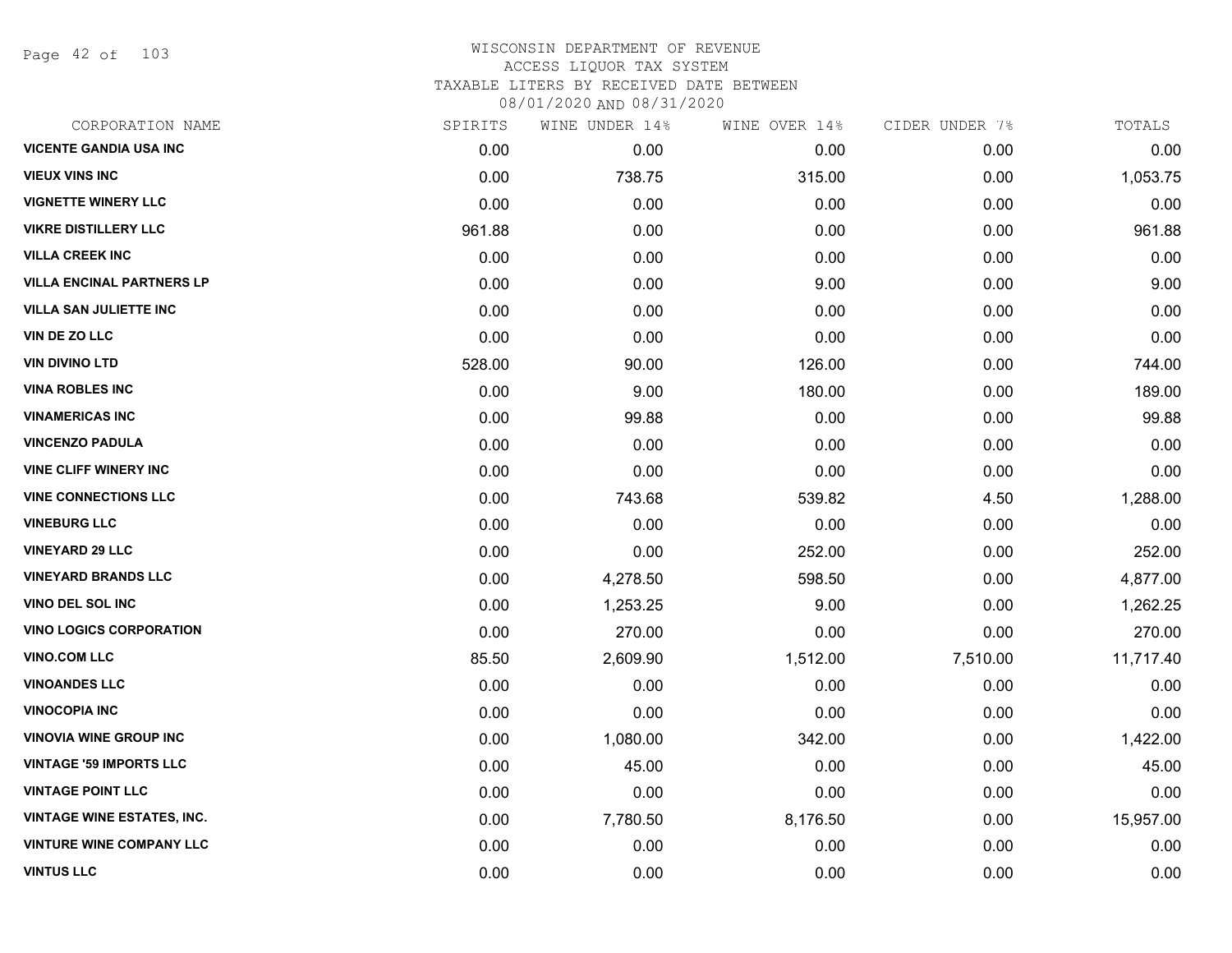Page 43 of 103

#### WISCONSIN DEPARTMENT OF REVENUE ACCESS LIQUOR TAX SYSTEM TAXABLE LITERS BY RECEIVED DATE BETWEEN

| CORPORATION NAME                        | SPIRITS   | WINE UNDER 14% | WINE OVER 14% | CIDER UNDER 7% | TOTALS     |
|-----------------------------------------|-----------|----------------|---------------|----------------|------------|
| <b>VISION WINE &amp; SPIRITS LLC</b>    | 0.00      | 0.00           | 0.00          | 0.00           | 0.00       |
| VOLIO VINO IMPORTS, INC.                | 0.00      | 0.00           | 297.00        | 0.00           | 297.00     |
| <b>VOTTO VINES IMPORTING INC</b>        | 0.00      | 0.00           | 0.00          | 0.00           | 0.00       |
| <b>VTPR INC</b>                         | 0.00      | 0.00           | 0.00          | 0.00           | 0.00       |
| <b>W J DEUTSCH &amp; SONS LTD</b>       | 25,777.44 | 113,658.74     | 12,043.51     | 0.00           | 151,479.69 |
| <b>WAGNER WINE COMPANY LLC</b>          | 0.00      | 5,469.00       | 7,470.00      | 0.00           | 12,939.00  |
| <b>WAGNER WINERY LLC</b>                | 0.00      | 252.00         | 0.00          | 0.00           | 252.00     |
| <b>WALTER NOVOSEL</b>                   | 0.00      | 0.00           | 0.00          | 0.00           | 0.00       |
| <b>WEBSTER BARNES LLC</b>               | 0.00      | 0.00           | 0.00          | 0.00           | 0.00       |
| <b>WEIBEL INCORPORATED</b>              | 0.00      | 126.00         | 0.00          | 0.00           | 126.00     |
| <b>WEIN BAUER INC</b>                   | 434.91    | 6,972.94       | 0.00          | 0.00           | 7,407.85   |
| WELL OILED WINE COMPANY LLC             | 0.00      | 0.00           | 0.00          | 0.00           | 0.00       |
| <b>WEST COAST WINE PARTNERS LLC</b>     | 0.00      | 0.00           | 0.00          | 0.00           | 0.00       |
| WEST MICHIGAN RUM COMPANY, LLC          | 0.00      | 0.00           | 0.00          | 0.00           | 0.00       |
| <b>WESTERN SPIRITS BEVERAGE CO LLC</b>  | 3,265.50  | 0.00           | 0.00          | 0.00           | 3,265.50   |
| <b>WEYGANDT-METZLER IMPORTING LTD</b>   | 0.00      | 0.00           | 0.00          | 0.00           | 0.00       |
| <b>WHISKEY ACRES DISTILLING CO</b>      | 0.00      | 0.00           | 0.00          | 0.00           | 0.00       |
| WHYTE AND MACKAY (AMERICAS) LIMITED LLC | 0.00      | 0.00           | 0.00          | 0.00           | 0.00       |
| <b>WI INC</b>                           | 387.00    | 126.00         | 0.00          | 0.00           | 513.00     |
| <b>WILD AGAVE IMPORTS LLC</b>           | 0.00      | 0.00           | 0.00          | 0.00           | 0.00       |
| <b>WILLAMETTE VALLEY VINEYARDS INC</b>  | 0.00      | 504.00         | 126.00        | 0.00           | 630.00     |
| <b>WILLIAM GRANT &amp; SONS INC</b>     | 51,399.30 | 0.00           | 0.00          | 0.00           | 51,399.30  |
| <b>WILLIAM P KNUTTEL</b>                | 0.00      | 0.00           | 0.00          | 0.00           | 0.00       |
| <b>WILLIAM PRICE III</b>                | 0.00      | 0.00           | 0.00          | 0.00           | 0.00       |
| <b>WILLIAM T HOLLORAN</b>               | 0.00      | 0.00           | 0.00          | 0.00           | 0.00       |
| <b>WILLIAM TIMOTHY EDWARDS</b>          | 0.00      | 0.00           | 0.00          | 0.00           | 0.00       |
| <b>WILLIAM WOLF BRAND LLC</b>           | 0.00      | 0.00           | 0.00          | 0.00           | 0.00       |
| <b>WILLIAM WOODRUFF</b>                 | 0.00      | 0.00           | 0.00          | 0.00           | 0.00       |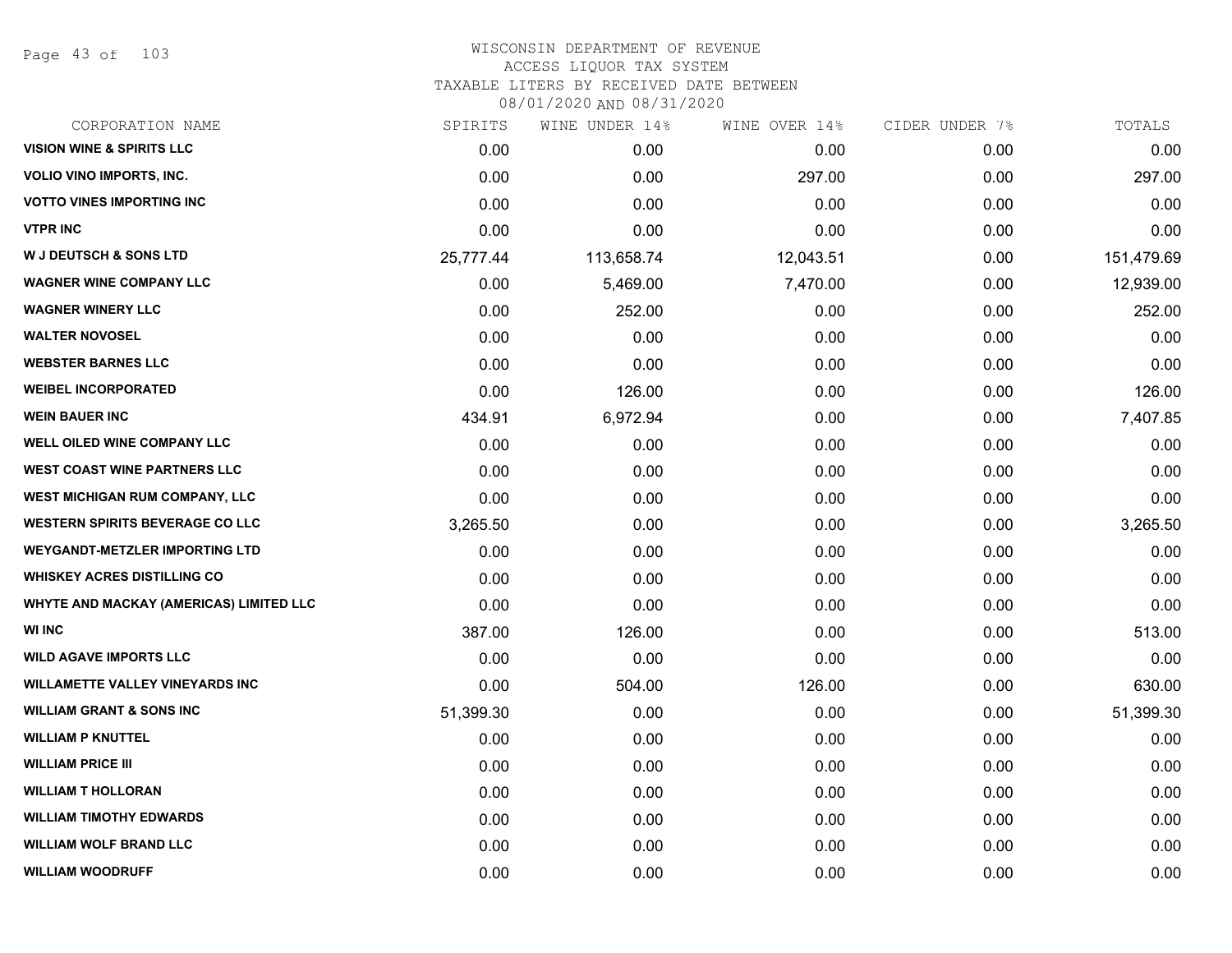Page 44 of 103

## WISCONSIN DEPARTMENT OF REVENUE ACCESS LIQUOR TAX SYSTEM TAXABLE LITERS BY RECEIVED DATE BETWEEN

| CORPORATION NAME                               | SPIRITS | WINE UNDER 14% | WINE OVER 14% | CIDER UNDER 7% | TOTALS    |
|------------------------------------------------|---------|----------------|---------------|----------------|-----------|
| <b>WILLIAMS &amp; SELYEM LLC</b>               | 0.00    | 0.00           | 0.00          | 0.00           | 0.00      |
| <b>WILSON CREEK WINERY &amp; VINEYARDS INC</b> | 0.00    | 0.00           | 0.00          | 0.00           | 0.00      |
| <b>WILSON DANIELS LLC</b>                      | 0.00    | 2,286.00       | 4.50          | 0.00           | 2,290.50  |
| <b>WINE ATTITUDE INC</b>                       | 0.00    | 0.00           | 0.00          | 0.00           | 0.00      |
| <b>WINE BRIDGE IMPORTS INC</b>                 | 0.00    | 1,035.00       | 18.00         | 0.00           | 1,053.00  |
| WINE COUNTRY INTERNATIONAL INC                 | 0.00    | 0.00           | 0.00          | 0.00           | 0.00      |
| <b>WINE CREEK LLC</b>                          | 0.00    | 0.00           | 0.00          | 0.00           | 0.00      |
| <b>WINE HOOLIGANS LLC</b>                      | 0.00    | 1,728.00       | 1,548.00      | 0.00           | 3,276.00  |
| <b>WINE SPOTS CELLARS, INC</b>                 | 0.00    | 0.00           | 0.00          | 0.00           | 0.00      |
| <b>WINE WINE SITUATION LLC</b>                 | 0.00    | 0.00           | 0.00          | 0.00           | 0.00      |
| <b>WINEHAVEN INC</b>                           | 0.00    | 0.00           | 0.00          | 0.00           | 0.00      |
| <b>WINEPLAYGROUND.COM INC</b>                  | 0.00    | 0.00           | 0.00          | 0.00           | 0.00      |
| <b>WINERIES &amp; SELECT PRODUCTS LLC</b>      | 0.00    | 369.00         | 261.00        | 0.00           | 630.00    |
| <b>WINERY EXCHANGE, INC.</b>                   | 0.00    | 22,158.00      | 657.00        | 0.00           | 22,815.00 |
| <b>WINES OF FRANCE INC</b>                     | 0.00    | 0.00           | 0.00          | 0.00           | 0.00      |
| <b>WINES UNLIMITED INC</b>                     | 0.00    | 1,134.00       | 0.00          | 0.00           | 1,134.00  |
| <b>WINESELLERS LTD</b>                         | 0.00    | 7,702.50       | 0.00          | 0.00           | 7,702.50  |
| WINNESHIEK WILDBERRY WINERY LLC                | 0.00    | 0.00           | 0.00          | 0.00           | 0.00      |
| <b>WISD LLC</b>                                | 0.00    | 0.00           | 63.00         | 0.00           | 63.00     |
| <b>WOLFFER ESTATE VINEYARDS INC</b>            | 0.00    | 0.00           | 0.00          | 0.00           | 0.00      |
| <b>WOODSON WINES LLC</b>                       | 0.00    | 0.00           | 0.00          | 0.00           | 0.00      |
| <b>WOOLER BRANDS INC</b>                       | 0.00    | 0.00           | 0.00          | 0.00           | 0.00      |
| <b>WORLD TRAVELER IMPORTS LLC</b>              | 0.00    | 0.00           | 0.00          | 0.00           | 0.00      |
| <b>WORLDWIDE CELLARS INC</b>                   | 0.00    | 555.75         | 36.75         | 0.00           | 592.50    |
| <b>WRS CO. LLC</b>                             | 0.00    | 0.00           | 0.00          | 0.00           | 0.00      |
| XXX DISTILLERY, LLC                            | 225.00  | 0.00           | 0.00          | 0.00           | 225.00    |
| YAEGAKI CORPORATION OF USA                     | 0.00    | 0.00           | 0.00          | 0.00           | 0.00      |
| YORKVILLE CELLARS INC                          | 0.00    | 0.00           | 0.00          | 0.00           | 0.00      |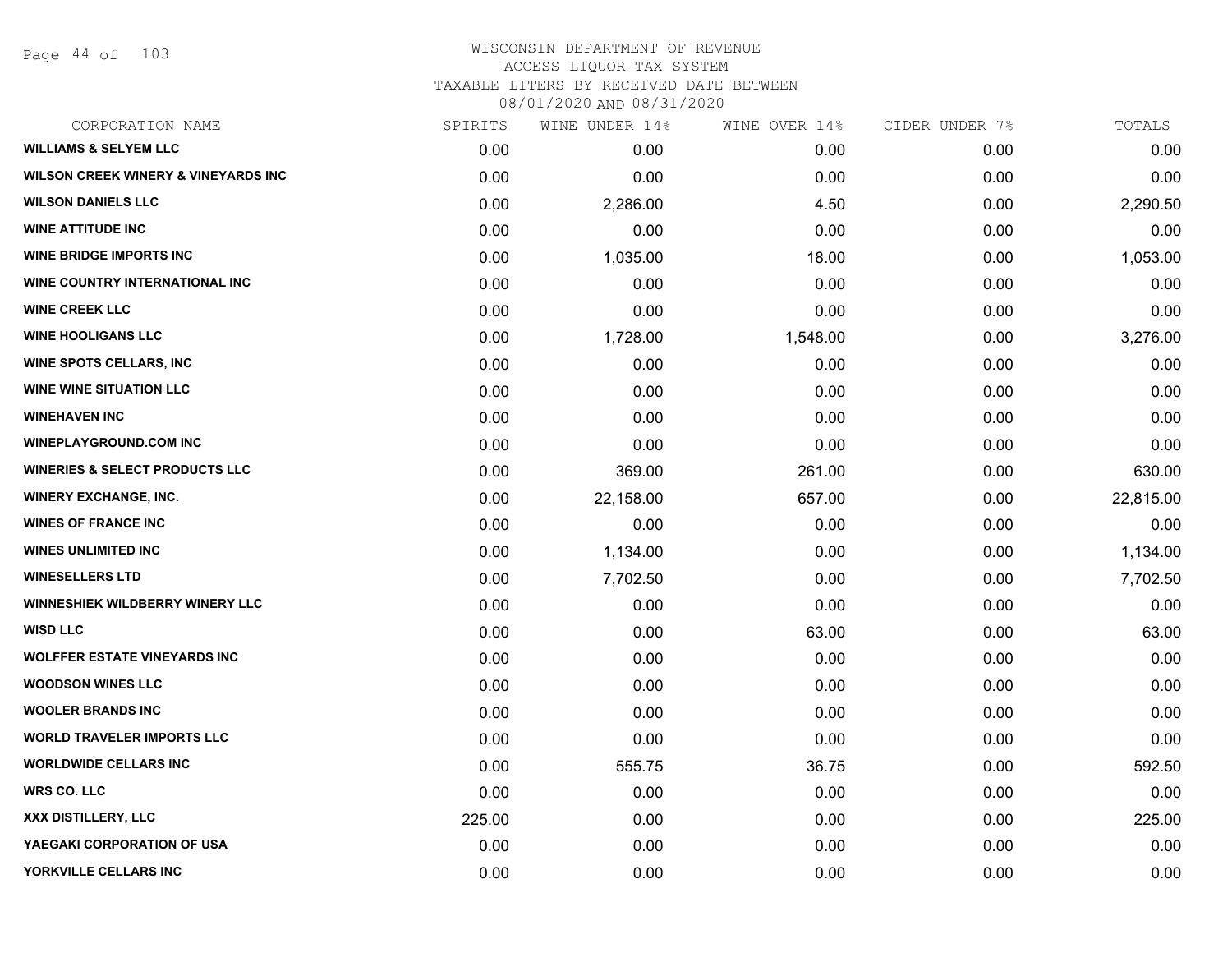Page 45 of 103

| CORPORATION NAME            | SPIRITS      | WINE UNDER 14% | OVER 14%<br>WINE | CIDER UNDER 7% | TOTALS       |
|-----------------------------|--------------|----------------|------------------|----------------|--------------|
| YOUNTVILLE WINE IMPORTS LLC | 0.00         | 0.00           | 0.00             | 0.00           | 0.00         |
| <b>ZACH HOLLINGSWORTH</b>   | 0.00         | 0.00           | 0.00             | 0.00           | 0.00         |
| <b>ZD WINES LLC</b>         | 0.00         | 27.00          | 0.00             | 0.00           | 27.00        |
| <b>ZEILER SPIRITS LLC</b>   | 252.00       | 0.00           | 0.00             | 0.00           | 252.00       |
| <b>ZONIN USA INC</b>        | 9.746.88     | 19,567.22      | 198.00           | 0.00           | 29,512.10    |
| TOTAL LITERS FOR 8/31/2020  | 5,092,822.75 | 3,612,984.96   | 467,204.33       | 203,597.50     | 9,376,609.54 |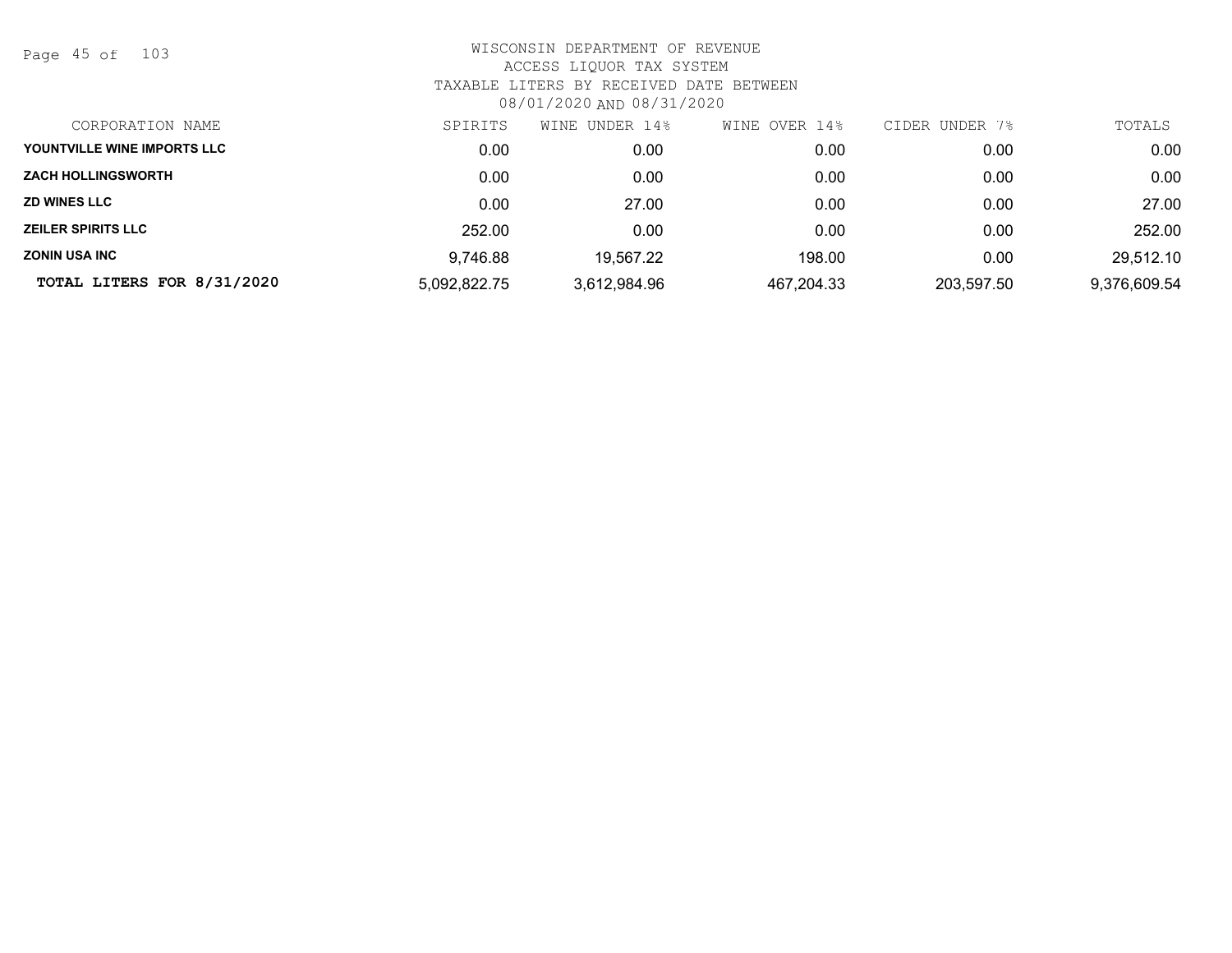Page 46 of 103

## WISCONSIN DEPARTMENT OF REVENUE ACCESS LIQUOR TAX SYSTEM TAXABLE LITERS BY RECEIVED DATE BETWEEN 08/01/2020 AND 08/31/2020

**IN STATE WHOLESALER (W) 1848 DISTRIBUTING COMPANY, LLC** 0.00 0.00 0.00 0.00 0.00 **ALLSTATE LIQUOR & WINE COMPANY, INC.** 0.00 0.00 0.00 0.00 0.00 **AMANDA MORDEN** 0.00 0.00 0.00 0.00 0.00 **ARIS GLOBAL IMPORTS LLC** 0.00 0.00 0.00 0.00 0.00 **AVA WINE & SPIRITS LLC** 0.00 0.00 0.00 0.00 0.00 **BADGER DISTRIBUTING OF MILWAUKEE LLC** 0.00 0.00 0.00 0.00 0.00 **BADGER LIQUOR CO. INC.** 112,990.88 54,858.77 126.00 0.00 167,975.65 **BADGER STATE WINERY COOPERATIVE** 0.00 0.00 0.00 0.00 0.00 **BADGER WINE & SPIRITS LLC** 0.00 0.00 0.00 0.00 0.00 **BEECHWOOD DISTRIBUTORS, INC.** 0.00 0.00 0.00 0.00 0.00 **BEER CAPITOL DISTRIBUTING LLC** 0.00 0.00 0.00 0.00 0.00 **BILJANA KLATT** 0.00 0.00 0.00 0.00 0.00 **BILL'S DISTRIBUTING, LTD.** 0.00 0.00 0.00 0.00 0.00 **BRANT T NEHMER** 0.00 2,416.50 0.00 0.00 2,416.50 **BREAKTHRU BEVERAGE GROUP LLC**  $0.00$   $0.00$   $0.00$   $0.00$   $0.00$   $0.00$   $0.00$   $0.00$   $0.00$   $0.00$   $0.00$   $0.00$   $0.00$   $0.00$   $0.00$   $0.00$   $0.00$   $0.00$   $0.00$   $0.00$   $0.00$   $0.00$   $0.00$   $0.00$   $0.00$   $0.00$   $0.00$   $0$ **BREAKTHRU BEVERAGE GROUP LLC** 33,466.50 23,508.00 252.00 0.00 57,226.50 **C.J.W., INC.** 6.00 **0.00 0.00 0.00 0.00 0.00 0.00 0.00 0.00 0.00 0.00 0.00 0.00 0.00 0.00 CAPITOL-HUSTING COMPANY, INC.** 38,543.70 78,786.00 0.00 0.00 117,329.70 **CHAS A BERNICK INC** 0.00 0.00 0.00 0.00 0.00 **CHRISTY SMITH** 0.00 0.00 0.00 0.00 0.00 **CHROMATIC WINE COMPANY LLC** 0.00 0.00 0.00 0.00 0.00 **DE PERE LIQUOR CO LLC** 0.00 0.00 0.00 0.00 0.00 **DEAN DISTRIBUTING, INC.** 0.00 0.00 0.00 0.00 0.00 **DEAN DISTRIBUTING, INC.** 0.00 0.00 0.00 0.00 0.00 CORPORATION NAME SPIRITS WINE UNDER 14% WINE OVER 14% CIDER UNDER 7% TOTALS

**DEWITT CHURCH GOODS, INC.** 0.00 0.00 0.00 0.00 0.00 **DILLON M OLSON** 0.00 0.00 0.00 0.00 0.00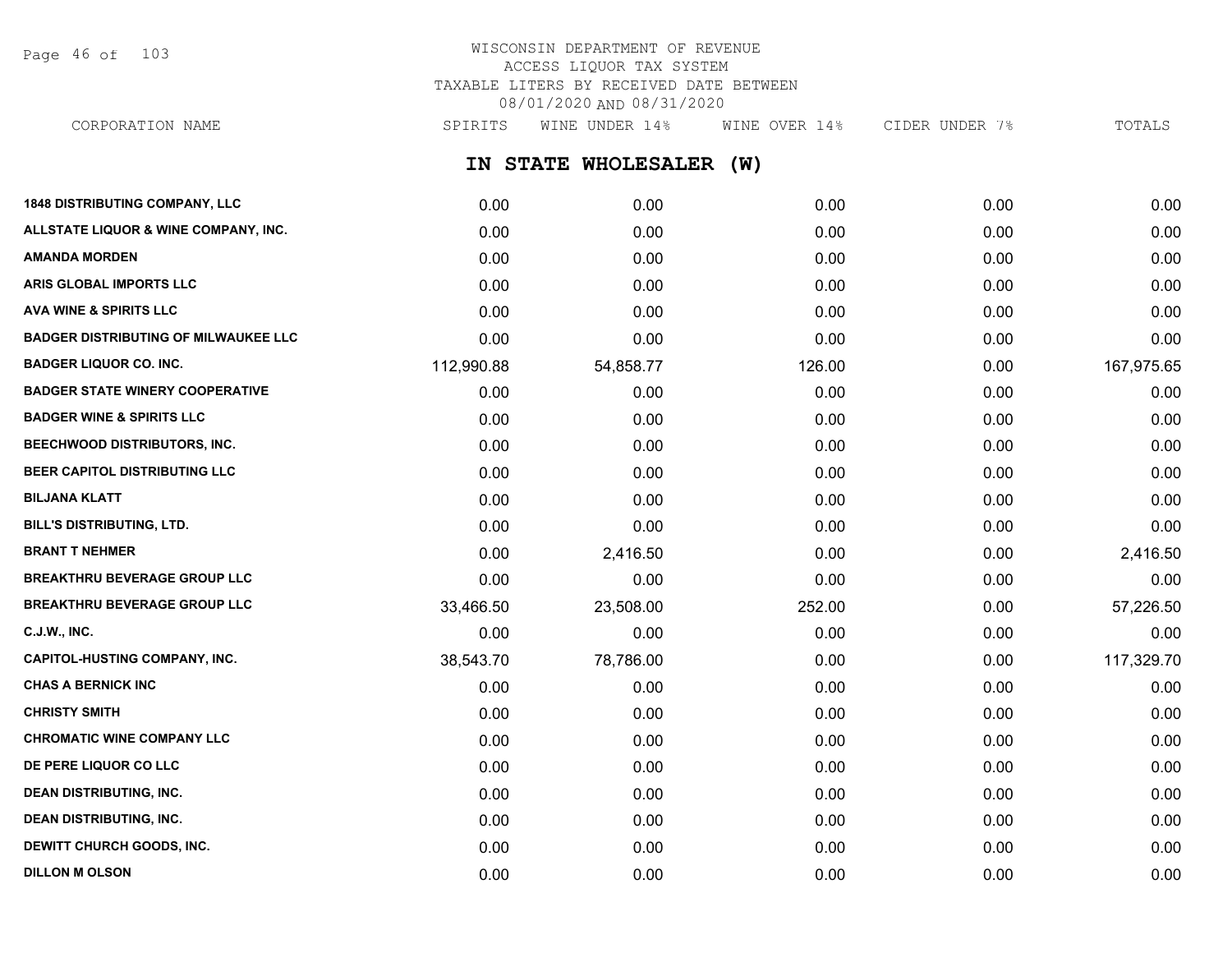| CORPORATION NAME                                 | SPIRITS   | WINE UNDER 14% | WINE OVER 14% | CIDER UNDER 7% | TOTALS    |
|--------------------------------------------------|-----------|----------------|---------------|----------------|-----------|
| <b>DIONYSUS DISTRIBUTORS, LLC</b>                | 0.00      | 0.00           | 0.00          | 0.00           | 0.00      |
| <b>FABIANO BROTHERS - WISCONSIN LLC</b>          | 0.00      | 0.00           | 0.00          | 0.00           | 0.00      |
| <b>FAUSTO FIORAVANTI</b>                         | 0.00      | 0.00           | 0.00          | 0.00           | 0.00      |
| FLANIGAN DISTRIBUTING OF DOOR COUNTY, INC.       | 0.00      | 0.00           | 0.00          | 0.00           | 0.00      |
| <b>FOUR SEASONS BEER DISTRIBUTORS INC.</b>       | 0.00      | 0.00           | 0.00          | 0.00           | 0.00      |
| <b>FRANK BEER DISTRIBUTORS, INC.</b>             | 0.00      | 0.00           | 0.00          | 0.00           | 0.00      |
| <b>FRANK J MIRENDA SR</b>                        | 0.00      | 0.00           | 0.00          | 0.00           | 0.00      |
| <b>FRANK LIQUOR COMPANY, INC.</b>                | 52,486.05 | 0.00           | 0.00          | 0.00           | 52,486.05 |
| FRANK LIQUORS OF LA CROSSE, INC.                 | 0.00      | 0.00           | 0.00          | 0.00           | 0.00      |
| <b>GENERAL BEER DISTRIBUTORS CO.</b>             | 0.00      | 0.00           | 0.00          | 0.00           | 0.00      |
| <b>GENERAL BEER DISTRIBUTORS CO. - MILWAUKEE</b> | 0.00      | 0.00           | 0.00          | 0.00           | 0.00      |
| <b>GENERAL BEER-NORTHEAST INC</b>                | 0.00      | 0.00           | 0.00          | 0.00           | 0.00      |
| <b>GENERAL BEER-NORTHEAST INC</b>                | 0.00      | 0.00           | 0.00          | 0.00           | 0.00      |
| <b>GENERAL BEER-NORTHWEST, INC.</b>              | 0.00      | 0.00           | 0.00          | 0.00           | 0.00      |
| <b>GENERAL BEER-NORTHWEST, INC.</b>              | 0.00      | 0.00           | 0.00          | 0.00           | 0.00      |
| <b>GENERAL BEVERAGE SALES CO.</b>                | 0.00      | 31,410.00      | 8,896.50      | 0.00           | 40,306.50 |
| <b>GENERAL BEVERAGE SALES CO. - OSHKOSH</b>      | 0.00      | 19,872.00      | 0.00          | 0.00           | 19,872.00 |
| <b>GENERAL BEVERAGE SALES CO.-MILWAUKEE</b>      | 9,315.00  | 29,160.00      | 0.00          | 0.00           | 38,475.00 |
| <b>GIUSEPPE GAGLIANELLO</b>                      | 0.00      | 0.00           | 0.00          | 0.00           | 0.00      |
| <b>GLORIA R RAGSDALE</b>                         | 0.00      | 0.00           | 0.00          | 0.00           | 0.00      |
| <b>HENDRICKS BEVERAGE, INC.</b>                  | 0.00      | 0.00           | 0.00          | 0.00           | 0.00      |
| <b>IRL, INCORPORATED</b>                         | 0.00      | 0.00           | 0.00          | 0.00           | 0.00      |
| <b>JACQUES VIEAU, INC.</b>                       | 0.00      | 0.00           | 0.00          | 0.00           | 0.00      |
| JANDRAIN RELIGIOUS SUPPLY, INC.                  | 0.00      | 0.00           | 0.00          | 0.00           | 0.00      |
| <b>JANSEN INTERNATIONAL LLC</b>                  | 0.00      | 1,647.00       | 4,212.00      | 0.00           | 5,859.00  |
| <b>JAW PROPERTIES LLC</b>                        | 0.00      | 0.00           | 0.00          | 0.00           | 0.00      |
| <b>JOHN J COLLETTI</b>                           | 0.00      | 0.00           | 0.00          | 0.00           | 0.00      |
| JOHNSON BROTHERS OF WISCONSIN, INC.              | 0.00      | 15,477.00      | 0.00          | 0.00           | 15,477.00 |
|                                                  |           |                |               |                |           |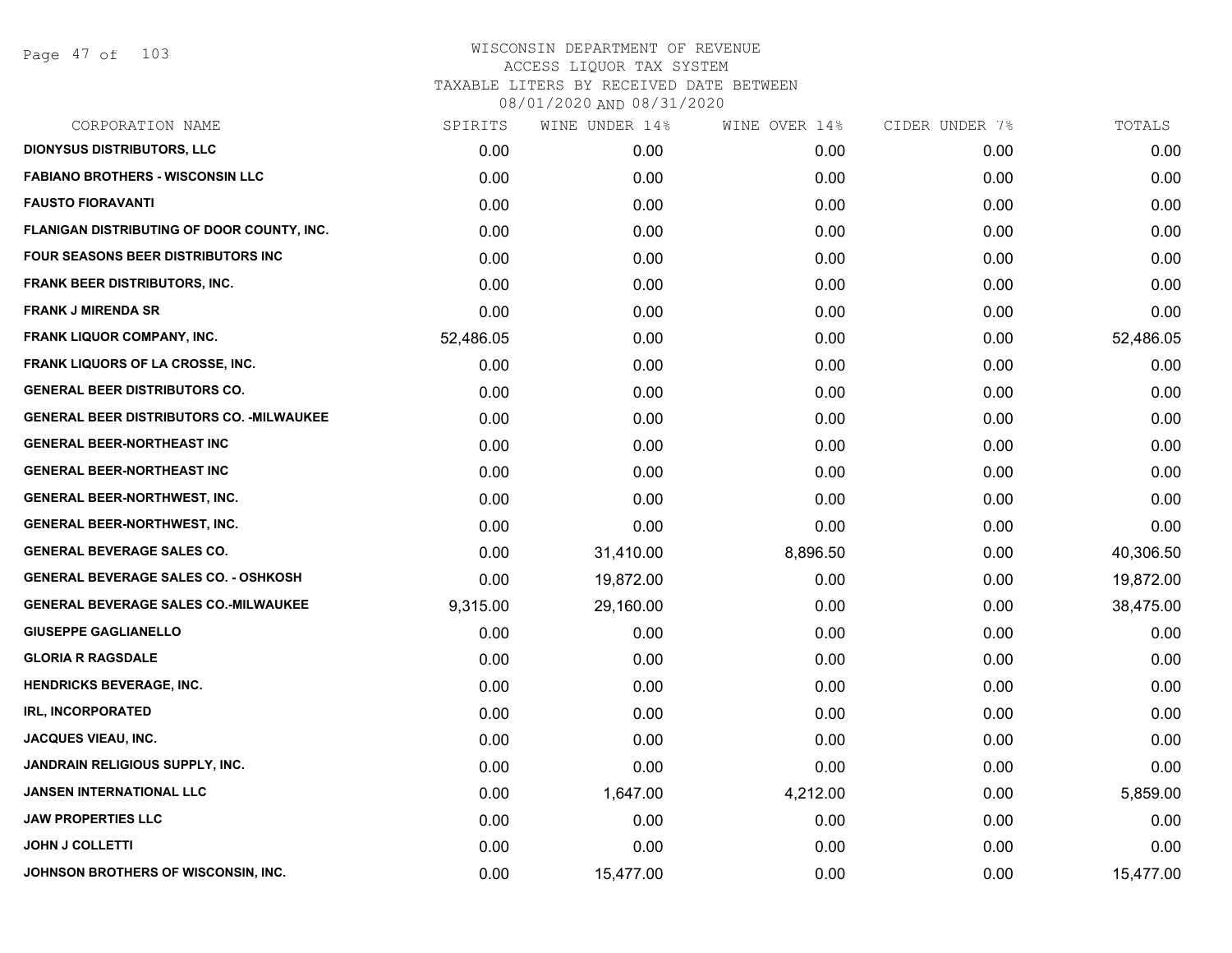Page 48 of 103

| CORPORATION NAME                        | SPIRITS   | WINE UNDER 14% | WINE OVER 14% | CIDER UNDER 7% | TOTALS      |
|-----------------------------------------|-----------|----------------|---------------|----------------|-------------|
| <b>JONATHON LODUCA</b>                  | 0.00      | 0.00           | $-162.00$     | 0.00           | $-162.00$   |
| <b>JOSEPH A TRYGAR</b>                  | 0.00      | 0.00           | 0.00          | 0.00           | 0.00        |
| <b>JOYVINE LLC</b>                      | 0.00      | 0.00           | 0.00          | 0.00           | 0.00        |
| <b>KAY BEER DISTRIBUTING, INC.</b>      | 0.00      | 0.00           | 0.00          | 0.00           | 0.00        |
| <b>KRH ENTERPRISES, LLC</b>             | 0.00      | 0.00           | 0.00          | 0.00           | 0.00        |
| LA CROSSE BEVERAGE LLC                  | 0.00      | 0.00           | 0.00          | 0.00           | 0.00        |
| <b>LARRY'S DISTRIBUTING CO., INC.</b>   | 0.00      | 0.00           | 0.00          | 0.00           | 0.00        |
| LEE BEVERAGE OF WISCONSIN LLC           | 0.00      | 0.00           | 0.00          | 0.00           | 0.00        |
| LEE BEVERAGE OF WISCONSIN LLC           | 0.00      | 0.00           | 0.00          | 0.00           | 0.00        |
| LEE BEVERAGE-CIDERS WINES & SPIRITS LLC | 0.00      | 0.00           | 0.00          | 0.00           | 0.00        |
| <b>L'EFT BANK WINE COMPANY LIMITED</b>  | 8,871.00  | 9,108.00       | 1,341.00      | 0.00           | 19,320.00   |
| LIB DIB, LLC                            | 0.00      | 0.00           | 0.00          | 0.00           | 0.00        |
| LO DUCA BROS., INC.                     | 0.00      | $-1,377.00$    | 0.00          | 0.00           | $-1,377.00$ |
| <b>LORI SCOTT</b>                       | 0.00      | 0.00           | 0.00          | 0.00           | 0.00        |
| <b>LOS ALTOS AGAVE DISTRIBUTOR INC</b>  | 0.00      | 0.00           | 0.00          | 0.00           | 0.00        |
| <b>LOVINO LLC</b>                       | 0.00      | 0.00           | 0.00          | 0.00           | 0.00        |
| <b>LYNDA MALMBERG</b>                   | 0.00      | 0.00           | 0.00          | 0.00           | 0.00        |
| <b>M SHIRAZ LLC</b>                     | 0.00      | 0.00           | 0.00          | 0.00           | 0.00        |
| <b>MICCA HUTCHINS</b>                   | 0.00      | 0.00           | 0.00          | 0.00           | 0.00        |
| <b>MICHAEL G ANSAY</b>                  | 0.00      | 0.00           | 0.00          | 0.00           | 0.00        |
| <b>MICHAEL LENTINO</b>                  | 0.00      | $-585.00$      | $-45.00$      | 0.00           | $-630.00$   |
| MIDWEST SALES & SERVICE, INC.           | 0.00      | 0.00           | 0.00          | 0.00           | 0.00        |
| NOELKE DISTRIBUTORS, INC.               | 0.00      | 0.00           | 0.00          | 0.00           | 0.00        |
| <b>NOUVEAU VENTURES LLC</b>             | $-24.20$  | $-4.50$        | 0.00          | 0.00           | $-28.70$    |
| OTT SCHWEITZER DISTRIBUTORSHIP, INC.    | 0.00      | 0.00           | 0.00          | 0.00           | 0.00        |
| PARK RIDGE DISTRIBUTING, INC.           | 0.00      | 0.00           | 0.00          | 0.00           | 0.00        |
| PEHLER DISTRIBUTING, INC.               | 0.00      | 0.00           | 0.00          | 0.00           | 0.00        |
| PHILLIPS DISTRIBUTING CORPORATION       | 11,834.25 | 0.00           | 0.00          | 0.00           | 11,834.25   |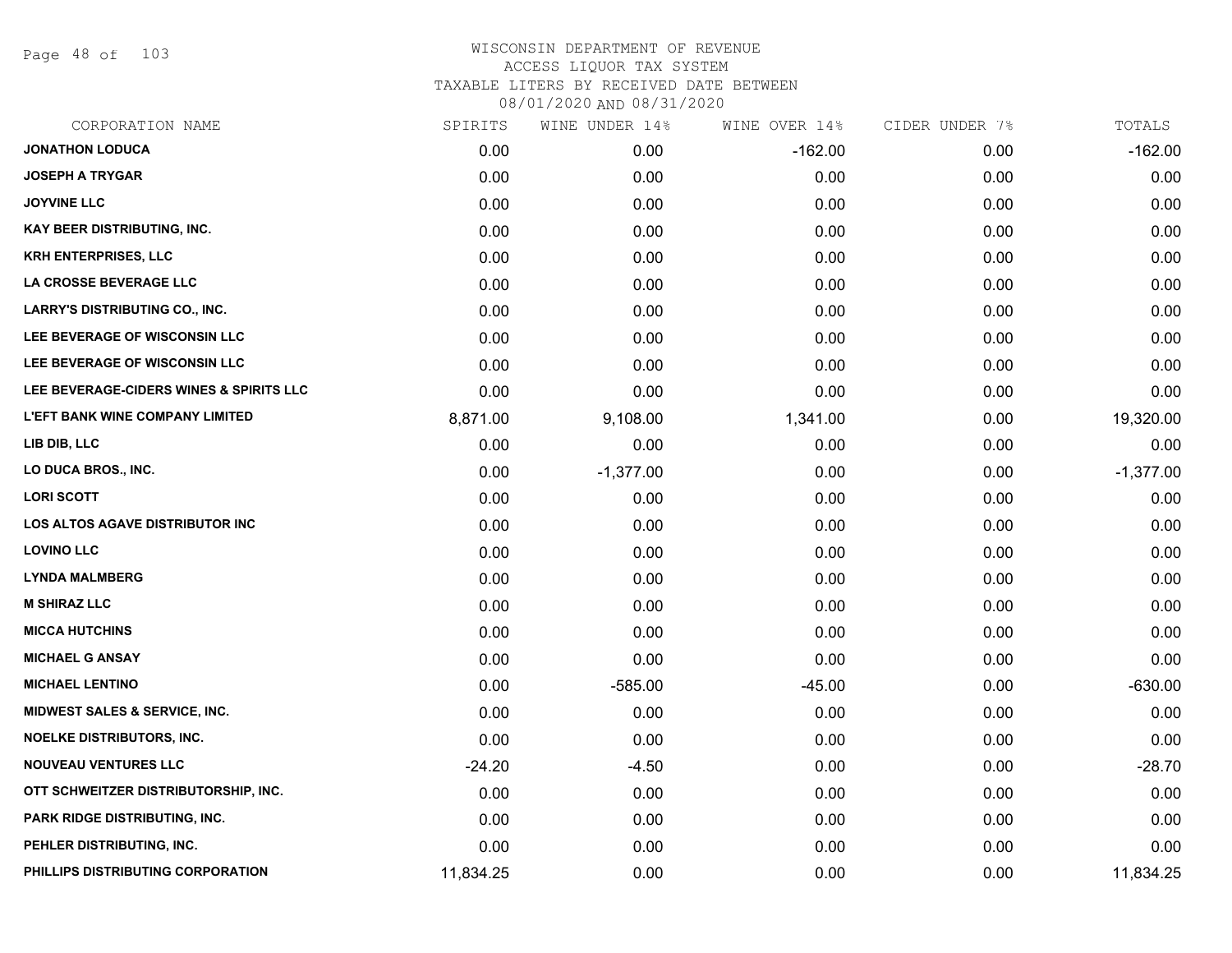Page 49 of 103

| CORPORATION NAME                        | SPIRITS | WINE UNDER 14% | WINE OVER 14% | CIDER UNDER 7% | TOTALS    |
|-----------------------------------------|---------|----------------|---------------|----------------|-----------|
| PHILLIPS WINE COMPANY                   | 0.00    | 0.00           | 0.00          | 0.00           | 0.00      |
| <b>PURE WINE WISCONSIN INC</b>          | 0.00    | 0.00           | 0.00          | 0.00           | 0.00      |
| PURPLE FEET WINES, LLC                  | 0.00    | 0.00           | 0.00          | 0.00           | 0.00      |
| <b>PVD ENTERPRISES LLC</b>              | 0.00    | 0.00           | 0.00          | 0.00           | 0.00      |
| <b>RATAS WHOLESALE LIQUOR COMPANY</b>   | 0.00    | 0.00           | 0.00          | 0.00           | 0.00      |
| S. & S. DISTRIBUTING, INC.              | 0.00    | 0.00           | 0.00          | 0.00           | 0.00      |
| S. & S. DISTRIBUTING, INC.              | 0.00    | 0.00           | 0.00          | 0.00           | 0.00      |
| SARATOGA LIQUOR CO., INC.               | 0.00    | 0.00           | 0.00          | 0.00           | 0.00      |
| <b>SP3 LLC</b>                          | 0.00    | 0.00           | 0.00          | 0.00           | 0.00      |
| <b>SUPERIOR BEVERAGES LLC</b>           | 0.00    | 0.00           | 0.00          | $-516.71$      | $-516.71$ |
| <b>SYRIANA INC</b>                      | 0.00    | 0.00           | 0.00          | 0.00           | 0.00      |
| T.H. STEMPER COMPANY, INC.              | 0.00    | 0.00           | 0.00          | 0.00           | 0.00      |
| TJ INTERNATIONAL LTD                    | 0.00    | 0.00           | 0.00          | 0.00           | 0.00      |
| <b>TORI-VERDI GROUP LLC</b>             | 0.00    | 0.00           | 0.00          | 0.00           | 0.00      |
| TRANSNATIONAL ENTERPRISES, INCORPORATED | 0.00    | 0.00           | 0.00          | 0.00           | 0.00      |
| TRIANGLE DISTRIBUTING COMPANY, INC.     | 0.00    | 0.00           | 0.00          | 0.00           | 0.00      |
| TRI-MART COMPANY LLC                    | 0.00    | 0.00           | 0.00          | 0.00           | 0.00      |
| VINO VERITAS, LTD.                      | 0.00    | 2,682.00       | 864.00        | 0.00           | 3,546.00  |
| <b>WDI LLC</b>                          | 0.00    | 0.00           | 0.00          | 0.00           | 0.00      |
| <b>WDI LLC</b>                          | 0.00    | 0.00           | 0.00          | 0.00           | 0.00      |
| <b>WILLIAM D HANSEN</b>                 | 0.00    | 0.00           | 0.00          | 0.00           | 0.00      |
| <b>WISCONSIN BEVERAGE TEAM, LLC</b>     | 0.00    | 0.00           | 0.00          | 0.00           | 0.00      |
| <b>WISCONSIN DISTRIBUTORS EAST LLC</b>  | 0.00    | 0.00           | 0.00          | 0.00           | 0.00      |
| <b>WISCONSIN DISTRIBUTORS NORTH LLC</b> | 0.00    | 0.00           | 0.00          | 0.00           | 0.00      |
| <b>WISCONSIN DISTRIBUTORS SOUTH LLC</b> | 0.00    | 0.00           | 0.00          | 0.00           | 0.00      |
| <b>WISCONSIN WINE AND SPIRITS INC</b>   | 0.00    | 0.00           | 0.00          | 0.00           | 0.00      |
| <b>WISCONSIN WINERY CO-OP</b>           | 0.00    | 0.00           | 0.00          | 0.00           | 0.00      |
| <b>WOODFIELD DISTRIBUTION LLC</b>       | 0.00    | 0.00           | 0.00          | 0.00           | 0.00      |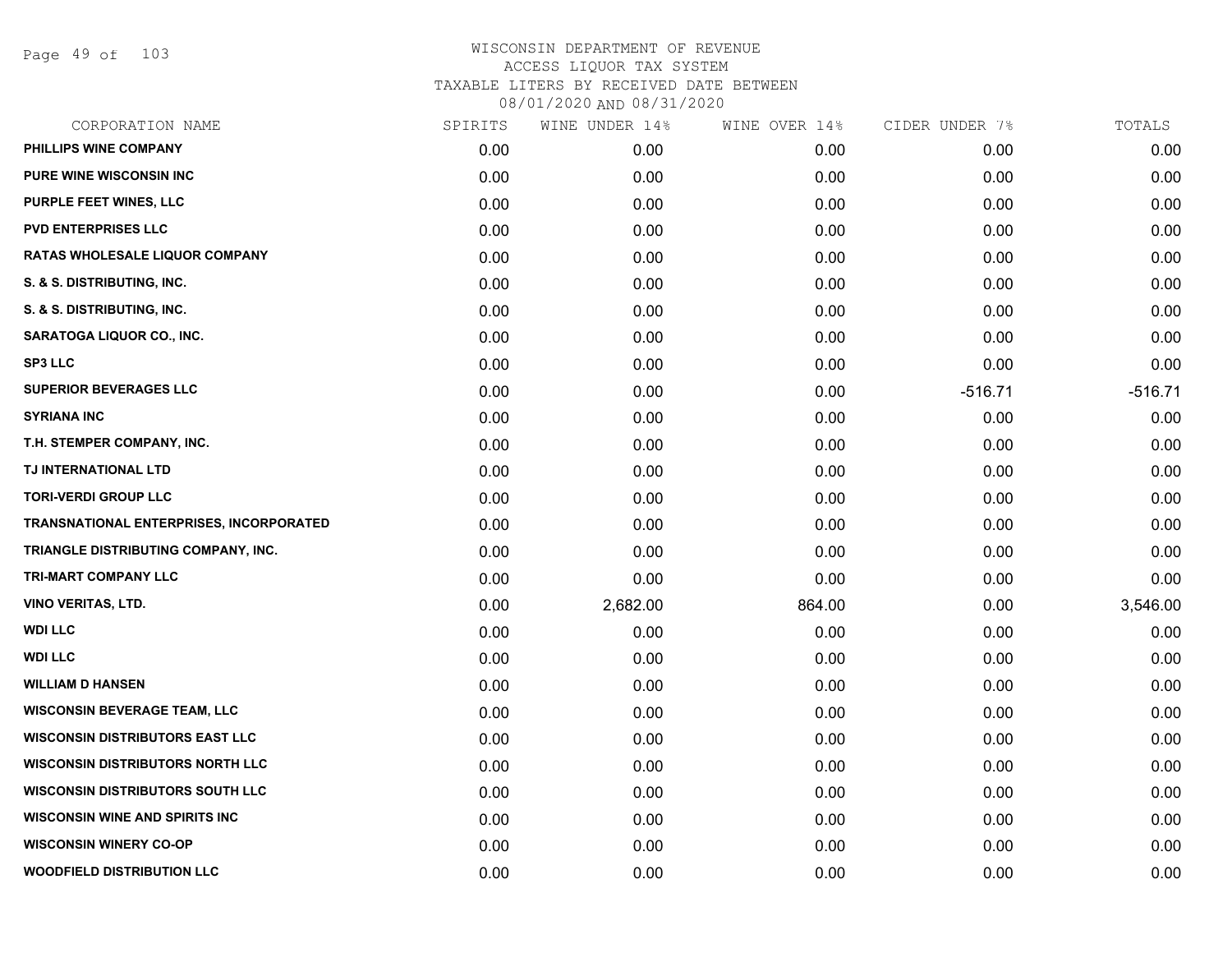| Page 50 of |  |  | 103 |
|------------|--|--|-----|
|------------|--|--|-----|

| TOTAL LITERS FOR 8/31/2020        | 267,483.18 | 266,958.77     | 15,484.50     | $-516.71$      | 549,409.74 |
|-----------------------------------|------------|----------------|---------------|----------------|------------|
| <b>ZASTROW THE BEER MAN. INC.</b> | 0.00       | 0.00           | 0.00          | 0.00           | 0.00       |
| CORPORATION NAME                  | SPIRITS    | WINE UNDER 14% | WINE OVER 14% | CIDER UNDER 7% | TOTALS     |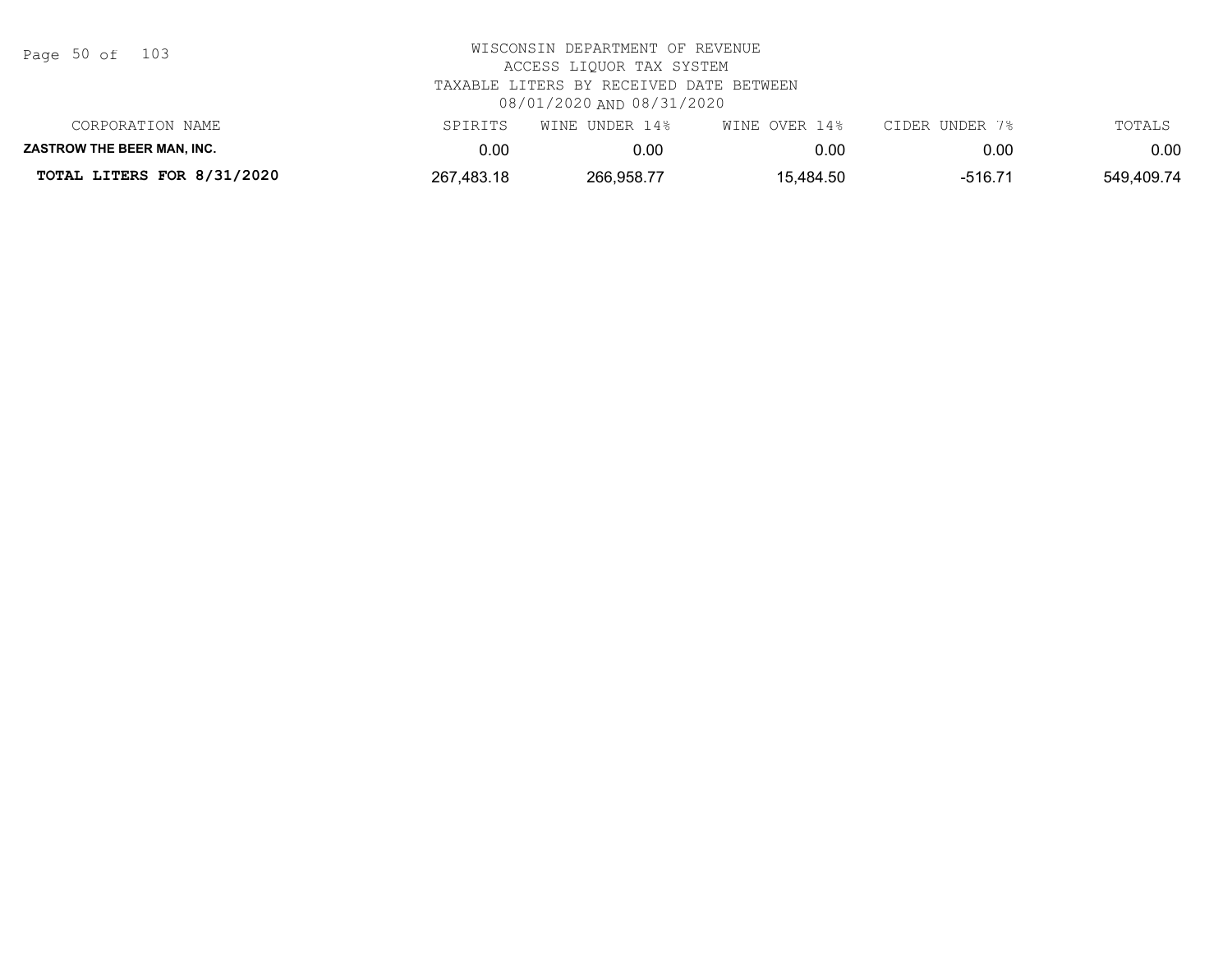Page 51 of 103

## WISCONSIN DEPARTMENT OF REVENUE ACCESS LIQUOR TAX SYSTEM TAXABLE LITERS BY RECEIVED DATE BETWEEN 08/01/2020 AND 08/31/2020

**IN STATE MANUFACTURER (WM) 45TH PARALLEL SPIRITS, LLC** 0.00 0.00 0.00 0.00 0.00 **ACE ETHANOL, LLC** 0.00 0.00 0.00 0.00 0.00 **AEPPELTREOW INC** 274.52 0.00 0.00 0.00 274.52 **ANCHOR STILLHOUSE HOLDINGS LLC** 0.00 0.00 0.00 0.00 0.00 **ANGRY SPIRITS DISTILLING LLC** 0.00 0.00 0.00 0.00 0.00 **B & E DISTILLERY INC.** 72.76 0.00 0.00 0.00 72.76 **BRIAN SAMMONS** 548.73 0.00 0.00 0.00 548.73 **C & N CORPORATION** 5,060.97 0.00 0.00 0.00 5,060.97 **CENTRAL STANDARD LLC** 0.00 0.00 0.00 0.00 0.00 **CENTRAL STANDARD LLC** 0.00 0.00 0.00 0.00 0.00 **CENTRAL TIME DISTILLERY AND WINERY, INC.**  $0.00$   $0.00$   $0.00$   $0.00$   $0.00$   $0.00$   $0.00$   $0.00$   $0.00$   $0.00$   $0.00$ **CHIPPEWA RIVER DISTILLERY AND BREWERY LLC** 0.00 0.00 0.00 0.00 0.00 **CLOVER MEADOW LLC** 0.00 0.00 0.00 0.00 0.00 **COPPER CROW DISTILLERY LLC** 405.08 0.00 0.00 0.00 405.08 **CULLEN AND HARRISON LLC** 2,714.29 489.53 0.00 0.00 3,203.82 **CULLEN AND HARRISON LLC** 0.00 0.00 0.00 0.00 0.00 **DANCING GOAT DISTILLERY, LLC** 0.00 0.00 0.00 0.00 0.00 **DENNIS E ERB** 0.00 0.00 0.00 0.00 0.00 **DISTILLERY PARTNERS, LLC** 0.00 0.00 0.00 0.00 0.00 **DOG AND SHRUB DISTILLERY LLC** 189.01 0.00 0.00 0.00 189.01 **DOUNDRINS DISTILLING** 0.00 0.00 0.00 0.00 0.00 **DRIFTLESS GLEN DISTILLERY LLC** 3,199.20 0.00 0.00 0.00 3,199.20 **DRIFTLESS PURE LLC** 1,731.75 0.00 0.00 0.00 1,731.75 **EAGLE TRACE BREWING COMPANY LLC** 0.00 0.00 0.00 0.00 0.00 **EMCO CHEMICAL DISTRIBUTORS, INC.** 0.00 0.00 0.00 0.00 0.00 CORPORATION NAME SPIRITS WINE UNDER 14% WINE OVER 14% CIDER UNDER 7% TOTALS

**FREDERICK QUANDT** 0.00 2,810.66 0.00 0.00 2,810.66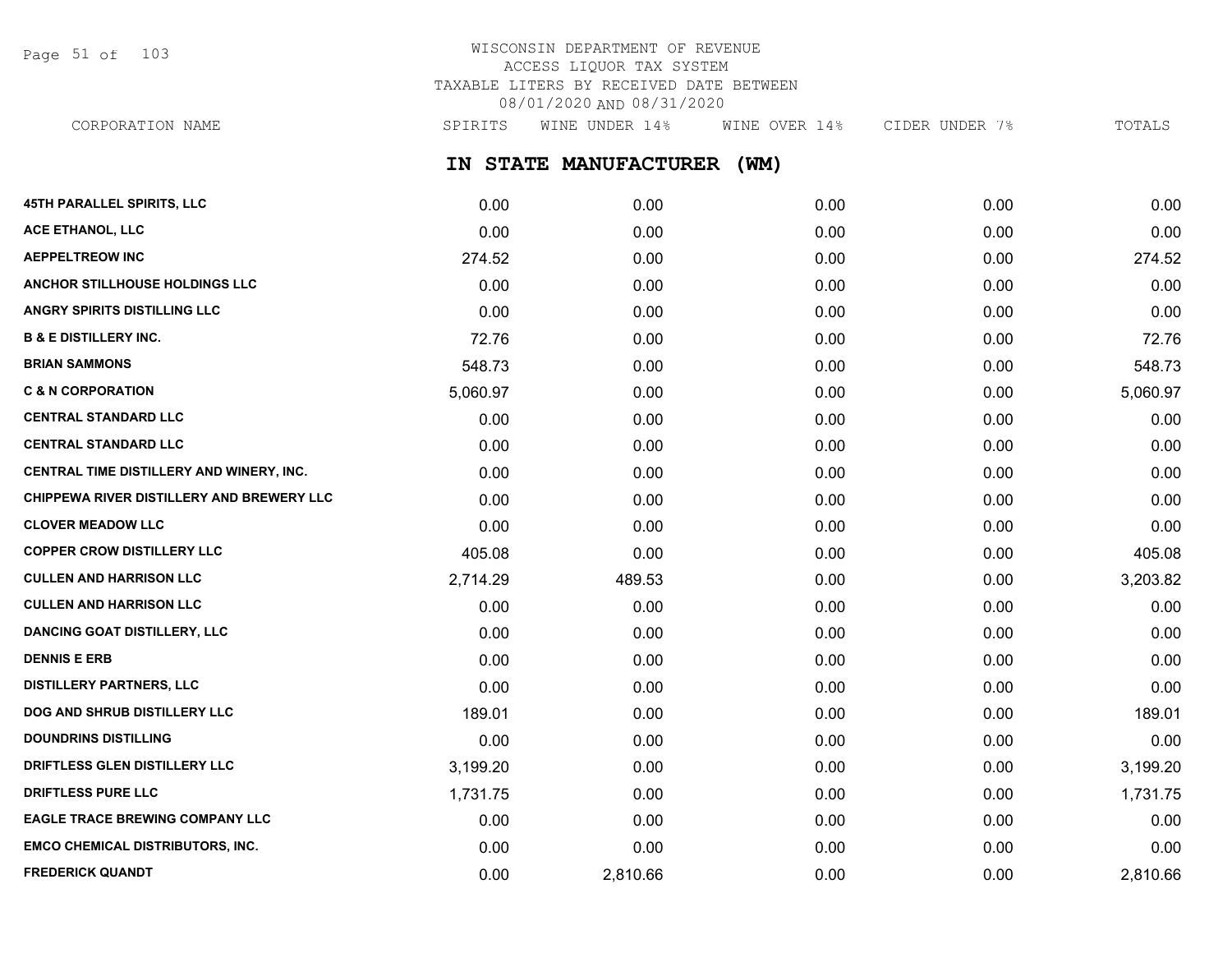Page 52 of 103

| CORPORATION NAME                             | SPIRITS  | WINE UNDER 14% | WINE OVER 14% | CIDER UNDER 7% | TOTALS   |
|----------------------------------------------|----------|----------------|---------------|----------------|----------|
| <b>GLOBAL UNIVERSAL SRL</b>                  | 0.00     | 0.00           | 0.00          | 0.00           | 0.00     |
| <b>GRANT J VAN DRIEST</b>                    | 0.00     | 0.00           | 0.00          | 0.00           | 0.00     |
| <b>GREAT LAKES DISTILLERY LLC</b>            | 0.00     | 0.00           | 0.00          | 0.00           | 0.00     |
| <b>HENDRICKS FAMILY DISTILLERY LLC</b>       | 1,096.90 | 0.00           | 0.00          | 0.00           | 1,096.90 |
| <b>HICKORY VIEW DISTILLERY LLC</b>           | 3,055.51 | 0.00           | 0.00          | 0.00           | 3,055.51 |
| <b>IMAGINARY FACTORY LLC</b>                 | 0.00     | 0.00           | 0.00          | 0.00           | 0.00     |
| INCIDER, INC.                                | 0.00     | 0.00           | 0.00          | 0.00           | 0.00     |
| <b>ISAAC SHOWAKI</b>                         | 0.00     | 0.00           | 0.00          | 0.00           | 0.00     |
| <b>JACKSON WINE LLC</b>                      | 378.01   | 368.01         | 132.45        | 0.00           | 878.47   |
| <b>JAMES PLOETZ</b>                          | 104.48   | 0.00           | 0.00          | 0.00           | 104.48   |
| <b>JARIN K GELHAR</b>                        | 260.09   | 0.00           | 0.00          | 0.00           | 260.09   |
| <b>JKLM DISTILLING PARTNERS LLC</b>          | 0.00     | 0.00           | 0.00          | 0.00           | 0.00     |
| <b>JOSEPH RETZER III</b>                     | 697.50   | 0.00           | 0.00          | 0.00           | 697.50   |
| <b>KATCHEVER &amp; CO LLC</b>                | 0.00     | 0.00           | 0.00          | 0.00           | 0.00     |
| <b>MATTHEW RICK</b>                          | 873.75   | 2,385.60       | 72.00         | 0.00           | 3,331.35 |
| <b>MEISENBURG BREWING AND DISTILLING LLC</b> | 0.00     | 0.00           | 0.00          | 0.00           | 0.00     |
| <b>MOLSON COORS BEVERAGE COMPANY USA LLC</b> | 0.00     | 0.00           | 0.00          | 0.00           | 0.00     |
| <b>NATHAN G GREENAWALT</b>                   | 0.00     | 0.00           | 0.00          | 0.00           | 0.00     |
| <b>NORTHERN WATERS DISTILLERY LLC</b>        | 2,415.35 | 0.00           | 0.00          | 0.00           | 2,415.35 |
| <b>PABST HOLDINGS LLC</b>                    | 0.00     | 0.00           | 0.00          | 0.00           | 0.00     |
| PERLICK DISTILLERY, LLC                      | 0.00     | 0.00           | 0.00          | 0.00           | 0.00     |
| RIVER BEND VINEYARD & WINERY LLC             | 114.74   | 0.00           | 0.00          | 0.00           | 114.74   |
| <b>SENSIENT FLAVORS LLC</b>                  | 0.00     | 0.00           | 0.00          | 0.00           | 0.00     |
| <b>ST CROIX SPIRITS LLC</b>                  | 0.00     | 0.00           | 0.00          | 0.00           | 0.00     |
| ST MARY'S DISTILLARY LLC                     | 0.00     | 0.00           | 0.00          | 0.00           | 0.00     |
| <b>STABLE ROCK WINERY LLC</b>                | 0.00     | 0.00           | 0.00          | 0.00           | 0.00     |
| <b>STATE LINE DISTILLERY, LLC</b>            | 564.14   | 0.00           | 0.00          | 0.00           | 564.14   |
| <b>SUGAR RIVER DISTILLERY INC</b>            | 0.00     | 0.00           | 0.00          | 0.00           | 0.00     |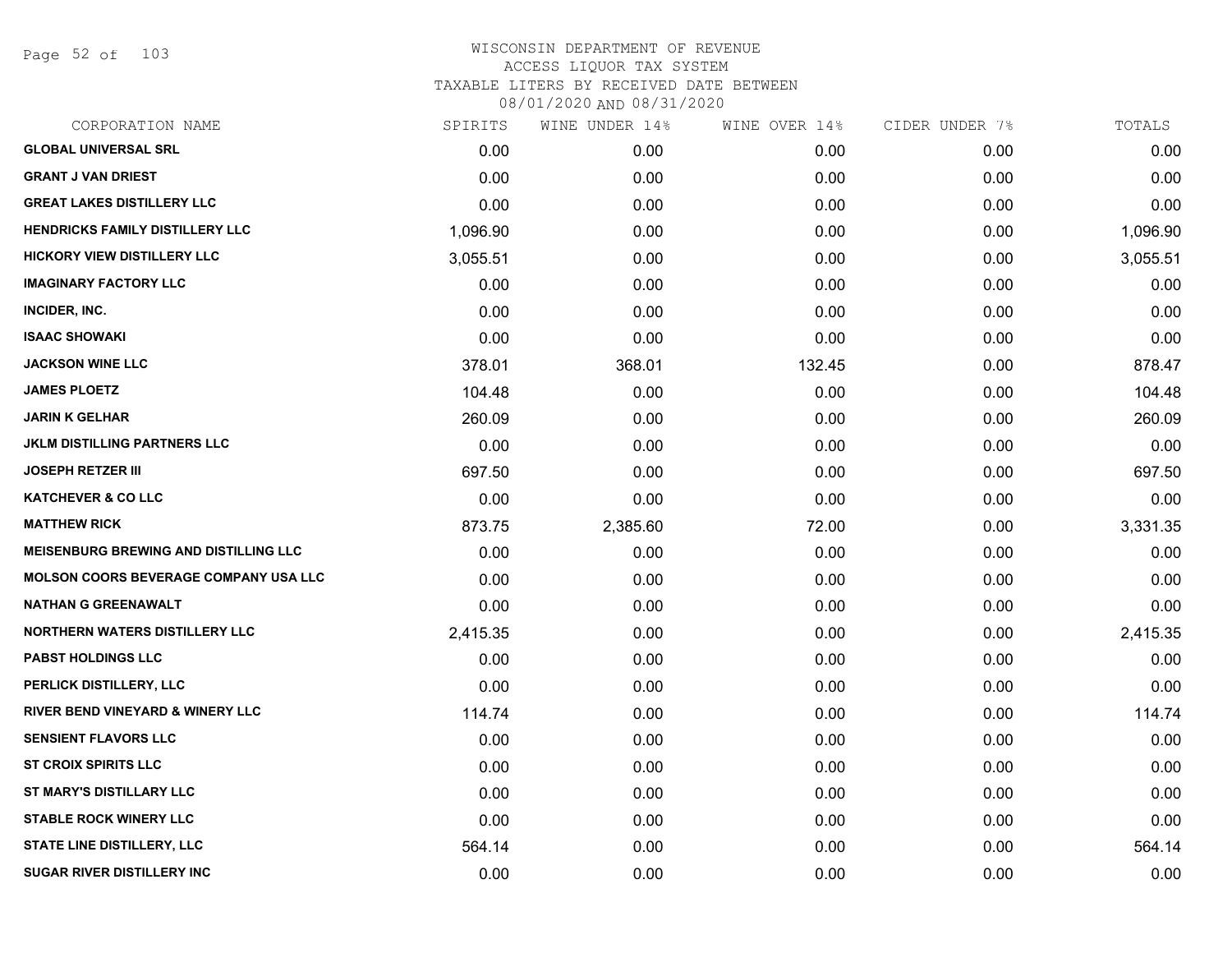Page 53 of 103

| CORPORATION NAME                | SPIRITS   | UNDER 14%<br>WINE | OVER 14%<br>WINE | CIDER UNDER 7% | TOTALS    |
|---------------------------------|-----------|-------------------|------------------|----------------|-----------|
| THE NORTH WOODS DISTILLERY LLC  | 0.00      | 0.00              | 0.00             | 0.00           | 0.00      |
| THE WINE VINEYARD LLC           | 0.00      | 2.411.98          | 0.00             | 0.00           | 2,411.98  |
| WHITE WINTER WINERY INC         | 0.00      | 0.00              | 0.00             | 0.00           | 0.00      |
| <b>WOLLERSHEIM WINERY, INC.</b> | 1,228.48  | 6.02              | 134.99           | 0.00           | 1,369.49  |
| YAHARA BAY DISTILLERS, INC.     | 5,462.52  | 18.02             | 0.00             | 0.00           | 5,480.54  |
| TOTAL LITERS FOR 8/31/2020      | 30,447.78 | 8,489.82          | 339.44           | 0.00           | 39,277.04 |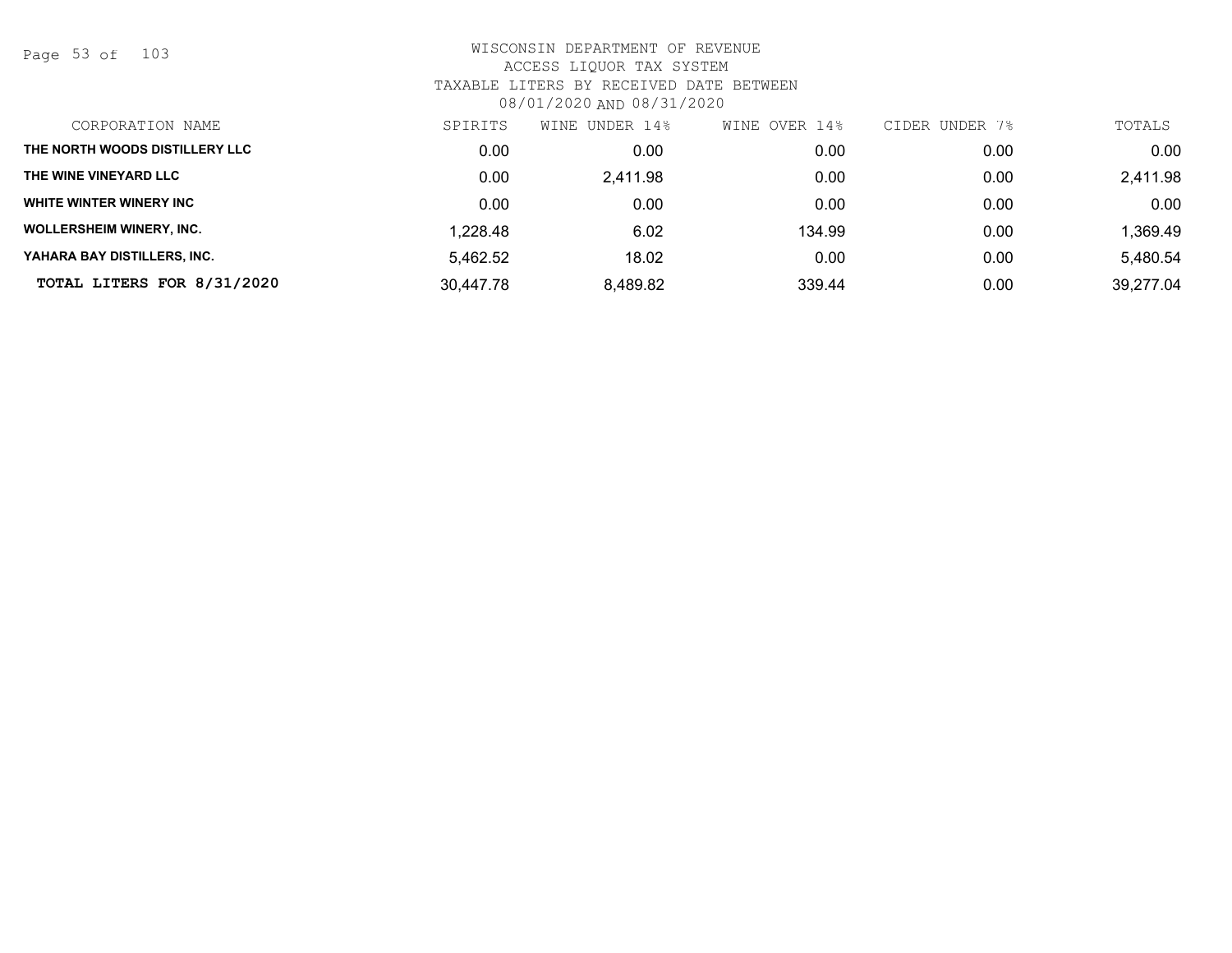Page 54 of 103

## WISCONSIN DEPARTMENT OF REVENUE ACCESS LIQUOR TAX SYSTEM TAXABLE LITERS BY RECEIVED DATE BETWEEN 08/01/2020 AND 08/31/2020

CORPORATION NAME SPIRITS WINE UNDER 14% WINE OVER 14% CIDER UNDER 7% TOTALS

## **IN STATE RECTIFIER (WR)**

| <b>45TH PARALLEL SPIRITS, LLC</b>    | 8,839.75   | 0.00     | 0.00 | 0.00 | 8,839.75   |
|--------------------------------------|------------|----------|------|------|------------|
| <b>ARTY'S PREMIUM BEVERAGES, INC</b> | 6,104.37   | 0.00     | 0.00 | 0.00 | 6,104.37   |
| <b>CENTRAL STANDARD LLC</b>          | 0.00       | 0.00     | 0.00 | 0.00 | 0.00       |
| CITY BREWING COMPANY, LLC            | 25,696.32  | 0.00     | 0.00 | 0.00 | 25,696.32  |
| <b>DANCING GOAT DISTILLERY, LLC</b>  | 0.00       | 0.00     | 0.00 | 0.00 | 0.00       |
| <b>DISTILLERY PARTNERS, LLC</b>      | 0.00       | 0.00     | 0.00 | 0.00 | 0.00       |
| <b>DOUNDRINS DISTILLING</b>          | 0.00       | 0.00     | 0.00 | 0.00 | 0.00       |
| <b>FREDERICK QUANDT</b>              | 0.00       | 1,627.72 | 0.00 | 0.00 | 1,627.72   |
| <b>GALLOWAY COMPANY</b>              | 0.00       | 0.00     | 0.00 | 0.00 | 0.00       |
| <b>GLOBAL UNIVERSAL SRL</b>          | 0.00       | 0.00     | 0.00 | 0.00 | 0.00       |
| <b>GREAT LAKES DISTILLERY LLC</b>    | 2,518.50   | 0.00     | 0.00 | 0.00 | 2,518.50   |
| HENRY FARMS PRAIRIE SPIRITS LLC      | $-225.00$  | 0.00     | 0.00 | 0.00 | $-225.00$  |
| <b>JACKSON WINE LLC</b>              | 0.00       | 0.00     | 0.00 | 0.00 | 0.00       |
| <b>KELLY M YOCOM</b>                 | 36.41      | 45.00    | 0.00 | 0.00 | 81.41      |
| <b>MIDWEST CUSTOM BOTTLING LLC</b>   | 91,695.67  | $-1.19$  | 0.00 | 0.00 | 91,694.48  |
| <b>NATHAN G GREENAWALT</b>           | 0.00       | 0.00     | 0.00 | 0.00 | 0.00       |
| ST MARY'S DISTILLARY LLC             | 0.00       | 0.00     | 0.00 | 0.00 | 0.00       |
| YAHARA BAY DISTILLERS, INC.          | 0.00       | 0.00     | 0.00 | 0.00 | 0.00       |
| YAHARA BAY DISTILLERS, INC.          | 0.00       | 0.00     | 0.00 | 0.00 | 0.00       |
| TOTAL LITERS FOR 8/31/2020           | 134,666.02 | 1,671.53 | 0.00 | 0.00 | 136,337.55 |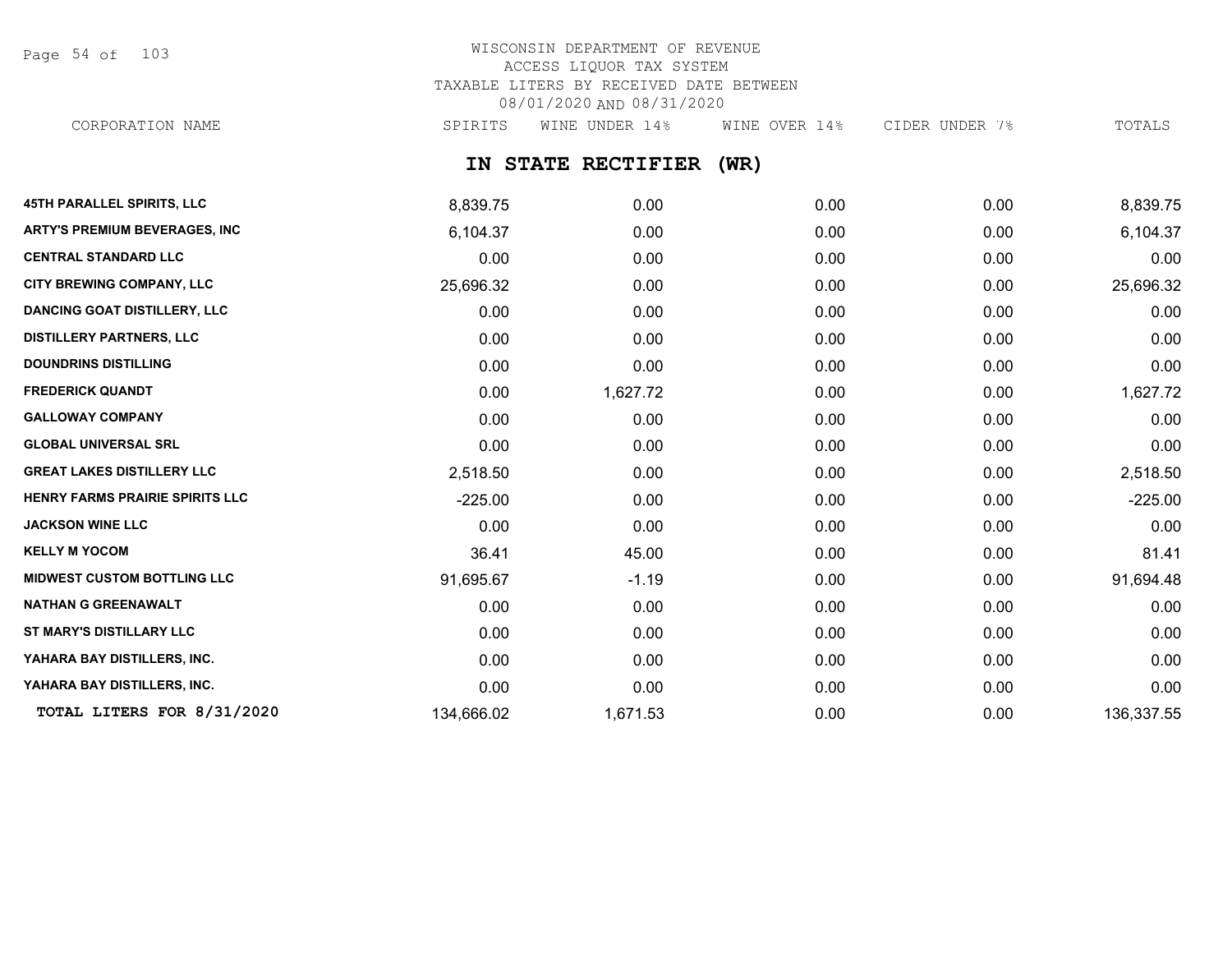Page 55 of 103

## WISCONSIN DEPARTMENT OF REVENUE ACCESS LIQUOR TAX SYSTEM TAXABLE LITERS BY RECEIVED DATE BETWEEN 08/01/2020 AND 08/31/2020

CORPORATION NAME SPIRITS WINE UNDER 14% WINE OVER 14% CIDER UNDER 7% TOTALS

**IN STATE WINERY (WWI)**

| <b>ALLEN L NAPARALLA</b>                          | 0.00 | 0.00      | 0.00   | 0.00   | 0.00      |
|---------------------------------------------------|------|-----------|--------|--------|-----------|
| <b>AMANDA STEFL</b>                               | 0.00 | 4,992.94  | 0.00   | 0.00   | 4,992.94  |
| <b>ANDREW J HEINZL</b>                            | 0.00 | 0.00      | 0.00   | 0.00   | 0.00      |
| <b>BADGER STATE BREWING COMPANY LLC</b>           | 0.00 | 0.00      | 0.00   | 0.00   | 0.00      |
| <b>BAYFIELD WINERY, LTD.</b>                      | 0.00 | 5,117.25  | 0.00   | 9.01   | 5,126.26  |
| <b>BELLEVINEZ LLC</b>                             | 0.00 | 1,593.01  | 0.00   | 0.00   | 1,593.01  |
| <b>BLIND HORSE WINERY LLC</b>                     | 0.00 | 0.00      | 0.00   | 0.00   | 0.00      |
| <b>BOTHAM BRANDS LLC</b>                          | 0.00 | 1,264.32  | 0.00   | 0.00   | 1,264.32  |
| <b>BRADLEY L ALLEN</b>                            | 0.00 | 63.75     | 0.00   | 0.00   | 63.75     |
| <b>BRANCHES WINERY LLC</b>                        | 0.00 | 0.00      | 0.00   | 0.00   | 0.00      |
| <b>BRIAN C LOKRANTZ</b>                           | 0.00 | 0.00      | 0.00   | 0.00   | 0.00      |
| <b>BRIGADOON FARM &amp; WINERY LLC</b>            | 0.00 | 299.99    | 0.00   | 0.00   | 299.99    |
| <b>BRIX CIDER LLC</b>                             | 0.00 | 70.95     | 0.00   | 409.28 | 480.23    |
| <b>C &amp; N CORPORATION</b>                      | 0.00 | 59,055.34 | 190.48 | 0.00   | 59,245.82 |
| <b>CAPITAL BREWERY COMPANY, INC.</b>              | 0.00 | 0.00      | 0.00   | 0.00   | 0.00      |
| <b>CHATEAU ST CROIX WINERY &amp; VINEYARD LLC</b> | 0.00 | 1,563.77  | 102.04 | 0.00   | 1,665.81  |
| <b>CHERYL JOHNSON</b>                             | 0.00 | 0.00      | 0.00   | 0.00   | 0.00      |
| <b>CLOVER MEADOW LLC</b>                          | 0.00 | 107.88    | 0.00   | 0.00   | 107.88    |
| <b>COLLEEN M BOS</b>                              | 0.00 | 0.00      | 0.00   | 0.00   | 0.00      |
| <b>CRAIG FLETCHER</b>                             | 0.00 | 699.50    | 0.00   | 0.00   | 699.50    |
| <b>DANIEL J KOEPKE</b>                            | 0.00 | 0.00      | 0.00   | 0.00   | 0.00      |
| <b>DANZINGER VINEYARDS LLC</b>                    | 0.00 | 0.00      | 0.00   | 0.00   | 0.00      |
| <b>DAVID F MAHER</b>                              | 0.00 | 0.00      | 0.00   | 0.00   | 0.00      |
| <b>DAVID R RASMUSSEN</b>                          | 0.00 | $-21.75$  | 0.00   | 0.00   | $-21.75$  |
| <b>DEAN L BAUMGARTEN</b>                          | 0.00 | 1,294.15  | 45.01  | 0.00   | 1,339.16  |
| <b>DIANA HOBSON</b>                               | 0.00 | 2,409.79  | 0.00   | 0.00   | 2,409.79  |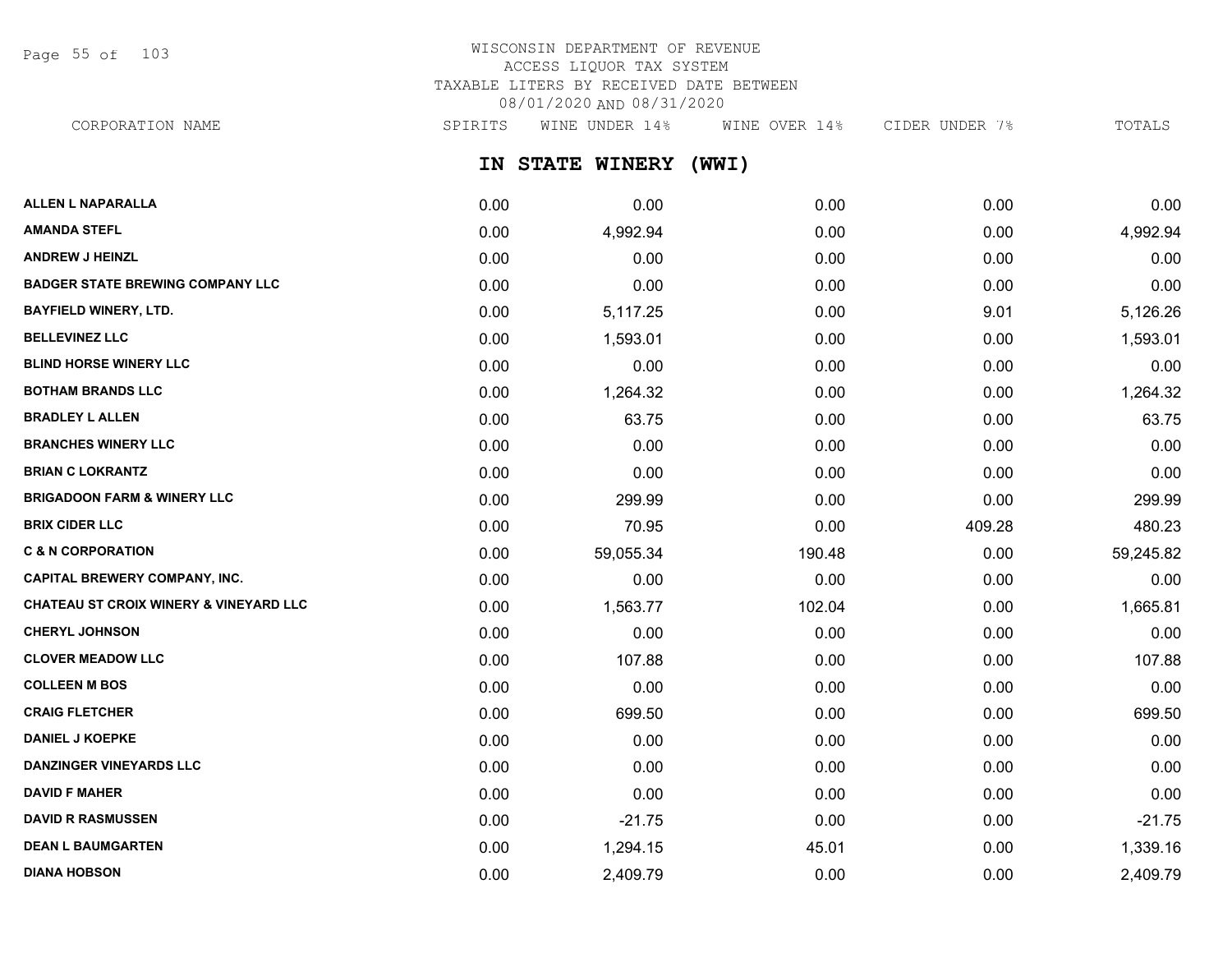Page 56 of 103

### WISCONSIN DEPARTMENT OF REVENUE ACCESS LIQUOR TAX SYSTEM TAXABLE LITERS BY RECEIVED DATE BETWEEN

| CORPORATION NAME                     | SPIRITS | WINE UNDER 14% | WINE OVER 14% | CIDER UNDER 7% | TOTALS    |
|--------------------------------------|---------|----------------|---------------|----------------|-----------|
| <b>DON GRASSE</b>                    | 0.00    | 52.89          | 0.00          | 0.00           | 52.89     |
| DRUMLIN RIDGE WINERY LLC             | 0.00    | 0.00           | 0.00          | 0.00           | 0.00      |
| <b>EASTERN RIDGES VINEYARD, LLC</b>  | 0.00    | 0.00           | 0.00          | 0.00           | 0.00      |
| <b>EDWARD J RINK</b>                 | 0.00    | 60.76          | 4.50          | 0.00           | 65.26     |
| <b>ELISABETH W KLEIN</b>             | 0.00    | 302.83         | 37.85         | 113.56         | 454.24    |
| <b>FAWN CREEK WINERY LLC</b>         | 0.00    | 7,706.25       | 0.00          | 0.00           | 7,706.25  |
| <b>FERMENTING CELLARS LLC</b>        | 0.00    | 429.10         | 5.70          | 0.00           | 434.80    |
| <b>FISHER KING WINERY, LLC</b>       | 0.00    | 0.00           | 0.00          | 0.00           | 0.00      |
| <b>FRESAR INC</b>                    | 0.00    | 79.49          | 0.00          | 0.00           | 79.49     |
| FRUIT OF THE WOODS WINE CELLAR, INC. | 0.00    | 0.00           | 0.00          | 0.00           | 0.00      |
| <b>HALF KRAKT LLC</b>                | 0.00    | 350.26         | 0.00          | 0.00           | 350.26    |
| <b>HALF MOON HILL LLC</b>            | 0.00    | 68.25          | 0.00          | 80.74          | 148.99    |
| <b>HARBOR RIDGE WINERY INC.</b>      | 0.00    | 16,047.75      | 0.00          | 0.00           | 16,047.75 |
| HAYWARD LAKES WINERY, LLC            | 0.00    | 0.00           | 0.00          | 0.00           | 0.00      |
| <b>HERDIE BAISDEN</b>                | 0.00    | 0.00           | 0.00          | 0.00           | 0.00      |
| <b>ISLAND ORCHARD CIDER LLC</b>      | 0.00    | 0.00           | 0.00          | 0.00           | 0.00      |
| <b>JAMES F HAUSER JR</b>             | 0.00    | 0.00           | 0.00          | 976.63         | 976.63    |
| <b>JAMES PLOETZ</b>                  | 0.00    | 699.77         | 5.26          | 0.00           | 705.03    |
| <b>JEFFERY BEMIS</b>                 | 0.00    | 3,016.96       | 0.00          | 0.00           | 3,016.96  |
| <b>JEFFREY L STOEGER</b>             | 0.00    | 4,064.80       | 0.00          | 0.00           | 4,064.80  |
| <b>JOHN BIONDI</b>                   | 0.00    | 0.00           | 0.00          | 776.01         | 776.01    |
| <b>JONATHAN DALE</b>                 | 0.00    | 75.71          | 0.00          | 0.00           | 75.71     |
| <b>JORNY'S END LLC</b>               | 0.00    | 442.89         | 0.00          | 0.00           | 442.89    |
| <b>JORNY'S END LLC</b>               | 0.00    | 3,424.55       | 0.00          | 0.00           | 3,424.55  |
| <b>JOSEPH CALLOW</b>                 | 0.00    | 0.00           | 0.00          | 0.00           | 0.00      |
| <b>JOSEPH STALLER</b>                | 0.00    | 0.00           | 0.00          | 0.00           | 0.00      |
| <b>JOSEPH WYNIMKO</b>                | 0.00    | 377.56         | 0.00          | 0.00           | 377.56    |
| <b>KATCHEVER &amp; CO LLC</b>        | 0.00    | 0.00           | 0.00          | 1,049.39       | 1,049.39  |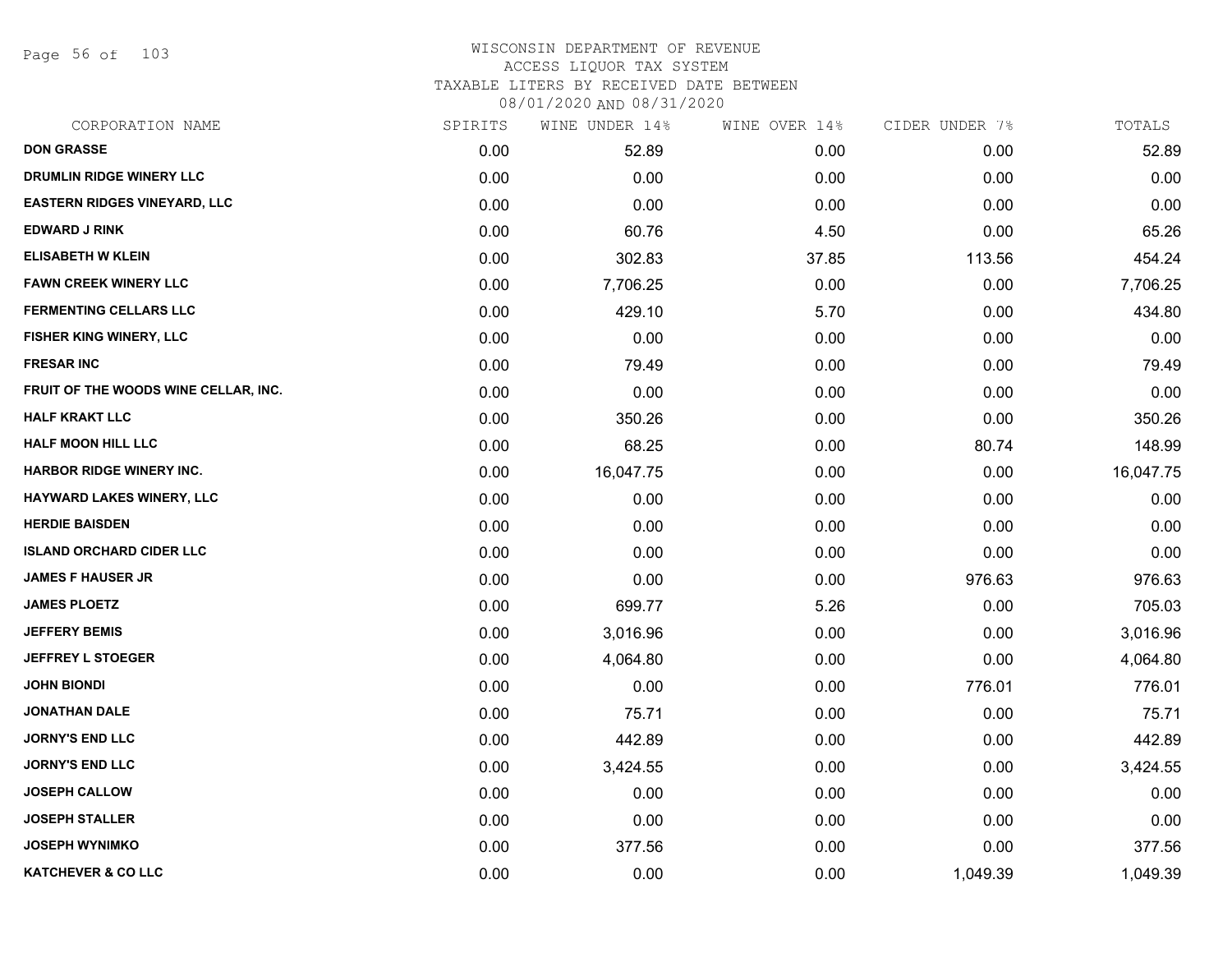Page 57 of 103

## WISCONSIN DEPARTMENT OF REVENUE ACCESS LIQUOR TAX SYSTEM

TAXABLE LITERS BY RECEIVED DATE BETWEEN

| CORPORATION NAME                             | SPIRITS | WINE UNDER 14% | WINE OVER 14% | CIDER UNDER 7% | TOTALS    |
|----------------------------------------------|---------|----------------|---------------|----------------|-----------|
| <b>KEVIN BEHNKE</b>                          | 0.00    | 386.98         | 0.00          | 0.00           | 386.98    |
| <b>KRISTIN HARRINGTON-BOEGNER</b>            | 0.00    | 0.07           | 0.00          | 0.00           | 0.07      |
| <b>LAKE NOKOMIS CRANBERRIES INC</b>          | 0.00    | 90.85          | 0.00          | 0.00           | 90.85     |
| <b>LANDTA WINES LLC</b>                      | 0.00    | 0.00           | 0.00          | 0.00           | 0.00      |
| LAUTENBACH'S ORCHARD COUNTRY INC             | 0.00    | 15,299.83      | 0.00          | 0.00           | 15,299.83 |
| <b>LEDGESTONE ESTATE LLC</b>                 | 0.00    | 875.22         | 156.00        | 0.00           | 1,031.22  |
| LIL' OLE WINEMAKER SHOPPE LLC                | 0.00    | 374.11         | 0.00          | 0.00           | 374.11    |
| <b>LOST ISLAND WINE LLC</b>                  | 0.00    | 1,788.75       | 0.00          | 133.44         | 1,922.19  |
| <b>LUCKY DOG WINERY</b>                      | 0.00    | 0.00           | 0.00          | 0.00           | 0.00      |
| <b>LUNCH CREEK VINEYARDS LLC</b>             | 0.00    | 0.00           | 0.00          | 0.00           | 0.00      |
| <b>MARTIN E SELL</b>                         | 0.00    | 953.92         | 107.88        | 0.00           | 1,061.80  |
| <b>MARY BELLAZZINI</b>                       | 0.00    | 0.00           | 0.00          | 0.00           | 0.00      |
| <b>MATENAER CORPORATION</b>                  | 0.00    | 0.00           | 0.00          | 0.00           | 0.00      |
| <b>MATTHEW RICK</b>                          | 0.00    | 0.00           | 0.00          | 0.00           | 0.00      |
| <b>MCFLESHMAN'S BREWING CO., LLC.</b>        | 0.00    | 0.00           | 0.00          | 0.00           | 0.00      |
| <b>MCILQUHAM LLC</b>                         | 0.00    | 1,295.70       | 0.00          | 0.00           | 1,295.70  |
| <b>MERSHONIAN CIDERY LLC</b>                 | 0.00    | 0.00           | 0.00          | 0.00           | 0.00      |
| <b>MOBCRAFT BEER INC</b>                     | 0.00    | 0.00           | 0.00          | 0.00           | 0.00      |
| <b>MOLSON COORS BEVERAGE COMPANY USA LLC</b> | 0.00    | 0.00           | 0.00          | 0.00           | 0.00      |
| <b>MOLSON COORS USA LLC</b>                  | 0.00    | 0.00           | 0.00          | 0.00           | 0.00      |
| <b>MOONDANCER LLC</b>                        | 0.00    | 223.49         | 22.49         | 0.00           | 245.98    |
| <b>MUNSON BRIDGE WINERY INC</b>              | 0.00    | 0.00           | 0.00          | 0.00           | 0.00      |
| <b>MUSETTA WINERY, LLC</b>                   | 0.00    | 7,213.24       | $-0.75$       | 0.00           | 7,212.49  |
| <b>NOBLE ROOTS BREWING COMPANY, LLC</b>      | 0.00    | 0.00           | 0.00          | 139.59         | 139.59    |
| <b>NORTHLEAF WINERY, LLC</b>                 | 0.00    | 1,433.27       | 26.99         | 0.00           | 1,460.26  |
| <b>ODILON FORD WINERY INC</b>                | 0.00    | 0.00           | 0.00          | 0.00           | 0.00      |
| <b>ORGANIC ELIXIR WINERY INC</b>             | 0.00    | 0.00           | 0.00          | 0.00           | 0.00      |
| PARALLEL 44 VINEYARD & WINERY, INC.          | 0.00    | 2,864.88       | 0.00          | 0.00           | 2,864.88  |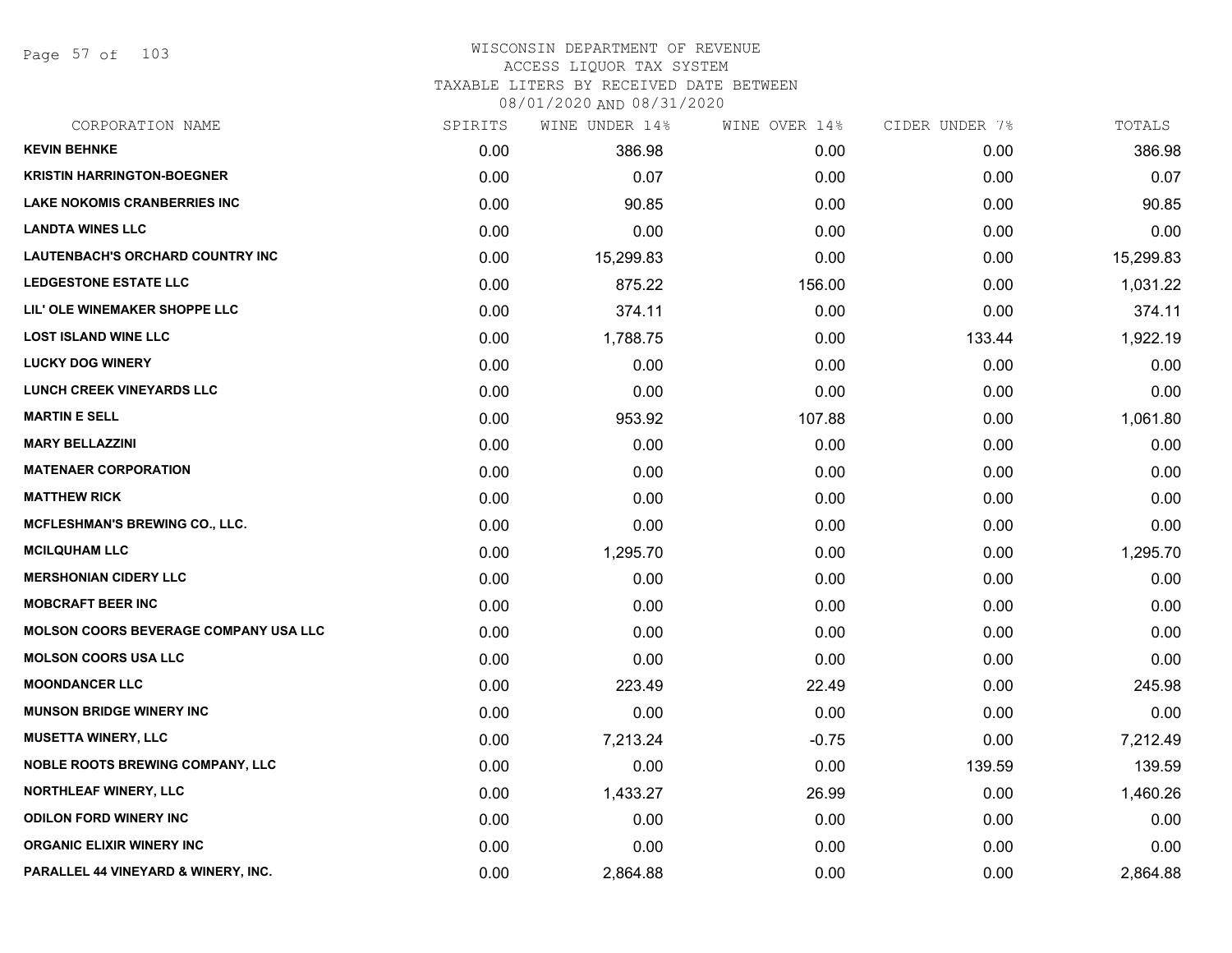Page 58 of 103

#### WISCONSIN DEPARTMENT OF REVENUE ACCESS LIQUOR TAX SYSTEM TAXABLE LITERS BY RECEIVED DATE BETWEEN

| CORPORATION NAME                                 | SPIRITS | WINE UNDER 14% | WINE OVER 14% | CIDER UNDER 7% | TOTALS    |
|--------------------------------------------------|---------|----------------|---------------|----------------|-----------|
| PARALLEL 44 VINEYARD & WINERY, INC.              | 0.00    | 3,047.97       | 0.00          | 0.00           | 3,047.97  |
| <b>PATRICK ARNDT</b>                             | 0.00    | 189.27         | 0.00          | 0.00           | 189.27    |
| <b>PAUL D ASPER</b>                              | 0.00    | 0.00           | 0.00          | 0.00           | 0.00      |
| <b>PAUL G BLOMMEL</b>                            | 0.00    | 0.00           | 0.00          | 0.00           | 0.00      |
| <b>PAUL HAMMEN</b>                               | 0.00    | 503.99         | 449.71        | 124.99         | 1,078.69  |
| <b>PAUL J FRANZEN</b>                            | 0.00    | 0.00           | 391.31        | 0.00           | 391.31    |
| PETER H GENTRY                                   | 0.00    | 0.00           | 0.00          | 0.00           | 0.00      |
| PHILIP J BRATSCH                                 | 0.00    | 0.00           | 0.00          | 0.00           | 0.00      |
| <b>PIEPERTK LLC</b>                              | 0.00    | 2,282.26       | 5.26          | 0.00           | 2,287.52  |
| <b>PRAIRIE HAWK WINERY INC</b>                   | 0.00    | 399.00         | 0.00          | 9.00           | 408.00    |
| <b>RED OAK VINEYARD INC</b>                      | 0.00    | 0.00           | 0.00          | 0.00           | 0.00      |
| <b>RIO LOBO LLC</b>                              | 0.00    | 0.00           | 0.00          | 0.00           | 0.00      |
| RIVER BEND VINEYARD & WINERY LLC                 | 0.00    | 2,924.98       | 0.00          | 0.00           | 2,924.98  |
| <b>ROBERT J FOWLER</b>                           | 0.00    | 489.69         | 0.00          | 0.00           | 489.69    |
| <b>ROCK N WOOL WINERY LLC</b>                    | 0.00    | 984.20         | 0.00          | 0.00           | 984.20    |
| <b>RUSHFORD MEADERY AND WINERY LLC</b>           | 0.00    | 238.48         | 0.00          | 0.00           | 238.48    |
| <b>RYAN K ZAHLER</b>                             | 0.00    | 58.48          | 5.26          | 0.00           | 63.74     |
| <b>RYAN PRELLWITZ</b>                            | 0.00    | 0.00           | 0.00          | 0.00           | 0.00      |
| <b>SANDSTONE RIDGE VINEYARD &amp; WINERY LLC</b> | 0.00    | 0.00           | 0.00          | 0.00           | 0.00      |
| <b>SEVEN HAWKS VINEYARDS LLC</b>                 | 0.00    | 0.00           | 0.00          | 0.00           | 0.00      |
| <b>SEVEN HAWKS VINEYARDS LLC</b>                 | 0.00    | 3,167.02       | 311.73        | 0.00           | 3,478.75  |
| <b>SHARON L PINGEL</b>                           | 0.00    | 51.75          | 0.00          | 0.00           | 51.75     |
| <b>SHERRY HARDIE</b>                             | 0.00    | 403.75         | 0.00          | 0.00           | 403.75    |
| SIMON CREEK VINEYARD LLC                         | 0.00    | 4,832.93       | 311.99        | 0.00           | 5,144.92  |
| SINNIPEE VALLEY VINEYARD LLC                     | 0.00    | 0.00           | 0.00          | 0.00           | 0.00      |
| <b>SPB LLC</b>                                   | 0.00    | 0.00           | 0.00          | 78,817.41      | 78,817.41 |
| <b>SPIRITS OF NORWAY VINEYARD LLC</b>            | 0.00    | 0.00           | 0.00          | 0.00           | 0.00      |
| <b>SPRECHER BREWING COMPANY, LLC</b>             | 0.00    | 0.00           | 0.00          | 0.00           | 0.00      |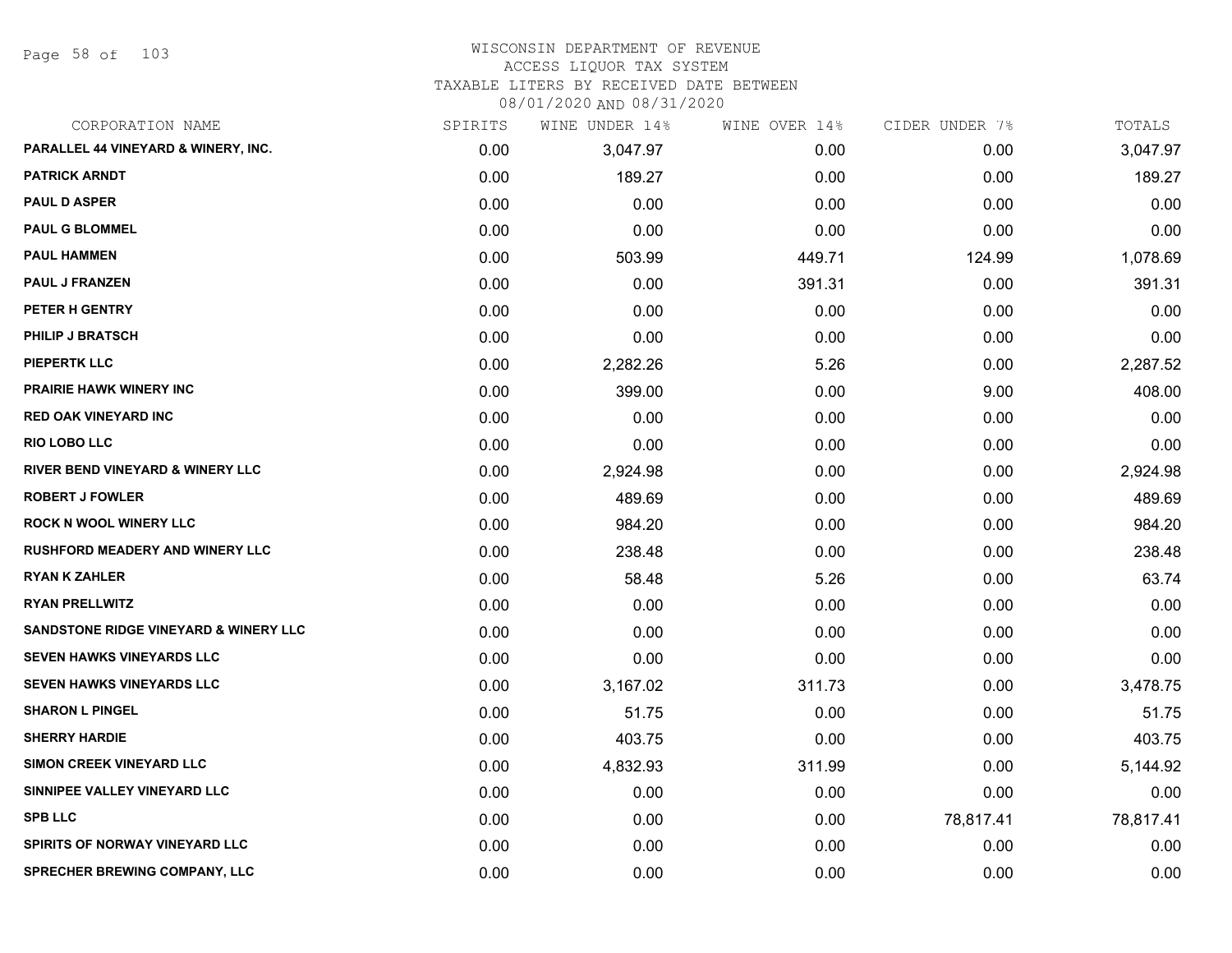#### WISCONSIN DEPARTMENT OF REVENUE ACCESS LIQUOR TAX SYSTEM

TAXABLE LITERS BY RECEIVED DATE BETWEEN

| CORPORATION NAME                           | SPIRITS | WINE UNDER 14% | WINE OVER 14% | CIDER UNDER 7% | TOTALS    |
|--------------------------------------------|---------|----------------|---------------|----------------|-----------|
| <b>SPURGEON VINEYARDS &amp; WINERY LLC</b> | 0.00    | 2,579.96       | 49.59         | 0.00           | 2,629.55  |
| <b>STEPHEN M KENNEDY</b>                   | 0.00    | 27.25          | 0.00          | 0.00           | 27.25     |
| <b>STEVEN DEBAKER</b>                      | 0.00    | 229.51         | 45.01         | 0.00           | 274.52    |
| STEVEN M & JUDITH A JACOBSON LLC           | 0.00    | 1,401.92       | 0.00          | 0.00           | 1,401.92  |
| <b>STILLMANK BREWING COMPANY</b>           | 0.00    | 0.00           | 0.00          | 2,831.48       | 2,831.48  |
| <b>STONES THROW WINERY INC</b>             | 0.00    | 0.00           | 1,052.34      | 0.00           | 1,052.34  |
| <b>SUNSET HOLLOW RANCH</b>                 | 0.00    | 182.78         | 210.62        | 0.00           | 393.40    |
| <b>SUNSET POINT WINERY LLC</b>             | 0.00    | 1,185.89       | 156.80        | 0.00           | 1,342.69  |
| <b>TENBA RIDGE WINERY LLC</b>              | 0.00    | 838.50         | 16.50         | 0.00           | 855.00    |
| THE RUM TREE, INC.                         | 0.00    | 0.00           | 0.00          | 0.00           | 0.00      |
| THE WINE VINEYARD LLC                      | 0.00    | 0.00           | 0.00          | 0.00           | 0.00      |
| THE WOODLAND TRAIL BEVERAGE COMPANY, INC.  | 0.00    | 0.00           | 0.00          | 0.00           | 0.00      |
| <b>TIMOTHY D GUILD</b>                     | 0.00    | 0.00           | 0.00          | 0.00           | 0.00      |
| <b>TIMOTHY P MCDONALD</b>                  | 0.00    | 67.49          | 0.00          | 0.00           | 67.49     |
| <b>TODD KUEHL</b>                          | 0.00    | 0.00           | 0.00          | 0.00           | 0.00      |
| <b>TOMMYS TOO HIGH WINES LLC</b>           | 0.00    | 1,487.66       | 0.00          | 0.00           | 1,487.66  |
| <b>TRACY A SOMERVILLE</b>                  | 0.00    | 0.00           | 0.00          | 0.00           | 0.00      |
| <b>TROY LANDWEHR</b>                       | 0.00    | 0.00           | 0.00          | 0.00           | 0.00      |
| <b>TWO BROTHERS WINES LLC</b>              | 0.00    | 414.01         | 0.00          | 0.00           | 414.01    |
| <b>UPSTREAM CIDER LLC</b>                  | 0.00    | 0.00           | 0.00          | 0.00           | 0.00      |
| VAN WYCHEN WINES INC.                      | 0.00    | 0.00           | 0.00          | 0.00           | 0.00      |
| <b>VERNON VINEYARDS LTD</b>                | 0.00    | 924.77         | 0.00          | 0.00           | 924.77    |
| <b>VINES TO CELLAR, INC.</b>               | 0.00    | 729.07         | 0.00          | 0.00           | 729.07    |
| VON KLAUS WINERY LLC                       | 0.00    | 646.55         | 87.06         | 0.00           | 733.61    |
| <b>VON STIEHL WINERY LTD.</b>              | 0.00    | 0.00           | 0.00          | 0.00           | 0.00      |
| VON STIEHL WINERY LTD.                     | 0.00    | 10,639.08      | 3,189.27      | 4,184.11       | 18,012.46 |
| VON STIEHL WINERY LTD.                     | 0.00    | 0.00           | 0.00          | 0.00           | 0.00      |
| <b>WEST PRAIRIE WINERY LLC</b>             | 0.00    | 10,871.29      | 0.00          | 0.00           | 10,871.29 |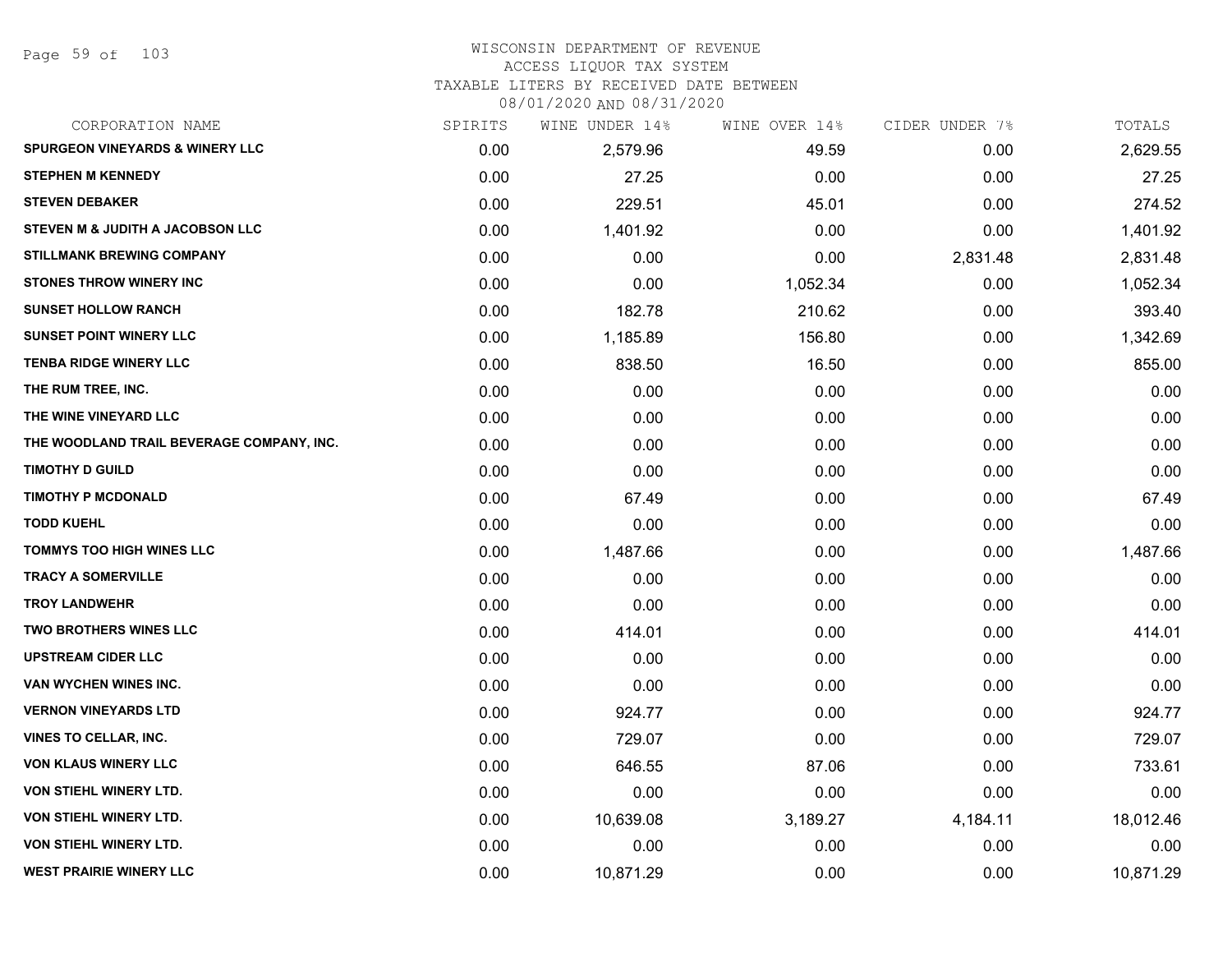Page 60 of 103

| CORPORATION NAME                        | SPIRITS | WINE UNDER 14% | WINE OVER 14% | CIDER UNDER 7% | TOTALS     |
|-----------------------------------------|---------|----------------|---------------|----------------|------------|
| WHISPERING BLUFFS VINEYARD & WINERY LTD | 0.00    | 0.00           | 0.00          | 0.00           | 0.00       |
| <b>WHITE BEAR SPIRITS LLC</b>           | 0.00    | 14.25          | 0.00          | 0.00           | 14.25      |
| WHITE WINTER WINERY INC                 | 0.00    | 4,130.08       | 0.00          | $-127.50$      | 4,002.58   |
| <b>WILD EPITOME LLC</b>                 | 0.00    | 103.87         | 0.00          | 0.00           | 103.87     |
| <b>WILD HARE LLC</b>                    | 0.00    | 117.01         | 0.00          | 0.00           | 117.01     |
| <b>WILD HILLS WINERY LLC</b>            | 0.00    | 0.00           | 0.00          | 0.00           | 0.00       |
| <b>WILLIAM F BLUHM</b>                  | 0.00    | 3,241.87       | 0.00          | 0.00           | 3,241.87   |
| <b>WINEMAKER'S DAUGHTER LLC</b>         | 0.00    | 0.00           | 0.00          | 0.00           | 0.00       |
| <b>WINESITTER BREWHOUSE LLC</b>         | 0.00    | 0.00           | 0.00          | 0.00           | 0.00       |
| <b>WOLLERSHEIM WINERY, INC.</b>         | 0.00    | 7,613.92       | 0.00          | 0.00           | 7,613.92   |
| <b>WOLLERSHEIM WINERY, INC.</b>         | 0.00    | 50,106.43      | 1,187.25      | 0.00           | 51,293.68  |
| TOTAL LITERS FOR 8/31/2020              | 0.00    | 265,637.95     | 8,173.15      | 89,527.14      | 363,338.24 |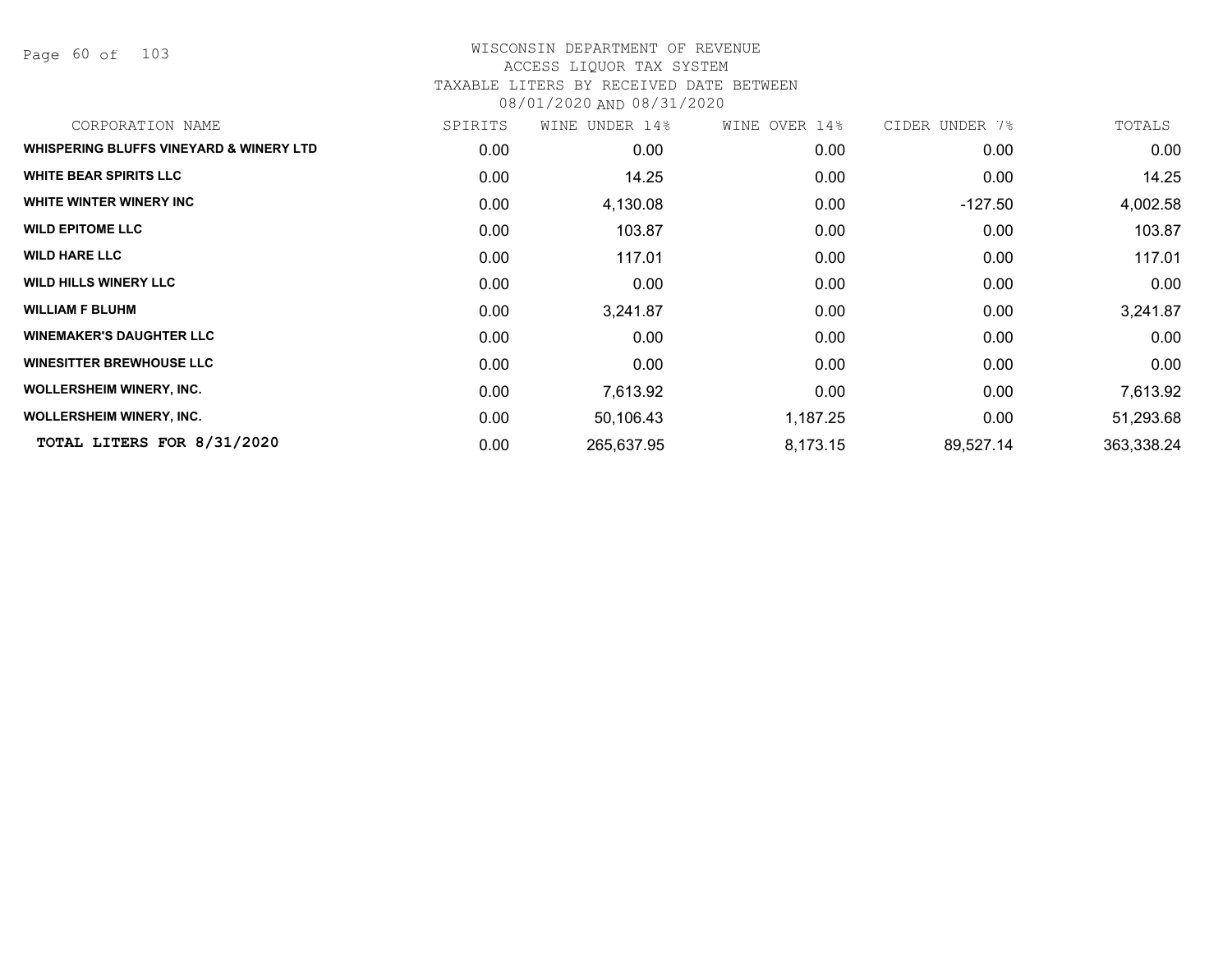Page 61 of 103

| CORPORATION NAME              | SPIRITS | WINE UNDER 14%      | WINE OVER 14% | CIDER UNDER 7% | TOTALS |
|-------------------------------|---------|---------------------|---------------|----------------|--------|
|                               |         | WINE DIRECT SHIPPER | (WDS)         |                |        |
| <b>1-800 WINESHOP.COM INC</b> | 0.00    | 0.00                | 0.00          | 0.00           | 0.00   |
| 2HAWK, LLC                    | 0.00    | 0.00                | 0.00          | 0.00           | 0.00   |
| A DONKEY AND GOAT LLC         | 0.00    | 0.00                | 0.00          | 0.00           | 0.00   |
| A TO Z WINEWORKS LLC          | 0.00    | 0.00                | 0.00          | 0.00           | 0.00   |

| 0.00 | 0.00 | 0.00 | 0.00 | 0.00 |
|------|------|------|------|------|
| 0.00 | 0.00 | 0.00 | 0.00 | 0.00 |
| 0.00 | 0.00 | 0.00 | 0.00 | 0.00 |
| 0.00 | 0.00 | 0.00 | 0.00 | 0.00 |
| 0.00 | 0.00 | 0.00 | 0.00 | 0.00 |
| 0.00 | 0.00 | 0.00 | 0.00 | 0.00 |
| 0.00 | 0.00 | 0.00 | 0.00 | 0.00 |
| 0.00 | 0.00 | 0.00 | 0.00 | 0.00 |
| 0.00 | 0.00 | 0.00 | 0.00 | 0.00 |
| 0.00 | 0.00 | 0.00 | 0.00 | 0.00 |
| 0.00 | 0.00 | 0.00 | 0.00 | 0.00 |
| 0.00 | 0.00 | 0.00 | 0.00 | 0.00 |
| 0.00 | 0.00 | 0.00 | 0.00 | 0.00 |
| 0.00 | 0.00 | 0.00 | 0.00 | 0.00 |
| 0.00 | 0.00 | 0.00 | 0.00 | 0.00 |
| 0.00 | 0.00 | 0.00 | 0.00 | 0.00 |
| 0.00 | 0.00 | 0.00 | 0.00 | 0.00 |
| 0.00 | 0.00 | 0.00 | 0.00 | 0.00 |
| 0.00 | 0.00 | 0.00 | 0.00 | 0.00 |
| 0.00 | 0.00 | 0.00 | 0.00 | 0.00 |
| 0.00 | 0.00 | 0.00 | 0.00 | 0.00 |
| 0.00 | 0.00 | 0.00 | 0.00 | 0.00 |
| 0.00 | 0.00 | 0.00 | 0.00 | 0.00 |
| 0.00 | 0.00 | 0.00 | 0.00 | 0.00 |
| 0.00 | 0.00 | 0.00 | 0.00 | 0.00 |
| 0.00 | 0.00 | 0.00 | 0.00 | 0.00 |
|      |      |      |      |      |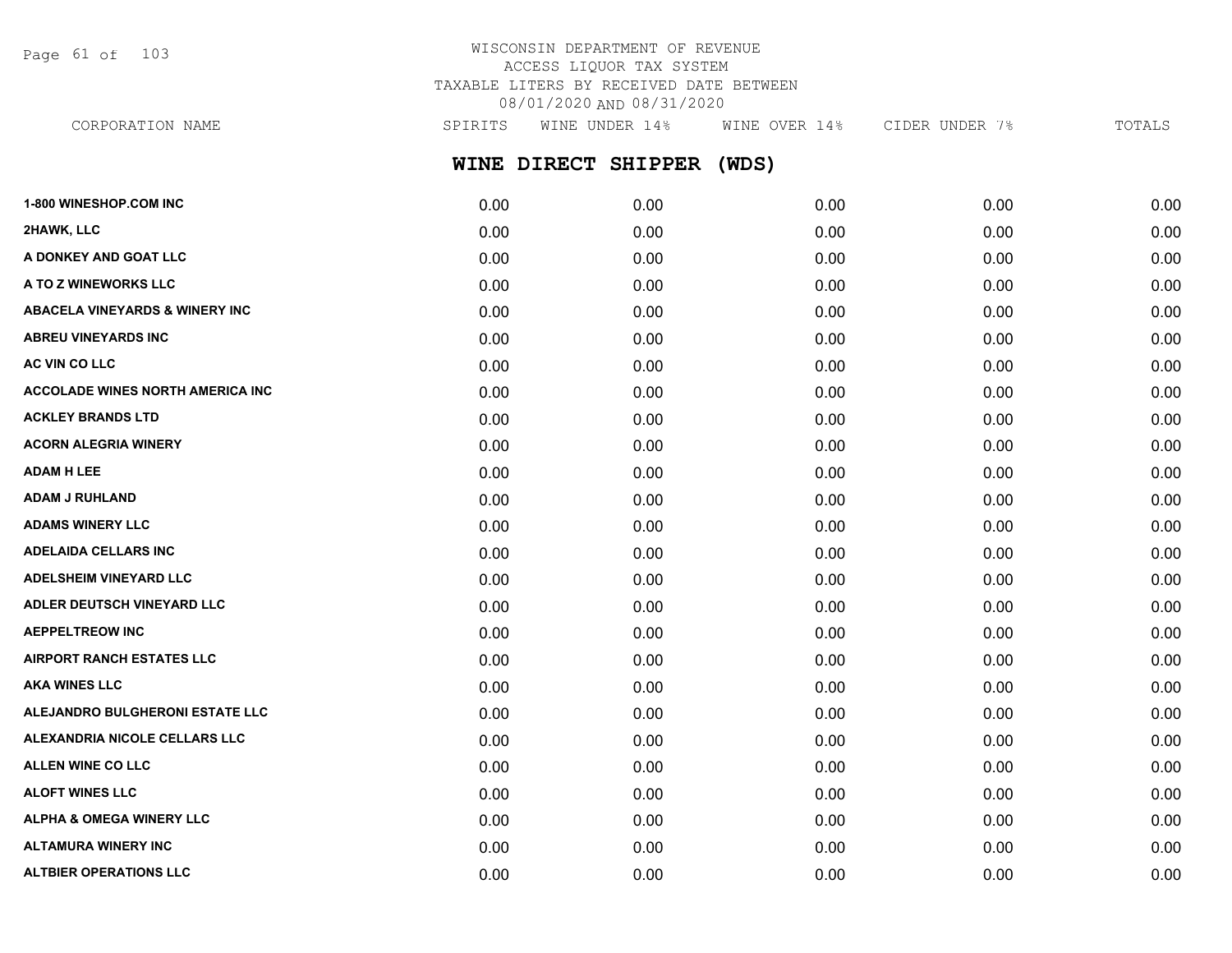Page 62 of 103

| CORPORATION NAME                       | SPIRITS | WINE UNDER 14% | WINE OVER 14% | CIDER UNDER 7% | TOTALS |
|----------------------------------------|---------|----------------|---------------|----------------|--------|
| <b>ALVAREZ VINEYARDS LLC</b>           | 0.00    | 0.00           | 0.00          | 0.00           | 0.00   |
| <b>AMANDA STEFL</b>                    | 0.00    | 0.00           | 0.00          | 0.00           | 0.00   |
| <b>AMAVI CELLARS LLC</b>               | 0.00    | 0.00           | 0.00          | 0.00           | 0.00   |
| <b>AMERICAN WINE TRADE INC</b>         | 0.00    | 0.00           | 0.00          | 0.00           | 0.00   |
| <b>AMICI CELLARS INC</b>               | 0.00    | 0.00           | 0.00          | 0.00           | 0.00   |
| <b>AMIZETTA VINEYARDS WINERY LLC</b>   | 0.00    | 0.00           | 0.00          | 0.00           | 0.00   |
| <b>AMPELOS CELLARS INC</b>             | 0.00    | 0.00           | 0.00          | 0.00           | 0.00   |
| <b>AMUSE BOUCHE LLC</b>                | 0.00    | 0.00           | 0.00          | 0.00           | 0.00   |
| <b>ANCIEN WINES INC</b>                | 0.00    | 0.00           | 0.00          | 0.00           | 0.00   |
| <b>ANCIENT PEAK INC</b>                | 0.00    | 0.00           | 0.00          | 0.00           | 0.00   |
| ANDERSONS CONN VALLEY WINERY INC       | 0.00    | 0.00           | 0.00          | 0.00           | 0.00   |
| <b>ANDIS WINES LLC</b>                 | 0.00    | 0.00           | 0.00          | 0.00           | 0.00   |
| <b>ANDREW J HEINZL</b>                 | 0.00    | 0.00           | 0.00          | 0.00           | 0.00   |
| <b>ANDREW MURRAY, LLC</b>              | 0.00    | 0.00           | 0.00          | 0.00           | 0.00   |
| <b>ANDREW TOW</b>                      | 0.00    | 0.00           | 0.00          | 0.00           | 0.00   |
| <b>ANIMOLP</b>                         | 0.00    | 0.00           | 0.00          | 0.00           | 0.00   |
| <b>ANOMALY VINEYARDS LLC</b>           | 0.00    | 0.00           | 0.00          | 0.00           | 0.00   |
| <b>ANTHILL FARMS LLC</b>               | 0.00    | 0.00           | 0.00          | 0.00           | 0.00   |
| <b>ANTHONY M TRUCHARD</b>              | 0.00    | 0.00           | 0.00          | 0.00           | 0.00   |
| <b>ANTHONY ROAD WINE CO INC</b>        | 0.00    | 0.00           | 0.00          | 0.00           | 0.00   |
| <b>APERTURE CELLARS, LLC</b>           | 0.00    | 0.00           | 0.00          | 0.00           | 0.00   |
| <b>APPELLATION TRADING COMPANY LLC</b> | 0.00    | 0.00           | 0.00          | 0.00           | 0.00   |
| <b>AQUA PUMPKIN INC</b>                | 0.00    | 0.00           | 0.00          | 0.00           | 0.00   |
| <b>ARCHANGEL INVESTMENTS LLC</b>       | 0.00    | 0.00           | 0.00          | 0.00           | 0.00   |
| <b>ARETE WINES LLC</b>                 | 0.00    | 0.00           | 0.00          | 0.00           | 0.00   |
| <b>ARIETTA INC</b>                     | 0.00    | 0.00           | 0.00          | 0.00           | 0.00   |
| <b>ARISTA WINES LLC</b>                | 0.00    | 0.00           | 0.00          | 0.00           | 0.00   |
| ARIZONA STRONGHOLD VINEYARDS LLC       | 0.00    | 0.00           | 0.00          | 0.00           | 0.00   |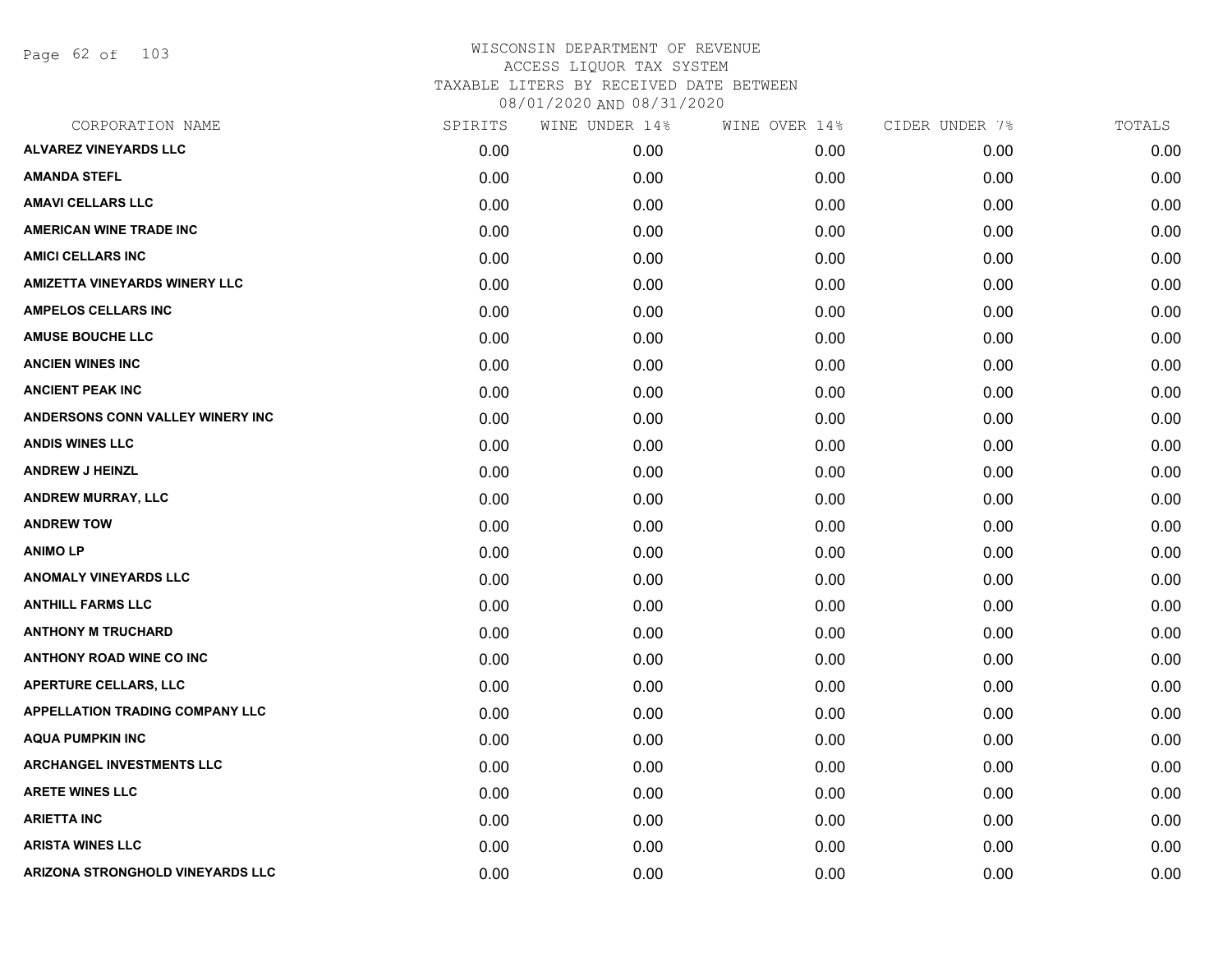Page 63 of 103

| CORPORATION NAME                       | SPIRITS | WINE UNDER 14% | WINE OVER 14% | CIDER UNDER 7% | TOTALS |
|----------------------------------------|---------|----------------|---------------|----------------|--------|
| <b>ARKENSTONE VINEYARDS LLC</b>        | 0.00    | 0.00           | 0.00          | 0.00           | 0.00   |
| <b>ARMIDA WINERY INC</b>               | 0.00    | 0.00           | 0.00          | 0.00           | 0.00   |
| <b>ARMSTRONG FAMILY WINERY LLC</b>     | 0.00    | 0.00           | 0.00          | 0.00           | 0.00   |
| <b>ARMSTRONG VINEYARDS INC</b>         | 0.00    | 0.00           | 0.00          | 0.00           | 0.00   |
| <b>ARNOT-ROBERTS LLC</b>               | 0.00    | 0.00           | 0.00          | 0.00           | 0.00   |
| <b>ARRINGTON VINEYARDS LLC</b>         | 0.00    | 0.00           | 0.00          | 0.00           | 0.00   |
| <b>ARTISTE MANAGEMENT CO LLC</b>       | 0.00    | 0.00           | 0.00          | 0.00           | 0.00   |
| AU BON CLIMAT LLC                      | 0.00    | 0.00           | 0.00          | 0.00           | 0.00   |
| <b>AUBERT WINEGROWING INC</b>          | 0.00    | 0.00           | 0.00          | 0.00           | 0.00   |
| <b>AUGUST BRIGGS JR INC</b>            | 0.00    | 0.00           | 0.00          | 0.00           | 0.00   |
| <b>AUSTIN NICHOLS &amp; CO INC</b>     | 0.00    | 0.00           | 0.00          | 0.00           | 0.00   |
| <b>AVV WINERY CO LLC</b>               | 0.00    | 0.00           | 0.00          | 0.00           | 0.00   |
| <b>B &amp; B ORGANICS, LLC</b>         | 0.00    | 0.00           | 0.00          | 0.00           | 0.00   |
| <b>B WISE VINEYARDS LLC</b>            | 0.00    | 0.00           | 0.00          | 0.00           | 0.00   |
| <b>BABCOCK ENTERPRISES INC</b>         | 0.00    | 0.00           | 0.00          | 0.00           | 0.00   |
| <b>BADGER MOUNTAIN INC</b>             | 0.00    | 0.00           | 0.00          | 0.00           | 0.00   |
| <b>BALBOA WINERY LLC</b>               | 0.00    | 0.00           | 0.00          | 0.00           | 0.00   |
| <b>BALLENTINE VINEYARDS INC</b>        | 0.00    | 0.00           | 0.00          | 0.00           | 0.00   |
| <b>BALTIMORE BEND VINEYARD LLC</b>     | 0.00    | 0.00           | 0.00          | 0.00           | 0.00   |
| <b>BARGETTOS SANTA CRUZ WINERY INC</b> | 0.00    | 0.00           | 0.00          | 0.00           | 0.00   |
| <b>BARLOW VINEYARDS LLC</b>            | 0.00    | 0.00           | 0.00          | 0.00           | 0.00   |
| <b>BARNARD GRIFFIN INC</b>             | 0.00    | 0.00           | 0.00          | 0.00           | 0.00   |
| <b>BARNETT VINEYARDS LP</b>            | 0.00    | 0.00           | 0.00          | 0.00           | 0.00   |
| <b>BATTLE FAMILY VINEYARDS LLC</b>     | 0.00    | 0.00           | 0.00          | 0.00           | 0.00   |
| <b>BAW INC</b>                         | 0.00    | 0.00           | 0.00          | 0.00           | 0.00   |
| <b>BAYFIELD WINERY, LTD.</b>           | 0.00    | 0.00           | 0.00          | 0.00           | 0.00   |
| <b>BEAUREGARD VINEYARDS LLC</b>        | 0.00    | 0.00           | 0.00          | 0.00           | 0.00   |
| <b>BEAUX FRERES LLC</b>                | 0.00    | 0.00           | 0.00          | 0.00           | 0.00   |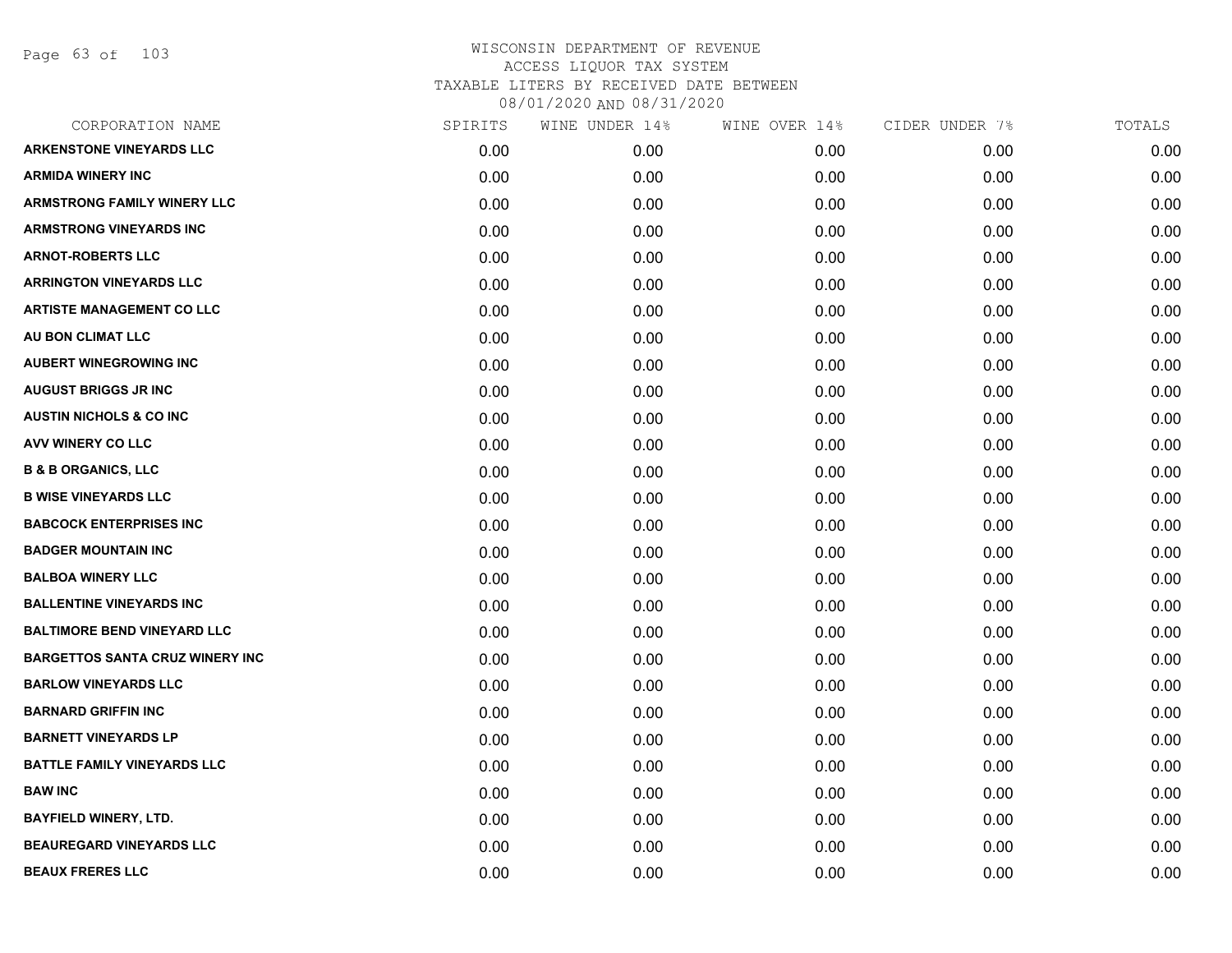Page 64 of 103

| CORPORATION NAME                                | SPIRITS | WINE UNDER 14% | WINE OVER 14% | CIDER UNDER 7% | TOTALS |
|-------------------------------------------------|---------|----------------|---------------|----------------|--------|
| <b>BECKER FARMS INC</b>                         | 0.00    | 0.00           | 0.00          | 0.00           | 0.00   |
| <b>BEDELL NORTH FORK LLC</b>                    | 0.00    | 0.00           | 0.00          | 0.00           | 0.00   |
| <b>BEDROCK WINE COMPANY LP</b>                  | 0.00    | 0.00           | 0.00          | 0.00           | 0.00   |
| <b>BEHRENS AND DRINKWARD</b>                    | 0.00    | 0.00           | 0.00          | 0.00           | 0.00   |
| <b>BEL VINO LLC</b>                             | 0.00    | 0.00           | 0.00          | 0.00           | 0.00   |
| <b>BELLAVINI WINERY</b>                         | 0.00    | 107.25         | 0.00          | 0.00           | 107.25 |
| <b>BELLEVINEZ LLC</b>                           | 0.00    | 0.00           | 0.00          | 0.00           | 0.00   |
| <b>BENESSERE VINEYARDS LTD</b>                  | 0.00    | 0.00           | 0.00          | 0.00           | 0.00   |
| BENNETT LANE WINERY LLC                         | 0.00    | 0.00           | 0.00          | 0.00           | 0.00   |
| <b>BENOVIA WINERY LLC</b>                       | 0.00    | 0.00           | 0.00          | 0.00           | 0.00   |
| BENT CREEK WINERY LLC                           | 0.00    | 0.00           | 0.00          | 0.00           | 0.00   |
| <b>BERGSTROM WINES LLC</b>                      | 0.00    | 0.00           | 0.00          | 0.00           | 0.00   |
| <b>BERNARDUS LLC</b>                            | 0.00    | 0.00           | 0.00          | 0.00           | 0.00   |
| BETHEL HEIGHTS VINEYARD INC                     | 0.00    | 0.00           | 0.00          | 0.00           | 0.00   |
| BETTER BRANDS INTERNATIONAL                     | 0.00    | 0.00           | 0.00          | 0.00           | 0.00   |
| <b>BETZ CELLARS LLC</b>                         | 0.00    | 0.00           | 0.00          | 0.00           | 0.00   |
| <b>BEVAN CELLARS, LLC</b>                       | 0.00    | 0.00           | 0.00          | 0.00           | 0.00   |
| BIEN NACIDO VINEYARDS OF RANCHO TEPUSQUET<br>LP | 0.00    | 0.00           | 0.00          | 0.00           | 0.00   |
| <b>BIG TABLE FARM, INC</b>                      | 0.00    | 0.00           | 0.00          | 0.00           | 0.00   |
| <b>BILTMORE ESTATE WINE COMPANY</b>             | 0.00    | 0.00           | 0.00          | 0.00           | 0.00   |
| <b>BLACK CAT VINEYARD LLC</b>                   | 0.00    | 0.00           | 0.00          | 0.00           | 0.00   |
| <b>BLACK MESA WINERY LLC</b>                    | 0.00    | 0.00           | 0.00          | 0.00           | 0.00   |
| <b>BLACKBIRD VINEYARDS LLC</b>                  | 0.00    | 0.00           | 0.00          | 0.00           | 0.00   |
| <b>BLAIR VINEYARDS LLC</b>                      | 0.00    | 0.00           | 0.00          | 0.00           | 0.00   |
| <b>BLANKIET ESTATE LLC</b>                      | 0.00    | 0.00           | 0.00          | 0.00           | 0.00   |
| <b>BLIND HORSE WINERY LLC</b>                   | 0.00    | 0.00           | 0.00          | 0.00           | 0.00   |
| <b>BLUE FARM, LLC</b>                           | 0.00    | 0.00           | 0.00          | 0.00           | 0.00   |
|                                                 |         |                |               |                |        |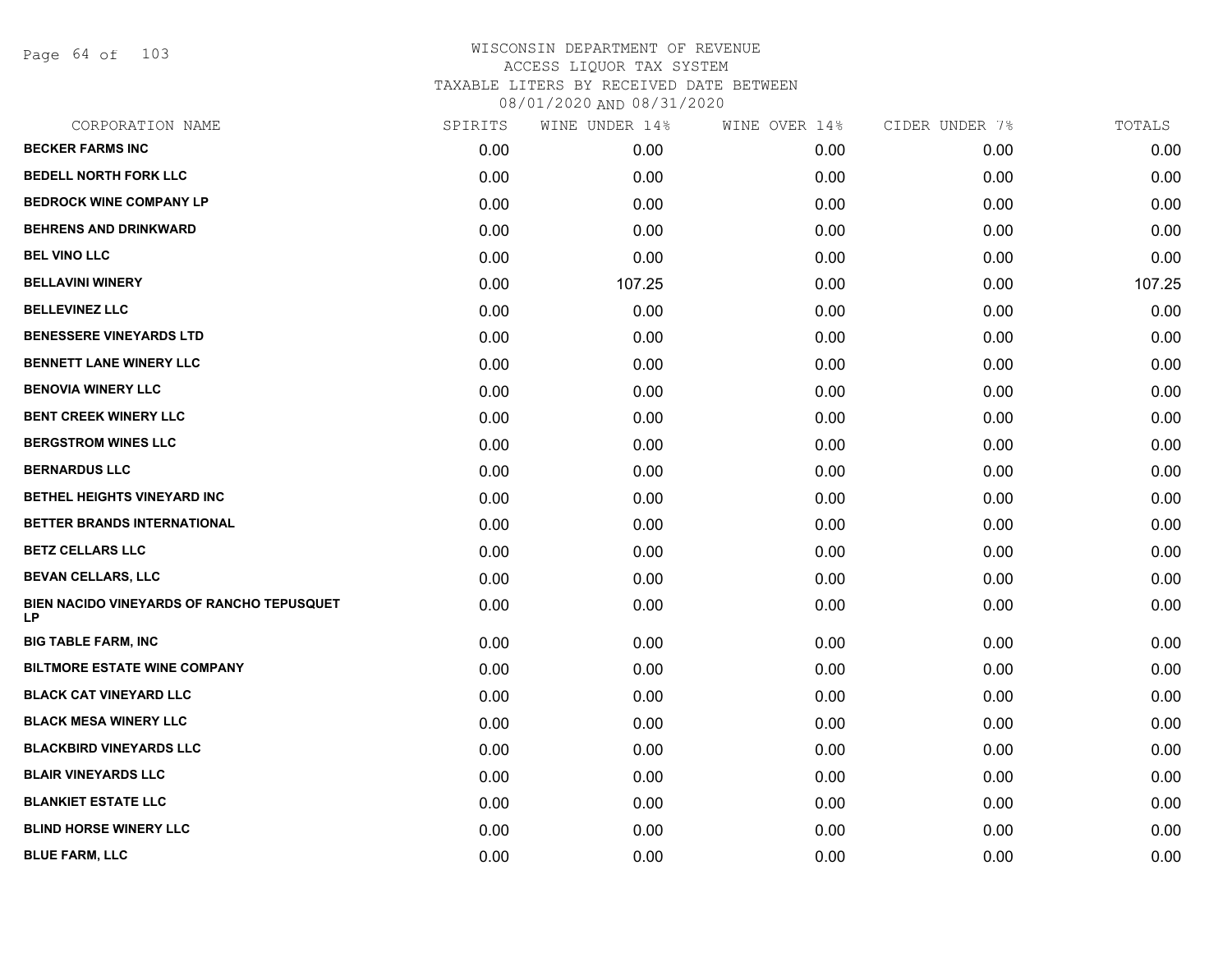Page 65 of 103

| CORPORATION NAME                              | SPIRITS | WINE UNDER 14% | WINE OVER 14% | CIDER UNDER 7% | TOTALS |
|-----------------------------------------------|---------|----------------|---------------|----------------|--------|
| <b>BLUE SKY VINTNERS LLC</b>                  | 0.00    | 0.00           | 0.00          | 0.00           | 0.00   |
| <b>BNA WINE GROUP LLC</b>                     | 0.00    | 0.00           | 0.00          | 0.00           | 0.00   |
| <b>BOARS VIEW LLC</b>                         | 0.00    | 0.00           | 0.00          | 0.00           | 0.00   |
| <b>BOEDECKER CELLARS, LLC</b>                 | 0.00    | 0.00           | 0.00          | 0.00           | 0.00   |
| <b>BOEGER WINERY INC</b>                      | 0.00    | 0.00           | 0.00          | 0.00           | 0.00   |
| <b>BOEKENOOGEN WINERY LLC</b>                 | 0.00    | 0.00           | 0.00          | 0.00           | 0.00   |
| <b>BOGLE VINEYARDS INC</b>                    | 0.00    | 0.00           | 0.00          | 0.00           | 0.00   |
| <b>BOLO CELLARS, LLC</b>                      | 0.00    | 0.00           | 0.00          | 0.00           | 0.00   |
| <b>BONNY DOON WINERY INC</b>                  | 0.00    | 0.00           | 0.00          | 0.00           | 0.00   |
| <b>BOOKWALTER WINERY LLC</b>                  | 0.00    | 0.00           | 0.00          | 0.00           | 0.00   |
| <b>BOTHAM BRANDS LLC</b>                      | 0.00    | 0.00           | 0.00          | 0.00           | 0.00   |
| <b>BOUCHAINE VINEYARDS INC</b>                | 0.00    | 0.00           | 0.00          | 0.00           | 0.00   |
| <b>BOUNDARY BREAKS LLC</b>                    | 0.00    | 0.00           | 0.00          | 0.00           | 0.00   |
| <b>BOWERS HARBOR VINEYARDS AND WINERY INC</b> | 0.00    | 0.00           | 0.00          | 0.00           | 0.00   |
| <b>BRADLEY GEARHART</b>                       | 0.00    | 0.00           | 0.00          | 0.00           | 0.00   |
| <b>BRADLEY L ALLEN</b>                        | 0.00    | 0.00           | 0.00          | 0.00           | 0.00   |
| <b>BRANCHES WINERY LLC</b>                    | 0.00    | 0.00           | 0.00          | 0.00           | 0.00   |
| <b>BRASSFIELD ESTATE WINERY LLC</b>           | 0.00    | 0.00           | 0.00          | 0.00           | 0.00   |
| <b>BRECON ESTATE INC</b>                      | 0.00    | 0.00           | 0.00          | 0.00           | 0.00   |
| <b>BRET LOPEZ</b>                             | 0.00    | 0.00           | 0.00          | 0.00           | 0.00   |
| <b>BRETON WINE COMPANY INC</b>                | 0.00    | 0.00           | 0.00          | 0.00           | 0.00   |
| <b>BREWDOG BREWING COMPANY LLC</b>            | 0.00    | 0.00           | 0.00          | 0.00           | 0.00   |
| <b>BRIAN C LOKRANTZ</b>                       | 0.00    | 0.00           | 0.00          | 0.00           | 0.00   |
| <b>BRIAN CARTER CELLARS LLC</b>               | 0.00    | 0.00           | 0.00          | 0.00           | 0.00   |
| <b>BRIAN M HEATH</b>                          | 0.00    | 0.00           | 0.00          | 0.00           | 0.00   |
| <b>BRICOLEUR VINEYARDS LLC</b>                | 0.00    | 0.00           | 0.00          | 0.00           | 0.00   |
| <b>BRIDGEVIEW VINEYARDS INC</b>               | 0.00    | 0.00           | 0.00          | 0.00           | 0.00   |
| <b>BRIGADOON FARM &amp; WINERY LLC</b>        | 0.00    | 0.00           | 0.00          | 0.00           | 0.00   |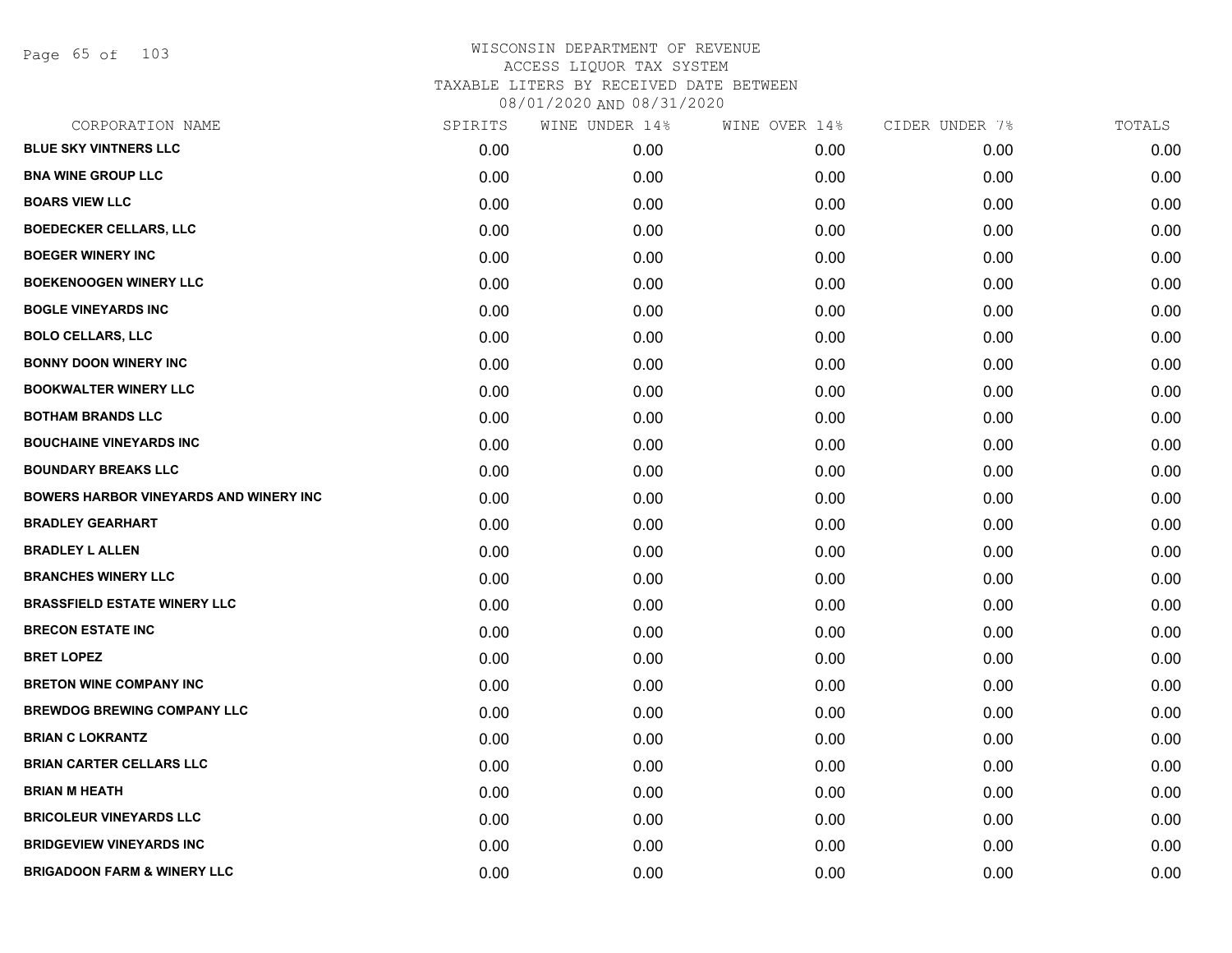Page 66 of 103

| CORPORATION NAME                    | SPIRITS | WINE UNDER 14% | WINE OVER 14% | CIDER UNDER 7% | TOTALS |
|-------------------------------------|---------|----------------|---------------|----------------|--------|
| <b>BRIGHT CELLARS INC</b>           | 0.00    | 0.00           | 0.00          | 0.00           | 0.00   |
| <b>BRIX CIDER LLC</b>               | 0.00    | 0.00           | 0.00          | 0.00           | 0.00   |
| <b>BRONCO WINE COMPANY</b>          | 0.00    | 0.00           | 0.00          | 0.00           | 0.00   |
| BROWN COUNTY WINE COMPANY, INC.     | 0.00    | 0.00           | 0.00          | 0.00           | 0.00   |
| <b>BROWN ESTATE VINEYARDS LLC</b>   | 0.00    | 0.00           | 0.00          | 0.00           | 0.00   |
| <b>BROWNE FAMILY WINES LLC</b>      | 0.00    | 0.00           | 0.00          | 0.00           | 0.00   |
| <b>BRUTOCAO CELLARS LP</b>          | 0.00    | 188.25         | 86.63         | 0.00           | 274.88 |
| <b>BRYANT VINEYARDS INC</b>         | 0.00    | 0.00           | 0.00          | 0.00           | 0.00   |
| <b>BUCKLER FAMILY VINEYARDS LLC</b> | 0.00    | 0.00           | 0.00          | 0.00           | 0.00   |
| <b>BUEHLER VINEYARDS INC</b>        | 0.00    | 0.00           | 0.00          | 0.00           | 0.00   |
| <b>BULLY HILL VINEYARDS INC</b>     | 0.00    | 0.00           | 0.00          | 0.00           | 0.00   |
| <b>BURGESS CELLARS INC</b>          | 0.00    | 0.00           | 0.00          | 0.00           | 0.00   |
| <b>BURRELL SCHOOL VINEYARDS INC</b> | 0.00    | 0.00           | 20.25         | 0.00           | 20.25  |
| <b>BUTTONWOOD FARM WINERY INC</b>   | 0.00    | 0.00           | 0.00          | 0.00           | 0.00   |
| <b>BWSC LLC</b>                     | 0.00    | 0.00           | 0.00          | 0.00           | 0.00   |
| <b>C &amp; C WINE SERVICES INC</b>  | 0.00    | 0.00           | 0.00          | 0.00           | 0.00   |
| <b>C &amp; N CORPORATION</b>        | 0.00    | 0.00           | 0.00          | 0.00           | 0.00   |
| C G DI ARIE VINEYARD & WINERY LLC   | 0.00    | 0.00           | 0.00          | 0.00           | 0.00   |
| <b>C MONDAVI &amp; FAMILY</b>       | 0.00    | 0.00           | 0.00          | 0.00           | 0.00   |
| <b>CADA LLC</b>                     | 0.00    | 0.00           | 0.00          | 0.00           | 0.00   |
| <b>CAIN CELLARS INC</b>             | 0.00    | 0.00           | 0.00          | 0.00           | 0.00   |
| <b>CAKEBREAD CELLARS</b>            | 0.00    | 0.00           | 0.00          | 0.00           | 0.00   |
| <b>CALCAREOUS VINEYARD LLC</b>      | 0.00    | 0.00           | 0.00          | 0.00           | 0.00   |
| <b>CALDWELL WINERY LLC</b>          | 0.00    | 0.00           | 0.00          | 0.00           | 0.00   |
| <b>CALLAWAY TEMECULA LP</b>         | 0.00    | 0.00           | 0.00          | 0.00           | 0.00   |
| CALWD, INC.                         | 0.00    | 0.00           | 0.00          | 0.00           | 0.00   |
| <b>CAMARDA CORP</b>                 | 0.00    | 0.00           | 0.00          | 0.00           | 0.00   |
| <b>CARACCIOLI CELLARS INC</b>       | 0.00    | 0.00           | 0.00          | 0.00           | 0.00   |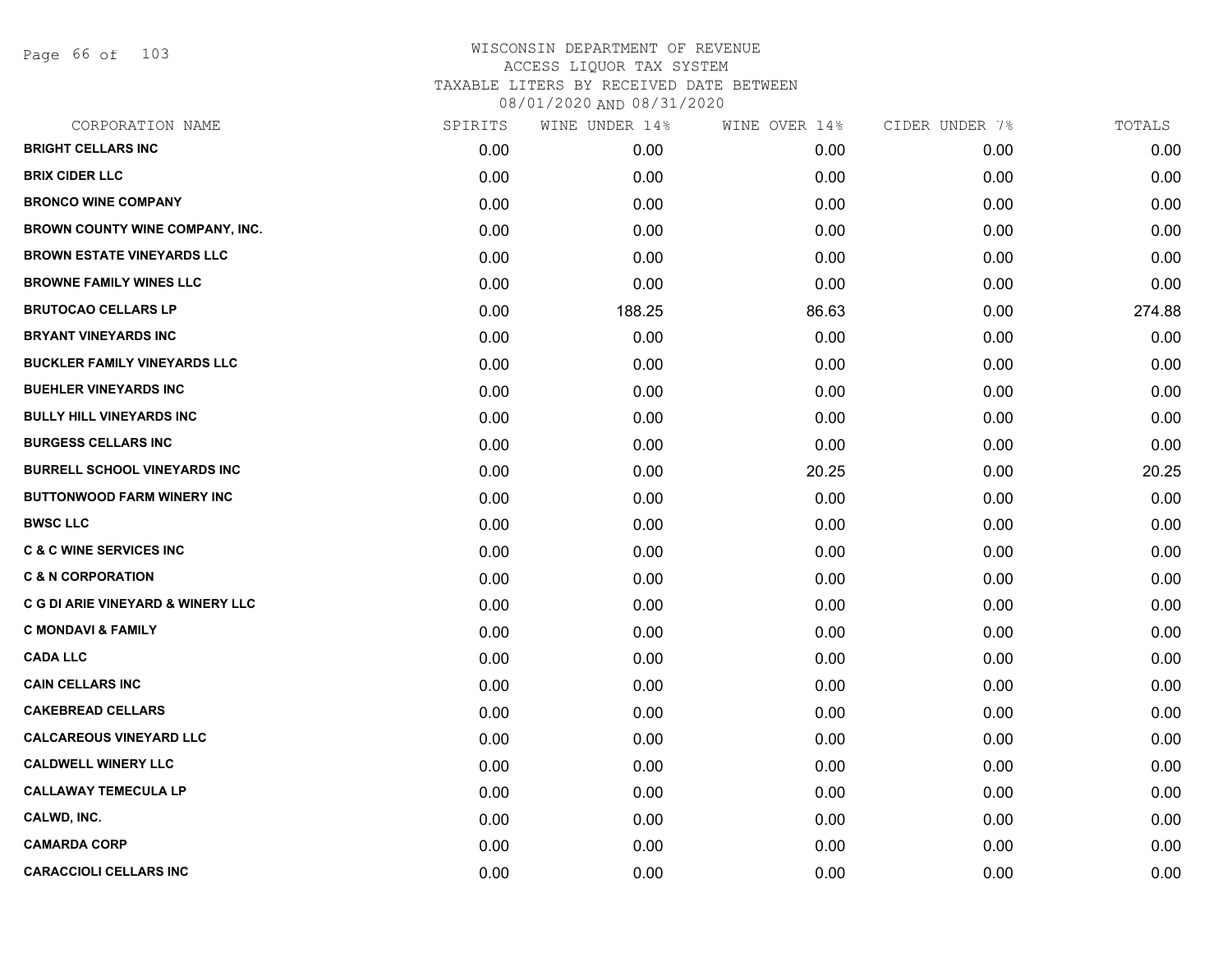Page 67 of 103

| SPIRITS | WINE UNDER 14% | WINE OVER 14% | CIDER UNDER 7% | TOTALS |
|---------|----------------|---------------|----------------|--------|
| 0.00    | 0.00           | 0.00          | 0.00           | 0.00   |
| 0.00    | 0.00           | 0.00          | 0.00           | 0.00   |
| 0.00    | 0.00           | 0.00          | 0.00           | 0.00   |
| 0.00    | 0.00           | 0.00          | 0.00           | 0.00   |
| 0.00    | 0.00           | 0.00          | 0.00           | 0.00   |
| 0.00    | 0.00           | 0.00          | 0.00           | 0.00   |
| 0.00    | 0.00           | 0.00          | 0.00           | 0.00   |
| 0.00    | 0.00           | 0.00          | 0.00           | 0.00   |
| 0.00    | 0.00           | 0.00          | 0.00           | 0.00   |
| 0.00    | 0.00           | 0.00          | 0.00           | 0.00   |
| 0.00    | 0.00           | 0.00          | 0.00           | 0.00   |
| 0.00    | 0.00           | 0.00          | 0.00           | 0.00   |
| 0.00    | 0.00           | 0.00          | 0.00           | 0.00   |
| 0.00    | 0.00           | 0.00          | 0.00           | 0.00   |
| 0.00    | 0.00           | 0.00          | 0.00           | 0.00   |
| 0.00    | 0.00           | 0.00          | 0.00           | 0.00   |
| 0.00    | 0.00           | 0.00          | 0.00           | 0.00   |
| 0.00    | 0.00           | 0.00          | 0.00           | 0.00   |
| 0.00    | 0.00           | 0.00          | 0.00           | 0.00   |
| 0.00    | 0.00           | 0.00          | 0.00           | 0.00   |
| 0.00    | 0.00           | 0.00          | 0.00           | 0.00   |
| 0.00    | 0.00           | 0.00          | 0.00           | 0.00   |
| 0.00    | 0.00           | 0.00          | 0.00           | 0.00   |
| 0.00    | 0.00           | 0.00          | 0.00           | 0.00   |
| 0.00    | 0.00           | 0.00          | 0.00           | 0.00   |
| 0.00    | 0.00           | 0.00          | 0.00           | 0.00   |
| 0.00    | 0.00           | 0.00          | 0.00           | 0.00   |
| 0.00    | 0.00           | 0.00          | 0.00           | 0.00   |
|         |                |               |                |        |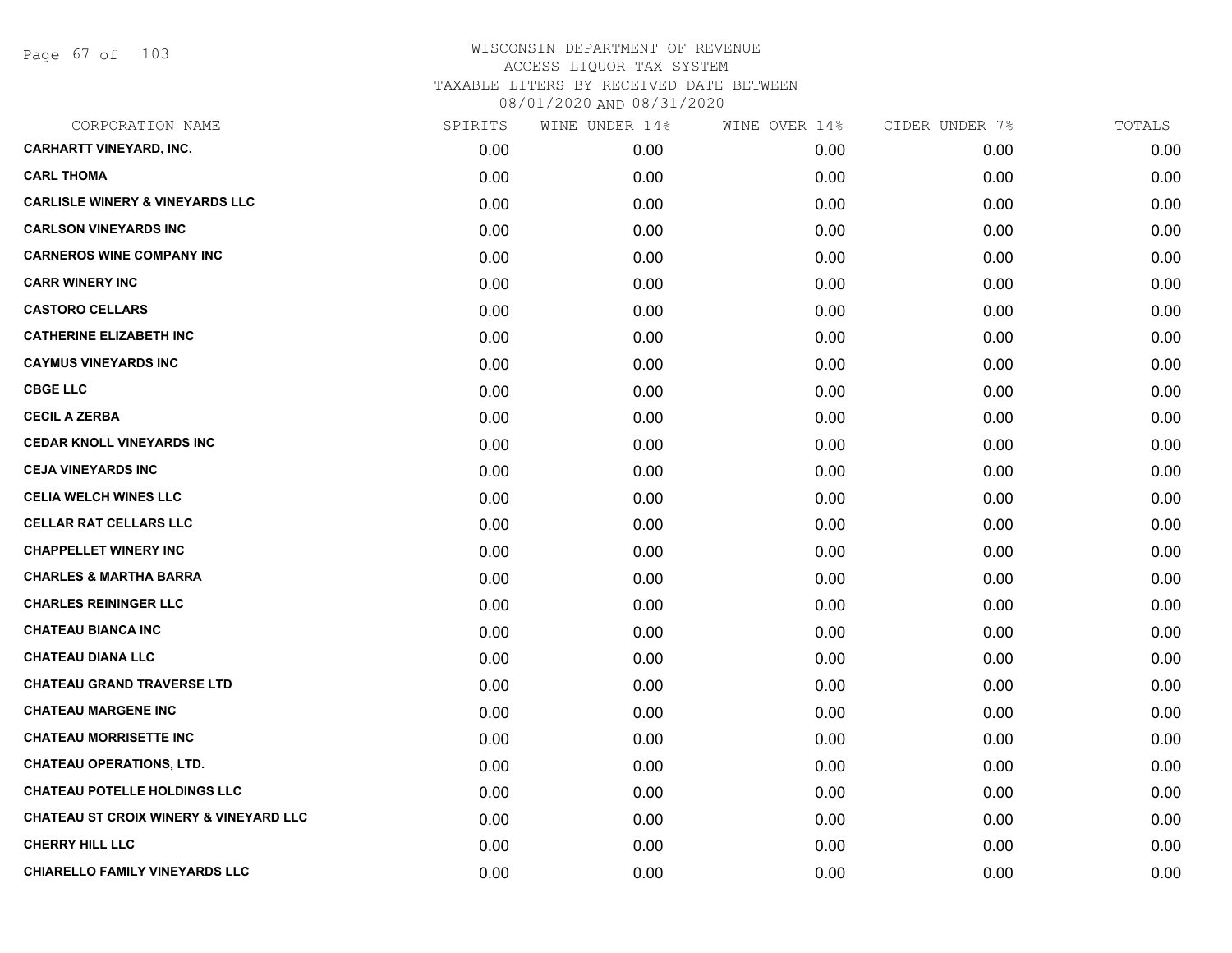Page 68 of 103

| CORPORATION NAME                             | SPIRITS | WINE UNDER 14% | WINE OVER 14% | CIDER UNDER 7% | TOTALS |
|----------------------------------------------|---------|----------------|---------------|----------------|--------|
| <b>CHILDRESS WINERY, LLC</b>                 | 0.00    | 0.00           | 0.00          | 0.00           | 0.00   |
| <b>CHIMNEY ROCK WINERY LLC</b>               | 0.00    | 0.00           | 0.00          | 0.00           | 0.00   |
| <b>CHRISTOPHE BARON</b>                      | 0.00    | 0.00           | 0.00          | 0.00           | 0.00   |
| <b>CHRISTOPHER FIGGINS</b>                   | 0.00    | 0.00           | 0.00          | 0.00           | 0.00   |
| <b>CHRISTOPHER L SHOWN</b>                   | 0.00    | 0.00           | 0.00          | 0.00           | 0.00   |
| <b>CIPCO INC.</b>                            | 0.00    | 0.00           | 0.00          | 0.00           | 0.00   |
| <b>CLEARWATER CANYON CELLARS LLC</b>         | 0.00    | 0.00           | 0.00          | 0.00           | 0.00   |
| <b>CLIF BAR FAMILY WINERY &amp; FARM LLC</b> | 0.00    | 0.00           | 0.00          | 0.00           | 0.00   |
| <b>CLINE CELLARS INC</b>                     | 0.00    | 0.00           | 0.00          | 0.00           | 0.00   |
| <b>CLOS DU VAL WINE CO LTD</b>               | 0.00    | 0.00           | 0.00          | 0.00           | 0.00   |
| <b>CLOS LACHANCE WINES LLC</b>               | 0.00    | 0.00           | 0.00          | 0.00           | 0.00   |
| <b>COCKERELL WINE CONSULTING LLC</b>         | 0.00    | 0.00           | 0.00          | 0.00           | 0.00   |
| <b>CODORNIU NAPA INC</b>                     | 0.00    | 0.00           | 0.00          | 0.00           | 0.00   |
| <b>COELHO WINERY INC</b>                     | 0.00    | 0.00           | 0.00          | 0.00           | 0.00   |
| <b>COL SOLARE, LLP</b>                       | 0.00    | 0.00           | 0.00          | 0.00           | 0.00   |
| <b>COLGIN PARTNERS LLC</b>                   | 0.00    | 0.00           | 0.00          | 0.00           | 0.00   |
| <b>COLLEEN M BOS</b>                         | 0.00    | 0.00           | 0.00          | 0.00           | 0.00   |
| <b>COLONIAL GREEN TRUST</b>                  | 0.00    | 0.00           | 0.00          | 0.00           | 0.00   |
| <b>COLUMBIA RIVER WINERY INC</b>             | 0.00    | 0.00           | 0.00          | 0.00           | 0.00   |
| <b>COMSTOCK WINES LLC</b>                    | 0.00    | 0.00           | 0.00          | 0.00           | 0.00   |
| <b>CONSTELLATION BRANDS U.S. OPERATIONS</b>  | 0.00    | 0.00           | 0.00          | 0.00           | 0.00   |
| <b>CONUNDRUM WINERY LLC</b>                  | 0.00    | 0.00           | 0.00          | 0.00           | 0.00   |
| <b>CONWAY VINEYARDS INC</b>                  | 0.00    | 0.00           | 0.00          | 0.00           | 0.00   |
| <b>COOL HAND VINEYARDS LLC</b>               | 0.00    | 0.00           | 0.00          | 0.00           | 0.00   |
| <b>COOPER VINEYARDS LLC</b>                  | 0.00    | 0.00           | 0.00          | 0.00           | 0.00   |
| <b>COPPER CANE LLC</b>                       | 0.00    | 0.00           | 0.00          | 0.00           | 0.00   |
| <b>COR WINE CELLARS, LLC</b>                 | 0.00    | 0.00           | 0.00          | 0.00           | 0.00   |
| <b>CORISON WINERY INC</b>                    | 0.00    | 0.00           | 0.00          | 0.00           | 0.00   |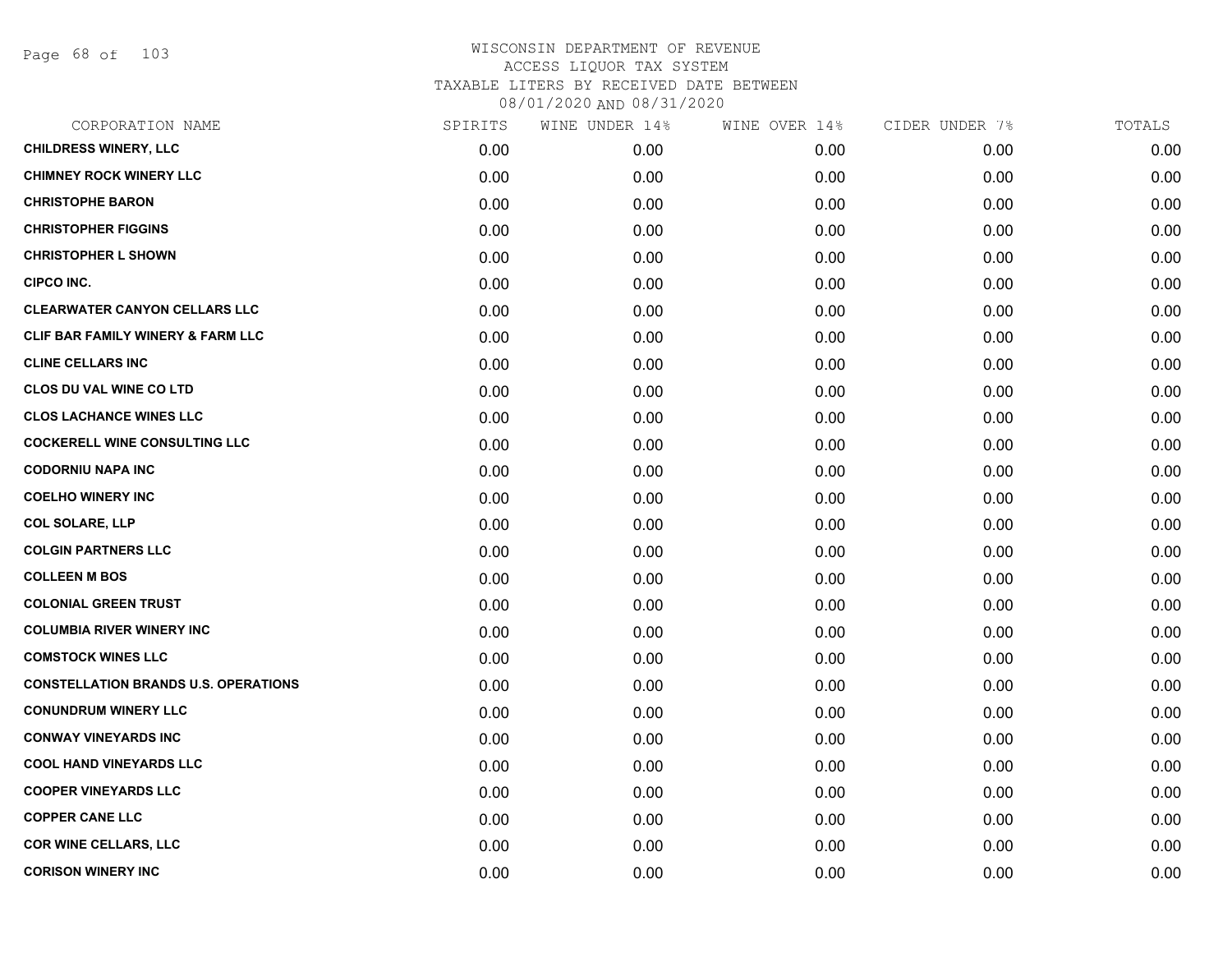Page 69 of 103

| CORPORATION NAME                       | SPIRITS | WINE UNDER 14% | WINE OVER 14% | CIDER UNDER 7% | TOTALS |
|----------------------------------------|---------|----------------|---------------|----------------|--------|
| <b>CORNERSTONE CELLARS LLC</b>         | 0.00    | 0.00           | 0.00          | 0.00           | 0.00   |
| <b>CORY J MICHAL</b>                   | 0.00    | 0.00           | 0.00          | 0.00           | 0.00   |
| <b>COTE D'OR IMPORTS LLC</b>           | 0.00    | 0.00           | 0.00          | 0.00           | 0.00   |
| <b>COURAGEOUS INC</b>                  | 0.00    | 0.00           | 0.00          | 0.00           | 0.00   |
| <b>CRAIG FLETCHER</b>                  | 0.00    | 0.00           | 0.00          | 0.00           | 0.00   |
| <b>CRAIG S HANDLY</b>                  | 0.00    | 0.00           | 0.00          | 0.00           | 0.00   |
| <b>CREATIVE WINE CONCEPTS INC</b>      | 0.00    | 0.00           | 0.00          | 0.00           | 0.00   |
| <b>CREW WINE COMPANY LLC</b>           | 0.00    | 0.00           | 0.00          | 0.00           | 0.00   |
| <b>CRIMSON WINE GROUP LTD</b>          | 0.00    | 0.00           | 0.00          | 0.00           | 0.00   |
| <b>CRISTOM VINEYARDS INC</b>           | 0.00    | 0.00           | 0.00          | 0.00           | 0.00   |
| <b>CROCKER &amp; STARR WINE CO LLC</b> | 0.00    | 0.00           | 0.00          | 0.00           | 0.00   |
| <b>CROFT LLC</b>                       | 0.00    | 0.00           | 0.00          | 0.00           | 0.00   |
| <b>CROWN POINT WINERY LLC</b>          | 0.00    | 0.00           | 0.00          | 0.00           | 0.00   |
| <b>CRUSE WINE COMPANY, LLC</b>         | 0.00    | 0.00           | 0.00          | 0.00           | 0.00   |
| <b>CULLEN AND HARRISON LLC</b>         | 0.00    | 0.00           | 0.00          | 0.00           | 0.00   |
| <b>CUNAT PREMIUM VINEYARDS LLC</b>     | 0.00    | 0.00           | 0.00          | 0.00           | 0.00   |
| <b>CUSHMAN WINERY CORPORATION</b>      | 0.00    | 0.00           | 0.00          | 0.00           | 0.00   |
| <b>CUVAISON INC</b>                    | 0.00    | 0.00           | 0.00          | 0.00           | 0.00   |
| <b>CWC WINERY LLC</b>                  | 0.00    | 0.00           | 0.00          | 0.00           | 0.00   |
| <b>D MYERS LLC</b>                     | 0.00    | 0.00           | 0.00          | 0.00           | 0.00   |
| <b>DADY CAPITAL LLLP</b>               | 0.00    | 0.00           | 0.00          | 0.00           | 0.00   |
| <b>DAMIANI WINE CELLARS, LLC</b>       | 0.00    | 0.00           | 0.00          | 0.00           | 0.00   |
| <b>DANA ESTATES INC</b>                | 0.00    | 0.00           | 0.00          | 0.00           | 0.00   |
| <b>DANICA PATRICK</b>                  | 0.00    | 0.00           | 0.00          | 0.00           | 0.00   |
| <b>DANIEL J KOEPKE</b>                 | 0.00    | 0.00           | 0.00          | 0.00           | 0.00   |
| DANZA DEL SOL WINERY INC               | 0.00    | 0.00           | 0.00          | 0.00           | 0.00   |
| <b>DANZINGER VINEYARDS LLC</b>         | 0.00    | 0.00           | 0.00          | 0.00           | 0.00   |
| <b>DAOU VINEYARDS LLC</b>              | 0.00    | 0.00           | 0.00          | 0.00           | 0.00   |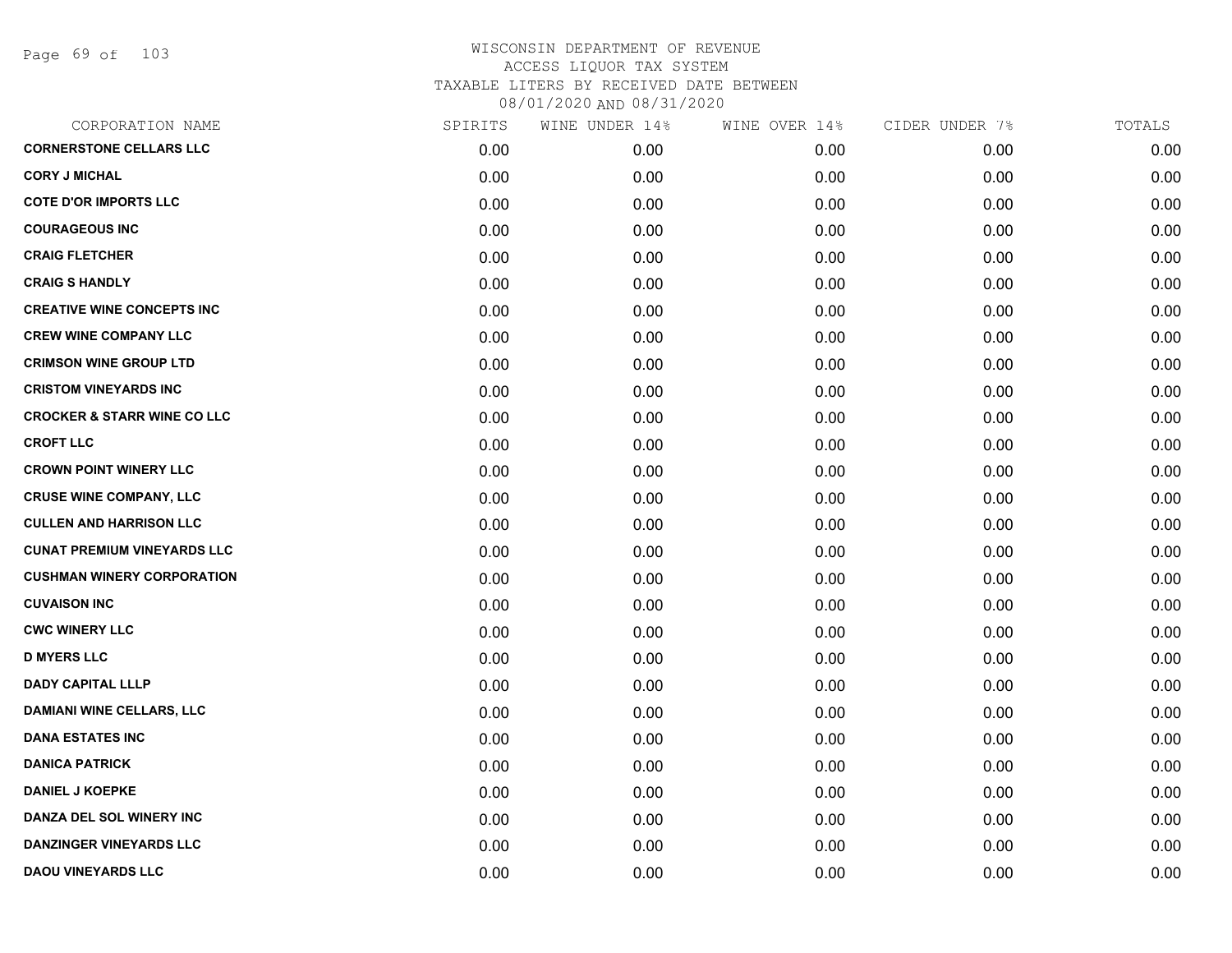Page 70 of 103

| CORPORATION NAME                                 | SPIRITS | WINE UNDER 14% | WINE OVER 14% | CIDER UNDER 7% | TOTALS |
|--------------------------------------------------|---------|----------------|---------------|----------------|--------|
| <b>DARIOUSH KHALEDI WINERY LLC</b>               | 0.00    | 0.00           | 0.00          | 0.00           | 0.00   |
| <b>DAVERO SONOMA, INC</b>                        | 0.00    | 0.00           | 0.00          | 0.00           | 0.00   |
| <b>DAVID BRUCE WINERY INC</b>                    | 0.00    | 0.00           | 0.00          | 0.00           | 0.00   |
| <b>DAVID COFFARO</b>                             | 0.00    | 0.00           | 0.00          | 0.00           | 0.00   |
| <b>DAVID F MAHER</b>                             | 0.00    | 0.00           | 0.00          | 0.00           | 0.00   |
| <b>DAVID J ECKERT</b>                            | 0.00    | 0.00           | 0.00          | 0.00           | 0.00   |
| <b>DAVID J MATTHEWS</b>                          | 0.00    | 0.00           | 0.00          | 0.00           | 0.00   |
| <b>DAVID JAMES LLC</b>                           | 0.00    | 0.00           | 0.00          | 0.00           | 0.00   |
| <b>DAVID L MCGEE</b>                             | 0.00    | 0.00           | 0.00          | 0.00           | 0.00   |
| <b>DAVID R RASMUSSEN</b>                         | 0.00    | 0.00           | 0.00          | 0.00           | 0.00   |
| <b>DAVIS ESTATES LLC</b>                         | 0.00    | 0.00           | 0.00          | 0.00           | 0.00   |
| <b>DAWN'S DREAM LLC</b>                          | 0.00    | 0.00           | 0.00          | 0.00           | 0.00   |
| DE LA MONTANYA WINERY INC                        | 0.00    | 0.00           | 0.00          | 0.00           | 0.00   |
| <b>DEAN VINCENT BORDIGIONI</b>                   | 0.00    | 0.00           | 0.00          | 0.00           | 0.00   |
| <b>DEERFIELD RANCH WINERY LLC</b>                | 0.00    | 0.00           | 0.00          | 0.00           | 0.00   |
| DEL DOTTO VINEYARDS INC                          | 0.00    | 0.00           | 0.00          | 0.00           | 0.00   |
| <b>DELICATO VINEYARDS INC</b>                    | 0.00    | 0.00           | 0.00          | 0.00           | 0.00   |
| <b>DELILLE CELLARS LLC</b>                       | 0.00    | 0.00           | 0.00          | 0.00           | 0.00   |
| <b>DELLA TERRA LLC</b>                           | 0.00    | 0.00           | 0.00          | 0.00           | 0.00   |
| <b>DENNIS R ONEIL</b>                            | 0.00    | 0.00           | 0.00          | 0.00           | 0.00   |
| DH GUSTAFSON FAMILY VINEYARDS LLC                | 0.00    | 0.00           | 0.00          | 0.00           | 0.00   |
| <b>DIANA HOBSON</b>                              | 0.00    | 0.00           | 0.00          | 0.00           | 0.00   |
| <b>DINO DINA</b>                                 | 0.00    | 0.00           | 0.00          | 0.00           | 0.00   |
| <b>DOMAINE CARNEROS LTD</b>                      | 0.00    | 0.00           | 0.00          | 0.00           | 0.00   |
| <b>DOMAINE CHANDON INC</b>                       | 0.00    | 0.00           | 0.00          | 0.00           | 0.00   |
| <b>DOMAINE DE MARIA SOTER LLC</b>                | 0.00    | 0.00           | 0.00          | 0.00           | 0.00   |
| <b>DOMAINE DROUHIN OREGON LLC</b>                | 0.00    | 0.00           | 0.00          | 0.00           | 0.00   |
| <b>DOMAINE SERENE VINEYARDS &amp; WINERY INC</b> | 0.00    | 0.00           | 0.00          | 0.00           | 0.00   |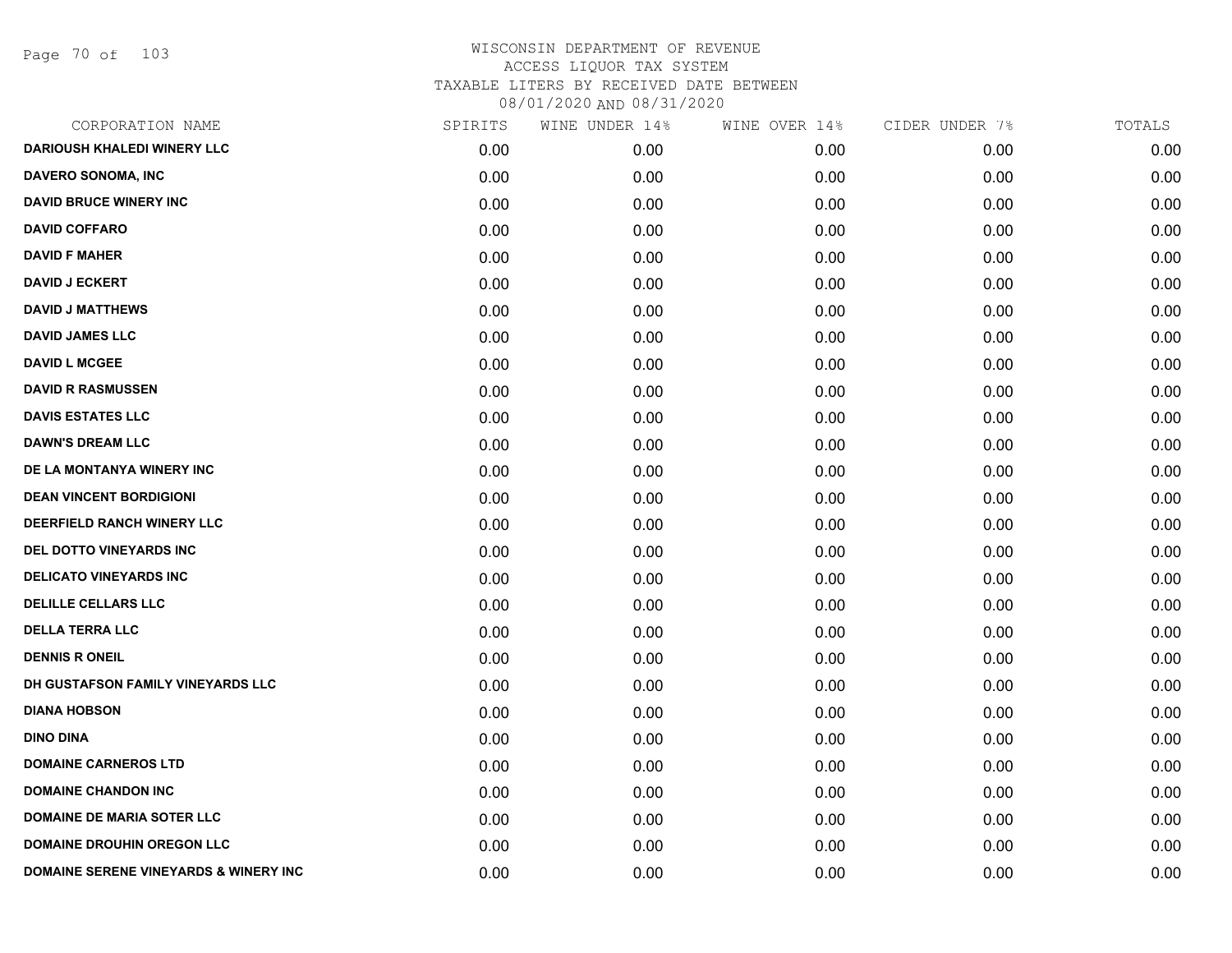Page 71 of 103

| SPIRITS | WINE UNDER 14% | WINE OVER 14% | CIDER UNDER 7% | TOTALS |
|---------|----------------|---------------|----------------|--------|
| 0.00    | 0.00           | 0.00          | 0.00           | 0.00   |
| 0.00    | 0.00           | 0.00          | 0.00           | 0.00   |
| 0.00    | 0.00           | 0.00          | 0.00           | 0.00   |
| 0.00    | 0.00           | 0.00          | 0.00           | 0.00   |
| 0.00    | 0.00           | 0.00          | 0.00           | 0.00   |
| 0.00    | 0.00           | 0.00          | 0.00           | 0.00   |
| 0.00    | 0.00           | 0.00          | 0.00           | 0.00   |
| 0.00    | 0.00           | 0.00          | 0.00           | 0.00   |
| 0.00    | 0.00           | 0.00          | 0.00           | 0.00   |
| 0.00    | 0.00           | 0.00          | 0.00           | 0.00   |
| 0.00    | 364.65         | 0.00          | 0.00           | 364.65 |
| 0.00    | 0.00           | 0.00          | 0.00           | 0.00   |
| 0.00    | 0.00           | 0.00          | 0.00           | 0.00   |
| 0.00    | 0.00           | 0.00          | 0.00           | 0.00   |
| 0.00    | 0.00           | 0.00          | 0.00           | 0.00   |
| 0.00    | 0.00           | 1.50          | 0.00           | 1.50   |
| 0.00    | 0.00           | 0.00          | 0.00           | 0.00   |
| 0.00    | 0.00           | 0.00          | 0.00           | 0.00   |
| 0.00    | 0.00           | 0.00          | 0.00           | 0.00   |
| 0.00    | 0.00           | 0.00          | 0.00           | 0.00   |
| 0.00    | 0.00           | 0.00          | 0.00           | 0.00   |
| 0.00    | 0.00           | 0.00          | 0.00           | 0.00   |
| 0.00    | 0.00           | 0.00          | 0.00           | 0.00   |
| 0.00    | 0.00           | 0.00          | 0.00           | 0.00   |
| 0.00    | 0.00           | 0.00          | 0.00           | 0.00   |
| 0.00    | 0.00           | 0.00          | 0.00           | 0.00   |
| 0.00    | 19.50          | 0.00          | 0.00           | 19.50  |
|         |                |               |                |        |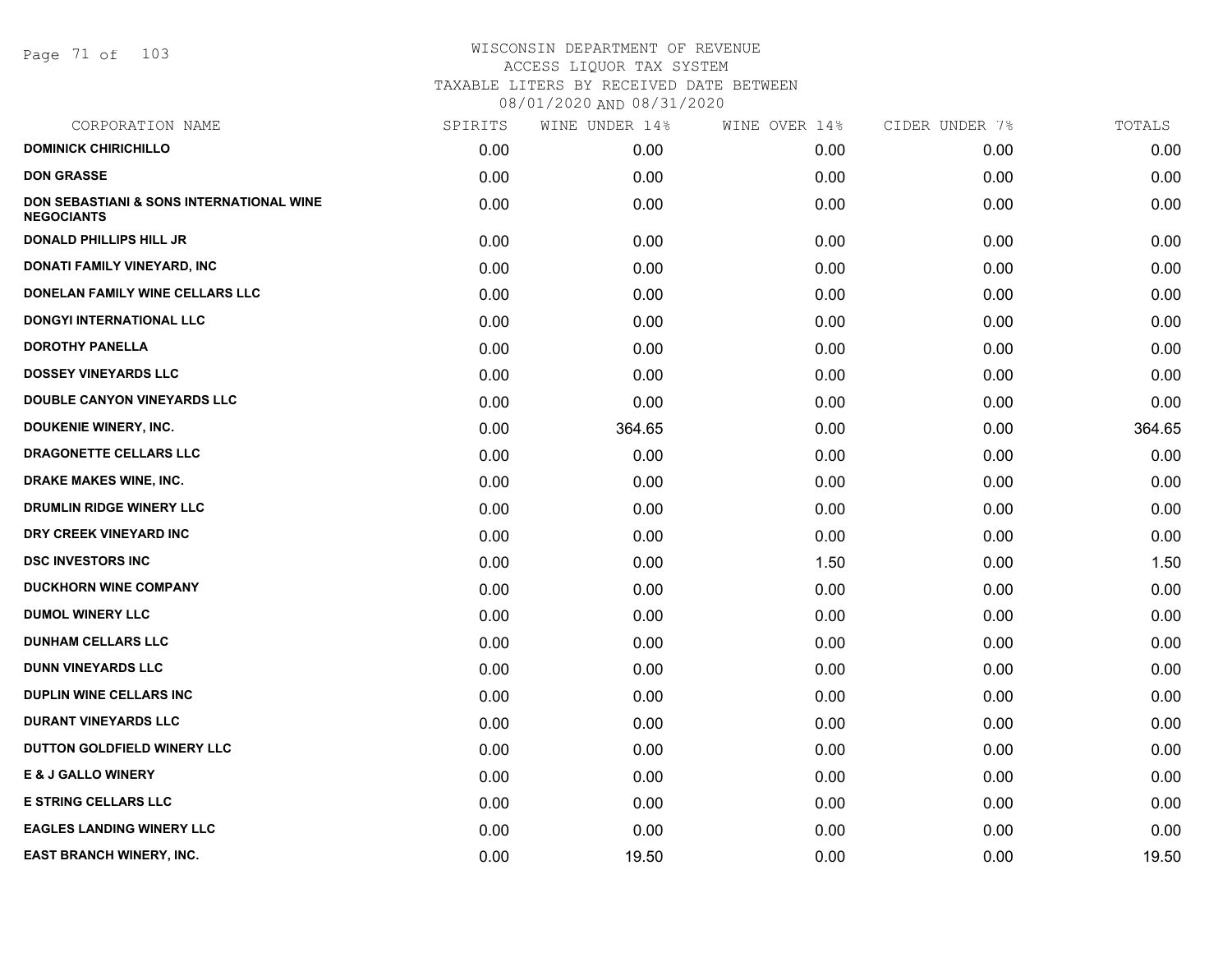Page 72 of 103

| CORPORATION NAME                         | SPIRITS | WINE UNDER 14% | WINE OVER 14% | CIDER UNDER 7% | TOTALS |
|------------------------------------------|---------|----------------|---------------|----------------|--------|
| <b>EASTERN RIDGES VINEYARD, LLC</b>      | 0.00    | 0.00           | 0.00          | 0.00           | 0.00   |
| <b>EBERLE WINERY LP</b>                  | 0.00    | 0.00           | 0.00          | 0.00           | 0.00   |
| EDEN ICE CIDER COMPANY INC.              | 0.00    | 0.00           | 0.00          | 0.00           | 0.00   |
| <b>EDWARD J RINK</b>                     | 0.00    | 0.00           | 0.00          | 0.00           | 0.00   |
| <b>EDWARD T MARKS</b>                    | 0.00    | 0.00           | 0.00          | 0.00           | 0.00   |
| EHREN JORDAN WINE CELLARS LLC            | 0.00    | 0.00           | 0.00          | 0.00           | 0.00   |
| <b>EILEEN BRYS</b>                       | 0.00    | 0.00           | 0.00          | 0.00           | 0.00   |
| <b>ELEGANCE PROPERTIES LLC</b>           | 0.00    | 0.00           | 0.00          | 0.00           | 0.00   |
| <b>ELISABETH W KLEIN</b>                 | 0.00    | 0.00           | 0.00          | 0.00           | 0.00   |
| ELK COVE VINEYARDS INC                   | 0.00    | 0.00           | 0.00          | 0.00           | 0.00   |
| ELLIOTT SMITH DEVELOPMENT COMPANY        | 0.00    | 0.00           | 0.00          | 0.00           | 0.00   |
| <b>ELV-OREGON LLC</b>                    | 0.00    | 0.00           | 0.00          | 0.00           | 0.00   |
| <b>EMILIO GUGLIELMO WINERY INC</b>       | 0.00    | 0.00           | 0.00          | 0.00           | 0.00   |
| <b>EMMITT-SCORSONE WINES LLC</b>         | 0.00    | 0.00           | 0.00          | 0.00           | 0.00   |
| <b>EMMOLO RIVER RANCH LLC</b>            | 0.00    | 0.00           | 0.00          | 0.00           | 0.00   |
| <b>ENTENTE SPIRITS LLC</b>               | 0.00    | 0.00           | 0.00          | 0.00           | 0.00   |
| <b>EOLA HILLS WINE CELLARS INC</b>       | 0.00    | 0.00           | 0.00          | 0.00           | 0.00   |
| <b>ERIC FLANAGAN</b>                     | 0.00    | 0.00           | 0.00          | 0.00           | 0.00   |
| <b>ERIC TRUMP WINE MANUFACTURING LLC</b> | 0.00    | 0.00           | 0.00          | 0.00           | 0.00   |
| ERIK MILLER WINES, INC.                  | 0.00    | 0.00           | 0.00          | 0.00           | 0.00   |
| <b>ERNEST VINEYARDS LLC</b>              | 0.00    | 0.00           | 0.00          | 0.00           | 0.00   |
| <b>EUGENE PERATA</b>                     | 0.00    | 0.00           | 0.00          | 0.00           | 0.00   |
| <b>F KORBEL &amp; BROS INC</b>           | 0.00    | 0.00           | 0.00          | 0.00           | 0.00   |
| <b>FAETHM INC</b>                        | 0.00    | 0.00           | 0.00          | 0.00           | 0.00   |
| <b>FANTESCA LLC</b>                      | 0.00    | 0.00           | 0.00          | 0.00           | 0.00   |
| <b>FAT BOYS INC</b>                      | 0.00    | 0.00           | 0.00          | 0.00           | 0.00   |
| <b>FAWN CREEK WINERY LLC</b>             | 0.00    | 0.00           | 0.00          | 0.00           | 0.00   |
| <b>FAZELI VINEYARDS, LLC</b>             | 0.00    | 0.00           | 0.00          | 0.00           | 0.00   |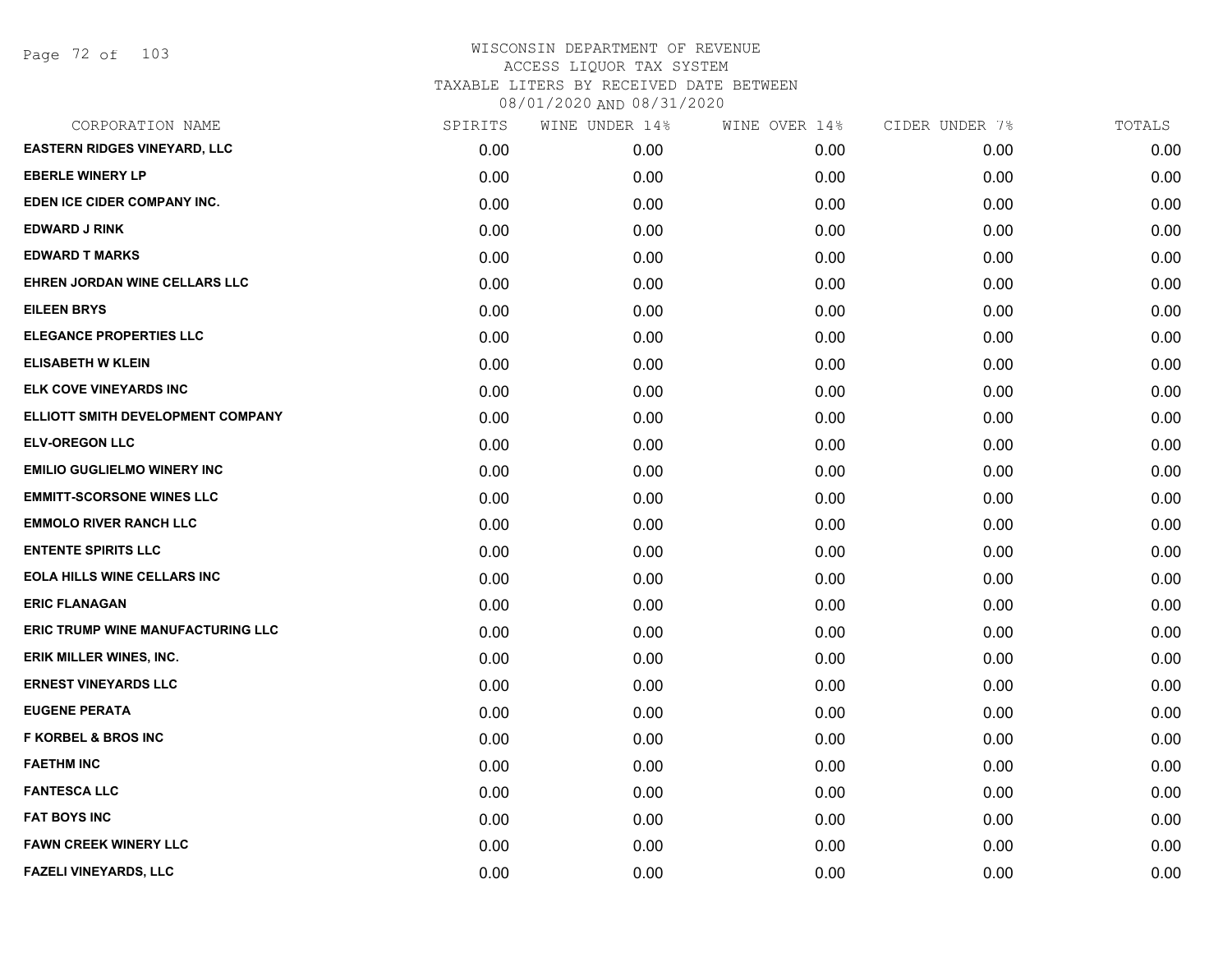Page 73 of 103

| CORPORATION NAME                        | SPIRITS | WINE UNDER 14% | WINE OVER 14% | CIDER UNDER 7% | TOTALS |
|-----------------------------------------|---------|----------------|---------------|----------------|--------|
| <b>FENESTRA WINERY INC</b>              | 0.00    | 0.00           | 0.00          | 0.00           | 0.00   |
| FENN VALLEY VINEYARDS, INC.             | 0.00    | 0.00           | 0.00          | 0.00           | 0.00   |
| <b>FERMENTING CELLARS LLC</b>           | 0.00    | 0.00           | 0.00          | 0.00           | 0.00   |
| <b>FERNRAY LLC</b>                      | 0.00    | 0.00           | 0.00          | 0.00           | 0.00   |
| FERRARI CARANO VINEYARDS & WINERY LLC   | 0.00    | 0.00           | 0.00          | 0.00           | 0.00   |
| <b>FETZER VINEYARDS</b>                 | 0.00    | 0.00           | 0.00          | 0.00           | 0.00   |
| <b>FICKLIN VINEYARDS INC</b>            | 0.00    | 0.00           | 0.00          | 0.00           | 0.00   |
| <b>FIDDLEHEAD CELLARS LP</b>            | 0.00    | 0.00           | 0.00          | 0.00           | 0.00   |
| <b>FIDELITAS WINES LLC</b>              | 0.00    | 0.00           | 0.00          | 0.00           | 0.00   |
| <b>FIESTA VINEYARD &amp; WINERY LLC</b> | 0.00    | 0.00           | 0.00          | 0.00           | 0.00   |
| <b>FINKELSTEIN VINEYARDS INC</b>        | 0.00    | 0.00           | 0.00          | 0.00           | 0.00   |
| <b>FIRESTEED CORPORATION</b>            | 0.00    | 0.00           | 0.00          | 0.00           | 0.00   |
| FISHER KING WINERY, LLC                 | 0.00    | 0.00           | 0.00          | 0.00           | 0.00   |
| <b>FISHER VINEYARDS</b>                 | 0.00    | 0.00           | 0.00          | 0.00           | 0.00   |
| <b>FITVINE LLC</b>                      | 0.00    | 0.00           | 0.00          | 0.00           | 0.00   |
| <b>FIVE VINES LLC</b>                   | 0.00    | 0.00           | 0.00          | 0.00           | 0.00   |
| <b>FLOOD RANCH COMPANY</b>              | 0.00    | 0.00           | 0.00          | 0.00           | 0.00   |
| <b>FLORA SPRINGS WINE COMPANY</b>       | 0.00    | 0.00           | 0.00          | 0.00           | 0.00   |
| <b>FLORIDA ORANGE GROVES INC</b>        | 0.00    | 0.00           | 0.00          | 0.00           | 0.00   |
| FLOWERS VINEYARD AND WINERY, LLC        | 0.00    | 0.00           | 0.00          | 0.00           | 0.00   |
| <b>FLYING B VINEYARD LP</b>             | 0.00    | 0.00           | 0.00          | 0.00           | 0.00   |
| FN CELLARS LLC                          | 0.00    | 0.00           | 0.00          | 0.00           | 0.00   |
| FOLEY ESTATES VINEYARD & WINERY LLC     | 0.00    | 0.00           | 0.00          | 0.00           | 0.00   |
| <b>FOLEY FAMILY WINES INC</b>           | 0.00    | 0.00           | 0.00          | 0.00           | 0.00   |
| <b>FOLIO WINE COMPANY LLC</b>           | 0.00    | 0.00           | 0.00          | 0.00           | 0.00   |
| <b>FONTANELLA WINES LLC</b>             | 0.00    | 0.00           | 0.00          | 0.00           | 0.00   |
| <b>FORIS VINEYARDS WINERY LLC</b>       | 0.00    | 0.00           | 0.00          | 0.00           | 0.00   |
| FORT ROSS VINEYARD & WINERY LLC         | 0.00    | 0.00           | 0.00          | 0.00           | 0.00   |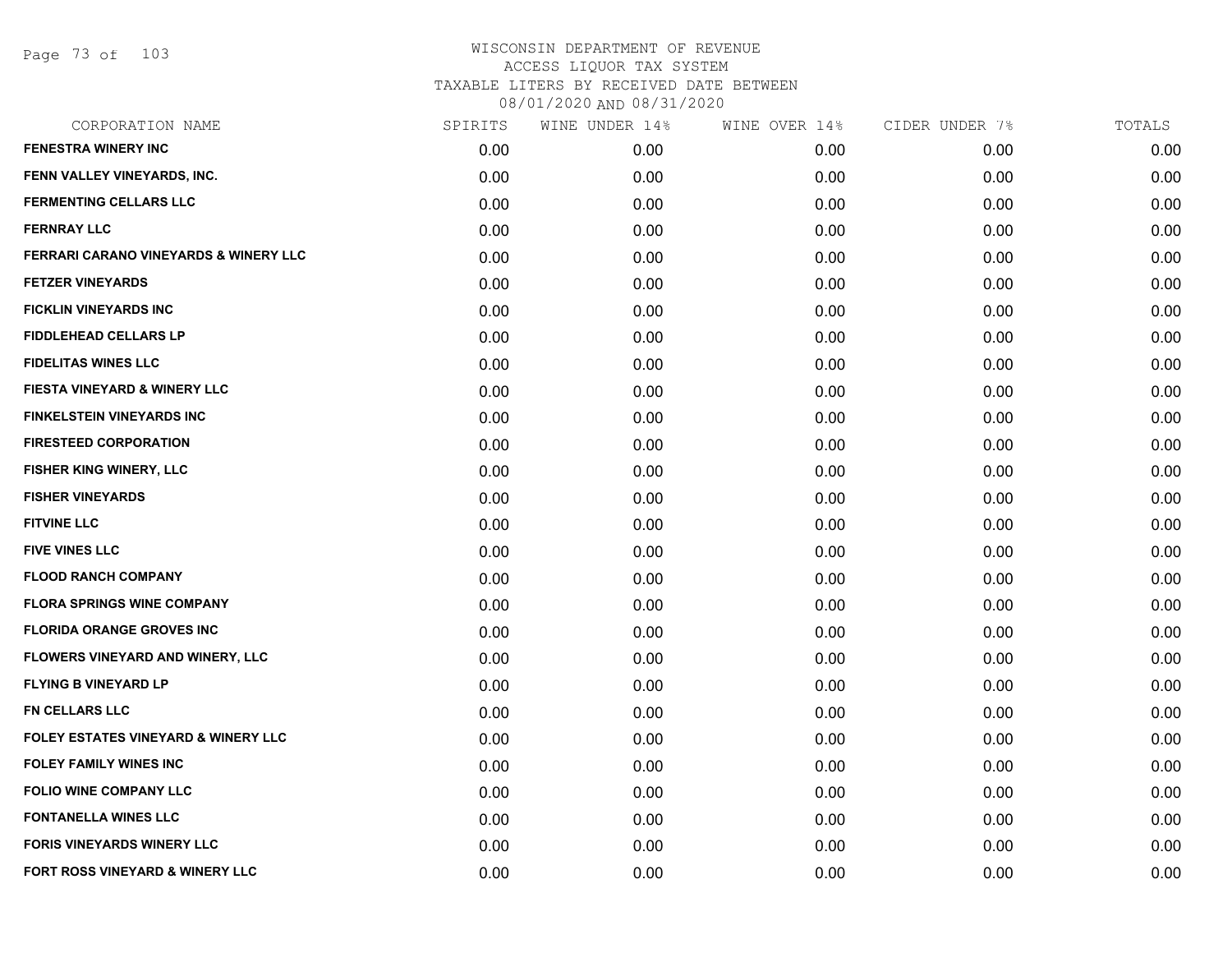Page 74 of 103

| CORPORATION NAME                              | SPIRITS | WINE UNDER 14% | WINE OVER 14% | CIDER UNDER 7% | TOTALS |
|-----------------------------------------------|---------|----------------|---------------|----------------|--------|
| <b>FORWARD CIDER LLC</b>                      | 0.00    | 0.00           | 0.00          | 0.00           | 0.00   |
| <b>FOUR BEARS WINERY LLC</b>                  | 0.00    | 0.00           | 0.00          | 0.00           | 0.00   |
| <b>FOUR DAUGHTERS VINEYARD AND WINERY LLC</b> | 0.00    | 0.00           | 0.00          | 0.00           | 0.00   |
| FOX RUN VINEYARDS INC                         | 0.00    | 0.00           | 0.00          | 0.00           | 0.00   |
| <b>FOXEN VINEYARD INC</b>                     | 0.00    | 0.00           | 0.00          | 0.00           | 0.00   |
| <b>FRANCIS COPPOLA WINERY LLC</b>             | 0.00    | 0.00           | 0.00          | 0.00           | 0.00   |
| <b>FRANCISCAN VINEYARDS INC</b>               | 0.00    | 0.00           | 0.00          | 0.00           | 0.00   |
| <b>FRANK FAMILY VINEYARDS LLC</b>             | 0.00    | 153.00         | 289.88        | 0.00           | 442.88 |
| <b>FRED C SCHERRER</b>                        | 0.00    | 0.00           | 0.00          | 0.00           | 0.00   |
| <b>FREDERICK QUANDT</b>                       | 0.00    | 0.00           | 0.00          | 0.00           | 0.00   |
| <b>FREIXENET SONOMA CAVES INC</b>             | 0.00    | 0.00           | 0.00          | 0.00           | 0.00   |
| <b>FRESH GRAPES LLC</b>                       | 0.00    | 0.00           | 0.00          | 0.00           | 0.00   |
| <b>FREY FAMILY WINERY LLC</b>                 | 0.00    | 0.00           | 0.00          | 0.00           | 0.00   |
| <b>FREY VINEYARDS LTD</b>                     | 0.00    | 0.00           | 0.00          | 0.00           | 0.00   |
| <b>FROGS LEAP WINERY</b>                      | 0.00    | 0.00           | 0.00          | 0.00           | 0.00   |
| <b>FROGTOWN CELLARS LLP</b>                   | 0.00    | 0.00           | 0.00          | 0.00           | 0.00   |
| <b>FROST WINES LLC</b>                        | 0.00    | 0.00           | 0.00          | 0.00           | 0.00   |
| FRUIT OF THE WOODS WINE CELLAR, INC.          | 0.00    | 0.00           | 0.00          | 0.00           | 0.00   |
| <b>FULCRUM WINES LLC</b>                      | 0.00    | 0.00           | 0.00          | 0.00           | 0.00   |
| <b>FULKERSON WINE CELLARS LLC</b>             | 0.00    | 0.00           | 0.00          | 0.00           | 0.00   |
| <b>FULLERTON WINES, INC</b>                   | 0.00    | 0.00           | 0.00          | 0.00           | 0.00   |
| <b>FURTHERMORE LLC</b>                        | 0.00    | 0.00           | 0.00          | 0.00           | 0.00   |
| <b>G GRAHAM WINES INC</b>                     | 0.00    | 0.00           | 0.00          | 0.00           | 0.00   |
| <b>GALANTE FAMILY WINERY INC</b>              | 0.00    | 0.00           | 0.00          | 0.00           | 0.00   |
| <b>GALENA CELLARS INC</b>                     | 0.00    | 0.00           | 0.00          | 0.00           | 0.00   |
| <b>GALLICA WINES LLC</b>                      | 0.00    | 0.00           | 0.00          | 0.00           | 0.00   |
| <b>GAMBA VINEYARDS AND WINERY LLC</b>         | 0.00    | 0.00           | 0.00          | 0.00           | 0.00   |
| <b>GAMBLE FAMILY VINEYARDS LLC</b>            | 0.00    | 0.00           | 0.00          | 0.00           | 0.00   |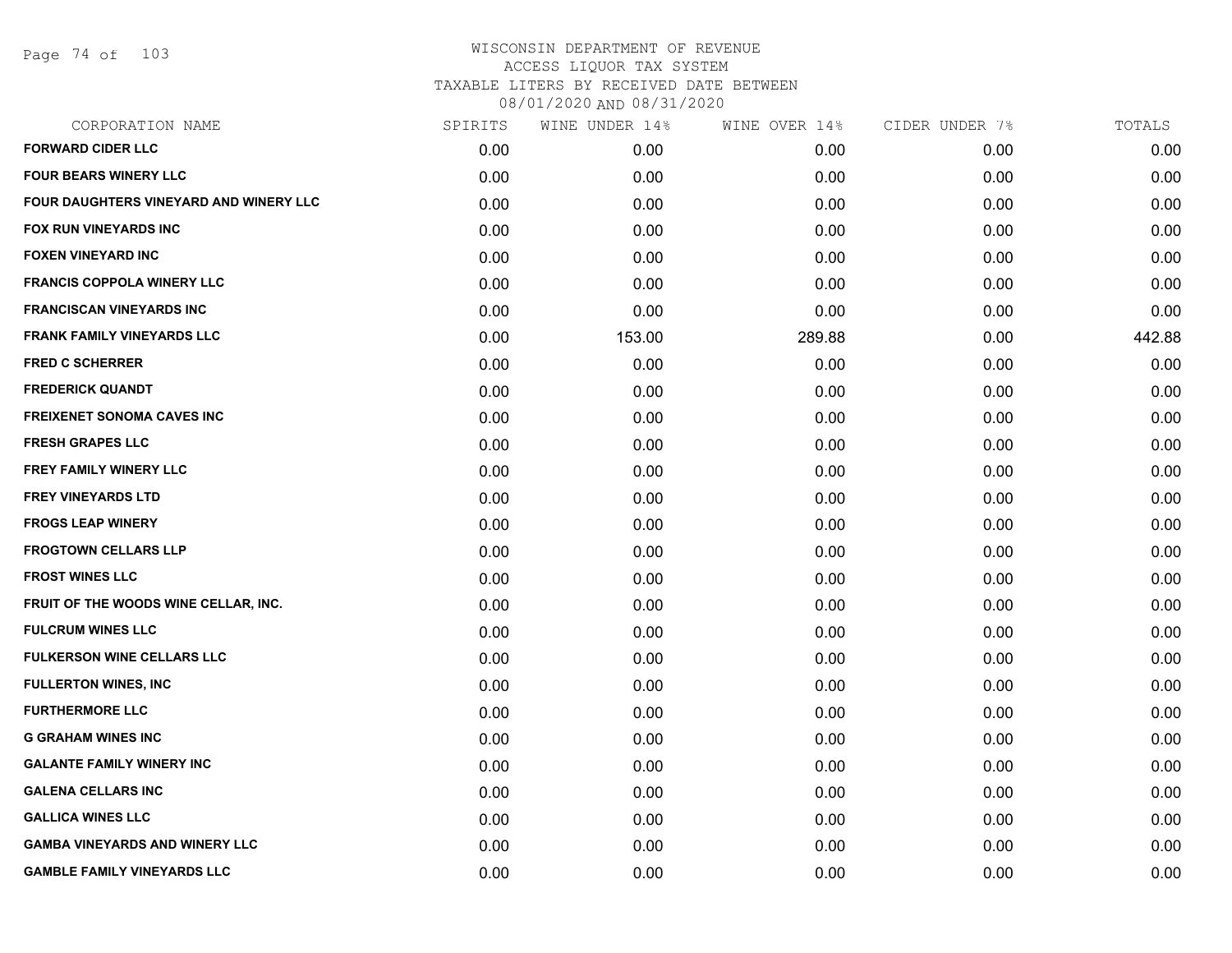Page 75 of 103

| CORPORATION NAME                           | SPIRITS | WINE UNDER 14% | WINE OVER 14% | CIDER UNDER 7% | TOTALS |
|--------------------------------------------|---------|----------------|---------------|----------------|--------|
| <b>GANDONA INC</b>                         | 0.00    | 0.00           | 0.00          | 0.00           | 0.00   |
| <b>GARGIULO VINEYARD LLC</b>               | 0.00    | 0.00           | 0.00          | 0.00           | 0.00   |
| <b>GARROD TRUST</b>                        | 0.00    | 0.00           | 0.00          | 0.00           | 0.00   |
| <b>GARY FRANSCIONI, INC.</b>               | 0.00    | 0.00           | 0.00          | 0.00           | 0.00   |
| <b>GEARY MARKET INVESTMENT COMPANY LTD</b> | 0.00    | 0.00           | 0.00          | 0.00           | 0.00   |
| <b>GEMSTONE VINEYARDS LLC</b>              | 0.00    | 0.00           | 0.00          | 0.00           | 0.00   |
| <b>GENERATIONS OF SONOMA LLC</b>           | 0.00    | 0.00           | 0.00          | 0.00           | 0.00   |
| <b>GENESEO PARTNERS LP</b>                 | 0.00    | 0.00           | 0.00          | 0.00           | 0.00   |
| <b>GEORGE O HENDRY</b>                     | 0.00    | 0.00           | 0.00          | 0.00           | 0.00   |
| <b>GEORGE RONALD DENNER</b>                | 0.00    | 0.00           | 0.00          | 0.00           | 0.00   |
| <b>GERALD E FORTH</b>                      | 0.00    | 0.00           | 0.00          | 0.00           | 0.00   |
| <b>GF VINEYARDS LLC</b>                    | 0.00    | 0.00           | 0.00          | 0.00           | 0.00   |
| <b>GF WINES LLC</b>                        | 0.00    | 0.00           | 0.00          | 0.00           | 0.00   |
| <b>GIFT SERVICES INC</b>                   | 0.00    | 0.00           | 0.00          | 0.00           | 0.00   |
| <b>GLENORA WINE CELLARS INC</b>            | 0.00    | 0.00           | 0.00          | 0.00           | 0.00   |
| <b>GLOBAL UNIVERSAL SRL</b>                | 0.00    | 0.00           | 0.00          | 0.00           | 0.00   |
| <b>GOLDIN INVESTMENT II INC</b>            | 0.00    | 0.00           | 0.00          | 0.00           | 0.00   |
| <b>GOLDRIDGEPINOT.COM LLC</b>              | 0.00    | 0.00           | 0.00          | 0.00           | 0.00   |
| <b>GOOD FOUNDATIONS INC</b>                | 0.00    | 0.00           | 0.00          | 0.00           | 0.00   |
| <b>GOOSE RIDGE LLC</b>                     | 0.00    | 0.00           | 0.00          | 0.00           | 0.00   |
| <b>GRAPE VISIONS LLC</b>                   | 0.00    | 0.00           | 0.00          | 0.00           | 0.00   |
| <b>GRAPESEED WINE FUND LLC</b>             | 0.00    | 0.00           | 0.00          | 0.00           | 0.00   |
| <b>GRASSINI FAMILY VINEYARDS LLC</b>       | 0.00    | 0.00           | 0.00          | 0.00           | 0.00   |
| <b>GREEN FAMILY WINERY LLC</b>             | 0.00    | 0.00           | 0.00          | 0.00           | 0.00   |
| <b>GREG MICHAEL CELLARS, LLC</b>           | 0.00    | 0.00           | 53.92         | 0.00           | 53.92  |
| <b>GREG SANDERS</b>                        | 0.00    | 0.00           | 0.00          | 0.00           | 0.00   |
| <b>GREGORY EDWARD GRAZIANO</b>             | 0.00    | 0.00           | 0.00          | 0.00           | 0.00   |
| <b>GRGICH HILLS CELLAR</b>                 | 0.00    | 0.00           | 0.00          | 0.00           | 0.00   |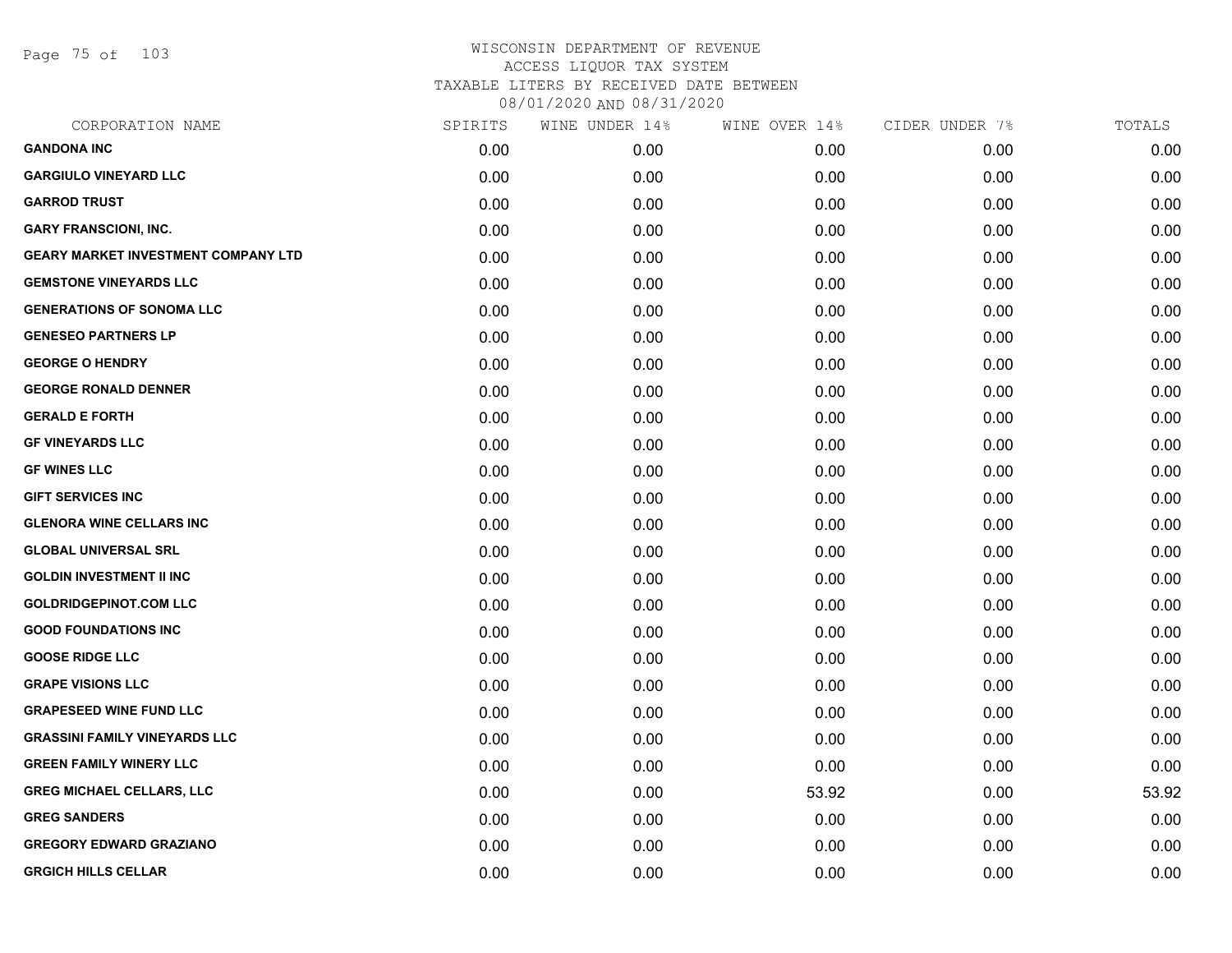Page 76 of 103

| CORPORATION NAME                        | SPIRITS | WINE UNDER 14% | WINE OVER 14% | CIDER UNDER 7% | TOTALS |
|-----------------------------------------|---------|----------------|---------------|----------------|--------|
| <b>GRIEB OPTIMAL WINECRAFTING LLC</b>   | 0.00    | 0.00           | 0.00          | 0.00           | 0.00   |
| <b>GROENNFELL MEADERY LLC</b>           | 0.00    | 480.06         | 0.00          | 0.00           | 480.06 |
| <b>GROTH VINEYARDS &amp; WINERY LLC</b> | 0.00    | 0.00           | 0.00          | 0.00           | 0.00   |
| <b>GULLETT &amp; GULLETT</b>            | 0.00    | 0.00           | 0.00          | 0.00           | 0.00   |
| H DE V LLC                              | 0.00    | 0.00           | 0.00          | 0.00           | 0.00   |
| HAFNER VINEYARD LLC                     | 0.00    | 0.00           | 0.00          | 0.00           | 0.00   |
| <b>HAGAFEN CELLARS INC</b>              | 0.00    | 0.00           | 0.00          | 0.00           | 0.00   |
| <b>HAHN ESTATE</b>                      | 0.00    | 0.00           | 0.00          | 0.00           | 0.00   |
| <b>HALF KRAKT LLC</b>                   | 0.00    | 0.00           | 0.00          | 0.00           | 0.00   |
| <b>HALF MOON HILL LLC</b>               | 0.00    | 0.00           | 0.00          | 0.00           | 0.00   |
| <b>HALL WINES LLC</b>                   | 0.00    | 0.00           | 0.00          | 0.00           | 0.00   |
| <b>HAMEL FAMILY WINES LLC</b>           | 0.00    | 0.00           | 0.00          | 0.00           | 0.00   |
| <b>HAMMLER WINE CORP</b>                | 0.00    | 0.00           | 0.00          | 0.00           | 0.00   |
| HANDLEY CELLARS LIMITED PARTNERSHIP     | 0.00    | 0.00           | 0.00          | 0.00           | 0.00   |
| <b>HANNA WINERY INC</b>                 | 0.00    | 0.00           | 0.00          | 0.00           | 0.00   |
| <b>HANSJOERG WYSS</b>                   | 0.00    | 0.00           | 0.00          | 0.00           | 0.00   |
| <b>HARBOR RIDGE WINERY INC.</b>         | 0.00    | 0.00           | 0.00          | 0.00           | 0.00   |
| <b>HARLAN ESTATE WINERY INC</b>         | 0.00    | 0.00           | 0.00          | 0.00           | 0.00   |
| <b>HARMELL CELLARS LLC</b>              | 0.00    | 0.00           | 0.00          | 0.00           | 0.00   |
| <b>HARRIS &amp; HARRIS</b>              | 0.00    | 0.00           | 0.00          | 0.00           | 0.00   |
| <b>HARRY &amp; DAVID HOLDINGS INC</b>   | 0.00    | 0.00           | 0.00          | 0.00           | 0.00   |
| <b>HAUS BEVERAGE, INC</b>               | 0.00    | 0.00           | 0.00          | 0.00           | 0.00   |
| HAWK AND HORSE VINEYARDS LLC            | 0.00    | 0.00           | 0.00          | 0.00           | 0.00   |
| <b>HAWKES LLC</b>                       | 0.00    | 0.00           | 0.00          | 0.00           | 0.00   |
| <b>HAZLITT 1852 VINEYARDS INC</b>       | 0.00    | 0.00           | 0.00          | 0.00           | 0.00   |
| <b>HDD LLC</b>                          | 0.00    | 0.00           | 0.00          | 0.00           | 0.00   |
| <b>HEITZ WINE CELLARS</b>               | 0.00    | 0.00           | 0.00          | 0.00           | 0.00   |
| <b>HEMISPHERE WINE COMPANY INC</b>      | 0.00    | 0.00           | 0.00          | 0.00           | 0.00   |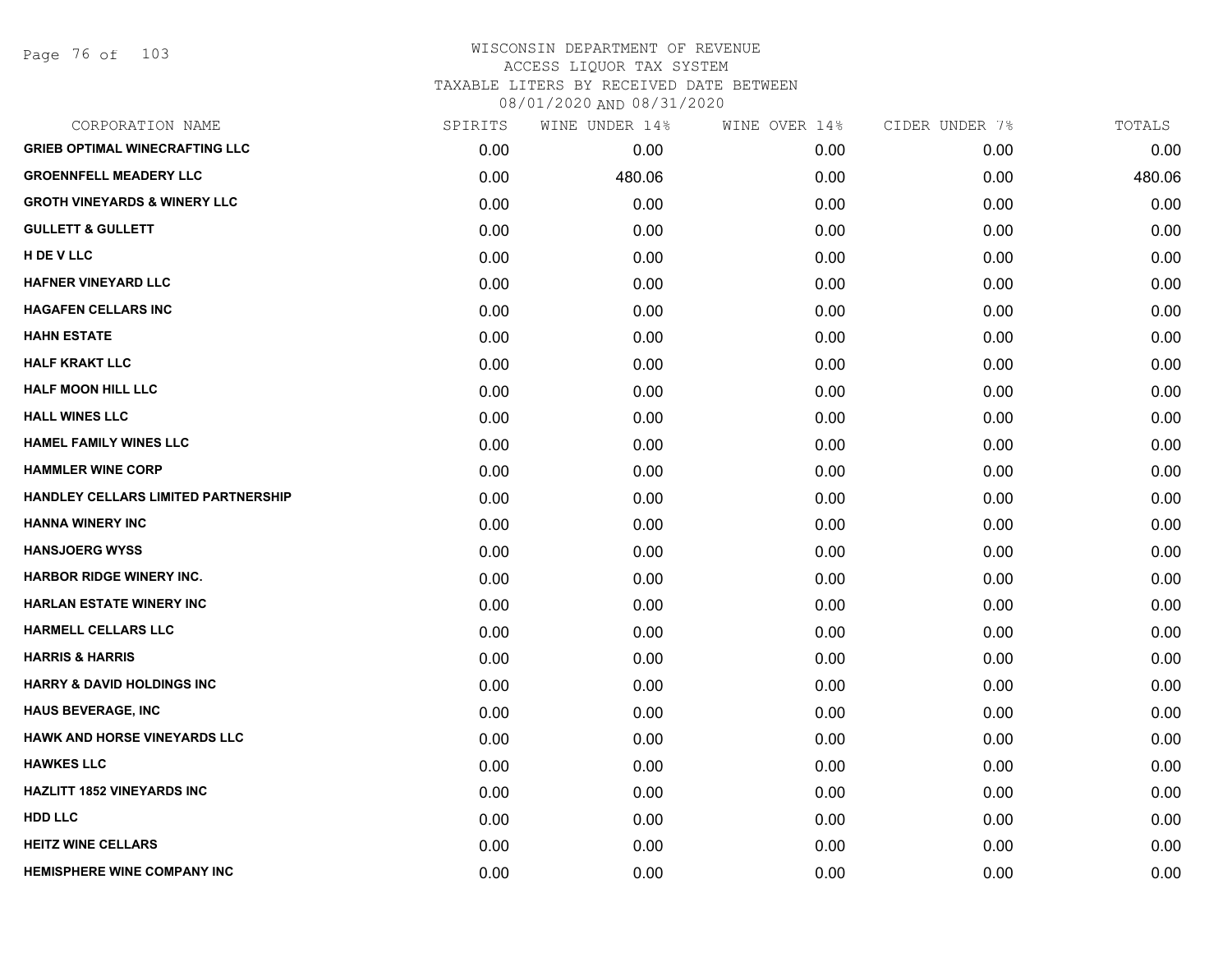Page 77 of 103

| CORPORATION NAME                  | SPIRITS | WINE UNDER 14% | WINE OVER 14% | CIDER UNDER 7% | TOTALS |
|-----------------------------------|---------|----------------|---------------|----------------|--------|
| <b>HEMISPHERES LLC</b>            | 0.00    | 0.00           | 0.00          | 0.00           | 0.00   |
| <b>HERDIE BAISDEN</b>             | 0.00    | 0.00           | 0.00          | 0.00           | 0.00   |
| <b>HERMAN STORY WINES INC</b>     | 0.00    | 0.00           | 0.00          | 0.00           | 0.00   |
| <b>HERON HILL VINEYARDS INC</b>   | 0.00    | 0.00           | 0.00          | 0.00           | 0.00   |
| <b>HERRERA &amp; HERRERA</b>      | 0.00    | 0.00           | 0.00          | 0.00           | 0.00   |
| <b>HESTAN VINEYARDS LLC</b>       | 0.00    | 0.00           | 0.00          | 0.00           | 0.00   |
| <b>HICKORY FARMS LLC</b>          | 0.00    | 0.00           | 0.00          | 0.00           | 0.00   |
| <b>HIDDEN RIDGE VINEYARD LLC</b>  | 0.00    | 0.00           | 0.00          | 0.00           | 0.00   |
| HILL ESTATES INC                  | 0.00    | 0.00           | 0.00          | 0.00           | 0.00   |
| <b>HILLSIDE WINERY</b>            | 0.00    | 0.00           | 0.00          | 0.00           | 0.00   |
| <b>HIRSCH WINERY LLC</b>          | 0.00    | 0.00           | 0.00          | 0.00           | 0.00   |
| HOLLYS HILL VINEYARDS LLC         | 0.00    | 12.00          | 22.50         | 0.00           | 34.50  |
| HONIG VINEYARD AND WINERY LLC     | 0.00    | 0.00           | 0.00          | 0.00           | 0.00   |
| <b>HOPE WINE LLC</b>              | 0.00    | 0.00           | 0.00          | 0.00           | 0.00   |
| <b>HOUDINI INC</b>                | 0.00    | 0.00           | 0.00          | 0.00           | 0.00   |
| <b>HOURGLASS WINE COMPANY INC</b> | 0.00    | 0.00           | 0.00          | 0.00           | 0.00   |
| <b>HQ WINERY LLC</b>              | 0.00    | 0.00           | 0.00          | 0.00           | 0.00   |
| <b>HUA YUAN</b>                   | 0.00    | 0.00           | 0.00          | 0.00           | 0.00   |
| <b>HUNEEUS VINTNERS LLC</b>       | 0.00    | 0.00           | 0.00          | 0.00           | 0.00   |
| HUNEEUS WINES HOLDCO LLC          | 0.00    | 0.00           | 0.00          | 0.00           | 0.00   |
| HUNT COUNTRY VINEYARDS LLC        | 0.00    | 0.00           | 0.00          | 0.00           | 0.00   |
| <b>HUSCH VINEYARDS INC</b>        | 0.00    | 0.00           | 0.00          | 0.00           | 0.00   |
| <b>IMAGINARY FACTORY LLC</b>      | 0.00    | 0.00           | 0.00          | 0.00           | 0.00   |
| <b>INCEPTION WINES LLC</b>        | 0.00    | 0.00           | 0.00          | 0.00           | 0.00   |
| INCIDER, INC.                     | 0.00    | 0.00           | 0.00          | 0.00           | 0.00   |
| <b>INMAN FAMILY WINES LLC</b>     | 0.00    | 0.00           | 0.00          | 0.00           | 0.00   |
| <b>INVESTOR'S OF AMERICA LP</b>   | 0.00    | 0.00           | 0.00          | 0.00           | 0.00   |
| <b>IRON HORSE VINEYARDS LP</b>    | 0.00    | 0.00           | 0.00          | 0.00           | 0.00   |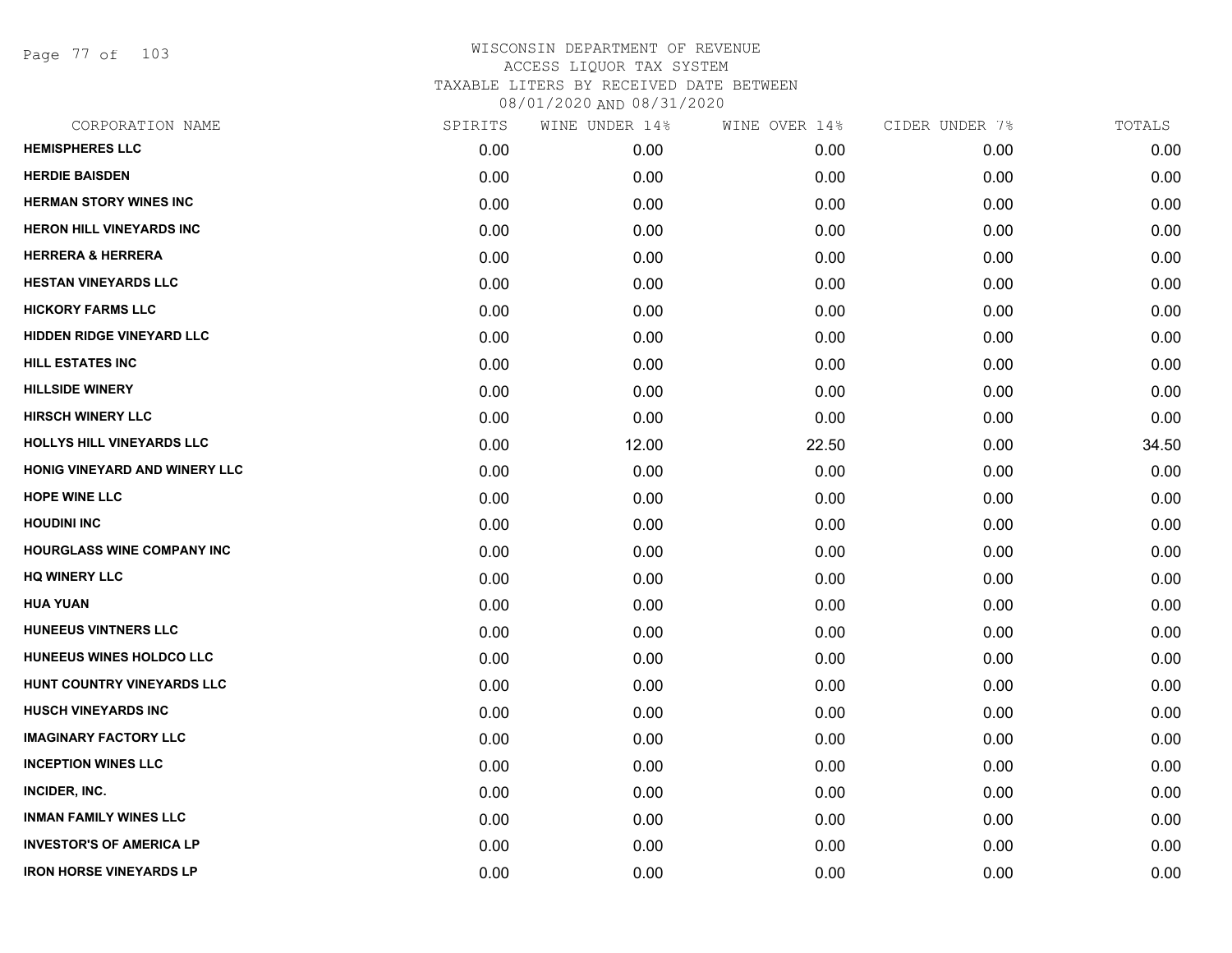| CORPORATION NAME                             | SPIRITS | WINE UNDER 14% | WINE OVER 14% | CIDER UNDER 7% | TOTALS |
|----------------------------------------------|---------|----------------|---------------|----------------|--------|
| <b>ISENHOWER CELLARS LLC</b>                 | 0.00    | 0.00           | 0.00          | 0.00           | 0.00   |
| <b>ISLAND ORCHARD CIDER LLC</b>              | 0.00    | 0.00           | 0.00          | 0.00           | 0.00   |
| <b>ISR VINEYARDS ASSOCIATION</b>             | 0.00    | 0.00           | 0.00          | 0.00           | 0.00   |
| J BLAIR PENCE, TRUSTEE OF PENCE FAMILY TRUST | 0.00    | 0.00           | 0.00          | 0.00           | 0.00   |
| <b>J CELLARS INVESTMENTS LLC</b>             | 0.00    | 0.00           | 0.00          | 0.00           | 0.00   |
| <b>J LOHR WINERY CORP</b>                    | 0.00    | 0.00           | 0.00          | 0.00           | 0.00   |
| <b>J PEDRONCELLI WINERY</b>                  | 0.00    | 0.00           | 0.00          | 0.00           | 0.00   |
| <b>J RICKARDS WINERY LLC</b>                 | 0.00    | 0.00           | 205.50        | 0.00           | 205.50 |
| <b>J WILLETT COMPANIES</b>                   | 0.00    | 0.00           | 0.00          | 0.00           | 0.00   |
| J. DUSI, INC.                                | 0.00    | 0.00           | 0.00          | 0.00           | 0.00   |
| <b>J.W. THOMAS LLC</b>                       | 0.00    | 0.00           | 12.00         | 0.00           | 12.00  |
| <b>J3 WINE PARTNERS LLC</b>                  | 0.00    | 0.00           | 0.00          | 0.00           | 0.00   |
| JACK JOHN INVESTMENTS INC                    | 0.00    | 0.00           | 0.00          | 0.00           | 0.00   |
| <b>JACKSON FAMILY WINES INC</b>              | 0.00    | 0.00           | 0.00          | 0.00           | 0.00   |
| <b>JACKSON WINE LLC</b>                      | 0.00    | 0.00           | 0.00          | 0.00           | 0.00   |
| <b>JACKSON WINERY &amp; VINEYARDS</b>        | 0.00    | 0.00           | 0.00          | 0.00           | 0.00   |
| <b>JACUZZI FAMILY VINEYARDS LLC</b>          | 0.00    | 0.00           | 0.00          | 0.00           | 0.00   |
| <b>JAM CELLARS INC</b>                       | 0.00    | 0.00           | 0.00          | 0.00           | 0.00   |
| <b>JAMES L LAMBERT</b>                       | 0.00    | 0.00           | 0.00          | 0.00           | 0.00   |
| <b>JAMES P PROSSER</b>                       | 0.00    | 0.00           | 0.00          | 0.00           | 0.00   |
| <b>JARVIS</b>                                | 0.00    | 1.50           | 59.93         | 0.00           | 61.43  |
| <b>JB GEORGE LLC</b>                         | 0.00    | 0.00           | 0.00          | 0.00           | 0.00   |
| <b>JC CELLARS INC</b>                        | 0.00    | 0.00           | 0.00          | 0.00           | 0.00   |
| JEFF RUNQUIST WINES INC                      | 0.00    | 0.00           | 0.00          | 0.00           | 0.00   |
| <b>JEFFERY BEMIS</b>                         | 0.00    | 0.00           | 0.00          | 0.00           | 0.00   |
| <b>JEFFERY M GORDON</b>                      | 0.00    | 0.00           | 0.00          | 0.00           | 0.00   |
| <b>JEFFREY L STOEGER</b>                     | 0.00    | 0.00           | 0.00          | 0.00           | 0.00   |
| JENNIFER L JACKSON-HARTFORD                  | 0.00    | 0.00           | 0.00          | 0.00           | 0.00   |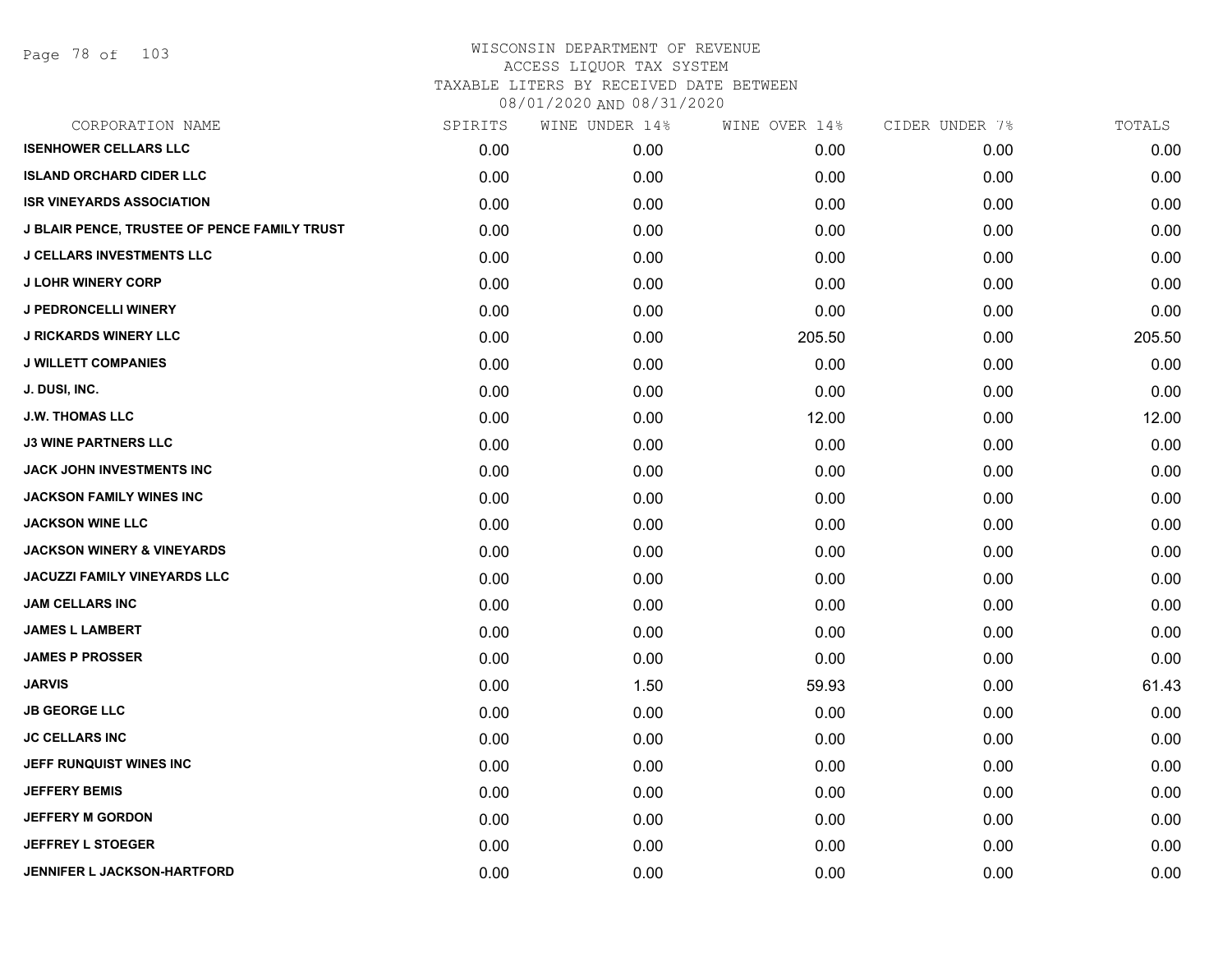Page 79 of 103

| CORPORATION NAME                         | SPIRITS | WINE UNDER 14% | WINE OVER 14% | CIDER UNDER 7% | TOTALS |
|------------------------------------------|---------|----------------|---------------|----------------|--------|
| <b>JESSIES GROVE WINERY INC</b>          | 0.00    | 0.00           | 0.00          | 0.00           | 0.00   |
| <b>JESSUP CELLARS HOLDING CO LLC</b>     | 0.00    | 0.00           | 0.00          | 0.00           | 0.00   |
| <b>JM CELLARS COMPANY</b>                | 0.00    | 0.00           | 0.00          | 0.00           | 0.00   |
| <b>J-NH WINE GROUP LLC</b>               | 0.00    | 0.00           | 0.00          | 0.00           | 0.00   |
| JOHN ANTHONY VINEYARDS LLC               | 0.00    | 0.00           | 0.00          | 0.00           | 0.00   |
| <b>JOHN R LUCAS</b>                      | 0.00    | 0.00           | 0.00          | 0.00           | 0.00   |
| <b>JOHNSON ESTATE WINERY LLC</b>         | 0.00    | 0.00           | 0.00          | 0.00           | 0.00   |
| <b>JONATHAN DALE</b>                     | 0.00    | 0.00           | 0.00          | 0.00           | 0.00   |
| <b>JONES FAMILY WINERY LLC</b>           | 0.00    | 0.00           | 0.00          | 0.00           | 0.00   |
| <b>JORNY'S END LLC</b>                   | 0.00    | 0.00           | 0.00          | 0.00           | 0.00   |
| <b>JOSEPH ALEXANDER VILLICANA II</b>     | 0.00    | 0.00           | 4.50          | 0.00           | 4.50   |
| <b>JOSEPH CALLOW</b>                     | 0.00    | 0.00           | 0.00          | 0.00           | 0.00   |
| JOSEPH PHELPS VINEYARDS LLC              | 0.00    | 0.00           | 0.00          | 0.00           | 0.00   |
| <b>JOSEPH STALLER</b>                    | 0.00    | 0.00           | 0.00          | 0.00           | 0.00   |
| <b>JOSEPH WYNIMKO</b>                    | 0.00    | 0.00           | 0.00          | 0.00           | 0.00   |
| <b>JOYCE VINEYARDS LLC</b>               | 0.00    | 0.00           | 0.00          | 0.00           | 0.00   |
| <b>JUSTIN VINEYARDS &amp; WINERY LLC</b> | 0.00    | 0.00           | 0.00          | 0.00           | 0.00   |
| <b>JVW CORPORATION</b>                   | 0.00    | 0.00           | 0.00          | 0.00           | 0.00   |
| <b>K VINTNERS LLC</b>                    | 0.00    | 0.00           | 0.00          | 0.00           | 0.00   |
| <b>KACHINA CELLARS LLC</b>               | 0.00    | 0.00           | 0.00          | 0.00           | 0.00   |
| <b>KALYRA WINERY LLC</b>                 | 0.00    | 0.00           | 0.00          | 0.00           | 0.00   |
| <b>KAMEN WINES LLC</b>                   | 0.00    | 0.00           | 0.00          | 0.00           | 0.00   |
| <b>KANGARU ENTERPRISES LLC</b>           | 0.00    | 0.00           | 0.00          | 0.00           | 0.00   |
| <b>KATCHEVER &amp; CO LLC</b>            | 0.00    | 0.00           | 0.00          | 0.00           | 0.00   |
| <b>KDS LLC</b>                           | 0.00    | 0.00           | 0.00          | 0.00           | 0.00   |
| <b>KEEVER VINEYARDS LLC</b>              | 0.00    | 0.00           | 0.00          | 0.00           | 0.00   |
| <b>KEN BROWN WINES LLC</b>               | 0.00    | 0.00           | 0.00          | 0.00           | 0.00   |
| <b>KENEFICK RANCHES WINERY LLC</b>       | 0.00    | 0.00           | 0.00          | 0.00           | 0.00   |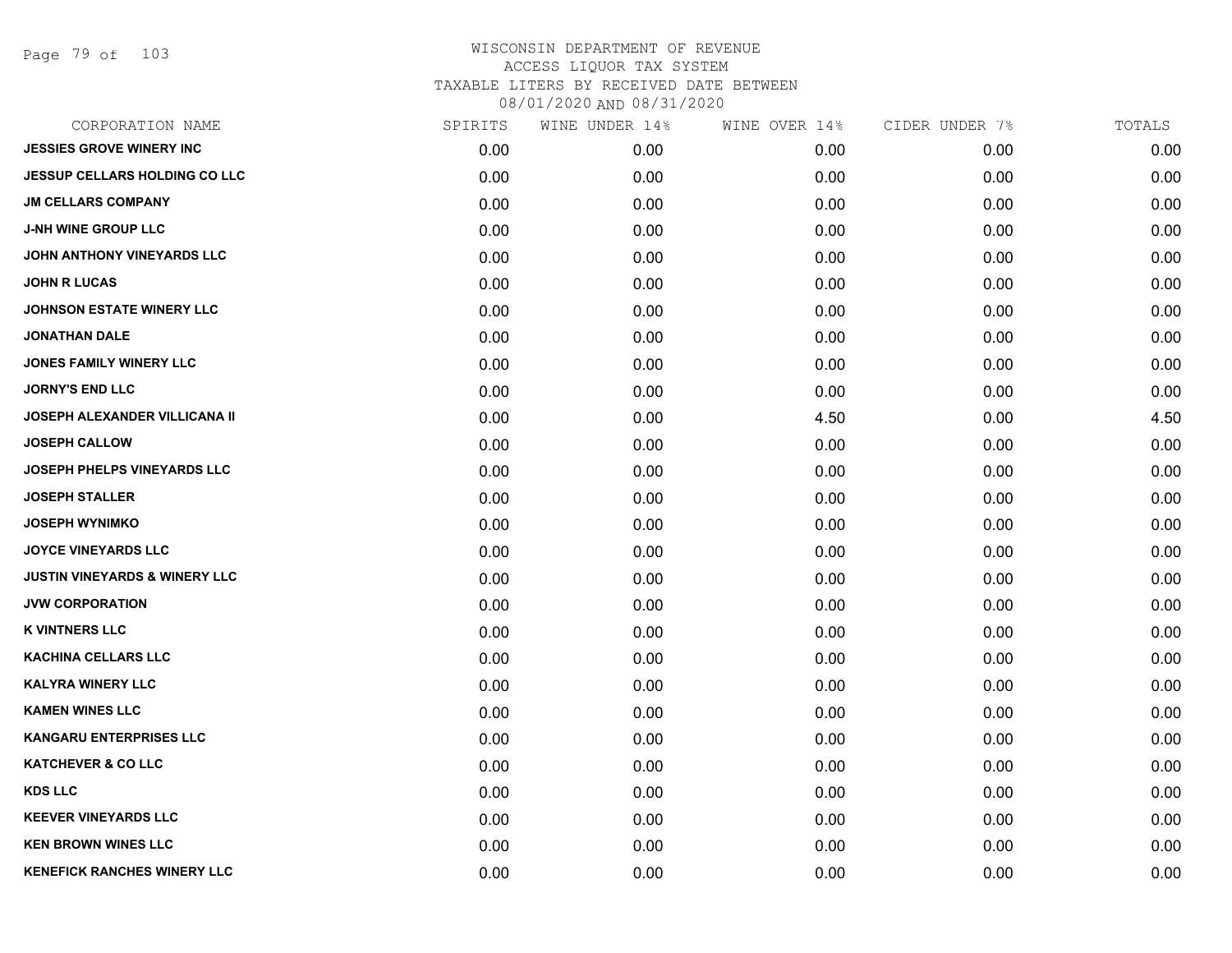Page 80 of 103

| CORPORATION NAME                     | SPIRITS | WINE UNDER 14% | WINE OVER 14% | CIDER UNDER 7% | TOTALS |
|--------------------------------------|---------|----------------|---------------|----------------|--------|
| <b>KENT HUMPHREY</b>                 | 0.00    | 0.00           | 0.00          | 0.00           | 0.00   |
| <b>KENWARD FAMILY VINEYARDS, LLC</b> | 0.00    | 0.00           | 0.00          | 0.00           | 0.00   |
| <b>KENZO ESTATE INC</b>              | 0.00    | 0.00           | 0.00          | 0.00           | 0.00   |
| <b>KERWIN ESTATE LLC</b>             | 0.00    | 0.00           | 0.00          | 0.00           | 0.00   |
| <b>KESTREL PROPERTIES LLC</b>        | 0.00    | 0.00           | 0.00          | 0.00           | 0.00   |
| <b>KEVIN BEHNKE</b>                  | 0.00    | 0.00           | 0.00          | 0.00           | 0.00   |
| <b>KING ESTATE WINERY LP</b>         | 0.00    | 0.00           | 0.00          | 0.00           | 0.00   |
| KISMET WINE, INC.                    | 0.00    | 0.00           | 0.00          | 0.00           | 0.00   |
| <b>KISTLER VINEYARDS, LLC</b>        | 0.00    | 0.00           | 0.00          | 0.00           | 0.00   |
| <b>KLEIN FOODS INC</b>               | 0.00    | 0.00           | 0.00          | 0.00           | 0.00   |
| <b>KNIGHTS BRIDGE WINERY LLC</b>     | 0.00    | 0.00           | 0.00          | 0.00           | 0.00   |
| <b>KOEHLER WINERY LLC</b>            | 0.00    | 0.00           | 0.00          | 0.00           | 0.00   |
| <b>KONSTANTIN D FRANK &amp; SONS</b> | 0.00    | 0.00           | 0.00          | 0.00           | 0.00   |
| <b>KOPRI INC</b>                     | 0.00    | 0.00           | 0.00          | 0.00           | 0.00   |
| <b>KPC MT. PALOMAR WINERY LLC</b>    | 0.00    | 0.00           | 0.00          | 0.00           | 0.00   |
| <b>KRAUSE FAMILY CELLARS LLC</b>     | 0.00    | 0.00           | 0.00          | 0.00           | 0.00   |
| <b>KRISTIN HARRINGTON-BOEGNER</b>    | 0.00    | 0.00           | 0.00          | 0.00           | 0.00   |
| <b>KRUPP BROTHERS LLC</b>            | 0.00    | 0.00           | 0.00          | 0.00           | 0.00   |
| <b>KSSM LLC</b>                      | 0.00    | 0.00           | 0.00          | 0.00           | 0.00   |
| <b>KT WINECO LLC</b>                 | 0.00    | 0.00           | 0.00          | 0.00           | 0.00   |
| <b>KULETO VILLA LLC</b>              | 0.00    | 0.00           | 0.00          | 0.00           | 0.00   |
| <b>KUNDE ENTERPRISES INC</b>         | 0.00    | 0.00           | 0.00          | 0.00           | 0.00   |
| <b>KV WINES LLC</b>                  | 0.00    | 0.00           | 0.00          | 0.00           | 0.00   |
| <b>L C WINE</b>                      | 0.00    | 0.00           | 0.00          | 0.00           | 0.00   |
| L FOPPIANO WINE CO INC               | 0.00    | 0.00           | 0.00          | 0.00           | 0.00   |
| L. MAWBY, LLC                        | 0.00    | 0.00           | 0.00          | 0.00           | 0.00   |
| <b>L18 HOLDINGS, INC.</b>            | 0.00    | 0.00           | 0.00          | 0.00           | 0.00   |
| <b>LADERA WINERY LLC</b>             | 0.00    | 0.00           | 0.00          | 0.00           | 0.00   |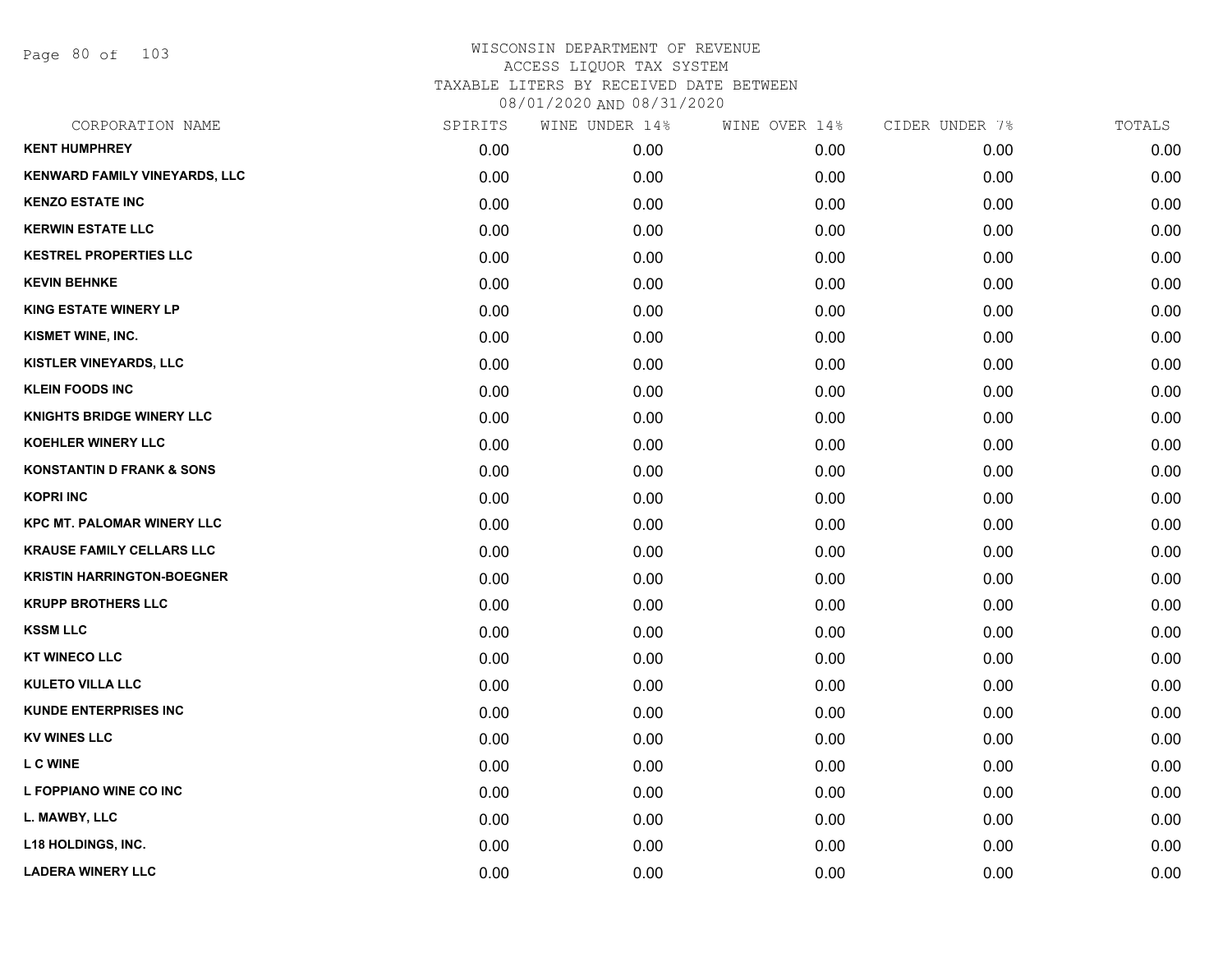| CORPORATION NAME                                  | SPIRITS | WINE UNDER 14% | WINE OVER 14% | CIDER UNDER 7% | TOTALS |
|---------------------------------------------------|---------|----------------|---------------|----------------|--------|
| <b>LAGUNA OAKS VINEYARD &amp; WINERY INC</b>      | 0.00    | 0.00           | 0.00          | 0.00           | 0.00   |
| <b>LAIL VINEYARDS LLC</b>                         | 0.00    | 0.00           | 0.00          | 0.00           | 0.00   |
| <b>LAIRD FAMILY ESTATE LLC</b>                    | 0.00    | 0.00           | 0.00          | 0.00           | 0.00   |
| <b>LAKE NOKOMIS CRANBERRIES INC</b>               | 0.00    | 0.00           | 0.00          | 0.00           | 0.00   |
| <b>LAMBERT BRIDGE WINERY INC</b>                  | 0.00    | 0.00           | 0.00          | 0.00           | 0.00   |
| <b>LAMBORN FAMILY WINE COMPANY LP</b>             | 0.00    | 0.00           | 0.00          | 0.00           | 0.00   |
| <b>LAMOREAUX LANDING WINE CELLARS LLC</b>         | 0.00    | 0.00           | 0.00          | 0.00           | 0.00   |
| <b>LANCASTER ESTATE VINEYARD &amp; WINERY LLC</b> | 0.00    | 0.00           | 0.00          | 0.00           | 0.00   |
| <b>LANGE WINERY LLC</b>                           | 0.00    | 0.00           | 0.00          | 0.00           | 0.00   |
| <b>LANGETWINS WINE CO INC</b>                     | 0.00    | 0.00           | 0.00          | 0.00           | 0.00   |
| <b>LARKMEAD VINEYARDS INC</b>                     | 0.00    | 0.00           | 0.00          | 0.00           | 0.00   |
| <b>LARSON FAMILY WINERY INC</b>                   | 0.00    | 0.00           | 0.00          | 0.00           | 0.00   |
| <b>LASSETER FAMILY WINERY LLC</b>                 | 0.00    | 0.00           | 0.00          | 0.00           | 0.00   |
| <b>LATAH CREEK WINE CELLARS LTD</b>               | 0.00    | 0.00           | 0.00          | 0.00           | 0.00   |
| <b>LAURO GUERRA</b>                               | 0.00    | 0.00           | 0.00          | 0.00           | 0.00   |
| <b>LAUTENBACH'S ORCHARD COUNTRY INC</b>           | 0.00    | 0.00           | 0.00          | 0.00           | 0.00   |
| <b>LAVA SPRINGS INC</b>                           | 0.00    | 0.00           | 0.00          | 0.00           | 0.00   |
| <b>LAW ESTATE WINES</b>                           | 0.00    | 0.00           | 0.00          | 0.00           | 0.00   |
| <b>LAWER FAMILY WINERY INC</b>                    | 0.00    | 0.00           | 0.00          | 0.00           | 0.00   |
| <b>LAWRENCE CELLARS LLC</b>                       | 0.00    | 0.00           | 0.00          | 0.00           | 0.00   |
| LE CEP II INC                                     | 0.00    | 0.00           | 0.00          | 0.00           | 0.00   |
| <b>LEAL VINEYARDS INC</b>                         | 0.00    | 0.00           | 0.00          | 0.00           | 0.00   |
| <b>LEDGESTONE ESTATE LLC</b>                      | 0.00    | 0.00           | 0.00          | 0.00           | 0.00   |
| LEELANAU WINE CELLARS, LTD.                       | 0.00    | 0.00           | 0.00          | 0.00           | 0.00   |
| LEFT COAST CELLARS LLC                            | 0.00    | 0.00           | 0.00          | 0.00           | 0.00   |
| <b>LEMELSON WINERY LLC</b>                        | 0.00    | 0.00           | 0.00          | 0.00           | 0.00   |
| <b>LEONARDINI FAMILY WINERY LLC</b>               | 0.00    | 0.00           | 0.00          | 0.00           | 0.00   |
| <b>LEONESSE CELLARS LLC</b>                       | 0.00    | 0.00           | 0.00          | 0.00           | 0.00   |
|                                                   |         |                |               |                |        |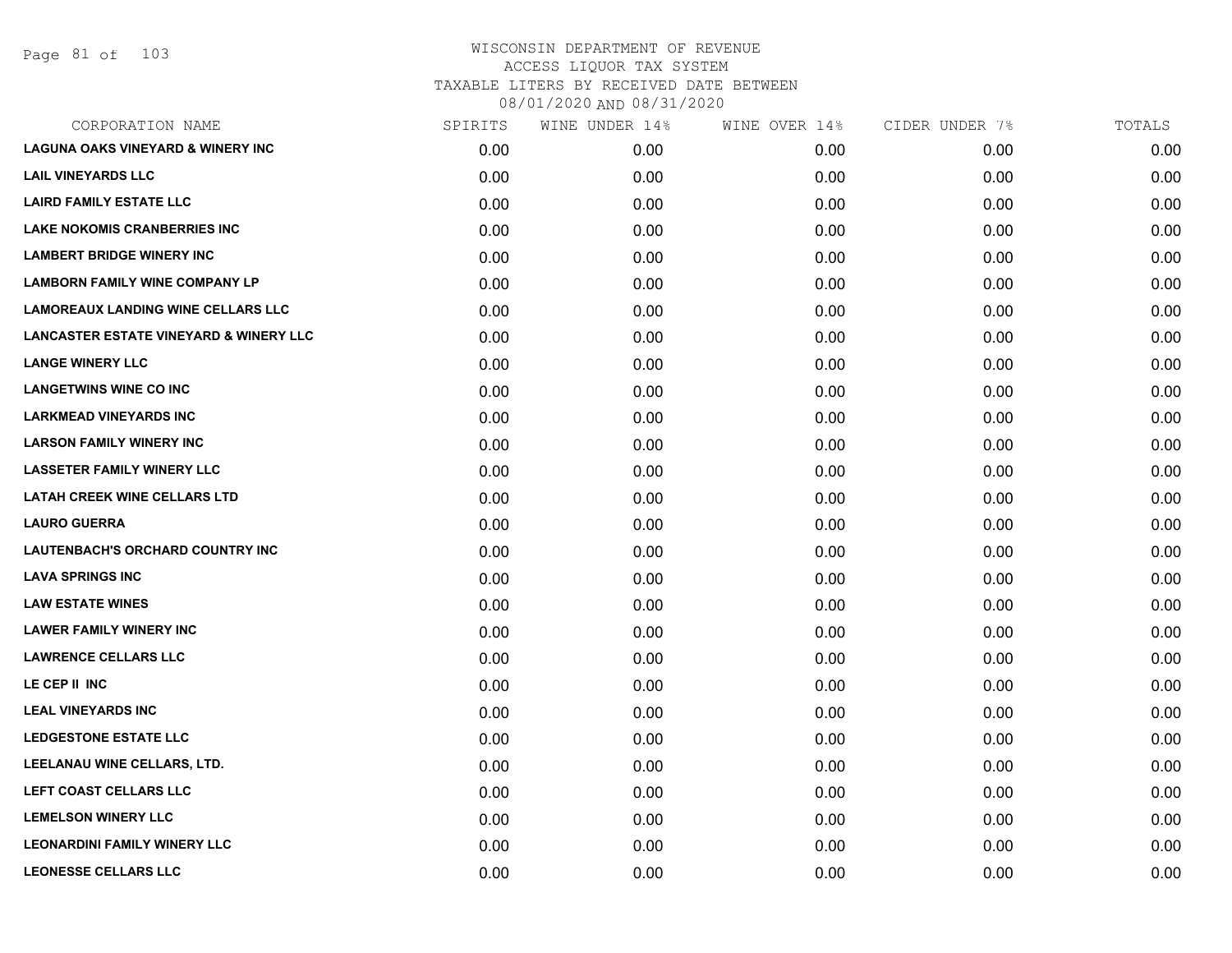Page 82 of 103

| CORPORATION NAME                          | SPIRITS | WINE UNDER 14% | WINE OVER 14% | CIDER UNDER 7% | TOTALS |
|-------------------------------------------|---------|----------------|---------------|----------------|--------|
| <b>LEONETTI CELLAR LLC</b>                | 0.00    | 0.00           | 0.00          | 0.00           | 0.00   |
| LIFE IS SHORT! LLC                        | 0.00    | 0.00           | 0.00          | 0.00           | 0.00   |
| LIL' OLE WINEMAKER SHOPPE LLC             | 0.00    | 0.00           | 0.00          | 0.00           | 0.00   |
| <b>LIMERICK LANE CELLARS INC</b>          | 0.00    | 0.00           | 0.00          | 0.00           | 0.00   |
| LINGUA FRANCA-LS VINEYARDS HOLDINGS, LLC  | 0.00    | 0.00           | 0.00          | 0.00           | 0.00   |
| <b>LINSFIELD WINE CO., LLC</b>            | 0.00    | 0.00           | 0.00          | 0.00           | 0.00   |
| <b>LION NATHAN USA INC</b>                | 0.00    | 0.00           | 0.00          | 0.00           | 0.00   |
| <b>LIONS PEAK</b>                         | 0.00    | 0.00           | 0.00          | 0.00           | 0.00   |
| <b>LISA REDMON</b>                        | 0.00    | 0.00           | 0.00          | 0.00           | 0.00   |
| <b>LLOYD CELLARS INC</b>                  | 0.00    | 0.00           | 0.00          | 0.00           | 0.00   |
| <b>LLOYD W DAVIS</b>                      | 0.00    | 0.00           | 0.00          | 0.00           | 0.00   |
| <b>LOBO WINES LLC</b>                     | 0.00    | 0.00           | 0.00          | 0.00           | 0.00   |
| LONG MEADOW RANCH WINERY INC              | 0.00    | 0.00           | 0.00          | 0.00           | 0.00   |
| <b>LONG SHADOWS VINTNERS LLC</b>          | 0.00    | 0.00           | 0.00          | 0.00           | 0.00   |
| <b>LONGBOARD VINEYARDS LLC</b>            | 0.00    | 0.00           | 0.00          | 0.00           | 0.00   |
| <b>LONGORIA &amp; LONGORIA</b>            | 0.00    | 0.00           | 0.00          | 0.00           | 0.00   |
| <b>LORENZI ESTATE WINES, INC.</b>         | 0.00    | 0.00           | 0.00          | 0.00           | 0.00   |
| <b>LORIMAR WINERY INC</b>                 | 0.00    | 0.00           | 0.00          | 0.00           | 0.00   |
| <b>LOST ISLAND WINE LLC</b>               | 0.00    | 0.00           | 0.00          | 0.00           | 0.00   |
| <b>LOWDEN SCHOOLHOUSE CORPORATION</b>     | 0.00    | 0.00           | 0.00          | 0.00           | 0.00   |
| <b>LUCAS &amp; LEWELLEN VINEYARDS INC</b> | 0.00    | 0.00           | 0.00          | 0.00           | 0.00   |
| <b>LUNA VINEYARDS INC</b>                 | 0.00    | 0.00           | 0.00          | 0.00           | 0.00   |
| <b>LYNFRED WINERY INC</b>                 | 0.00    | 0.00           | 0.00          | 0.00           | 0.00   |
| <b>LYNMAR WINERY LLC</b>                  | 0.00    | 0.00           | 0.00          | 0.00           | 0.00   |
| <b>M &amp; J MONDAVI FAMILY LLC</b>       | 0.00    | 0.00           | 0.00          | 0.00           | 0.00   |
| <b>M.A.C. WINES, LLC</b>                  | 0.00    | 0.00           | 0.00          | 0.00           | 0.00   |
| <b>MACCHIA, INC</b>                       | 0.00    | 0.00           | 0.00          | 0.00           | 0.00   |
| <b>MADRIGAL FAMILY WINERY LLC</b>         | 0.00    | 0.00           | 0.00          | 0.00           | 0.00   |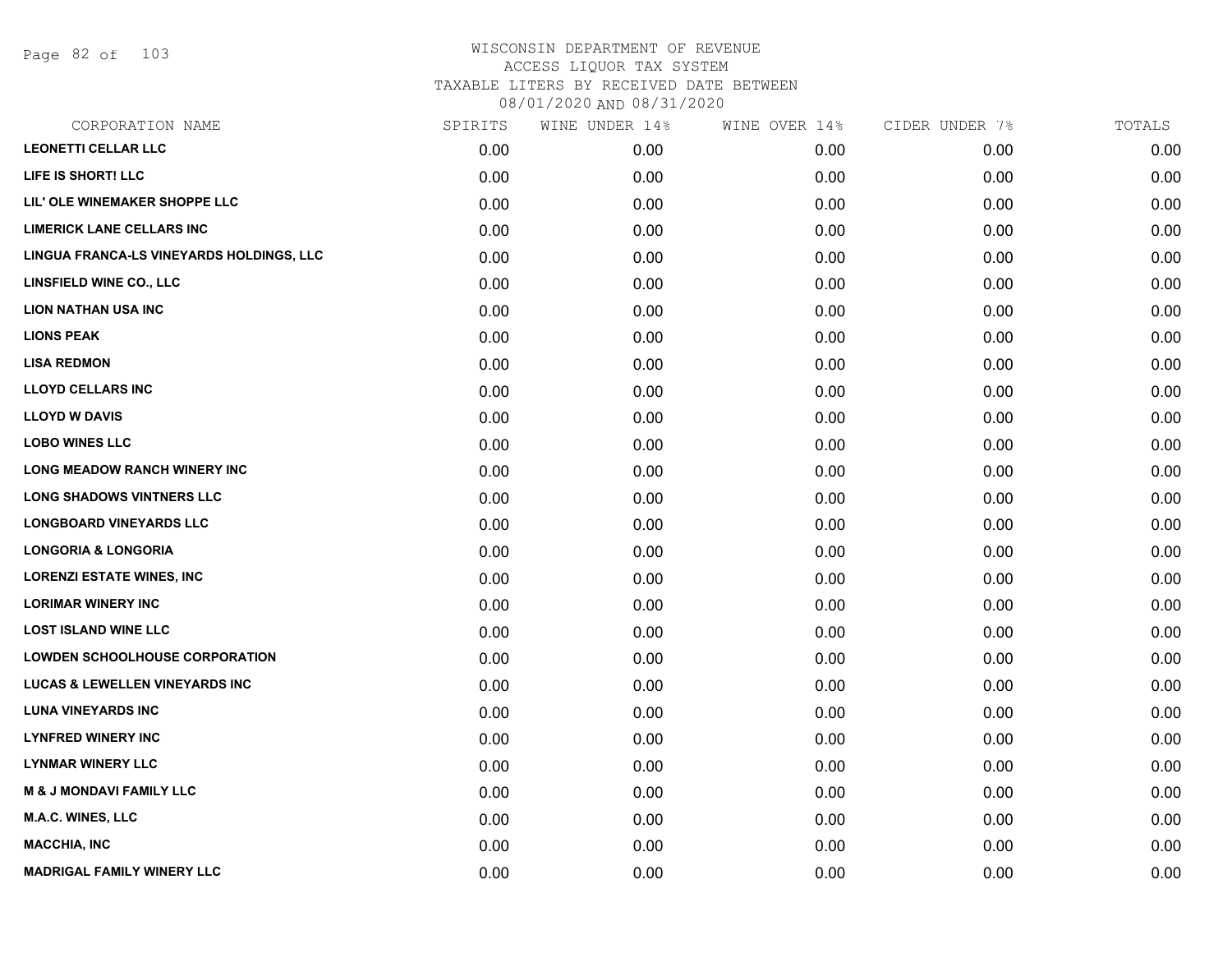Page 83 of 103

| CORPORATION NAME                              | SPIRITS | WINE UNDER 14% | WINE OVER 14% | CIDER UNDER 7% | TOTALS |
|-----------------------------------------------|---------|----------------|---------------|----------------|--------|
| <b>MADRONA VINEYARDS LP</b>                   | 0.00    | 0.00           | 0.00          | 0.00           | 0.00   |
| <b>MAKK WINE LLC</b>                          | 0.00    | 0.00           | 0.00          | 0.00           | 0.00   |
| <b>MANO'S INC</b>                             | 0.00    | 0.00           | 0.00          | 0.00           | 0.00   |
| <b>MARGERUM WINE COMPANY INC</b>              | 0.00    | 0.00           | 0.00          | 0.00           | 0.00   |
| <b>MARIETTA CELLARS INC</b>                   | 0.00    | 0.00           | 0.00          | 0.00           | 0.00   |
| <b>MARK HEROLD</b>                            | 0.00    | 0.00           | 0.00          | 0.00           | 0.00   |
| <b>MARK J NEAL</b>                            | 0.00    | 0.00           | 0.00          | 0.00           | 0.00   |
| <b>MARK MCNEILLY</b>                          | 0.00    | 0.00           | 0.00          | 0.00           | 0.00   |
| <b>MARKHAM VINEYARDS</b>                      | 0.00    | 0.00           | 0.00          | 0.00           | 0.00   |
| <b>MARTIN E SELL</b>                          | 0.00    | 0.00           | 0.00          | 0.00           | 0.00   |
| <b>MARTIN RAY WINERY INC</b>                  | 0.00    | 0.00           | 0.00          | 0.00           | 0.00   |
| <b>MARTINELLI WINERY INC</b>                  | 0.00    | 0.00           | 0.00          | 0.00           | 0.00   |
| <b>MARYANN MCNALLY</b>                        | 0.00    | 0.00           | 0.00          | 0.00           | 0.00   |
| <b>MATHY WINERY LLC</b>                       | 0.00    | 0.00           | 0.00          | 0.00           | 0.00   |
| <b>MATRICK HOLDINGS CORPORATION</b>           | 0.00    | 0.00           | 0.00          | 0.00           | 0.00   |
| <b>MATT PREIS</b>                             | 0.00    | 0.00           | 0.00          | 0.00           | 0.00   |
| <b>MATTHEW RICK</b>                           | 0.00    | 0.00           | 0.00          | 0.00           | 0.00   |
| <b>MATTHIAS A PIPPIG &amp; JAMIE M KINSER</b> | 0.00    | 0.00           | 0.00          | 0.00           | 0.00   |
| <b>MAUI WINE LTD</b>                          | 0.00    | 0.00           | 0.00          | 0.00           | 0.00   |
| <b>MAURITSON FAMILY WINERY</b>                | 0.00    | 0.00           | 0.00          | 0.00           | 0.00   |
| <b>MAYACAMAS VINEYARDS INC</b>                | 0.00    | 0.00           | 0.00          | 0.00           | 0.00   |
| <b>MAYNARD JAMES KEENAN</b>                   | 0.00    | 0.00           | 0.00          | 0.00           | 0.00   |
| <b>MCBRIDE SISTERS COLLECTIONS INC.</b>       | 0.00    | 0.00           | 0.00          | 0.00           | 0.00   |
| <b>MCILQUHAM LLC</b>                          | 0.00    | 0.00           | 0.00          | 0.00           | 0.00   |
| <b>MCKAHN FAMILY CELLARS, LLC</b>             | 0.00    | 0.00           | 0.00          | 0.00           | 0.00   |
| <b>MCMENAMINS INC</b>                         | 0.00    | 0.00           | 0.00          | 0.00           | 0.00   |
| <b>MCNAB RIDGE WINERY LLC</b>                 | 0.00    | 0.00           | 0.00          | 0.00           | 0.00   |
| <b>MELROSE CELLARS LLC</b>                    | 0.00    | 0.00           | 0.00          | 0.00           | 0.00   |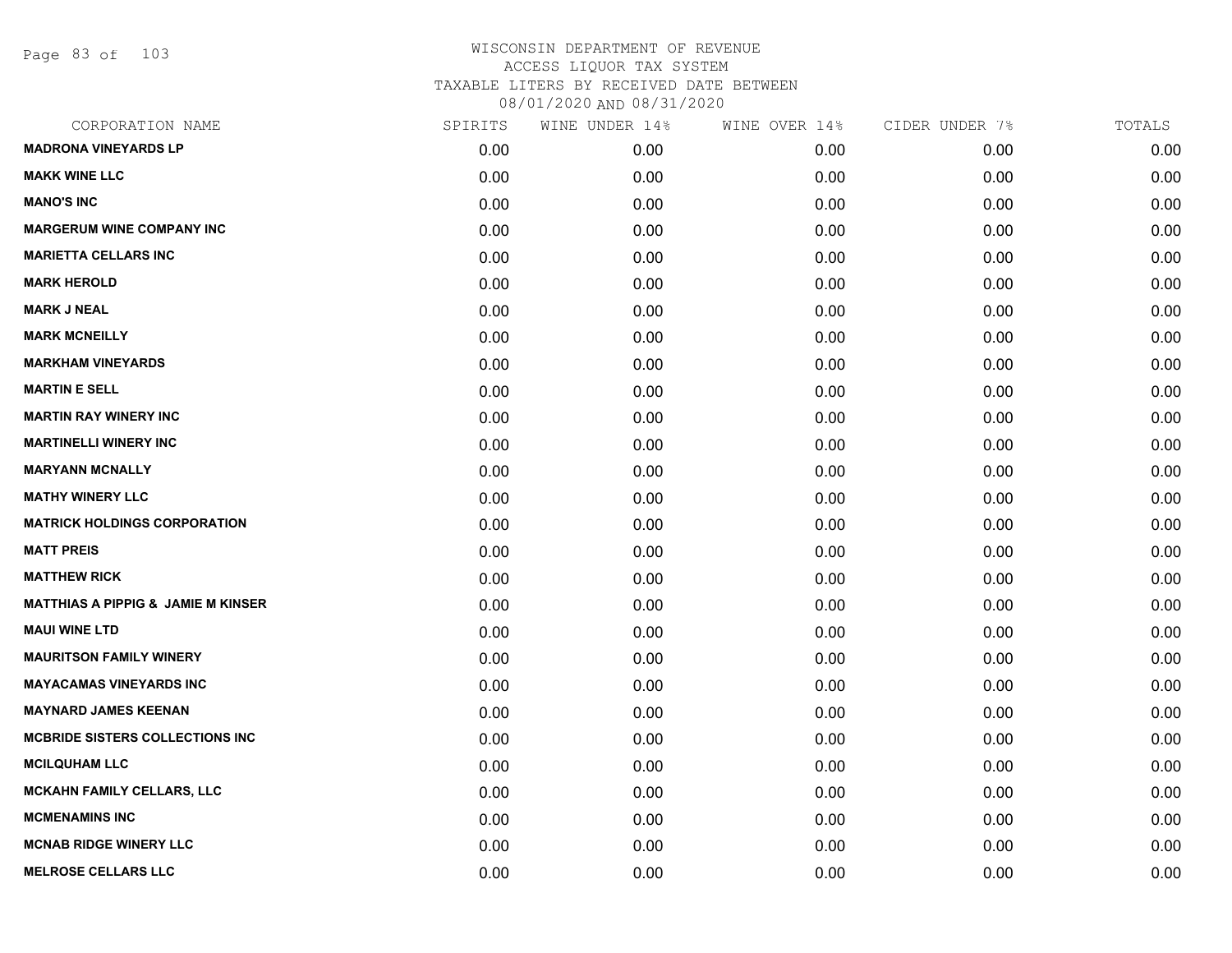Page 84 of 103

| CORPORATION NAME                                  | SPIRITS | WINE UNDER 14% | WINE OVER 14% | CIDER UNDER 7% | TOTALS |
|---------------------------------------------------|---------|----------------|---------------|----------------|--------|
| <b>MELVILLE VINEYARDS SOUTH LLC</b>               | 0.00    | 0.00           | 0.00          | 0.00           | 0.00   |
| <b>MENDOCINO WINE GROUP LLC</b>                   | 0.00    | 0.00           | 0.00          | 0.00           | 0.00   |
| <b>MER ET SOLEIL LLC</b>                          | 0.00    | 0.00           | 0.00          | 0.00           | 0.00   |
| <b>MERCER WINE ESTATES LLC</b>                    | 0.00    | 0.00           | 0.00          | 0.00           | 0.00   |
| <b>MERRYVALE VINEYARDS LLC</b>                    | 0.00    | 0.00           | 0.00          | 0.00           | 0.00   |
| <b>MERSHONIAN CIDERY LLC</b>                      | 0.00    | 0.00           | 0.00          | 0.00           | 0.00   |
| <b>MESSINA HOF WINE CELLARS INC</b>               | 0.00    | 0.00           | 0.00          | 0.00           | 0.00   |
| <b>METAMORPHOSIS WINES LLC</b>                    | 0.00    | 0.00           | 0.00          | 0.00           | 0.00   |
| <b>METEOR VINEYARD LLC</b>                        | 0.00    | 0.00           | 0.00          | 0.00           | 0.00   |
| <b>METROPOLITAN WINES LLC</b>                     | 0.00    | 0.00           | 0.00          | 0.00           | 0.00   |
| <b>METTLER WINES LLC</b>                          | 0.00    | 0.00           | 0.00          | 0.00           | 0.00   |
| <b>MEV CORPORATION</b>                            | 0.00    | 0.00           | 0.00          | 0.00           | 0.00   |
| <b>MEYER CELLARS LLC</b>                          | 0.00    | 0.00           | 0.00          | 0.00           | 0.00   |
| <b>MICHAEL C YATES</b>                            | 0.00    | 0.00           | 0.00          | 0.00           | 0.00   |
| <b>MICHEAL DASHE</b>                              | 0.00    | 0.00           | 0.00          | 0.00           | 0.00   |
| <b>MIDNIGHT CELLARS INC</b>                       | 0.00    | 0.00           | 0.00          | 0.00           | 0.00   |
| <b>MILBRANDT FAMILY WINES LLC</b>                 | 0.00    | 0.00           | 0.00          | 0.00           | 0.00   |
| <b>MILDARA BLASS INC</b>                          | 0.00    | 0.00           | 0.00          | 0.00           | 0.00   |
| <b>MILL CREEK VINEYARDS</b>                       | 0.00    | 0.00           | 0.00          | 0.00           | 0.00   |
| <b>MILLBROOK WINERY INC</b>                       | 0.00    | 0.00           | 0.00          | 0.00           | 0.00   |
| <b>MINER FAMILY WINERY LLC</b>                    | 0.00    | 0.00           | 0.00          | 0.00           | 0.00   |
| <b>MINNESOTAS FINEST FERMENTED PRODUCTS</b>       | 0.00    | 0.00           | 0.00          | 0.00           | 0.00   |
| <b>MIRA WINERY LLC</b>                            | 0.00    | 0.00           | 0.00          | 0.00           | 0.00   |
| <b>MIRAMONT ESTATE VINEYARDS &amp; WINERY INC</b> | 0.00    | 0.00           | 0.00          | 0.00           | 0.00   |
| <b>MIRASOL WINE LLC</b>                           | 0.00    | 0.00           | 0.00          | 0.00           | 0.00   |
| <b>MOBCRAFT BEER INC</b>                          | 0.00    | 0.00           | 0.00          | 0.00           | 0.00   |
| <b>MODERN DEVELOPMENT COMPANY</b>                 | 0.00    | 0.00           | 0.00          | 0.00           | 0.00   |
| <b>MOLLY AIDA INC</b>                             | 0.00    | 0.00           | 0.00          | 0.00           | 0.00   |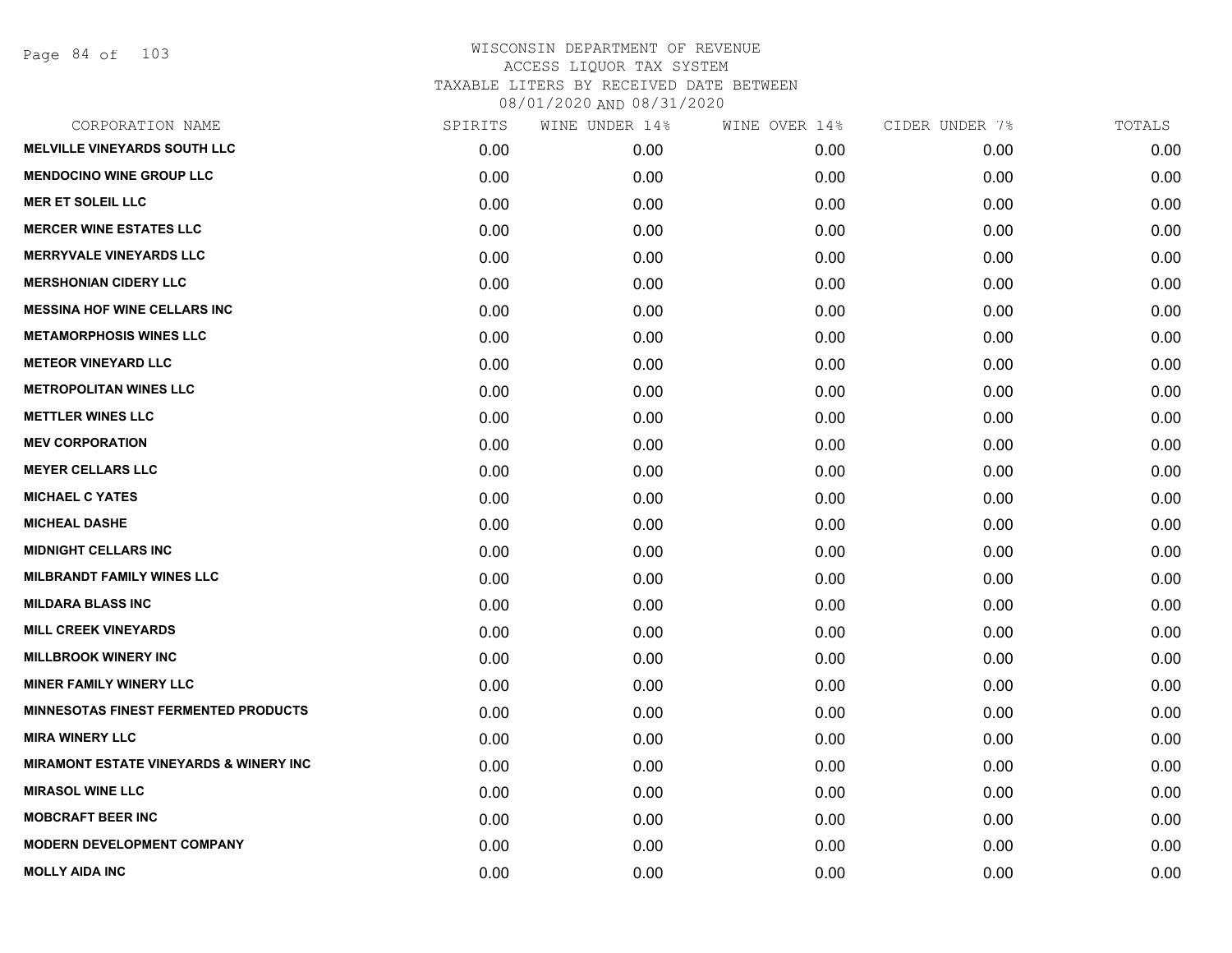| SPIRITS | WINE UNDER 14% | WINE OVER 14% | CIDER UNDER 7% | TOTALS |
|---------|----------------|---------------|----------------|--------|
| 0.00    | 0.00           | 0.00          | 0.00           | 0.00   |
| 0.00    | 0.00           | 0.00          | 0.00           | 0.00   |
| 0.00    | 0.00           | 0.00          | 0.00           | 0.00   |
| 0.00    | 0.00           | 0.00          | 0.00           | 0.00   |
| 0.00    | 0.00           | 0.00          | 0.00           | 0.00   |
| 0.00    | 0.00           | 0.00          | 0.00           | 0.00   |
| 0.00    | 0.00           | 0.00          | 0.00           | 0.00   |
| 0.00    | 0.00           | 0.00          | 0.00           | 0.00   |
| 0.00    | 0.00           | 0.00          | 0.00           | 0.00   |
| 0.00    | 0.00           | 0.00          | 0.00           | 0.00   |
| 0.00    | 0.00           | 0.00          | 0.00           | 0.00   |
| 0.00    | 0.00           | 0.00          | 0.00           | 0.00   |
| 0.00    | 0.00           | 0.00          | 0.00           | 0.00   |
| 0.00    | 0.00           | 0.00          | 0.00           | 0.00   |
| 0.00    | 0.00           | 0.00          | 0.00           | 0.00   |
| 0.00    | 0.00           | 0.00          | 0.00           | 0.00   |
| 0.00    | 0.00           | 0.00          | 0.00           | 0.00   |
| 0.00    | 0.00           | 0.00          | 0.00           | 0.00   |
| 0.00    | 0.00           | 0.00          | 0.00           | 0.00   |
| 0.00    | 0.00           | 0.00          | 0.00           | 0.00   |
| 0.00    | 0.00           | 0.00          | 0.00           | 0.00   |
| 0.00    | 0.00           | 0.00          | 0.00           | 0.00   |
| 0.00    | 0.00           | 0.00          | 0.00           | 0.00   |
| 0.00    | 0.00           | 0.00          | 0.00           | 0.00   |
| 0.00    | 0.00           | 0.00          | 0.00           | 0.00   |
| 0.00    | 0.00           | 0.00          | 0.00           | 0.00   |
| 0.00    | 0.00           | 0.00          | 0.00           | 0.00   |
| 0.00    | 0.00           | 0.00          | 0.00           | 0.00   |
|         |                |               |                |        |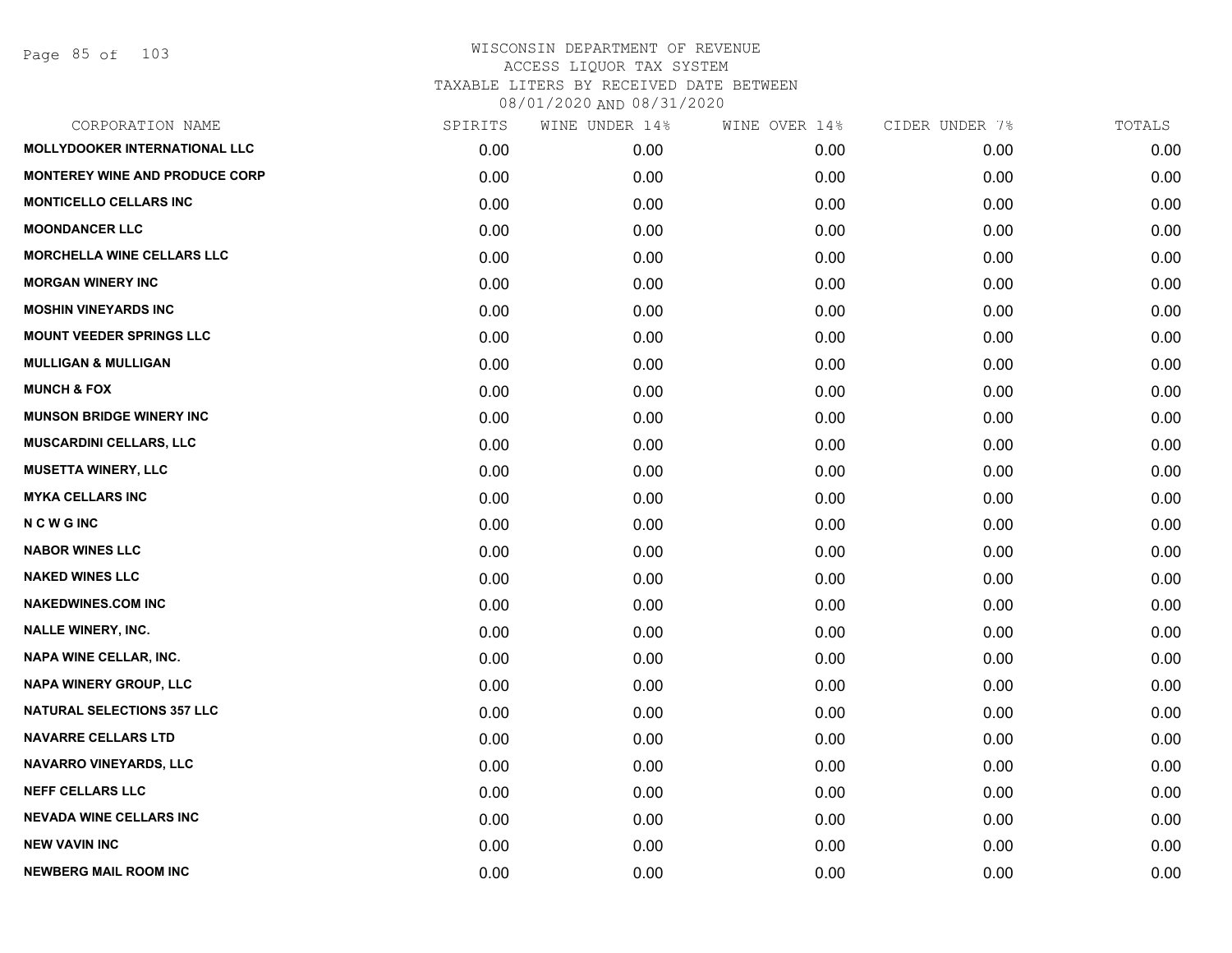Page 86 of 103

| CORPORATION NAME                         | SPIRITS | WINE UNDER 14% | WINE OVER 14% | CIDER UNDER 7% | TOTALS |
|------------------------------------------|---------|----------------|---------------|----------------|--------|
| <b>NEWTON VINEYARD LLC</b>               | 0.00    | 0.00           | 0.00          | 0.00           | 0.00   |
| <b>NICALI, LLC</b>                       | 0.00    | 0.00           | 0.00          | 0.00           | 0.00   |
| <b>NICHOLSON RANCH LLC</b>               | 0.00    | 0.00           | 0.00          | 0.00           | 0.00   |
| NIEBAUM-COPPOLA ESTATE WINERY LP         | 0.00    | 0.00           | 0.00          | 0.00           | 0.00   |
| <b>NINER WINE ESTATES LLC</b>            | 0.00    | 0.00           | 0.00          | 0.00           | 0.00   |
| <b>NOAH DORRANCE</b>                     | 0.00    | 0.00           | 0.00          | 0.00           | 0.00   |
| <b>NORMAN LEE WILLIAMS</b>               | 0.00    | 0.00           | 0.00          | 0.00           | 0.00   |
| <b>NORTH SHORE WINERY LLC</b>            | 0.00    | 0.00           | 0.00          | 0.00           | 0.00   |
| NORTHLEAF WINERY, LLC                    | 0.00    | 0.00           | 0.00          | 0.00           | 0.00   |
| <b>NOTRE VUE ESTATE WINE GROUP, INC.</b> | 0.00    | 0.00           | 0.00          | 0.00           | 0.00   |
| <b>NOVA WINES, INC.</b>                  | 0.00    | 0.00           | 0.00          | 0.00           | 0.00   |
| <b>NV AWG LTD</b>                        | 0.00    | 0.00           | 0.00          | 0.00           | 0.00   |
| <b>NW WINE COMPANY LLC</b>               | 0.00    | 0.00           | 0.00          | 0.00           | 0.00   |
| OAK RIDGE WINERY LLC                     | 0.00    | 0.00           | 0.00          | 0.00           | 0.00   |
| <b>OAKVILLE HILLS CELLARS INC</b>        | 0.00    | 0.00           | 0.00          | 0.00           | 0.00   |
| <b>OAKVILLE RANCH WINERY INC</b>         | 0.00    | 0.00           | 0.00          | 0.00           | 0.00   |
| <b>OAT HILL CORPORATION</b>              | 0.00    | 0.00           | 0.00          | 0.00           | 0.00   |
| OBLOQUY, INC.                            | 0.00    | 0.00           | 0.00          | 0.00           | 0.00   |
| <b>OBRIEN FAMILY VINEYARD LLC</b>        | 0.00    | 0.00           | 0.00          | 0.00           | 0.00   |
| <b>ODILON FORD WINERY INC</b>            | 0.00    | 0.00           | 0.00          | 0.00           | 0.00   |
| <b>OGB PARTNERS LLC</b>                  | 0.00    | 0.00           | 0.00          | 0.00           | 0.00   |
| <b>OGILVIE MERWIN VENTURES, LLC</b>      | 0.00    | 0.00           | 0.00          | 0.00           | 0.00   |
| OLD VINE WINE PARTNERS LLC               | 0.00    | 0.00           | 0.00          | 0.00           | 0.00   |
| <b>OLIVER WINE COMPANY INC</b>           | 0.00    | 0.00           | 0.00          | 0.00           | 0.00   |
| ON Q WINES, LLC                          | 0.00    | 0.00           | 0.00          | 0.00           | 0.00   |
| ONE TRUE VINE LLC                        | 0.00    | 0.00           | 0.00          | 0.00           | 0.00   |
| O'NEILL BEVERAGES CO LLC                 | 0.00    | 0.00           | 0.00          | 0.00           | 0.00   |
| <b>ONX WINERY INC</b>                    | 0.00    | 0.00           | 0.00          | 0.00           | 0.00   |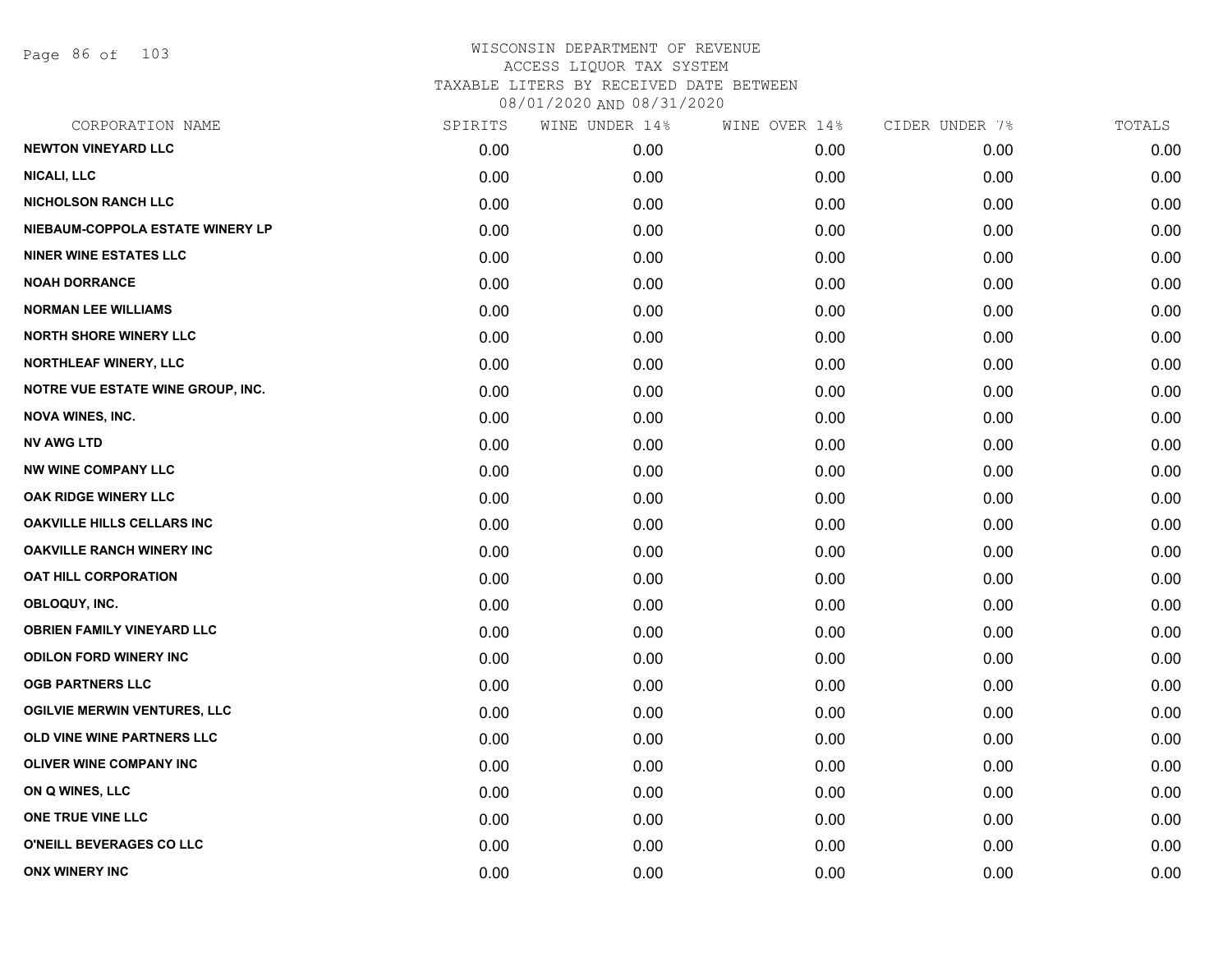Page 87 of 103

| CORPORATION NAME                    | SPIRITS | WINE UNDER 14% | WINE OVER 14% | CIDER UNDER 7% | TOTALS |
|-------------------------------------|---------|----------------|---------------|----------------|--------|
| <b>OPAL WEST WINES, LLC</b>         | 0.00    | 0.00           | 0.00          | 0.00           | 0.00   |
| <b>OPOLO WINES LP</b>               | 0.00    | 0.00           | 0.00          | 0.00           | 0.00   |
| OPUS ONE WINERY LLC                 | 0.00    | 0.00           | 0.00          | 0.00           | 0.00   |
| ORCA PROPERTIES LLC                 | 0.00    | 0.00           | 0.00          | 0.00           | 0.00   |
| <b>ORFILA VINEYARDS INC</b>         | 0.00    | 0.00           | 0.00          | 0.00           | 0.00   |
| <b>ORGANIC ELIXIR WINERY INC</b>    | 0.00    | 0.00           | 0.00          | 0.00           | 0.00   |
| O'SHAUGHNESSY DEL OSO LLC           | 0.00    | 0.00           | 0.00          | 0.00           | 0.00   |
| OUT FROM LAND INVESTOR GROUP LLC    | 0.00    | 0.00           | 0.00          | 0.00           | 0.00   |
| <b>OWEN ROE LLC</b>                 | 0.00    | 0.00           | 0.00          | 0.00           | 0.00   |
| <b>PAHLMEYER LLC</b>                | 0.00    | 0.00           | 0.00          | 0.00           | 0.00   |
| <b>PAIX SUR TERRE, LLC</b>          | 0.00    | 0.00           | 0.00          | 0.00           | 0.00   |
| PALI WINE COMPANY LP                | 0.00    | 0.00           | 0.00          | 0.00           | 0.00   |
| PALM BAY HOLDINGS LLC               | 0.00    | 0.00           | 0.00          | 0.00           | 0.00   |
| PALOMA VINEYARD LLC                 | 0.00    | 0.00           | 0.00          | 0.00           | 0.00   |
| PAOLETTI ESTATES WINERY, INC        | 0.00    | 0.00           | 0.00          | 0.00           | 0.00   |
| <b>PARADISE RIDGE WINERY</b>        | 0.00    | 0.00           | 0.00          | 0.00           | 0.00   |
| PARALLEL 44 VINEYARD & WINERY, INC. | 0.00    | 0.00           | 0.00          | 0.00           | 0.00   |
| <b>PARKER STATION INC</b>           | 0.00    | 0.00           | 0.00          | 0.00           | 0.00   |
| PARMESON FAMILY LLC                 | 0.00    | 0.00           | 0.00          | 0.00           | 0.00   |
| PARSONAGE CELLARS INC               | 0.00    | 0.00           | 0.00          | 0.00           | 0.00   |
| <b>PASSAGGIO WINES LLC</b>          | 0.00    | 0.00           | 0.00          | 0.00           | 0.00   |
| <b>PATRICIA A HOOVER</b>            | 0.00    | 0.00           | 0.00          | 0.00           | 0.00   |
| PATRICIA GREEN CELLARS LLC          | 0.00    | 0.00           | 0.00          | 0.00           | 0.00   |
| <b>PATRICK ARNDT</b>                | 0.00    | 0.00           | 0.00          | 0.00           | 0.00   |
| <b>PATRICK M RUE</b>                | 0.00    | 0.00           | 0.00          | 0.00           | 0.00   |
| <b>PAUL D ASPER</b>                 | 0.00    | 0.00           | 0.00          | 0.00           | 0.00   |
| <b>PAUL G BLOMMEL</b>               | 0.00    | 0.00           | 0.00          | 0.00           | 0.00   |
| <b>PAUL HOBBS WINERY LP</b>         | 0.00    | 0.00           | 0.00          | 0.00           | 0.00   |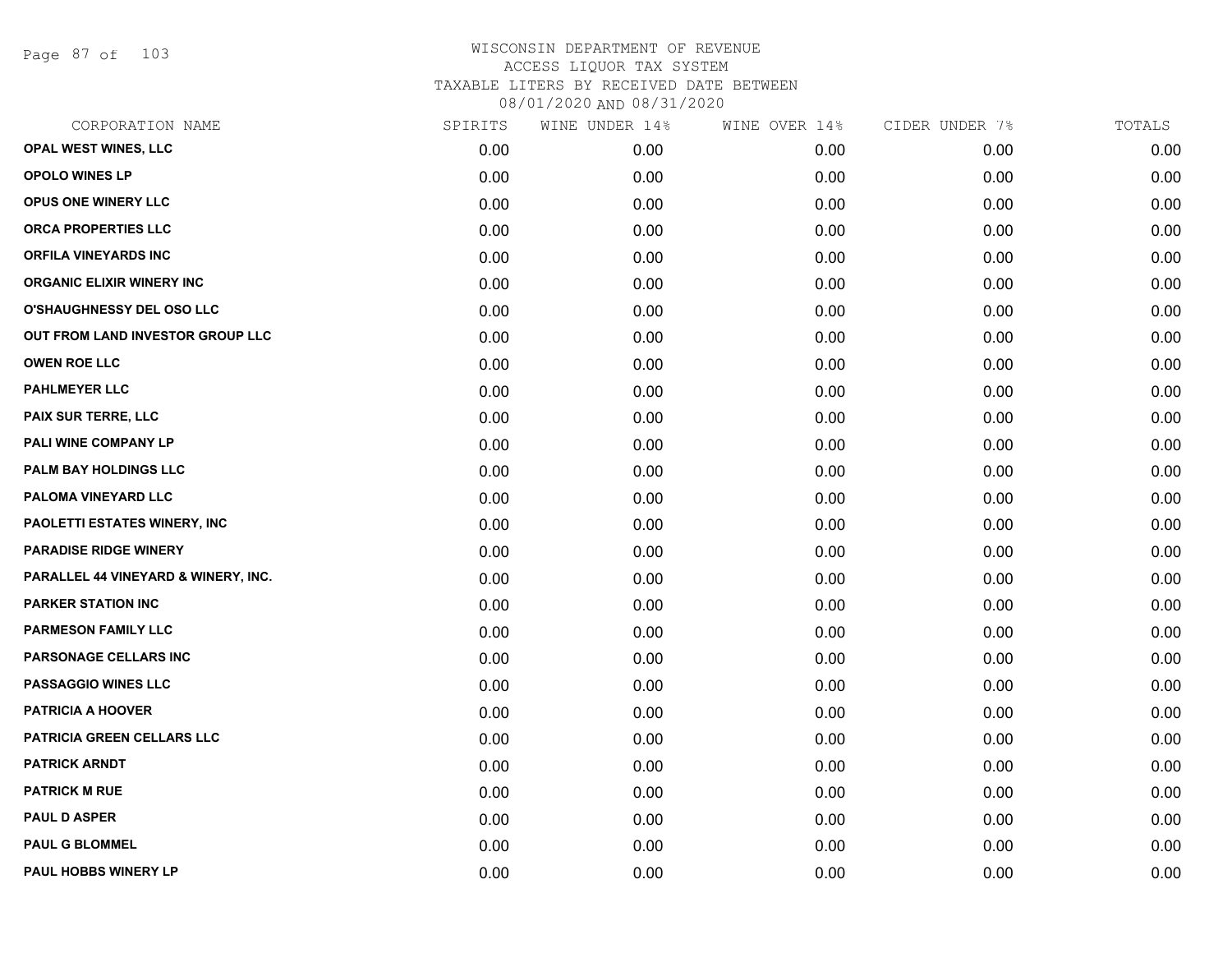Page 88 of 103

| CORPORATION NAME                     | SPIRITS | WINE UNDER 14% | WINE OVER 14% | CIDER UNDER 7% | TOTALS |
|--------------------------------------|---------|----------------|---------------|----------------|--------|
| <b>PAUL J FRANZEN</b>                | 0.00    | 0.00           | 0.00          | 0.00           | 0.00   |
| <b>PAVI WINES LLC</b>                | 0.00    | 0.00           | 0.00          | 0.00           | 0.00   |
| <b>PAWEL LATO</b>                    | 0.00    | 0.00           | 0.00          | 0.00           | 0.00   |
| PCJ, INC.                            | 0.00    | 0.00           | 0.00          | 0.00           | 0.00   |
| PEACHY CANYON WINERY                 | 0.00    | 0.00           | 0.00          | 0.00           | 0.00   |
| PEAR VALLEY VINEYARD, INC.           | 0.00    | 0.00           | 0.00          | 0.00           | 0.00   |
| <b>PEAY VINEYARDS LLC</b>            | 0.00    | 0.00           | 0.00          | 0.00           | 0.00   |
| PEIRANO ESTATE WINERY INC.           | 0.00    | 0.00           | 0.00          | 0.00           | 0.00   |
| PEJU FAMILY OPERATING PARTNERSHIP LP | 0.00    | 550.50         | 422.25        | 0.00           | 972.75 |
| PELLEGRINI RANCHES INC               | 0.00    | 0.00           | 0.00          | 0.00           | 0.00   |
| PENROSE HILL, LIMITED                | 0.00    | 0.00           | 0.00          | 0.00           | 0.00   |
| PEPPER BRIDGE WINERY LLC             | 0.00    | 0.00           | 0.00          | 0.00           | 0.00   |
| PERNOD RICARD KENWOOD HOLDING LLC    | 0.00    | 0.00           | 0.00          | 0.00           | 0.00   |
| <b>PERVINO INC</b>                   | 0.00    | 0.00           | 0.00          | 0.00           | 0.00   |
| PETER FRANUS WINE COMPANY INC        | 0.00    | 0.00           | 0.00          | 0.00           | 0.00   |
| PETER MICHAEL WINERY                 | 0.00    | 0.00           | 0.00          | 0.00           | 0.00   |
| PETERSON WINERY LLC                  | 0.00    | 0.00           | 0.00          | 0.00           | 0.00   |
| PETROGLYPH WINERY LLC                | 0.00    | 0.00           | 0.00          | 0.00           | 0.00   |
| PETRONI VINEYARDS LLC                | 0.00    | 0.00           | 0.00          | 0.00           | 0.00   |
| PHASE 2 CELLARS LLC                  | 0.00    | 0.00           | 0.00          | 0.00           | 0.00   |
| PHILIP TOGNI VINEYARD LP             | 0.00    | 0.00           | 0.00          | 0.00           | 0.00   |
| <b>PHILLIPS FARMS LLC</b>            | 0.00    | 0.00           | 0.00          | 0.00           | 0.00   |
| <b>PIEPERTK LLC</b>                  | 0.00    | 0.00           | 0.00          | 0.00           | 0.00   |
| PINA CELLARS LP                      | 0.00    | 0.00           | 0.00          | 0.00           | 0.00   |
| PINE RIDGE WINERY LLC                | 0.00    | 0.00           | 0.00          | 0.00           | 0.00   |
| PINK SANDS, INC.                     | 0.00    | 1.50           | 7.50          | 0.00           | 9.00   |
| <b>PJK WINERY LLC</b>                | 0.00    | 0.00           | 0.00          | 0.00           | 0.00   |
| PLYMOUTH ROCKS WINE, LLC             | 0.00    | 0.00           | 0.00          | 0.00           | 0.00   |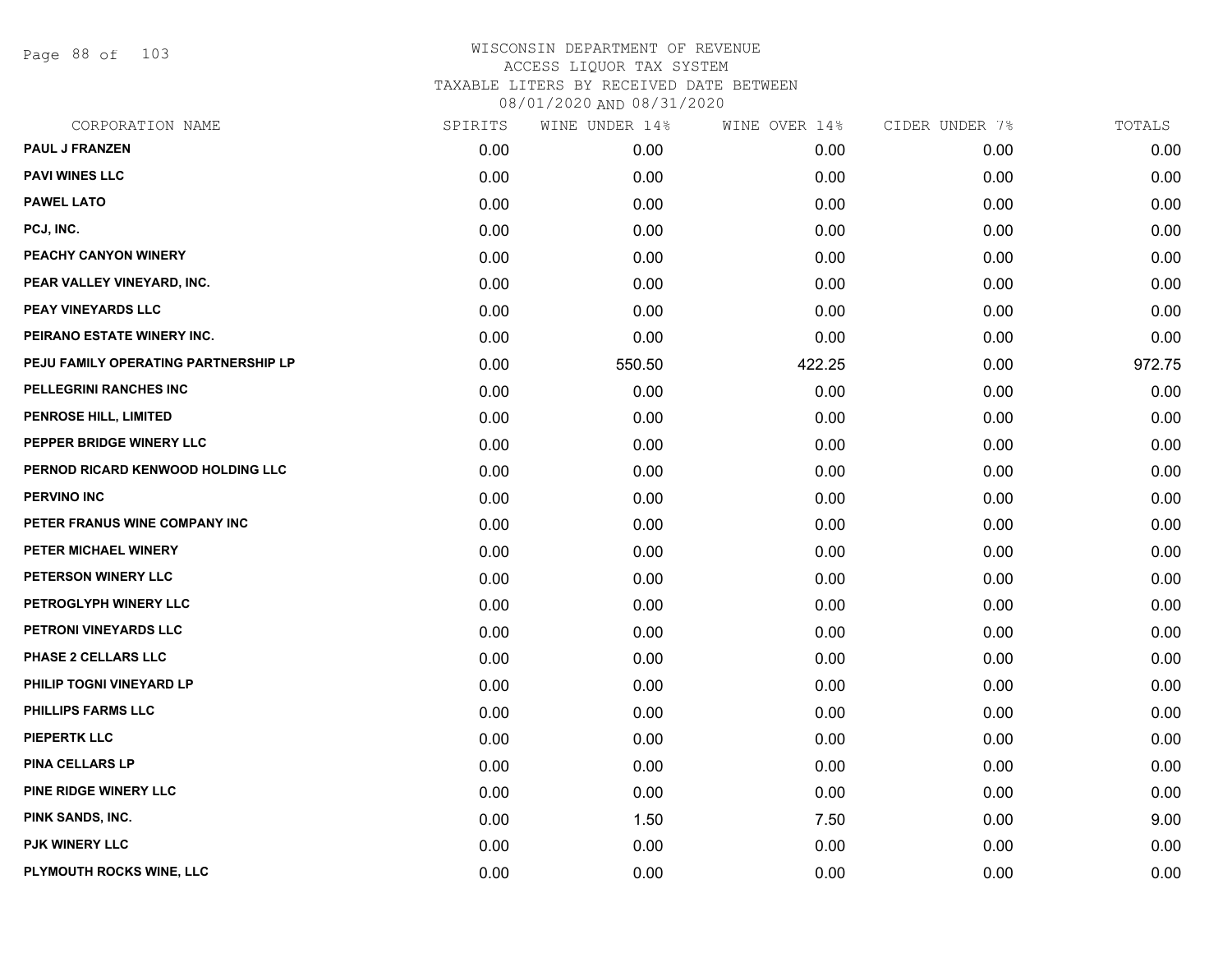Page 89 of 103

| CORPORATION NAME                         | SPIRITS | WINE UNDER 14% | WINE OVER 14% | CIDER UNDER 7% | TOTALS |
|------------------------------------------|---------|----------------|---------------|----------------|--------|
| PONZI VINEYARDS, LLC                     | 0.00    | 0.00           | 0.00          | 0.00           | 0.00   |
| POPE VALLEY WINERY LLC                   | 0.00    | 0.00           | 0.00          | 0.00           | 0.00   |
| PORTER FAMILY VINEYARDS LLC              | 0.00    | 0.00           | 0.00          | 0.00           | 0.00   |
| <b>POTT WINE</b>                         | 0.00    | 0.00           | 0.00          | 0.00           | 0.00   |
| PRAGER WINERY & PORT WORKS, INC.         | 0.00    | 0.00           | 0.00          | 0.00           | 0.00   |
| <b>PRAIRIE BERRY LLC</b>                 | 0.00    | 0.00           | 0.00          | 0.00           | 0.00   |
| PRAIRIE HAWK WINERY INC                  | 0.00    | 0.00           | 0.00          | 0.00           | 0.00   |
| PRECEPT BRANDS LLC                       | 0.00    | 715.50         | 46.50         | 0.00           | 762.00 |
| <b>PREMIUM VINTNERS LLC</b>              | 0.00    | 0.00           | 0.00          | 0.00           | 0.00   |
| PRESQU'ILE WINERY                        | 0.00    | 0.00           | 0.00          | 0.00           | 0.00   |
| PRIDE MOUNTAIN VINEYARDS LLC             | 0.00    | 0.00           | 0.00          | 0.00           | 0.00   |
| <b>PRINCE MICHEL LLC</b>                 | 0.00    | 0.00           | 0.00          | 0.00           | 0.00   |
| <b>PROMONTORY LLC</b>                    | 0.00    | 0.00           | 0.00          | 0.00           | 0.00   |
| <b>PWG LLC</b>                           | 0.00    | 0.00           | 0.00          | 0.00           | 0.00   |
| <b>QUADY SOUTH WINERY LLC</b>            | 0.00    | 0.00           | 0.00          | 0.00           | 0.00   |
| <b>QUILCEDA CREEK VINTNERS INC</b>       | 0.00    | 0.00           | 0.00          | 0.00           | 0.00   |
| <b>QUIXOTE WINERY, LLC</b>               | 0.00    | 0.00           | 0.00          | 0.00           | 0.00   |
| R H KEENAN CO                            | 0.00    | 39.00          | 258.75        | 0.00           | 297.75 |
| RADIO-COTEAU WINE CELLARS LLC            | 0.00    | 0.00           | 0.00          | 0.00           | 0.00   |
| <b>RAMAZZOTTI WINES LLC</b>              | 0.00    | 0.00           | 0.00          | 0.00           | 0.00   |
| <b>RAMEY WINE CELLARS INC</b>            | 0.00    | 0.00           | 0.00          | 0.00           | 0.00   |
| <b>RAPTOR RIDGE WINERY LLC</b>           | 0.00    | 0.00           | 0.00          | 0.00           | 0.00   |
| <b>RASA VINEYARDS, LLC</b>               | 0.00    | 0.00           | 0.00          | 0.00           | 0.00   |
| <b>RASMUSSEN FAMILY WINES, LLC</b>       | 0.00    | 0.00           | 0.00          | 0.00           | 0.00   |
| <b>RAYMOND SIGNORELLO</b>                | 0.00    | 0.00           | 0.00          | 0.00           | 0.00   |
| <b>RAYMOND VINEYARD &amp; CELLAR INC</b> | 0.00    | 0.00           | 0.00          | 0.00           | 0.00   |
| <b>RB WINE ASSOCIATES LLC</b>            | 0.00    | 0.00           | 0.00          | 0.00           | 0.00   |
| <b>RBZ VINEYARDS LLC</b>                 | 0.00    | 0.00           | 0.00          | 0.00           | 0.00   |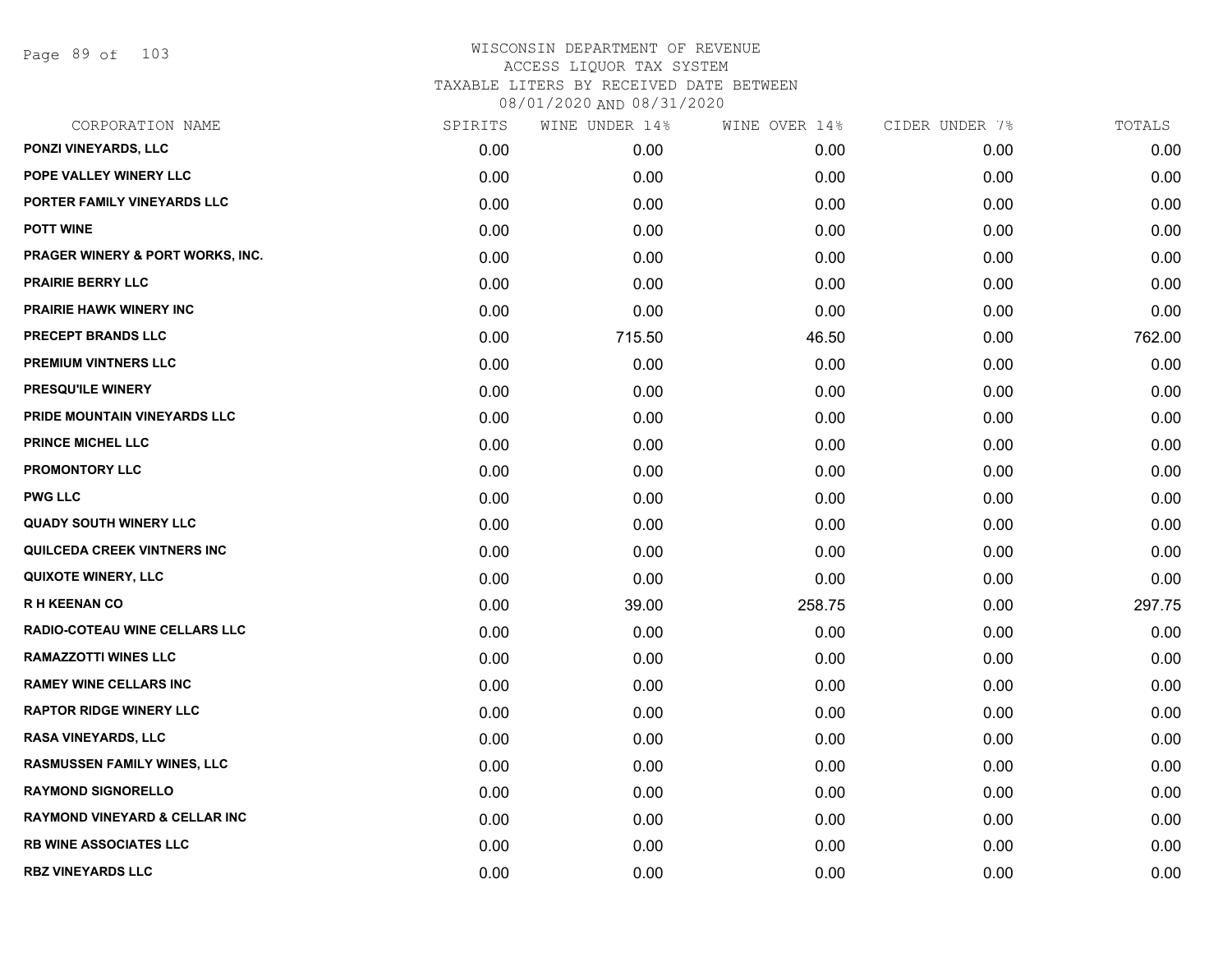Page 90 of 103

| CORPORATION NAME                      | SPIRITS | WINE UNDER 14% | WINE OVER 14% | CIDER UNDER 7% | TOTALS |
|---------------------------------------|---------|----------------|---------------|----------------|--------|
| <b>RED CAR WINE COMPANY LLC</b>       | 0.00    | 0.00           | 0.00          | 0.00           | 0.00   |
| RED HILLS CELLARS, LLC                | 0.00    | 0.00           | 0.00          | 0.00           | 0.00   |
| <b>RED MARE WINES LLC</b>             | 0.00    | 0.00           | 0.00          | 0.00           | 0.00   |
| <b>RED OAK VINEYARD INC</b>           | 0.00    | 0.00           | 0.00          | 0.00           | 0.00   |
| <b>REGENERATIVE GIFT, LLC</b>         | 0.00    | 0.00           | 0.00          | 0.00           | 0.00   |
| <b>REGUSCI WINERY INC</b>             | 0.00    | 0.00           | 0.00          | 0.00           | 0.00   |
| <b>RESONANCE WINES LLC</b>            | 0.00    | 0.00           | 0.00          | 0.00           | 0.00   |
| <b>REVANA FAMILY PARTNERS LP</b>      | 0.00    | 0.00           | 0.00          | 0.00           | 0.00   |
| <b>REVANA FAMILY PARTNERS LP</b>      | 0.00    | 0.00           | 0.00          | 0.00           | 0.00   |
| <b>REVELRY VINTNERS LLC</b>           | 0.00    | 0.00           | 0.00          | 0.00           | 0.00   |
| <b>REYNOLDS CREATIVE PRODUCTS INC</b> | 0.00    | 0.00           | 0.00          | 0.00           | 0.00   |
| <b>RH WINERY LLC</b>                  | 0.00    | 0.00           | 0.00          | 0.00           | 0.00   |
| <b>RHYS VINEYARDS LLC</b>             | 0.00    | 0.00           | 0.00          | 0.00           | 0.00   |
| <b>RICHARD E LIBBY</b>                | 0.00    | 0.00           | 0.00          | 0.00           | 0.00   |
| <b>RICHARD FORTUNE</b>                | 0.00    | 0.00           | 0.00          | 0.00           | 0.00   |
| <b>RIDGE VINEYARDS INC</b>            | 0.00    | 0.00           | 0.00          | 0.00           | 0.00   |
| <b>RIGHT SIDE LLC</b>                 | 0.00    | 0.00           | 0.00          | 0.00           | 0.00   |
| <b>RIO LOBO LLC</b>                   | 0.00    | 0.00           | 0.00          | 0.00           | 0.00   |
| RIVER BEND VINEYARD & WINERY LLC      | 0.00    | 0.00           | 0.00          | 0.00           | 0.00   |
| RIVER VALLEY VINEYARD INC             | 0.00    | 0.00           | 0.00          | 0.00           | 0.00   |
| <b>RIVERBENCH LLC</b>                 | 0.00    | 0.00           | 0.00          | 0.00           | 0.00   |
| <b>ROBERT CRAIG WINERY LP</b>         | 0.00    | 0.00           | 0.00          | 0.00           | 0.00   |
| <b>ROBERT DUNNING</b>                 | 0.00    | 0.00           | 0.00          | 0.00           | 0.00   |
| <b>ROBERT FOLEY LLC</b>               | 0.00    | 0.00           | 0.00          | 0.00           | 0.00   |
| <b>ROBERT J BRAKESMAN</b>             | 0.00    | 0.00           | 0.00          | 0.00           | 0.00   |
| <b>ROBERT J FOWLER</b>                | 0.00    | 0.00           | 0.00          | 0.00           | 0.00   |
| <b>ROBERT L HUDSON</b>                | 0.00    | 0.00           | 0.00          | 0.00           | 0.00   |
| <b>ROBERT MUELLER CELLARS</b>         | 0.00    | 0.00           | 0.00          | 0.00           | 0.00   |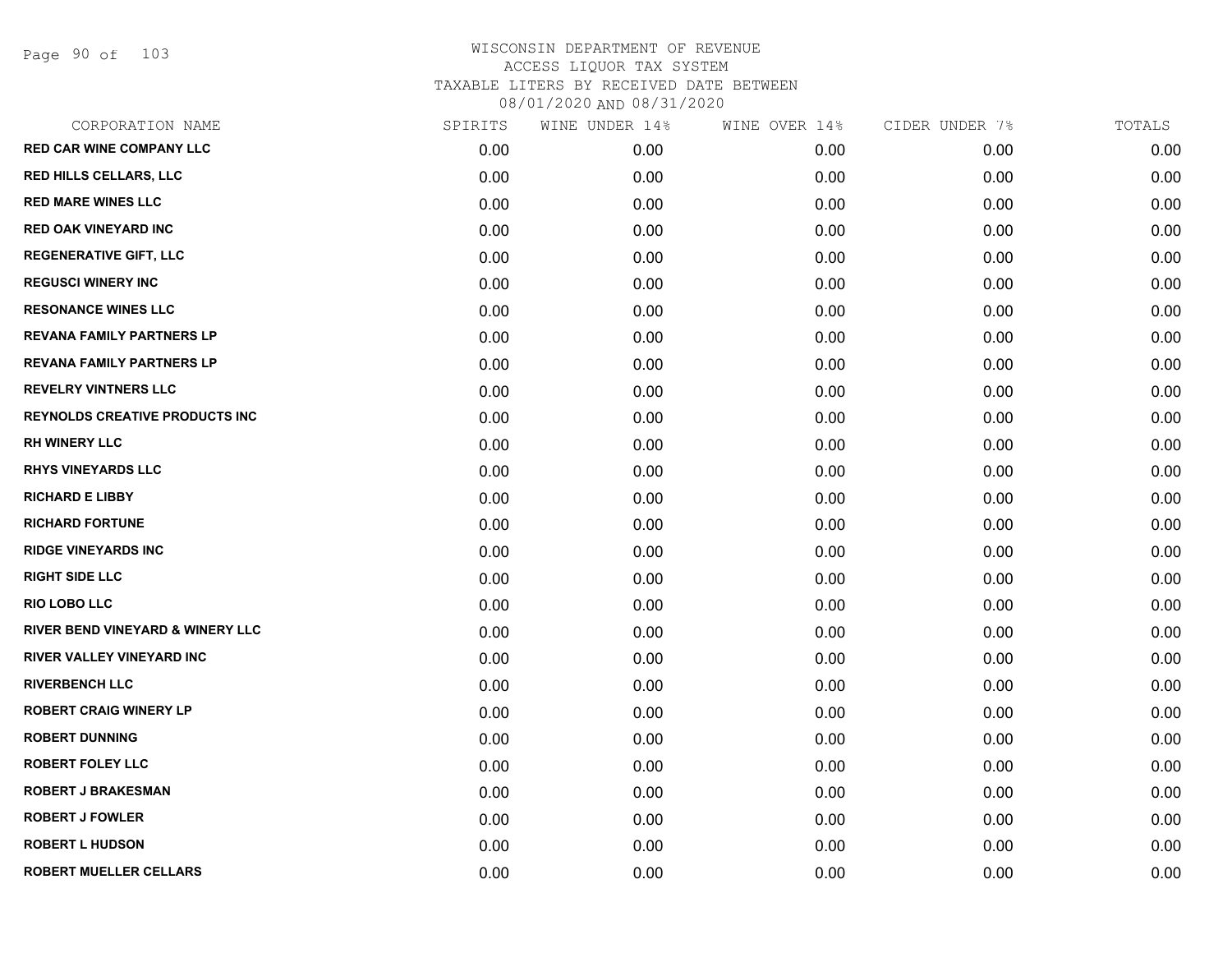Page 91 of 103

| CORPORATION NAME                          | SPIRITS | WINE UNDER 14% | WINE OVER 14% | CIDER UNDER 7% | TOTALS   |
|-------------------------------------------|---------|----------------|---------------|----------------|----------|
| <b>ROBERT YOUNG ESTATE WINERY LLC</b>     | 0.00    | 0.00           | 0.00          | 0.00           | 0.00     |
| <b>ROBIN PFEIFFER</b>                     | 0.00    | 0.00           | 0.00          | 0.00           | 0.00     |
| <b>ROBINSON FAMILY VINEYARDS LLC</b>      | 0.00    | 0.00           | 0.00          | 0.00           | 0.00     |
| <b>ROBLAR LLC</b>                         | 0.00    | 0.00           | 0.00          | 0.00           | 0.00     |
| <b>ROCCA FAMILY VINEYARDS INC</b>         | 0.00    | 0.00           | 0.00          | 0.00           | 0.00     |
| <b>ROCHE WINERY LLC</b>                   | 0.00    | 0.00           | 0.00          | 0.00           | 0.00     |
| <b>ROCHIOLI VINEYARD &amp; WINERY LLC</b> | 0.00    | 0.00           | 0.00          | 0.00           | 0.00     |
| <b>ROCK N WOOL WINERY LLC</b>             | 0.00    | 0.00           | 0.00          | 0.00           | 0.00     |
| <b>ROCK WALL WINE COMPANY INC</b>         | 0.00    | 0.00           | 0.00          | 0.00           | 0.00     |
| <b>ROEDERER ESTATE INC</b>                | 0.00    | 0.00           | 0.00          | 0.00           | 0.00     |
| <b>ROGER PENG</b>                         | 0.00    | 0.00           | 11.25         | 0.00           | 11.25    |
| <b>ROMBAUER VINEYARDS INC</b>             | 0.00    | 0.00           | 1,115.63      | 0.00           | 1,115.63 |
| <b>RONALD J BENZA</b>                     | 0.00    | 0.00           | 0.00          | 0.00           | 0.00     |
| <b>RONALD L FENOLIO</b>                   | 0.00    | 0.00           | 0.00          | 0.00           | 0.00     |
| <b>RONALD T RUBIN</b>                     | 0.00    | 0.00           | 0.00          | 0.00           | 0.00     |
| <b>ROUND HILL CELLARS</b>                 | 0.00    | 0.00           | 0.00          | 0.00           | 0.00     |
| <b>ROUND POND ESTATE LLC</b>              | 0.00    | 0.00           | 0.00          | 0.00           | 0.00     |
| RRJ REAL PROPERTIES LLC                   | 0.00    | 0.00           | 0.00          | 0.00           | 0.00     |
| <b>RUDD WINES INC</b>                     | 0.00    | 0.00           | 0.00          | 0.00           | 0.00     |
| <b>RUDIUS WINES, LLC</b>                  | 0.00    | 0.00           | 0.00          | 0.00           | 0.00     |
| <b>RUED WINERY INC</b>                    | 0.00    | 0.00           | 0.00          | 0.00           | 0.00     |
| <b>RUSHFORD MEADERY AND WINERY LLC</b>    | 0.00    | 0.00           | 0.00          | 0.00           | 0.00     |
| <b>RUSSIAN RIVER WINES, LLC</b>           | 0.00    | 0.00           | 0.00          | 0.00           | 0.00     |
| <b>RUTHERFORD HILL WINERY LLC</b>         | 0.00    | 0.00           | 0.00          | 0.00           | 0.00     |
| <b>RYAN K ZAHLER</b>                      | 0.00    | 0.00           | 0.00          | 0.00           | 0.00     |
| <b>RYAN PRELLWITZ</b>                     | 0.00    | 0.00           | 0.00          | 0.00           | 0.00     |
| <b>SLJ GROUP INC</b>                      | 0.00    | 0.00           | 0.00          | 0.00           | 0.00     |
| SAARLOOS ESTATE VINEYARDS LLC             | 0.00    | 0.00           | 0.00          | 0.00           | 0.00     |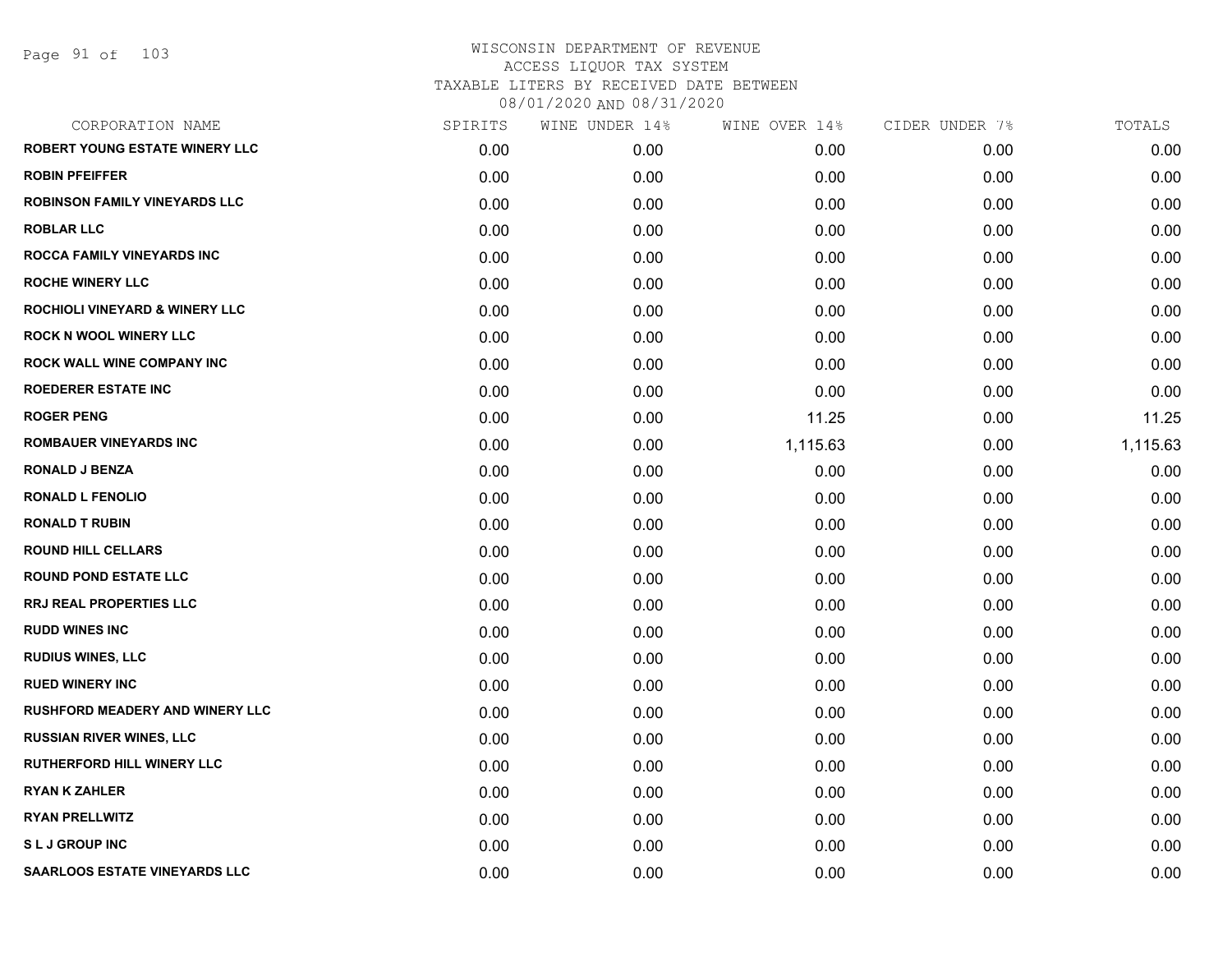Page 92 of 103

| CORPORATION NAME                              | SPIRITS | WINE UNDER 14% | WINE OVER 14% | CIDER UNDER 7% | TOTALS |
|-----------------------------------------------|---------|----------------|---------------|----------------|--------|
| <b>SAINTSBURY LLC</b>                         | 0.00    | 0.00           | 0.00          | 0.00           | 0.00   |
| <b>SAMUEL P BAXTER</b>                        | 0.00    | 0.00           | 0.00          | 0.00           | 0.00   |
| <b>SANDHI VINTNERS LLC</b>                    | 0.00    | 0.00           | 0.00          | 0.00           | 0.00   |
| <b>SANDPOINT WINES</b>                        | 0.00    | 0.00           | 0.00          | 0.00           | 0.00   |
| <b>SANFORD WINERY COMPANY LP</b>              | 0.00    | 0.00           | 0.00          | 0.00           | 0.00   |
| <b>SANS LIEGE INC</b>                         | 0.00    | 0.00           | 0.00          | 0.00           | 0.00   |
| <b>SANTA YNEZ WINE CORP.</b>                  | 0.00    | 0.00           | 0.00          | 0.00           | 0.00   |
| <b>SARAH J SHADONIX</b>                       | 0.00    | 0.00           | 0.00          | 0.00           | 0.00   |
| <b>SAUCELITO CANYON LP</b>                    | 0.00    | 0.00           | 0.00          | 0.00           | 0.00   |
| SAVANNAH CHANELLE VINEYARDS INC               | 0.00    | 0.00           | 0.00          | 0.00           | 0.00   |
| <b>SAVIAH ROSE WINERY LLC</b>                 | 0.00    | 0.00           | 0.00          | 0.00           | 0.00   |
| <b>SAXUM VINEYARDS INC</b>                    | 0.00    | 0.00           | 0.00          | 0.00           | 0.00   |
| <b>SBRAGIA FAMILY VINEYARDS LLC</b>           | 0.00    | 0.00           | 0.00          | 0.00           | 0.00   |
| SCHEID VINEYARDS CALIFORNIA INC               | 0.00    | 0.00           | 0.00          | 0.00           | 0.00   |
| <b>SCHLOSSADLER INC</b>                       | 0.00    | 0.00           | 0.00          | 0.00           | 0.00   |
| <b>SCHRADER CELLARS LLC</b>                   | 0.00    | 0.00           | 0.00          | 0.00           | 0.00   |
| <b>SCHRAMSBERG VINEYARDS CO INC</b>           | 0.00    | 0.00           | 0.00          | 0.00           | 0.00   |
| <b>SCHUG WINERY LLC</b>                       | 0.00    | 0.00           | 0.00          | 0.00           | 0.00   |
| <b>SCHWEIGER VINEYARDS INC</b>                | 0.00    | 0.00           | 0.00          | 0.00           | 0.00   |
| <b>SCREAMING EAGLE LLC</b>                    | 0.00    | 0.00           | 0.00          | 0.00           | 0.00   |
| <b>SEA SMOKE INC</b>                          | 0.00    | 0.00           | 0.00          | 0.00           | 0.00   |
| <b>SEAVER VINEYARDS LLC</b>                   | 0.00    | 0.00           | 0.00          | 0.00           | 0.00   |
| <b>SEAVEY VINEYARD LP</b>                     | 0.00    | 0.00           | 0.00          | 0.00           | 0.00   |
| <b>SEBASTOPOL VINEYARDS &amp; WINERY CORP</b> | 0.00    | 0.00           | 0.00          | 0.00           | 0.00   |
| <b>SELBY ENTERPRISES INC</b>                  | 0.00    | 0.00           | 0.00          | 0.00           | 0.00   |
| <b>SEQUOIA GROVE VINEYARDS LP</b>             | 0.00    | 0.00           | 0.00          | 0.00           | 0.00   |
| <b>SEVEN STONES WINERY LLC</b>                | 0.00    | 0.00           | 0.00          | 0.00           | 0.00   |
| <b>SFW, LLC</b>                               | 0.00    | 0.00           | 0.00          | 0.00           | 0.00   |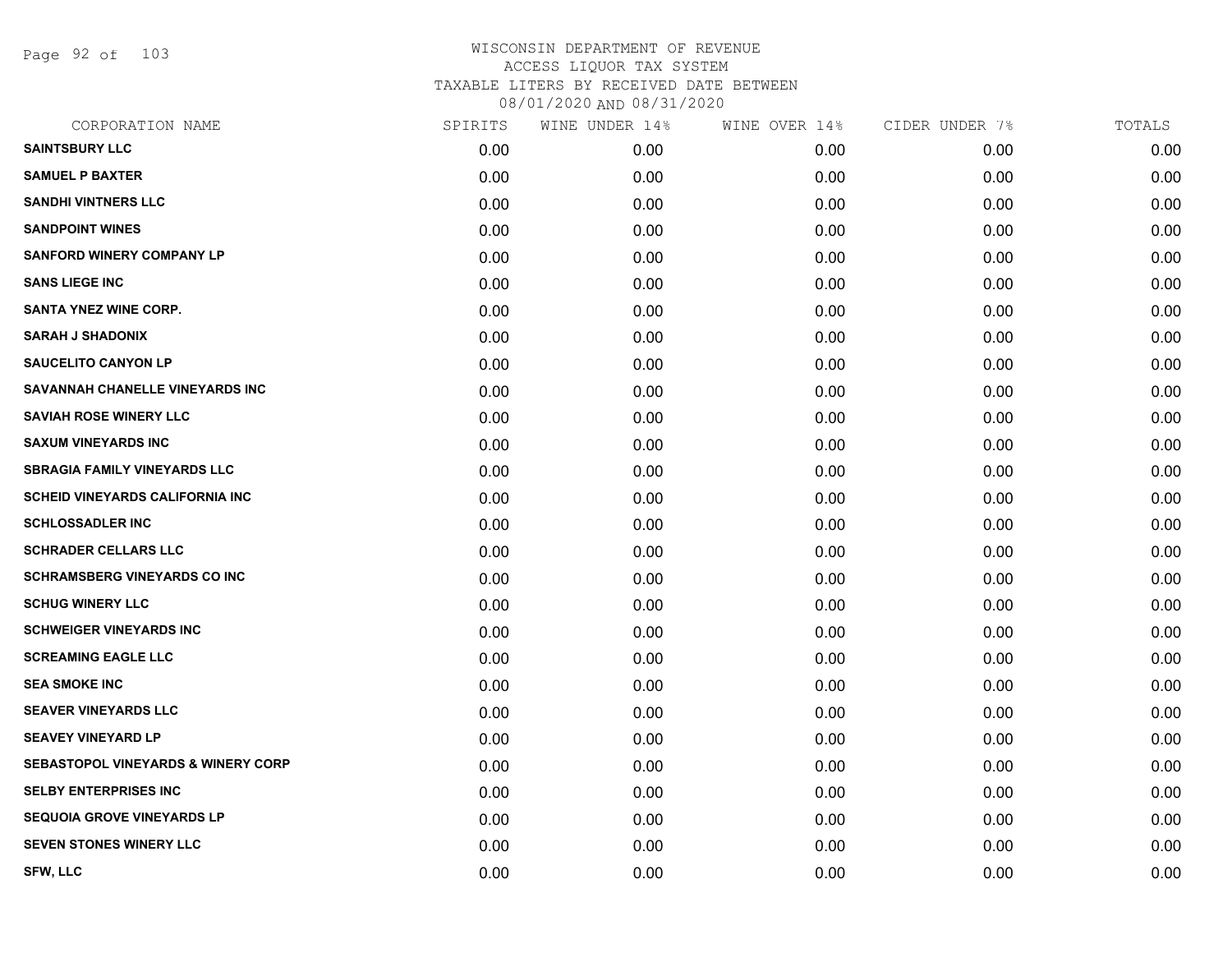Page 93 of 103

| CORPORATION NAME                   | SPIRITS | WINE UNDER 14% | WINE OVER 14% | CIDER UNDER 7% | TOTALS |
|------------------------------------|---------|----------------|---------------|----------------|--------|
| <b>SFW, LLC</b>                    | 0.00    | 0.00           | 0.00          | 0.00           | 0.00   |
| <b>SHADY LADIES LLC</b>            | 0.00    | 0.00           | 0.00          | 0.00           | 0.00   |
| <b>SHADYBROOK ESTATE LLC</b>       | 0.00    | 0.00           | 0.00          | 0.00           | 0.00   |
| <b>SHAFER VINEYARDS INC</b>        | 0.00    | 0.00           | 0.00          | 0.00           | 0.00   |
| <b>SHANNON RIDGE INC</b>           | 0.00    | 0.00           | 0.00          | 0.00           | 0.00   |
| <b>SHARON L PINGEL</b>             | 0.00    | 0.00           | 0.00          | 0.00           | 0.00   |
| SHELDRAKE POINT VINEYARD LLC       | 0.00    | 0.00           | 0.00          | 0.00           | 0.00   |
| SHELTON-MACKENZIE WINE COMPANY     | 0.00    | 0.00           | 0.00          | 0.00           | 0.00   |
| <b>SHERRY HARDIE</b>               | 0.00    | 0.00           | 0.00          | 0.00           | 0.00   |
| SHERWIN FAMILY VINEYARDS LLC       | 0.00    | 0.00           | 0.00          | 0.00           | 0.00   |
| SHIFT WINE LLC                     | 0.00    | 0.00           | 0.00          | 0.00           | 0.00   |
| SILVER OAK WINE CELLARS LLC        | 0.00    | 0.00           | 0.00          | 0.00           | 0.00   |
| SILVER TRIDENT WINERY LLC          | 0.00    | 0.00           | 0.00          | 0.00           | 0.00   |
| SINE QUA NON INC                   | 0.00    | 0.00           | 0.00          | 0.00           | 0.00   |
| SINNIPEE VALLEY VINEYARD LLC       | 0.00    | 0.00           | 0.00          | 0.00           | 0.00   |
| <b>SINSKEY VINEYARDS INC</b>       | 0.00    | 0.00           | 0.00          | 0.00           | 0.00   |
| <b>SIX SIGMA WINERY LLC</b>        | 0.00    | 0.00           | 0.00          | 0.00           | 0.00   |
| <b>SKYWALKER VINEYARDS, LLC</b>    | 0.00    | 0.00           | 0.00          | 0.00           | 0.00   |
| SLEIGHT OF HAND CELLARS, LLC       | 0.00    | 0.00           | 0.00          | 0.00           | 0.00   |
| <b>SMALL VINES WINES INC</b>       | 0.00    | 0.00           | 0.00          | 0.00           | 0.00   |
| SMITH ANDERSON ENTERPRISES INC     | 0.00    | 0.00           | 0.00          | 0.00           | 0.00   |
| <b>SOCIAL ENJOYMENTS LLC</b>       | 0.00    | 0.00           | 0.00          | 0.00           | 0.00   |
| <b>SOKOL BLOSSER LTD</b>           | 0.00    | 0.00           | 0.00          | 0.00           | 0.00   |
| <b>SOMERSTON WINE COMPANY, LLC</b> | 0.00    | 0.00           | 0.00          | 0.00           | 0.00   |
| <b>SONJA MAGDEVSKI</b>             | 0.00    | 0.00           | 0.00          | 0.00           | 0.00   |
| SONOMA VINEYARD COMPANY, INC.      | 0.00    | 0.00           | 0.00          | 0.00           | 0.00   |
| SONOMA-CUTRER VINEYARDS INC        | 0.00    | 0.00           | 0.00          | 0.00           | 0.00   |
| <b>SOQUEL VINEYARDS</b>            | 0.00    | 0.00           | 0.00          | 0.00           | 0.00   |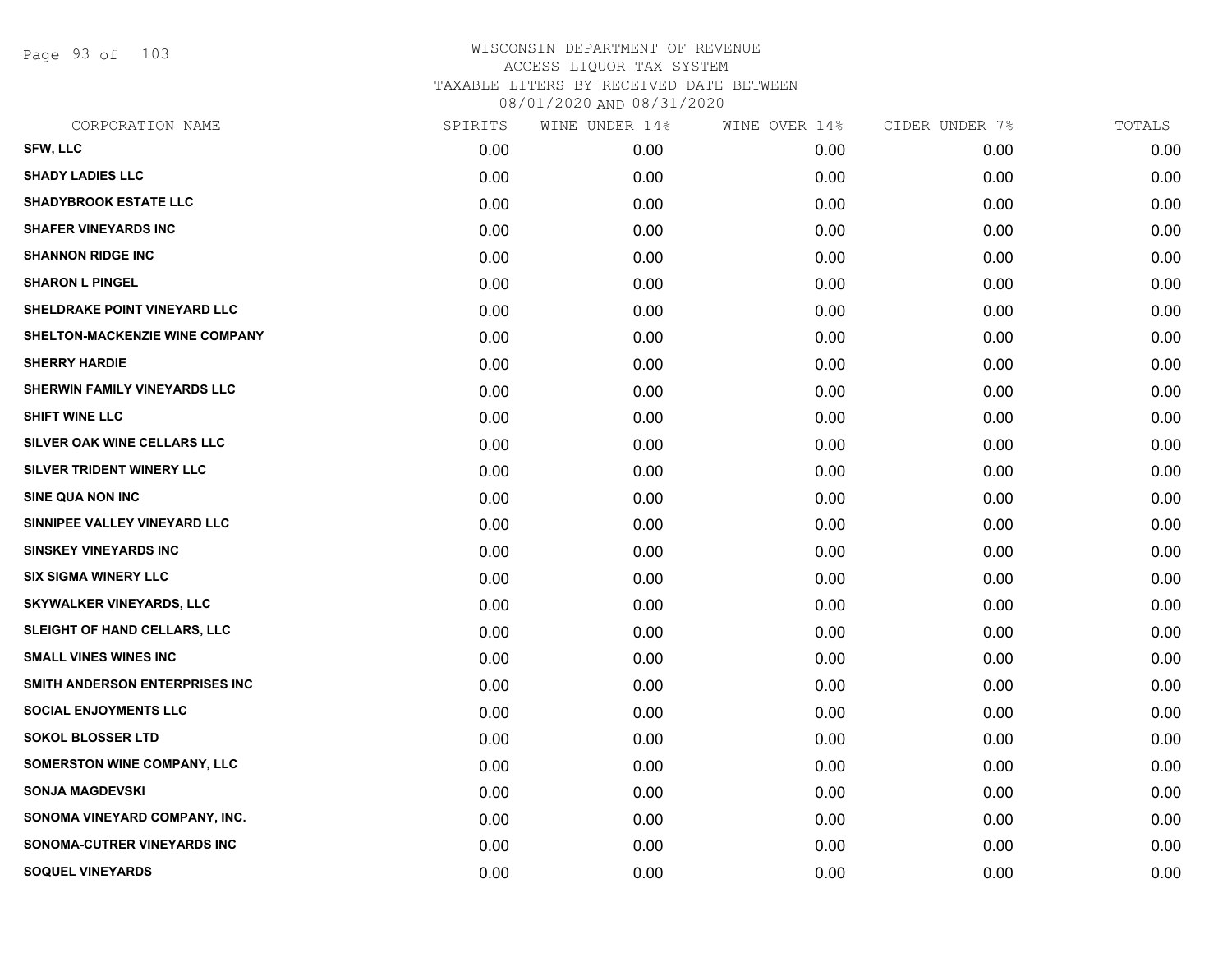Page 94 of 103

| CORPORATION NAME                           | SPIRITS | WINE UNDER 14% | WINE OVER 14% | CIDER UNDER 7% | TOTALS |
|--------------------------------------------|---------|----------------|---------------|----------------|--------|
| <b>SOUTH COAST WINERY INC</b>              | 0.00    | 0.00           | 0.00          | 0.00           | 0.00   |
| <b>SP GROSSNICKLE LLC</b>                  | 0.00    | 0.00           | 0.00          | 0.00           | 0.00   |
| <b>SPANOS BERBERIAN WINERY LLC</b>         | 0.00    | 0.00           | 0.00          | 0.00           | 0.00   |
| <b>SPARKLING OREGON LLC</b>                | 0.00    | 0.00           | 0.00          | 0.00           | 0.00   |
| <b>SPENCE VINEYARDS LLC</b>                | 0.00    | 0.00           | 0.00          | 0.00           | 0.00   |
| SPIRITS OF NORWAY VINEYARD LLC             | 0.00    | 0.00           | 0.00          | 0.00           | 0.00   |
| <b>SPOTTSWOODE WINERY INC</b>              | 0.00    | 0.00           | 0.00          | 0.00           | 0.00   |
| SPRECHER BREWING COMPANY, LLC              | 0.00    | 0.00           | 0.00          | 0.00           | 0.00   |
| <b>SPRING MOUNTAIN VINEYARD INC</b>        | 0.00    | 0.00           | 0.00          | 0.00           | 0.00   |
| <b>SPURGEON VINEYARDS &amp; WINERY LLC</b> | 0.00    | 0.00           | 0.00          | 0.00           | 0.00   |
| <b>SQUIX LLC</b>                           | 0.00    | 0.00           | 0.00          | 0.00           | 0.00   |
| <b>ST HELENA ESTATE LLC</b>                | 0.00    | 0.00           | 0.00          | 0.00           | 0.00   |
| <b>ST JAMES WINERY INC</b>                 | 0.00    | 0.00           | 0.00          | 0.00           | 0.00   |
| ST JULIAN WINE COMPANY INC                 | 0.00    | 0.00           | 0.00          | 0.00           | 0.00   |
| <b>ST SUPERY INC</b>                       | 0.00    | 0.00           | 0.00          | 0.00           | 0.00   |
| ST. FRANCIS WINERY & VINEYARD L.P.         | 0.00    | 0.00           | 0.00          | 0.00           | 0.00   |
| <b>STAGLIN FAMILY VINEYARD LLC</b>         | 0.00    | 0.00           | 0.00          | 0.00           | 0.00   |
| <b>STAG'S LEAP WINE CELLARS LLC</b>        | 0.00    | 0.00           | 0.00          | 0.00           | 0.00   |
| <b>STANDING JOURNEY LLC</b>                | 0.00    | 0.00           | 0.00          | 0.00           | 0.00   |
| <b>STANLEY R BOYD</b>                      | 0.00    | 0.00           | 0.00          | 0.00           | 0.00   |
| STE. MICHELLE WINE ESTATES LTD.            | 0.00    | 0.00           | 0.00          | 0.00           | 0.00   |
| <b>STEDUM PROPERTIES LLC</b>               | 0.00    | 0.00           | 0.00          | 0.00           | 0.00   |
| <b>STEFFENS FAMILY WINES LLC</b>           | 0.00    | 0.00           | 0.00          | 0.00           | 0.00   |
| <b>STEPHAN VINEYARD INC</b>                | 0.00    | 0.00           | 0.00          | 0.00           | 0.00   |
| <b>STEPHEN A MCPHERSON</b>                 | 0.00    | 0.00           | 0.00          | 0.00           | 0.00   |
| <b>STEPHEN M KENNEDY</b>                   | 0.00    | 0.00           | 0.00          | 0.00           | 0.00   |
| <b>STEPHEN M REUSTLE</b>                   | 0.00    | 0.00           | 0.00          | 0.00           | 0.00   |
| <b>STEVE MANNEBACH</b>                     | 0.00    | 0.00           | 50.25         | 0.00           | 50.25  |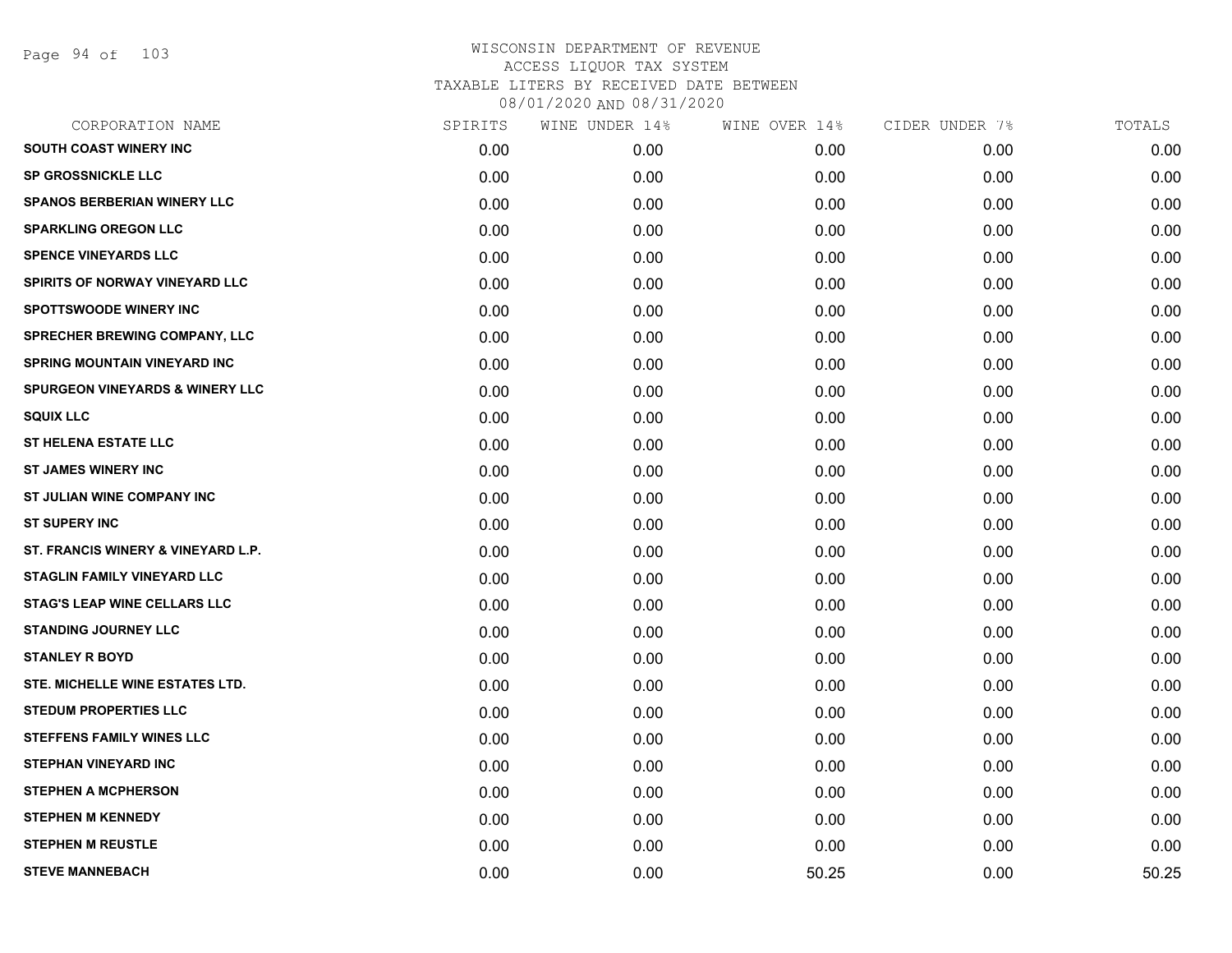Page 95 of 103

| CORPORATION NAME                           | SPIRITS | WINE UNDER 14% | WINE OVER 14% | CIDER UNDER 7% | TOTALS |
|--------------------------------------------|---------|----------------|---------------|----------------|--------|
| <b>STEVEN DEBAKER</b>                      | 0.00    | 0.00           | 0.00          | 0.00           | 0.00   |
| STEVEN M & JUDITH A JACOBSON LLC           | 0.00    | 0.00           | 0.00          | 0.00           | 0.00   |
| <b>STEVEN N LEDSON</b>                     | 0.00    | 0.00           | 0.00          | 0.00           | 0.00   |
| <b>STEVEN TONELLA</b>                      | 0.00    | 0.00           | 0.00          | 0.00           | 0.00   |
| <b>STEWART CELLARS, LLC</b>                | 0.00    | 0.00           | 0.00          | 0.00           | 0.00   |
| <b>STOLLER VINEYARDS INC</b>               | 0.00    | 0.00           | 0.00          | 0.00           | 0.00   |
| <b>STOLPMAN VINEYARDS LLC</b>              | 0.00    | 0.00           | 0.00          | 0.00           | 0.00   |
| <b>STONE EDGE WINERY LLC</b>               | 0.00    | 0.00           | 0.00          | 0.00           | 0.00   |
| <b>STONE HILL WINE CO INC</b>              | 0.00    | 0.00           | 0.00          | 0.00           | 0.00   |
| <b>STONE WOLF VINEYARDS, LLC</b>           | 0.00    | 13.50          | 0.00          | 0.00           | 13.50  |
| <b>STONECUSHION INC</b>                    | 0.00    | 0.00           | 0.00          | 0.00           | 0.00   |
| STONEHAUS WINERY, INC.                     | 0.00    | 0.00           | 0.00          | 0.00           | 0.00   |
| <b>STONES THROW WINERY INC</b>             | 0.00    | 0.00           | 0.00          | 0.00           | 0.00   |
| <b>STONY HILL VINEYARD INC</b>             | 0.00    | 0.00           | 0.00          | 0.00           | 0.00   |
| STORYBOOK MOUNTAIN WINERY INC              | 0.00    | 0.00           | 0.00          | 0.00           | 0.00   |
| <b>STRALA VINEYARDS, LLC</b>               | 0.00    | 0.00           | 0.00          | 0.00           | 0.00   |
| <b>STRATEGY PARTNERS INTERNATIONAL</b>     | 0.00    | 0.00           | 0.00          | 0.00           | 0.00   |
| <b>SULPHUR SPRINGS WINERY LLC</b>          | 0.00    | 0.00           | 0.00          | 0.00           | 0.00   |
| <b>SUMMERWOOD WINERY &amp; INN INC</b>     | 0.00    | 0.00           | 0.00          | 0.00           | 0.00   |
| <b>SUNSET HOLLOW RANCH</b>                 | 0.00    | 0.00           | 0.00          | 0.00           | 0.00   |
| <b>SUNSET POINT WINERY LLC</b>             | 0.00    | 0.00           | 0.00          | 0.00           | 0.00   |
| <b>SUNSTONE VINEYARDS &amp; WINERY INC</b> | 0.00    | 0.00           | 0.00          | 0.00           | 0.00   |
| <b>SUSAN M BOSWELL</b>                     | 0.00    | 0.00           | 0.00          | 0.00           | 0.00   |
| <b>SUTTER HOME WINERY INC</b>              | 0.00    | 0.00           | 0.00          | 0.00           | 0.00   |
| <b>SWEAZEY WINERY INVESTMENT LLC</b>       | 0.00    | 0.00           | 0.00          | 0.00           | 0.00   |
| <b>SWEDISH HILL VINEYARD INC</b>           | 0.00    | 30.75          | 4.50          | 0.00           | 35.25  |
| <b>SWEET CHEEKS VINEYARDS INC</b>          | 0.00    | 0.00           | 0.00          | 0.00           | 0.00   |
| <b>TABLAS CREEK VINEYARD LP</b>            | 0.00    | 0.00           | 0.00          | 0.00           | 0.00   |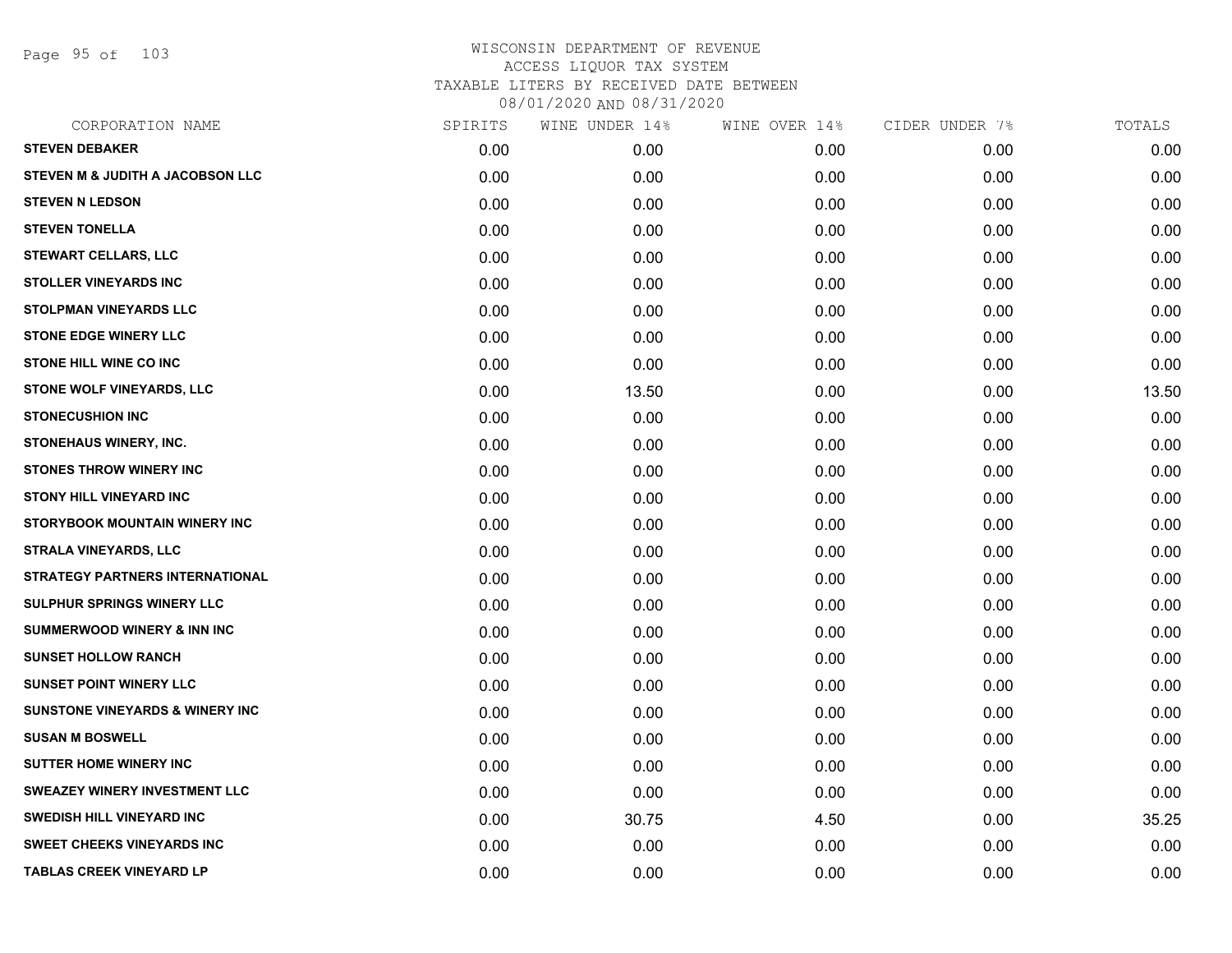Page 96 of 103

| SPIRITS | WINE UNDER 14% | WINE OVER 14% | CIDER UNDER 7% | TOTALS |
|---------|----------------|---------------|----------------|--------|
| 0.00    | 0.00           | 0.00          | 0.00           | 0.00   |
| 0.00    | 0.00           | 0.00          | 0.00           | 0.00   |
| 0.00    | 0.00           | 0.00          | 0.00           | 0.00   |
| 0.00    | 0.00           | 0.00          | 0.00           | 0.00   |
| 0.00    | 0.00           | 0.00          | 0.00           | 0.00   |
| 0.00    | 0.00           | 0.00          | 0.00           | 0.00   |
| 0.00    | 0.00           | 0.00          | 0.00           | 0.00   |
| 0.00    | 0.00           | 0.00          | 0.00           | 0.00   |
| 0.00    | 0.00           | 0.00          | 0.00           | 0.00   |
| 0.00    | 0.00           | 0.00          | 0.00           | 0.00   |
| 0.00    | 0.00           | 0.00          | 0.00           | 0.00   |
| 0.00    | 0.00           | 0.00          | 0.00           | 0.00   |
| 0.00    | 0.00           | 0.00          | 0.00           | 0.00   |
| 0.00    | 0.00           | 0.00          | 0.00           | 0.00   |
| 0.00    | 0.00           | 0.00          | 0.00           | 0.00   |
| 0.00    | 0.00           | 0.00          | 0.00           | 0.00   |
| 0.00    | 0.00           | 0.00          | 0.00           | 0.00   |
| 0.00    | 0.00           | 0.00          | 0.00           | 0.00   |
| 0.00    | 0.00           | 0.00          | 0.00           | 0.00   |
| 0.00    | 0.00           | 0.00          | 0.00           | 0.00   |
| 0.00    | 0.00           | 0.00          | 0.00           | 0.00   |
| 0.00    | 0.00           | 0.00          | 0.00           | 0.00   |
| 0.00    | 0.00           | 0.00          | 0.00           | 0.00   |
| 0.00    | 0.00           | 0.00          | 0.00           | 0.00   |
| 0.00    | 0.00           | 0.00          | 0.00           | 0.00   |
| 0.00    | 0.00           | 0.00          | 0.00           | 0.00   |
| 0.00    | 0.00           | 0.00          | 0.00           | 0.00   |
| 0.00    | 0.00           | 0.00          | 0.00           | 0.00   |
|         |                |               |                |        |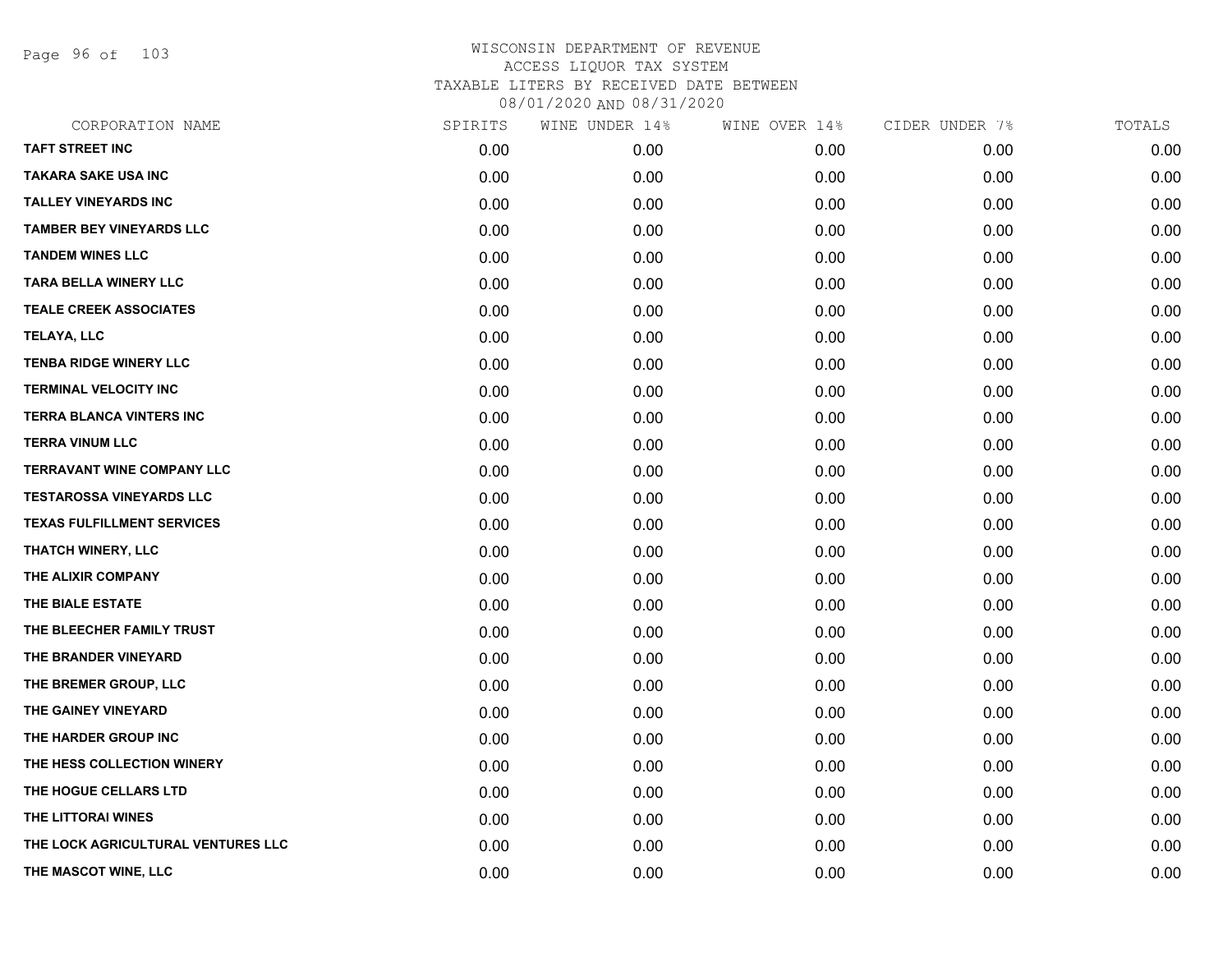Page 97 of 103

| CORPORATION NAME                          | SPIRITS | WINE UNDER 14% | WINE OVER 14% | CIDER UNDER 7% | TOTALS |
|-------------------------------------------|---------|----------------|---------------|----------------|--------|
| THE MEEKER VINEYARD                       | 0.00    | 0.00           | 0.00          | 0.00           | 0.00   |
| THE MORLET SELECTION INC                  | 0.00    | 0.00           | 0.00          | 0.00           | 0.00   |
| THE MORNE WINE COMPANY                    | 0.00    | 0.00           | 0.00          | 0.00           | 0.00   |
| THE OJAI VINEYARD INC                     | 0.00    | 0.00           | 0.00          | 0.00           | 0.00   |
| THE RED STITCH WINE GROUP, LLC            | 0.00    | 0.00           | 0.00          | 0.00           | 0.00   |
| THE RUM TREE, INC.                        | 0.00    | 0.00           | 0.00          | 0.00           | 0.00   |
| THE SHORES OF FAIRHAVEN INC               | 0.00    | 0.00           | 0.00          | 0.00           | 0.00   |
| THE SILVERADO VINEYARDS                   | 0.00    | 0.00           | 0.00          | 0.00           | 0.00   |
| THE VINEYARD LLC                          | 0.00    | 0.00           | 0.00          | 0.00           | 0.00   |
| THE WILLIAMSBURG WINERY LTD               | 0.00    | 0.00           | 0.00          | 0.00           | 0.00   |
| THE WINE GROUP INC                        | 0.00    | 0.00           | 0.00          | 0.00           | 0.00   |
| THE WINE VINEYARD LLC                     | 0.00    | 0.00           | 0.00          | 0.00           | 0.00   |
| THE WOODLAND TRAIL BEVERAGE COMPANY, INC. | 0.00    | 0.00           | 0.00          | 0.00           | 0.00   |
| <b>THERESA HIGH</b>                       | 0.00    | 0.00           | 0.00          | 0.00           | 0.00   |
| THIRTY-ONE PRODUCTION LLC                 | 0.00    | 0.00           | 0.00          | 0.00           | 0.00   |
| THIS REALM LLC                            | 0.00    | 0.00           | 0.00          | 0.00           | 0.00   |
| <b>THOMAS C HOFFMAN</b>                   | 0.00    | 0.00           | 0.00          | 0.00           | 0.00   |
| THOMAS FOGARTY WINERY LLC                 | 0.00    | 0.00           | 0.00          | 0.00           | 0.00   |
| THOMAS L BECKMEN & JUDITH F BECKMEN       | 0.00    | 0.00           | 0.00          | 0.00           | 0.00   |
| <b>THURMAN J RODGERS</b>                  | 0.00    | 0.00           | 0.00          | 0.00           | 0.00   |
| <b>THVS CORP</b>                          | 0.00    | 0.00           | 0.00          | 0.00           | 0.00   |
| TIM BLUE WINES LLC                        | 0.00    | 0.00           | 0.00          | 0.00           | 0.00   |
| <b>TIM SLATER</b>                         | 0.00    | 0.00           | 0.00          | 0.00           | 0.00   |
| <b>TIMOTHY D GUILD</b>                    | 0.00    | 0.00           | 0.00          | 0.00           | 0.00   |
| <b>TIMOTHY P MCDONALD</b>                 | 0.00    | 0.00           | 0.00          | 0.00           | 0.00   |
| TMR WINE COMPANY LLC                      | 0.00    | 0.00           | 0.00          | 0.00           | 0.00   |
| <b>TOAD HOLLOW VINEYARDS INC</b>          | 0.00    | 0.00           | 0.00          | 0.00           | 0.00   |
| <b>TOBIN J HEMINWAY</b>                   | 0.00    | 0.00           | 0.00          | 0.00           | 0.00   |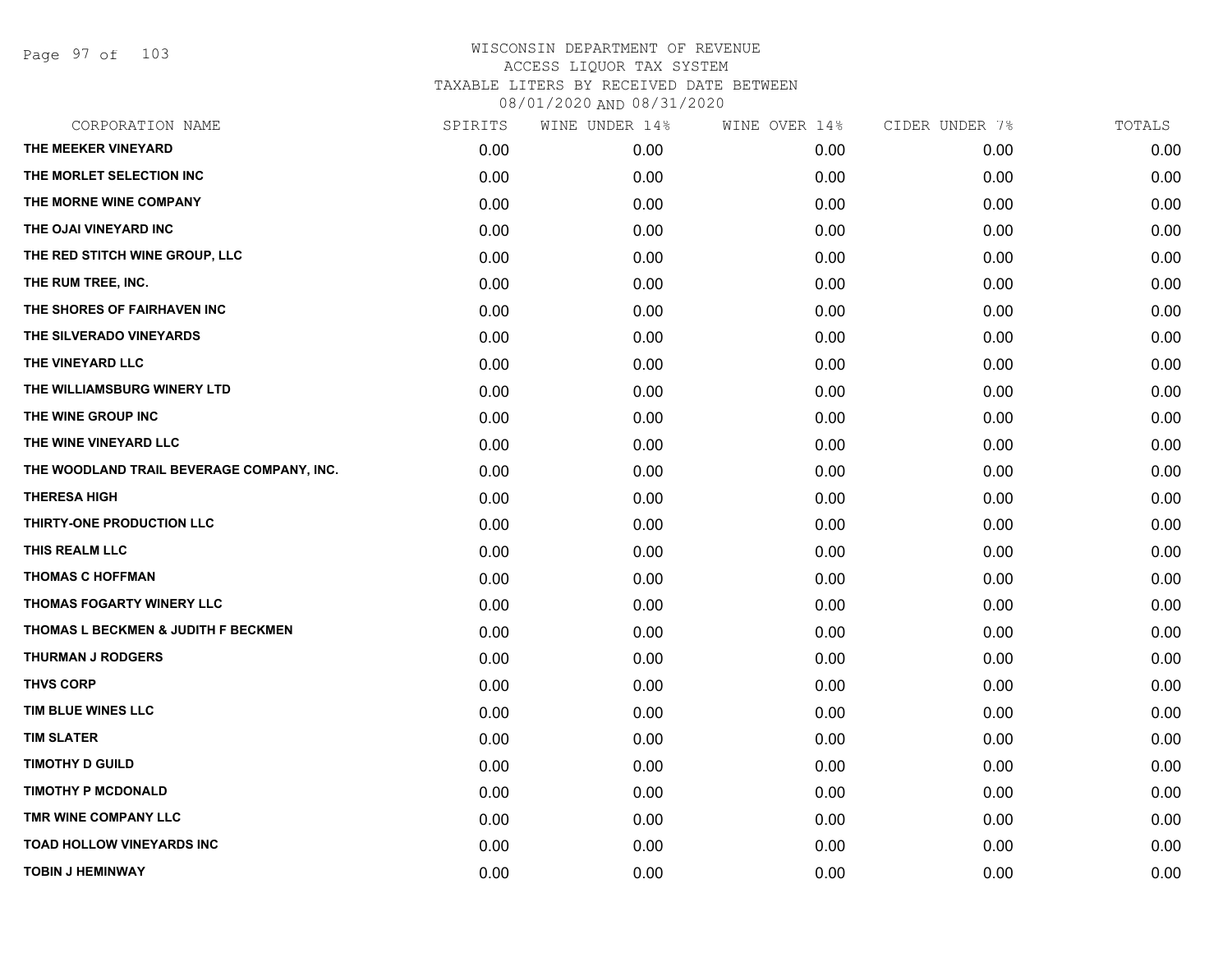Page 98 of 103

| CORPORATION NAME                       | SPIRITS | WINE UNDER 14% | WINE OVER 14% | CIDER UNDER 7% | TOTALS |
|----------------------------------------|---------|----------------|---------------|----------------|--------|
| <b>TOBIN JAMES CELLARS</b>             | 0.00    | 0.00           | 0.00          | 0.00           | 0.00   |
| <b>TODD KUEHL</b>                      | 0.00    | 0.00           | 0.00          | 0.00           | 0.00   |
| <b>TOLLIVER RANCH BRANDS LLC</b>       | 0.00    | 0.00           | 0.00          | 0.00           | 0.00   |
| <b>TOM MEADOWCROFT</b>                 | 0.00    | 0.00           | 0.00          | 0.00           | 0.00   |
| <b>TOMMYS TOO HIGH WINES LLC</b>       | 0.00    | 0.00           | 0.00          | 0.00           | 0.00   |
| TOUCHSTONE CELLARS, LLC                | 0.00    | 0.00           | 0.00          | 0.00           | 0.00   |
| TOUR DE FORCE WINE COMPANY LLC         | 0.00    | 0.00           | 0.00          | 0.00           | 0.00   |
| <b>TRACY A SOMERVILLE</b>              | 0.00    | 0.00           | 0.00          | 0.00           | 0.00   |
| <b>TREANA WINERY LLC</b>               | 0.00    | 0.00           | 0.00          | 0.00           | 0.00   |
| TREASURY WINE ESTATES AMERICAS COMPANY | 0.00    | 0.00           | 0.00          | 0.00           | 0.00   |
| <b>TREFETHEN VINEYARDS WINERY INC</b>  | 0.00    | 0.00           | 0.00          | 0.00           | 0.00   |
| <b>TRENTADUE WINERY LLC</b>            | 0.00    | 0.00           | 0.00          | 0.00           | 0.00   |
| <b>TRESPASS VINEYARDS INC.</b>         | 0.00    | 0.00           | 0.00          | 0.00           | 0.00   |
| <b>TRINITAS CELLARS LLC</b>            | 0.00    | 0.00           | 0.00          | 0.00           | 0.00   |
| <b>TRIONE VINEYARDS LLC</b>            | 0.00    | 0.00           | 0.00          | 0.00           | 0.00   |
| <b>TROY LANDWEHR</b>                   | 0.00    | 0.00           | 0.00          | 0.00           | 0.00   |
| <b>TSG LLC</b>                         | 0.00    | 0.00           | 0.00          | 0.00           | 0.00   |
| <b>TURKOVICH FAMILY WINES LLC</b>      | 0.00    | 0.00           | 0.00          | 0.00           | 0.00   |
| TURLEY WINE CELLARS INC                | 0.00    | 0.00           | 0.00          | 0.00           | 0.00   |
| <b>TURNBULL WINE CELLARS</b>           | 0.00    | 0.00           | 0.00          | 0.00           | 0.00   |
| <b>TUSK ESTATES LLC</b>                | 0.00    | 0.00           | 0.00          | 0.00           | 0.00   |
| <b>TWIN PEAKS WINERY INC</b>           | 0.00    | 0.00           | 0.00          | 0.00           | 0.00   |
| <b>TWIN RIDGE ESTATES LLC</b>          | 0.00    | 0.00           | 0.00          | 0.00           | 0.00   |
| <b>TWISTED OAK WINERY LLC</b>          | 0.00    | 0.00           | 0.00          | 0.00           | 0.00   |
| <b>TWO BROTHERS WINES LLC</b>          | 0.00    | 0.00           | 0.00          | 0.00           | 0.00   |
| <b>TWO LADS LLC</b>                    | 0.00    | 0.00           | 0.00          | 0.00           | 0.00   |
| <b>TY R CATON</b>                      | 0.00    | 0.00           | 0.00          | 0.00           | 0.00   |
| <b>UNION WINE COMPANY</b>              | 0.00    | 0.00           | 0.00          | 0.00           | 0.00   |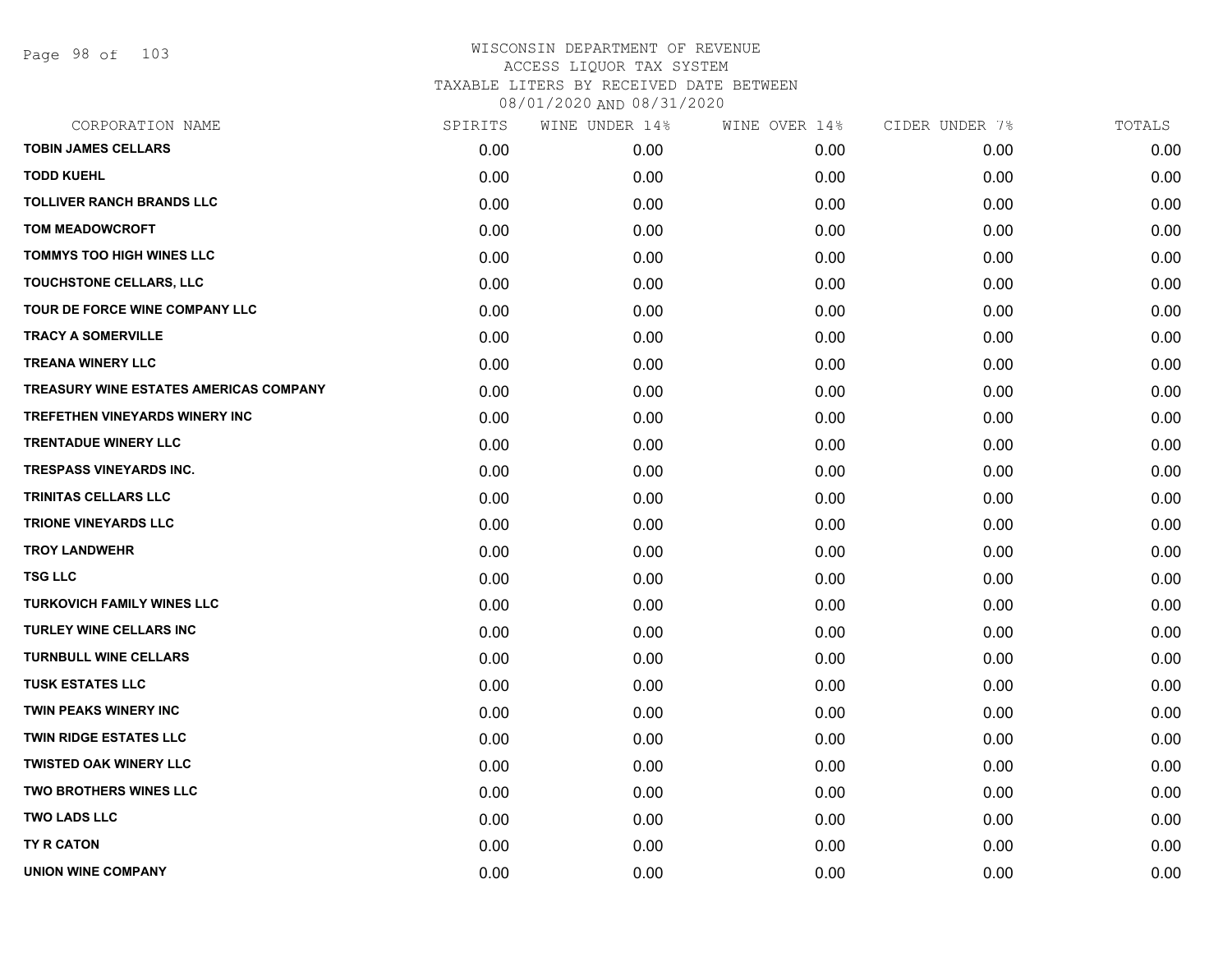Page 99 of 103

| UNTI WINE CO LLC<br>0.00<br>0.00<br>0.00<br>0.00<br><b>UPSTREAM CIDER LLC</b><br>0.00<br>0.00<br>0.00<br>0.00<br>V & C LLC<br>0.00<br>0.00<br>0.00<br>0.00<br><b>V SATTUI WINERY INC</b><br>0.00<br>0.00<br>0.00<br>0.00<br><b>VALIANT VINEYARDS INC</b><br>0.00<br>0.00<br>0.00<br>0.00<br>VAN RUITEN FAMILY WINERY LLC<br>0.00<br>0.00<br>0.00<br>0.00<br>VAN WYCHEN WINES INC.<br>0.00<br>0.00<br>0.00<br>0.00<br><b>VARINDER SAHI</b><br>0.00<br>0.00<br>0.00<br>0.00<br><b>VERMEIL WINE GROUP LLC</b><br>0.00<br>0.00<br>0.00<br>0.00<br><b>VERNON VINEYARDS LTD</b><br>0.00<br>0.00<br>0.00<br>0.00<br><b>VICINI ENTERPRISES LLC</b><br>0.00<br>0.00<br>0.00<br>0.00<br><b>VICTOR ROBERTS</b><br>0.00<br>0.00<br>0.00<br>0.00<br><b>VIGNETTE WINERY LLC</b><br>0.00<br>0.00<br>0.00<br>0.00<br><b>VILLA AMOROSA INC</b><br>0.00<br>0.00<br>0.00<br>0.00<br><b>VILLA ENCINAL PARTNERS LP</b><br>0.00<br>0.00<br>0.00<br>0.00<br><b>VILLA SAN JULIETTE INC</b><br>0.00<br>0.00<br>0.00<br>0.00<br><b>VILLA TOSCANO INC</b><br>0.00<br>20.25<br>0.00<br>30.75<br>VIN DE ZO LLC<br>0.00<br>0.00<br>0.00<br>0.00<br><b>VINA ROBLES INC</b><br>0.00<br>0.00<br>0.00<br>0.00<br><b>VINCENT ARROYO WINERY INC</b><br>0.00<br>0.00<br>0.00<br>0.00<br><b>VINE &amp; SUN LLC</b><br>0.00<br>0.00<br>0.00<br>0.00<br><b>VINE CLIFF WINERY INC</b><br>0.00<br>0.00<br>0.00<br>0.00<br><b>VINEBOX INC.</b><br>0.00<br>0.00<br>0.00<br>0.00<br><b>VINEBURG LLC</b><br>0.00<br>0.00<br>0.00<br>0.00<br><b>VINES TO CELLAR, INC.</b><br>0.00<br>0.00<br>0.00<br>0.00<br><b>VINESSE LLC</b><br>0.00<br>0.00<br>0.00<br>0.00<br><b>VINEYARD 29 LLC</b><br>0.00<br>0.00<br>0.00<br>0.00<br>VIN-GO, LLC | CORPORATION NAME | SPIRITS | WINE UNDER 14% | WINE OVER 14% | CIDER UNDER 7% | TOTALS |
|-------------------------------------------------------------------------------------------------------------------------------------------------------------------------------------------------------------------------------------------------------------------------------------------------------------------------------------------------------------------------------------------------------------------------------------------------------------------------------------------------------------------------------------------------------------------------------------------------------------------------------------------------------------------------------------------------------------------------------------------------------------------------------------------------------------------------------------------------------------------------------------------------------------------------------------------------------------------------------------------------------------------------------------------------------------------------------------------------------------------------------------------------------------------------------------------------------------------------------------------------------------------------------------------------------------------------------------------------------------------------------------------------------------------------------------------------------------------------------------------------------------------------------------------------------------------------------------------------------------------------------------------------------------------------------------------|------------------|---------|----------------|---------------|----------------|--------|
|                                                                                                                                                                                                                                                                                                                                                                                                                                                                                                                                                                                                                                                                                                                                                                                                                                                                                                                                                                                                                                                                                                                                                                                                                                                                                                                                                                                                                                                                                                                                                                                                                                                                                           |                  |         |                |               |                | 0.00   |
|                                                                                                                                                                                                                                                                                                                                                                                                                                                                                                                                                                                                                                                                                                                                                                                                                                                                                                                                                                                                                                                                                                                                                                                                                                                                                                                                                                                                                                                                                                                                                                                                                                                                                           |                  |         |                |               |                | 0.00   |
|                                                                                                                                                                                                                                                                                                                                                                                                                                                                                                                                                                                                                                                                                                                                                                                                                                                                                                                                                                                                                                                                                                                                                                                                                                                                                                                                                                                                                                                                                                                                                                                                                                                                                           |                  |         |                |               |                | 0.00   |
|                                                                                                                                                                                                                                                                                                                                                                                                                                                                                                                                                                                                                                                                                                                                                                                                                                                                                                                                                                                                                                                                                                                                                                                                                                                                                                                                                                                                                                                                                                                                                                                                                                                                                           |                  |         |                |               |                | 0.00   |
|                                                                                                                                                                                                                                                                                                                                                                                                                                                                                                                                                                                                                                                                                                                                                                                                                                                                                                                                                                                                                                                                                                                                                                                                                                                                                                                                                                                                                                                                                                                                                                                                                                                                                           |                  |         |                |               |                | 0.00   |
|                                                                                                                                                                                                                                                                                                                                                                                                                                                                                                                                                                                                                                                                                                                                                                                                                                                                                                                                                                                                                                                                                                                                                                                                                                                                                                                                                                                                                                                                                                                                                                                                                                                                                           |                  |         |                |               |                | 0.00   |
|                                                                                                                                                                                                                                                                                                                                                                                                                                                                                                                                                                                                                                                                                                                                                                                                                                                                                                                                                                                                                                                                                                                                                                                                                                                                                                                                                                                                                                                                                                                                                                                                                                                                                           |                  |         |                |               |                | 0.00   |
|                                                                                                                                                                                                                                                                                                                                                                                                                                                                                                                                                                                                                                                                                                                                                                                                                                                                                                                                                                                                                                                                                                                                                                                                                                                                                                                                                                                                                                                                                                                                                                                                                                                                                           |                  |         |                |               |                | 0.00   |
|                                                                                                                                                                                                                                                                                                                                                                                                                                                                                                                                                                                                                                                                                                                                                                                                                                                                                                                                                                                                                                                                                                                                                                                                                                                                                                                                                                                                                                                                                                                                                                                                                                                                                           |                  |         |                |               |                | 0.00   |
|                                                                                                                                                                                                                                                                                                                                                                                                                                                                                                                                                                                                                                                                                                                                                                                                                                                                                                                                                                                                                                                                                                                                                                                                                                                                                                                                                                                                                                                                                                                                                                                                                                                                                           |                  |         |                |               |                | 0.00   |
|                                                                                                                                                                                                                                                                                                                                                                                                                                                                                                                                                                                                                                                                                                                                                                                                                                                                                                                                                                                                                                                                                                                                                                                                                                                                                                                                                                                                                                                                                                                                                                                                                                                                                           |                  |         |                |               |                | 0.00   |
|                                                                                                                                                                                                                                                                                                                                                                                                                                                                                                                                                                                                                                                                                                                                                                                                                                                                                                                                                                                                                                                                                                                                                                                                                                                                                                                                                                                                                                                                                                                                                                                                                                                                                           |                  |         |                |               |                | 0.00   |
|                                                                                                                                                                                                                                                                                                                                                                                                                                                                                                                                                                                                                                                                                                                                                                                                                                                                                                                                                                                                                                                                                                                                                                                                                                                                                                                                                                                                                                                                                                                                                                                                                                                                                           |                  |         |                |               |                | 0.00   |
|                                                                                                                                                                                                                                                                                                                                                                                                                                                                                                                                                                                                                                                                                                                                                                                                                                                                                                                                                                                                                                                                                                                                                                                                                                                                                                                                                                                                                                                                                                                                                                                                                                                                                           |                  |         |                |               |                | 0.00   |
|                                                                                                                                                                                                                                                                                                                                                                                                                                                                                                                                                                                                                                                                                                                                                                                                                                                                                                                                                                                                                                                                                                                                                                                                                                                                                                                                                                                                                                                                                                                                                                                                                                                                                           |                  |         |                |               |                | 0.00   |
|                                                                                                                                                                                                                                                                                                                                                                                                                                                                                                                                                                                                                                                                                                                                                                                                                                                                                                                                                                                                                                                                                                                                                                                                                                                                                                                                                                                                                                                                                                                                                                                                                                                                                           |                  |         |                |               |                | 0.00   |
|                                                                                                                                                                                                                                                                                                                                                                                                                                                                                                                                                                                                                                                                                                                                                                                                                                                                                                                                                                                                                                                                                                                                                                                                                                                                                                                                                                                                                                                                                                                                                                                                                                                                                           |                  |         |                |               |                | 51.00  |
|                                                                                                                                                                                                                                                                                                                                                                                                                                                                                                                                                                                                                                                                                                                                                                                                                                                                                                                                                                                                                                                                                                                                                                                                                                                                                                                                                                                                                                                                                                                                                                                                                                                                                           |                  |         |                |               |                | 0.00   |
|                                                                                                                                                                                                                                                                                                                                                                                                                                                                                                                                                                                                                                                                                                                                                                                                                                                                                                                                                                                                                                                                                                                                                                                                                                                                                                                                                                                                                                                                                                                                                                                                                                                                                           |                  |         |                |               |                | 0.00   |
|                                                                                                                                                                                                                                                                                                                                                                                                                                                                                                                                                                                                                                                                                                                                                                                                                                                                                                                                                                                                                                                                                                                                                                                                                                                                                                                                                                                                                                                                                                                                                                                                                                                                                           |                  |         |                |               |                | 0.00   |
|                                                                                                                                                                                                                                                                                                                                                                                                                                                                                                                                                                                                                                                                                                                                                                                                                                                                                                                                                                                                                                                                                                                                                                                                                                                                                                                                                                                                                                                                                                                                                                                                                                                                                           |                  |         |                |               |                | 0.00   |
|                                                                                                                                                                                                                                                                                                                                                                                                                                                                                                                                                                                                                                                                                                                                                                                                                                                                                                                                                                                                                                                                                                                                                                                                                                                                                                                                                                                                                                                                                                                                                                                                                                                                                           |                  |         |                |               |                | 0.00   |
|                                                                                                                                                                                                                                                                                                                                                                                                                                                                                                                                                                                                                                                                                                                                                                                                                                                                                                                                                                                                                                                                                                                                                                                                                                                                                                                                                                                                                                                                                                                                                                                                                                                                                           |                  |         |                |               |                | 0.00   |
|                                                                                                                                                                                                                                                                                                                                                                                                                                                                                                                                                                                                                                                                                                                                                                                                                                                                                                                                                                                                                                                                                                                                                                                                                                                                                                                                                                                                                                                                                                                                                                                                                                                                                           |                  |         |                |               |                | 0.00   |
|                                                                                                                                                                                                                                                                                                                                                                                                                                                                                                                                                                                                                                                                                                                                                                                                                                                                                                                                                                                                                                                                                                                                                                                                                                                                                                                                                                                                                                                                                                                                                                                                                                                                                           |                  |         |                |               |                | 0.00   |
|                                                                                                                                                                                                                                                                                                                                                                                                                                                                                                                                                                                                                                                                                                                                                                                                                                                                                                                                                                                                                                                                                                                                                                                                                                                                                                                                                                                                                                                                                                                                                                                                                                                                                           |                  |         |                |               |                | 0.00   |
|                                                                                                                                                                                                                                                                                                                                                                                                                                                                                                                                                                                                                                                                                                                                                                                                                                                                                                                                                                                                                                                                                                                                                                                                                                                                                                                                                                                                                                                                                                                                                                                                                                                                                           |                  |         |                |               |                | 0.00   |
|                                                                                                                                                                                                                                                                                                                                                                                                                                                                                                                                                                                                                                                                                                                                                                                                                                                                                                                                                                                                                                                                                                                                                                                                                                                                                                                                                                                                                                                                                                                                                                                                                                                                                           |                  | 0.00    | 0.00           | 0.00          | 0.00           | 0.00   |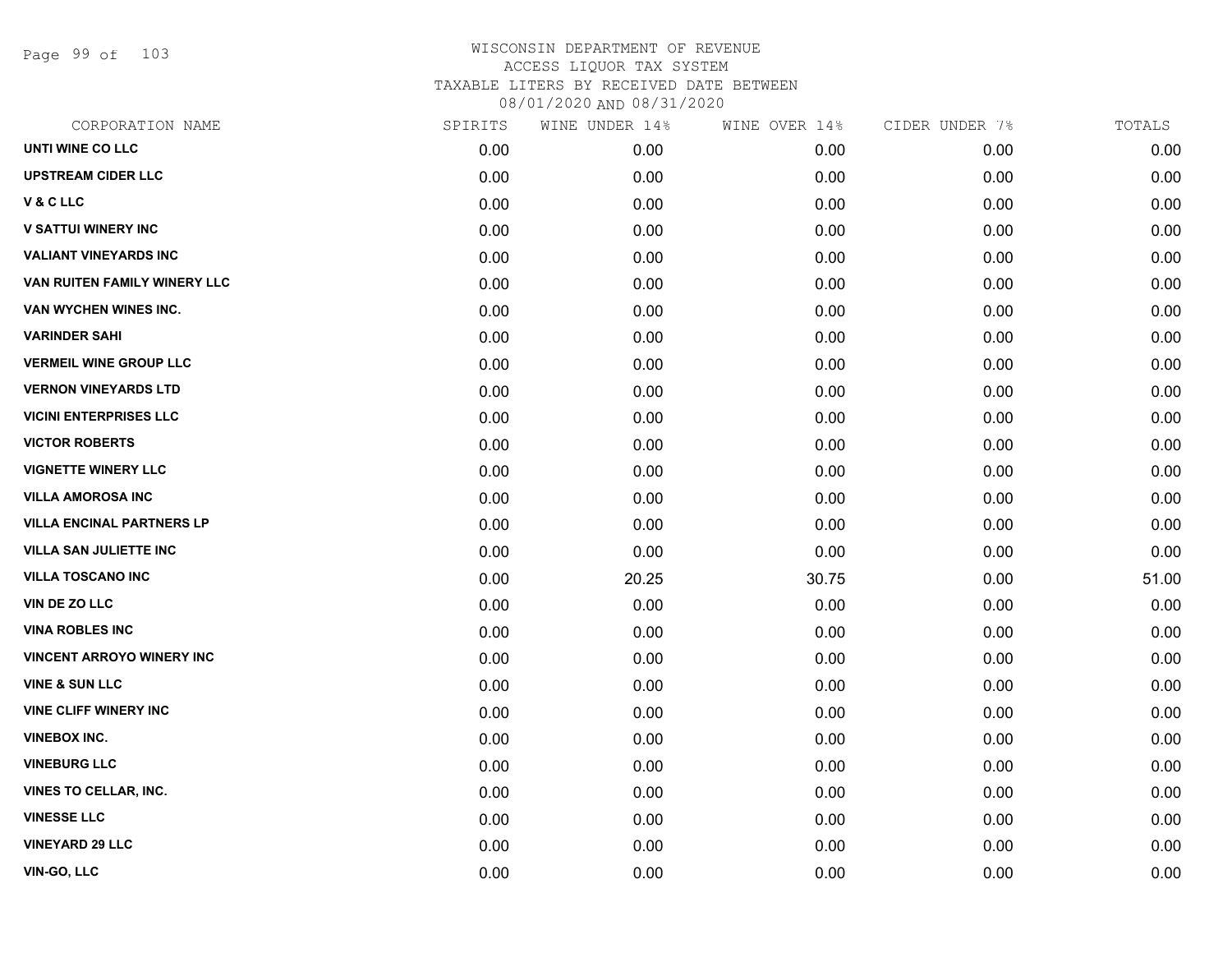Page 100of 103

#### WISCONSIN DEPARTMENT OF REVENUE ACCESS LIQUOR TAX SYSTEM TAXABLE LITERS BY RECEIVED DATE BETWEEN

08/01/2020 AND 08/31/2020

| CORPORATION NAME                               | SPIRITS | WINE UNDER 14% | WINE OVER 14% | CIDER UNDER 7% | TOTALS   |
|------------------------------------------------|---------|----------------|---------------|----------------|----------|
| <b>VINTAGE WINE ESTATES, INC.</b>              | 0.00    | 0.00           | 0.00          | 0.00           | 0.00     |
| <b>VINTAGE WINE ESTATES, INC.</b>              | 0.00    | 1,667.25       | 56.25         | 0.00           | 1,723.50 |
| <b>VINTAGE WINE ESTATES, INC.</b>              | 0.00    | 0.00           | 0.00          | 0.00           | 0.00     |
| <b>VINTAGE WINE ESTATES, INC.</b>              | 0.00    | 0.00           | 0.00          | 0.00           | 0.00     |
| <b>VINTAGE WINE ESTATES, INC.</b>              | 0.00    | 0.00           | 0.00          | 0.00           | 0.00     |
| <b>VINTAGE WINE ESTATES, INC.</b>              | 0.00    | 0.00           | 0.00          | 0.00           | 0.00     |
| <b>VINTAGE WINE ESTATES, INC.</b>              | 0.00    | 0.00           | 0.00          | 0.00           | 0.00     |
| <b>VINTAGE WINE ESTATES, INC.</b>              | 0.00    | 0.00           | 0.00          | 0.00           | 0.00     |
| <b>VINTAGE WINE ESTATES, INC.</b>              | 0.00    | 0.00           | 0.00          | 0.00           | 0.00     |
| <b>VINTAGE WINE ESTATES, INC.</b>              | 0.00    | 0.00           | 0.00          | 0.00           | 0.00     |
| <b>VINTAGE WINE ESTATES, INC.</b>              | 0.00    | 0.00           | 0.00          | 0.00           | 0.00     |
| <b>VINUM CELLARS INC</b>                       | 0.00    | 0.00           | 0.00          | 0.00           | 0.00     |
| <b>VITE GALLERON ASSETS CORP</b>               | 0.00    | 0.00           | 0.00          | 0.00           | 0.00     |
| <b>VON KLAUS WINERY LLC</b>                    | 0.00    | 0.00           | 0.00          | 0.00           | 0.00     |
| VON STIEHL WINERY LTD.                         | 0.00    | 0.00           | 0.00          | 0.00           | 0.00     |
| W G BEST WEINKELLEREI INC                      | 0.00    | 0.00           | 0.00          | 0.00           | 0.00     |
| <b>W J DEUTSCH &amp; SONS LTD</b>              | 0.00    | 0.00           | 0.00          | 0.00           | 0.00     |
| <b>WAGNER WINERY LLC</b>                       | 0.00    | 0.00           | 0.00          | 0.00           | 0.00     |
| <b>WAITS-MAST FAMILY CELLARS LLC</b>           | 0.00    | 0.00           | 0.00          | 0.00           | 0.00     |
| <b>WALTER HANSEL WINERY &amp; VINEYARD LLC</b> | 0.00    | 0.00           | 0.00          | 0.00           | 0.00     |
| <b>WASHINGTON VINTNERS LLC</b>                 | 0.00    | 0.00           | 0.00          | 0.00           | 0.00     |
| <b>WEIBEL INCORPORATED</b>                     | 0.00    | 0.00           | 0.00          | 0.00           | 0.00     |
| <b>WENTE BROS</b>                              | 0.00    | 0.00           | 0.00          | 0.00           | 0.00     |
| <b>WEST COAST WINE PARTNERS LLC</b>            | 0.00    | 0.00           | 0.00          | 0.00           | 0.00     |
| <b>WEST PRAIRIE WINERY LLC</b>                 | 0.00    | 0.00           | 0.00          | 0.00           | 0.00     |
| <b>WESTFALL WINERY LLC</b>                     | 0.00    | 0.00           | 0.00          | 0.00           | 0.00     |
| <b>WESTPORT WINERY LLC</b>                     | 0.00    | 0.00           | 0.00          | 0.00           | 0.00     |
| <b>WESTSIDE WINERY INC</b>                     | 0.00    | 0.00           | 0.00          | 0.00           | 0.00     |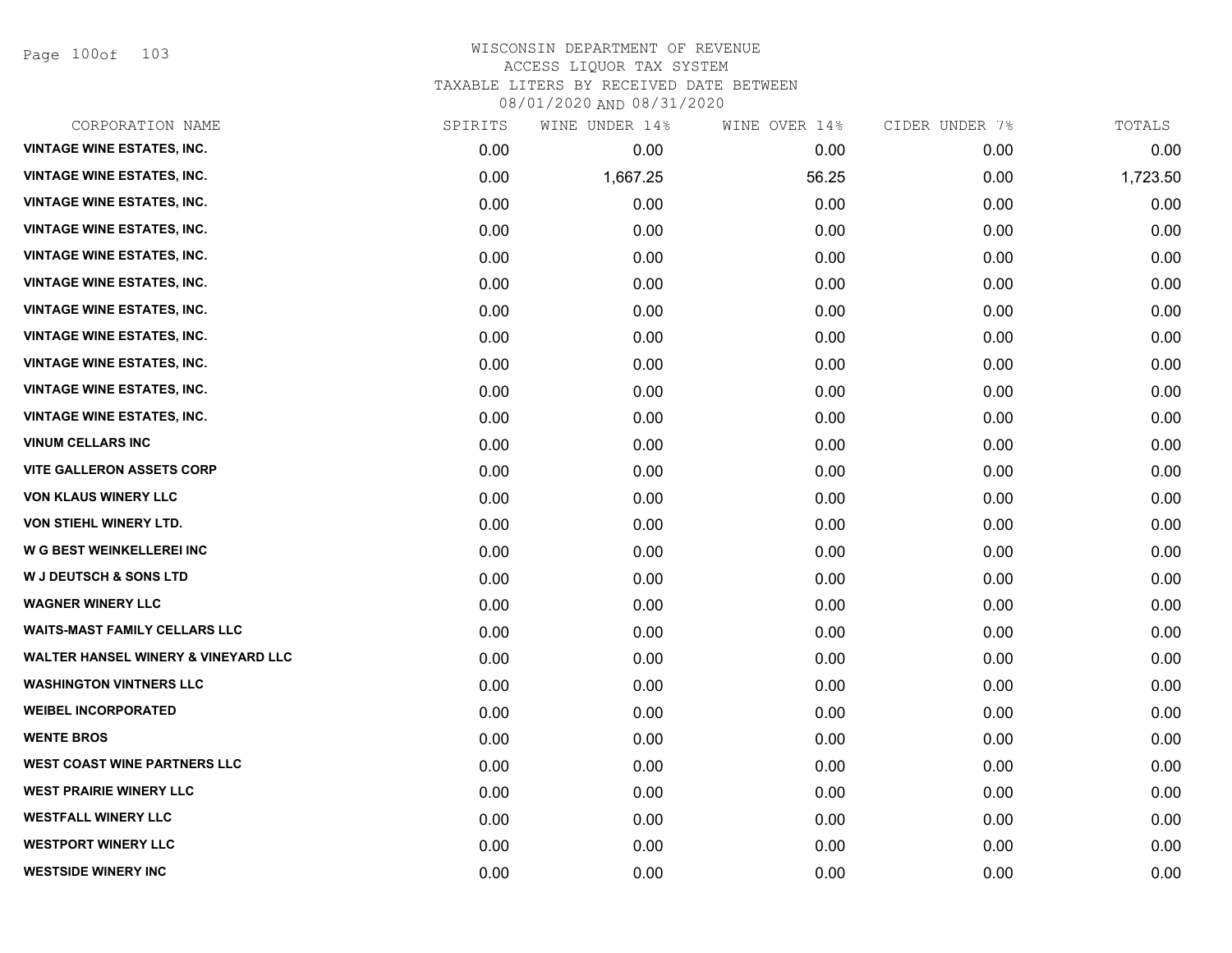Page 101of 103

| CORPORATION NAME                                   | SPIRITS | WINE UNDER 14% | WINE OVER 14% | CIDER UNDER 7% | TOTALS |
|----------------------------------------------------|---------|----------------|---------------|----------------|--------|
| <b>WHEELER WINERY INC</b>                          | 0.00    | 0.00           | 0.00          | 0.00           | 0.00   |
| <b>WHETSTONE WINE CELLARS LLC</b>                  | 0.00    | 0.00           | 0.00          | 0.00           | 0.00   |
| <b>WHISPERING BLUFFS VINEYARD &amp; WINERY LTD</b> | 0.00    | 0.00           | 0.00          | 0.00           | 0.00   |
| <b>WHITE BEAR SPIRITS LLC</b>                      | 0.00    | 0.00           | 0.00          | 0.00           | 0.00   |
| <b>WHITE OAK VINEYARDS &amp; WINERY LLC</b>        | 0.00    | 0.00           | 0.00          | 0.00           | 0.00   |
| WHITE WINTER WINERY INC                            | 0.00    | 0.00           | 0.00          | 0.00           | 0.00   |
| <b>WIENS CELLARS LLC</b>                           | 0.00    | 0.00           | 0.00          | 0.00           | 0.00   |
| <b>WILD EPITOME LLC</b>                            | 0.00    | 0.00           | 0.00          | 0.00           | 0.00   |
| <b>WILD HILLS WINERY LLC</b>                       | 0.00    | 0.00           | 0.00          | 0.00           | 0.00   |
| <b>WILDEROTTER WINERY LLC</b>                      | 0.00    | 0.00           | 0.00          | 0.00           | 0.00   |
| <b>WILLAMETTE VALLEY VINEYARDS INC</b>             | 0.00    | 0.00           | 0.00          | 0.00           | 0.00   |
| <b>WILLIAM F BLUHM</b>                             | 0.00    | 0.00           | 0.00          | 0.00           | 0.00   |
| <b>WILLIAM MOSBY</b>                               | 0.00    | 0.00           | 0.00          | 0.00           | 0.00   |
| <b>WILLIAM PRICE III</b>                           | 0.00    | 0.00           | 0.00          | 0.00           | 0.00   |
| <b>WILLIAMS &amp; SELYEM LLC</b>                   | 0.00    | 0.00           | 0.00          | 0.00           | 0.00   |
| <b>WILRONA LLC</b>                                 | 0.00    | 90.75          | 0.00          | 0.00           | 90.75  |
| WILSON CREEK WINERY & VINEYARDS INC                | 0.00    | 0.00           | 0.00          | 0.00           | 0.00   |
| <b>WINDERLEA WINE COMPANY LLC</b>                  | 0.00    | 0.00           | 0.00          | 0.00           | 0.00   |
| <b>WINDWARD VINEYARD LLC</b>                       | 0.00    | 0.00           | 0.00          | 0.00           | 0.00   |
| <b>WINE BY JOE LLC</b>                             | 0.00    | 0.00           | 0.00          | 0.00           | 0.00   |
| <b>WINE EXPEDITE</b>                               | 0.00    | 0.00           | 0.00          | 0.00           | 0.00   |
| WINE OF THE MONTH CLUB, INC.                       | 0.00    | 0.00           | 0.00          | 0.00           | 0.00   |
| <b>WINE ROAD VINTNERS LLC</b>                      | 0.00    | 0.00           | 0.00          | 0.00           | 0.00   |
| <b>WINE.COM OF TEXAS LLC</b>                       | 0.00    | 0.00           | 0.00          | 0.00           | 0.00   |
| <b>WINERY AT BLACK STAR FARMS LLC</b>              | 0.00    | 0.00           | 0.00          | 0.00           | 0.00   |
| <b>WINERY EXCHANGE, INC.</b>                       | 0.00    | 0.00           | 0.00          | 0.00           | 0.00   |
| <b>WINERY FULFILLMENT SERVICES LLC</b>             | 0.00    | 0.00           | 0.00          | 0.00           | 0.00   |
| <b>WINESITTER BREWHOUSE LLC</b>                    | 0.00    | 0.00           | 0.00          | 0.00           | 0.00   |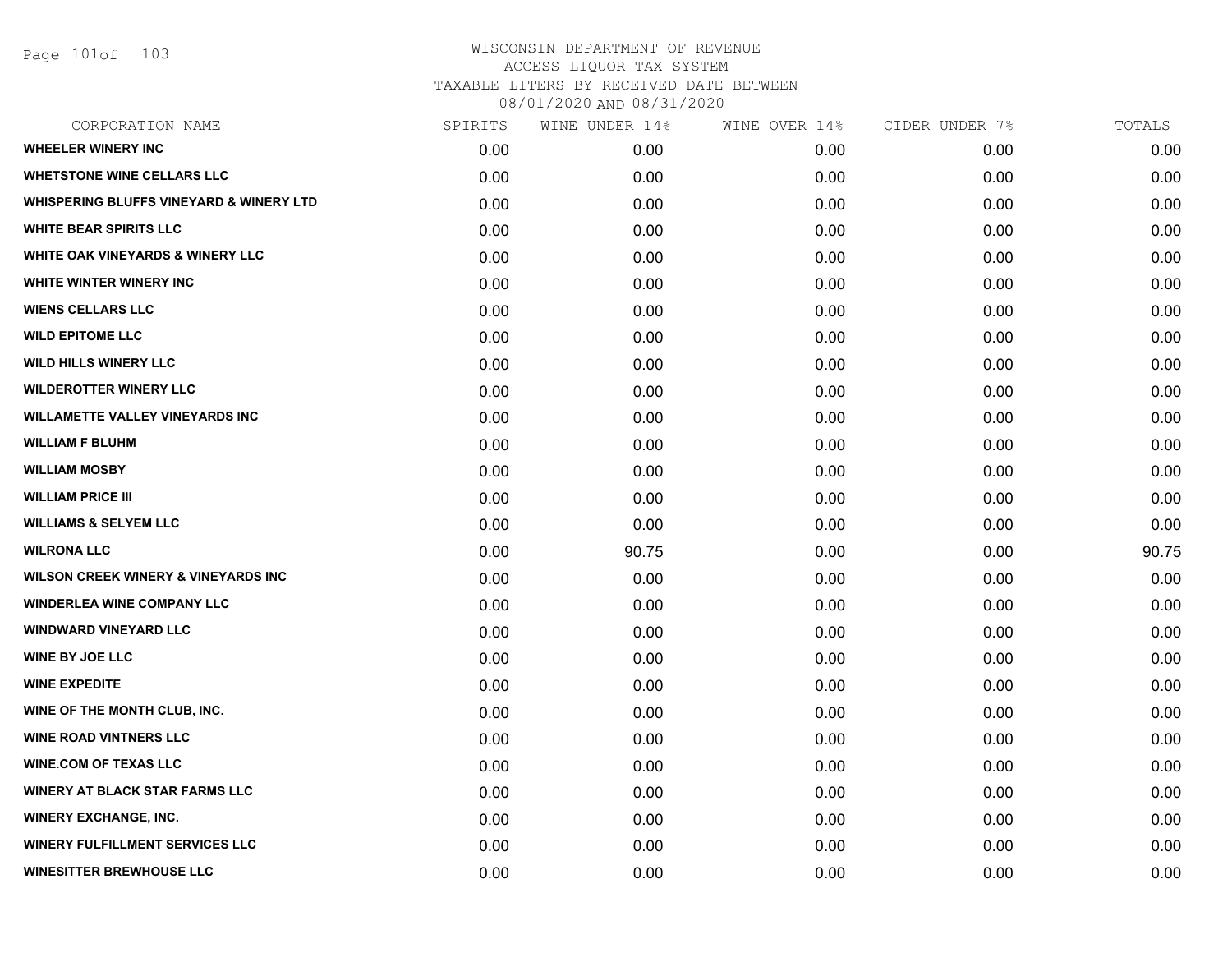Page 102of 103

| CORPORATION NAME                       | SPIRITS | WINE UNDER 14% | WINE OVER 14% | CIDER UNDER 7% | TOTALS   |
|----------------------------------------|---------|----------------|---------------|----------------|----------|
| <b>WINNESHIEK WILDBERRY WINERY LLC</b> | 0.00    | 0.00           | 0.00          | 0.00           | 0.00     |
| <b>WINSIDE USA INC</b>                 | 0.00    | 0.00           | 0.00          | 0.00           | 0.00     |
| <b>WOLFF VINEYARD LLC</b>              | 0.00    | 0.00           | 0.00          | 0.00           | 0.00     |
| <b>WOLFFER ESTATE VINEYARDS INC</b>    | 0.00    | 0.00           | 0.00          | 0.00           | 0.00     |
| <b>WOLLERSHEIM WINERY, INC.</b>        | 0.00    | 0.00           | 0.00          | 0.00           | 0.00     |
| <b>WOLLERSHEIM WINERY, INC.</b>        | 0.00    | 0.00           | 0.00          | 0.00           | 0.00     |
| <b>WOODSON WINES LLC</b>               | 0.00    | 0.00           | 0.00          | 0.00           | 0.00     |
| <b>WOODWARD CANYON WINERY INC</b>      | 0.00    | 0.00           | 0.00          | 0.00           | 0.00     |
| <b>WORLD OF WINE, LTD</b>              | 0.00    | 0.00           | 0.00          | 0.00           | 0.00     |
| <b>WYLIE-YOUNG, LLC</b>                | 0.00    | 0.00           | 0.00          | 0.00           | 0.00     |
| <b>YIANNIS CHOUTRIS</b>                | 0.00    | 0.00           | 0.00          | 0.00           | 0.00     |
| YORKVILLE CELLARS INC                  | 0.00    | 0.00           | 0.00          | 0.00           | 0.00     |
| <b>ZD WINES LLC</b>                    | 0.00    | 0.00           | 0.00          | 0.00           | 0.00     |
| <b>ZERO LINK MARKETS INC</b>           | 0.00    | 0.00           | 0.00          | 0.00           | 0.00     |
| TOTAL LITERS FOR 8/31/2020             | 0.00    | 4,455.21       | 2,760.24      | 0.00           | 7,215.45 |